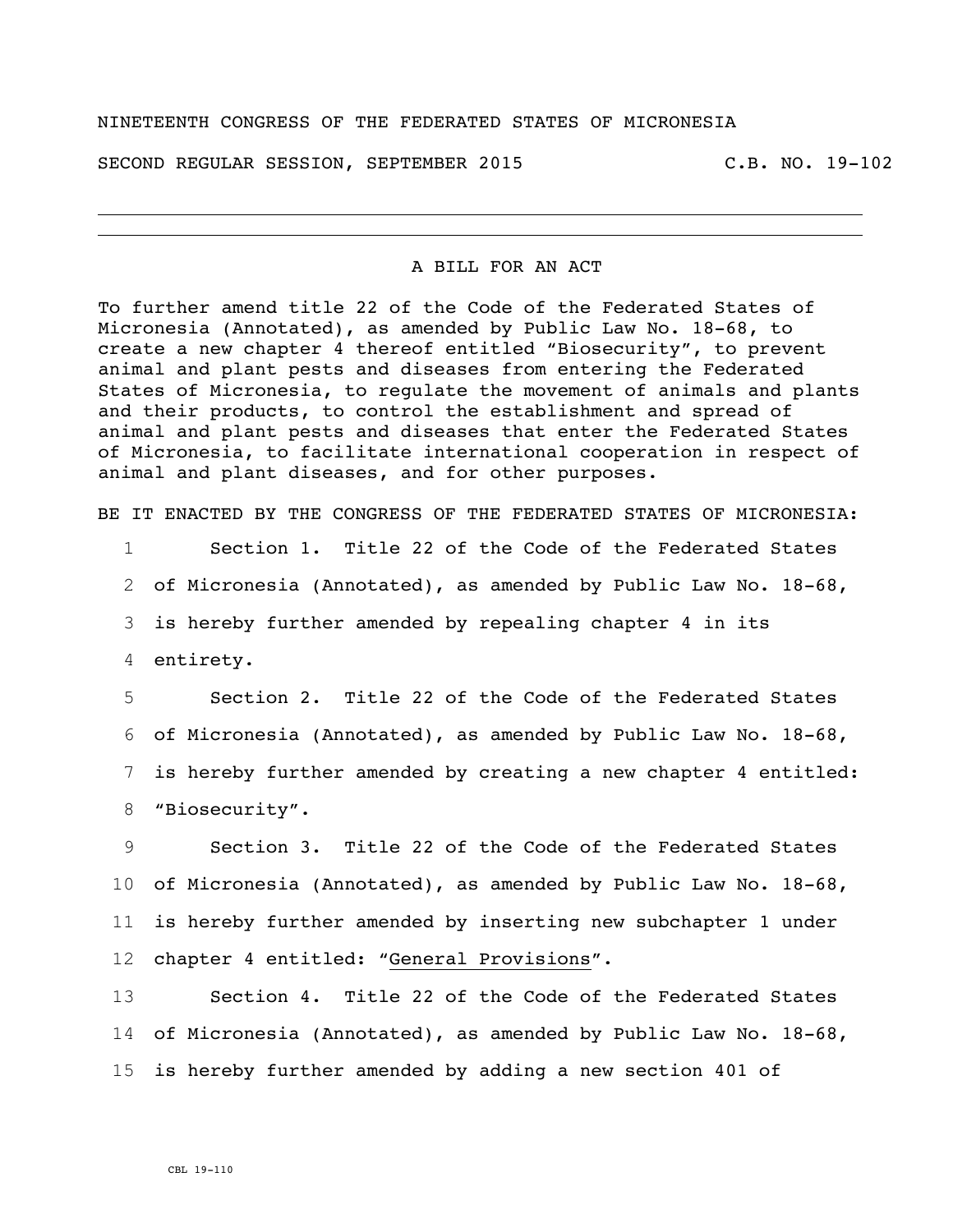subchapter 1 under chapter 4 to read as follows: "Section 401. Short title. This chapter may be cited as the Federated States of Micronesia Biosecurity Act." Section 5. Title 22 of the Code of the Federated States of Micronesia (Annotated), as amended by Public Law No. 18-68, is hereby further amended by adding a new section 1 of subchapter 1 under chapter 4 section 402 to read as follows: "Section 402. Public policy. The Federated States of Micronesia, through the implementation of this chapter, adopts a policy of maintaining and enhancing national biosecurity protection for the benefit of the nation's citizens 14 and environment. Specifically, to the extent of the available resources, this chapter aims: (a) to protect the Federated States of Micronesia against the entry of regulated pests and diseases affecting animals, plants, human beings and 19 the environment; (b) to monitor pests and diseases in the Federated States of Micronesia and assess the status of regulated pests and diseases; (c) to prevent the establishment and spread of regulated pests and diseases and the release of organisms that might adversely affect animals,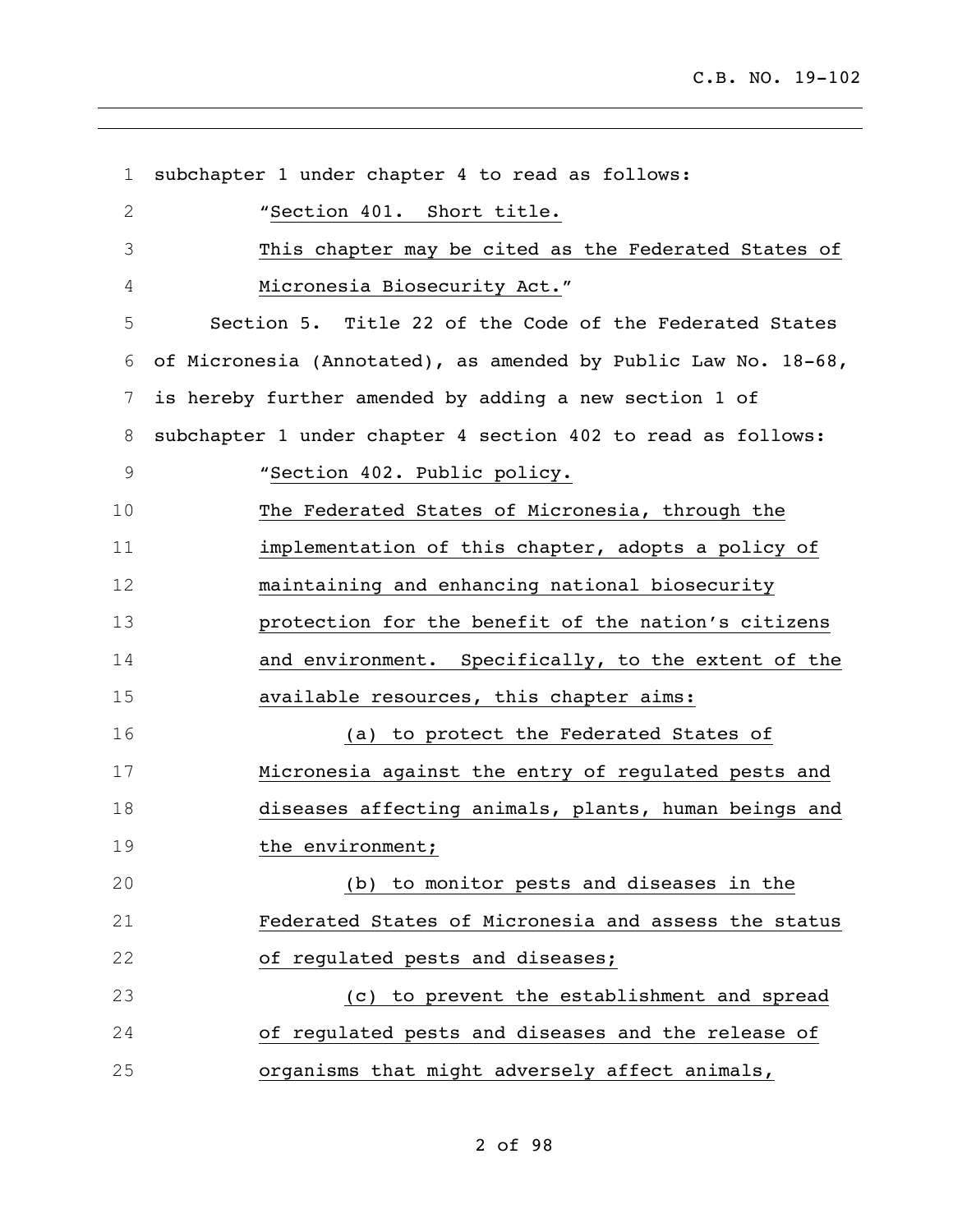| $\mathbf 1$  | plants, human beings and the environment in the                |
|--------------|----------------------------------------------------------------|
| $\mathbf{2}$ | Federated States of Micronesia;                                |
| 3            | (d) to eradicate, contain or control the                       |
| 4            | movement of regulated pests and diseases that are              |
| 5            | already present in the Federated States of                     |
| 6            | Micronesia;                                                    |
| 7            | (e) to prevent the introduction and spread of                  |
| 8            | regulated pests and diseases not already present in            |
| 9            | the Federated States of Micronesia;                            |
| 10           | (f) to facilitate the safe importation into                    |
| 11           | the Federated States of Micronesia of animals and              |
| 12           | plants and their products, and related equipment and           |
| 13           | technology;                                                    |
| 14           | (g) to facilitate the export of animals and                    |
| 15           | plants and their products in accordance with the               |
| 16           | biosecurity requirements of the receiving countries;           |
| 17           | and                                                            |
| 18           | (h) to facilitate international cooperation                    |
| 19           | to prevent the spread of pests and diseases affecting          |
| 20           | plants, animals, human beings and the environment."            |
| 21           | Section 6. Title 22 of the Code of the Federated States        |
| 22           | of Micronesia (Annotated), as amended by Public Law No. 18-68, |
| 23           | is hereby further amended by adding a new section 403 of       |
| 24           | subtitle 1 under chapter 4 to read as follows:                 |
| 25           | "Section 403. Definitions.                                     |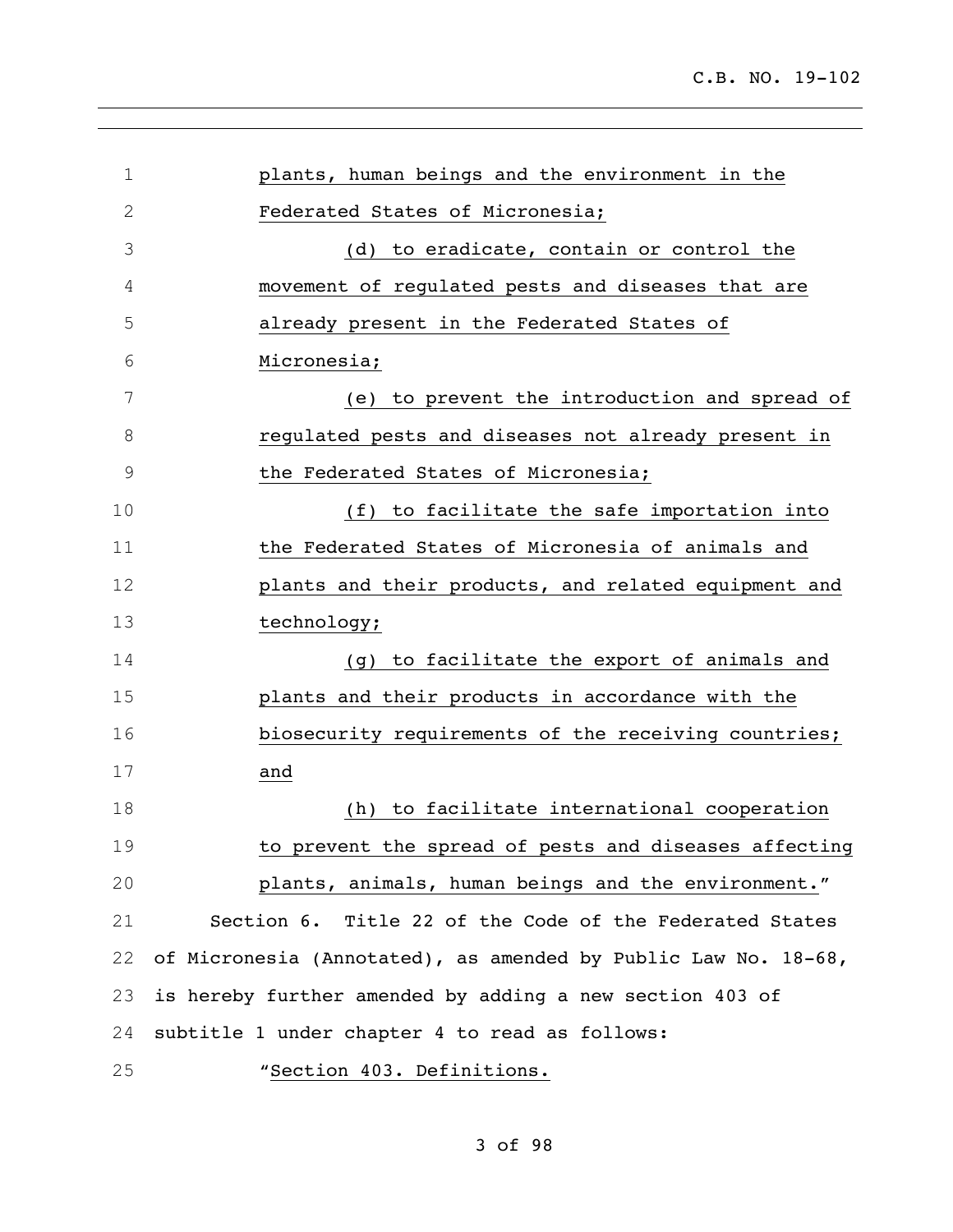| $\mathbf 1$   | Wherever used in this chapter:                        |
|---------------|-------------------------------------------------------|
| $\mathbf{2}$  | (1) "Aircraft" means any conveyance that may be       |
| 3             | used in navigation by air:                            |
| 4             | (2) "Animal" means any mammal (other than a           |
| 5             | human), bird, insect, amphibian, reptile, fish,       |
| 6             | mollusk, or any other living organism except a plant, |
| 7             | whether alive or dead, and includes the egg, embryo,  |
| 8             | ova or semen and any organic animal tissue from which |
| $\mathcal{G}$ | another animal could be produced, and the hide, skin, |
| 10            | hair, feathers, shell, horns, hoof, viscera or any    |
| 11            | other part or portion of the body of an animal:       |
| 12            | (3) "Animal product" means any article or             |
| 13            | substance derived from an animal, whether or not in   |
| 14            | combination with any other article or substance, and  |
| 15            | includes:                                             |
| 16            | (a) meat, fat, milk, whey, cream, butter,             |
| 17            | cheese, eggs and other foodstuffs derived from an     |
| 18            | animal;                                               |
| 19            | (b) the dung, urine, feces, saliva, bone or           |
| 20            | blood of an animal, or any article or substance       |
| 21            | derived from the dung, urine, feces, saliva, bone or  |
| 22            | blood of an animal; and                               |
| 23            | (c) the secretions of any animal; and                 |
| 24            | (d) any product or biological preparation             |
| 25            | derived from any animal tissue or animal secretion;   |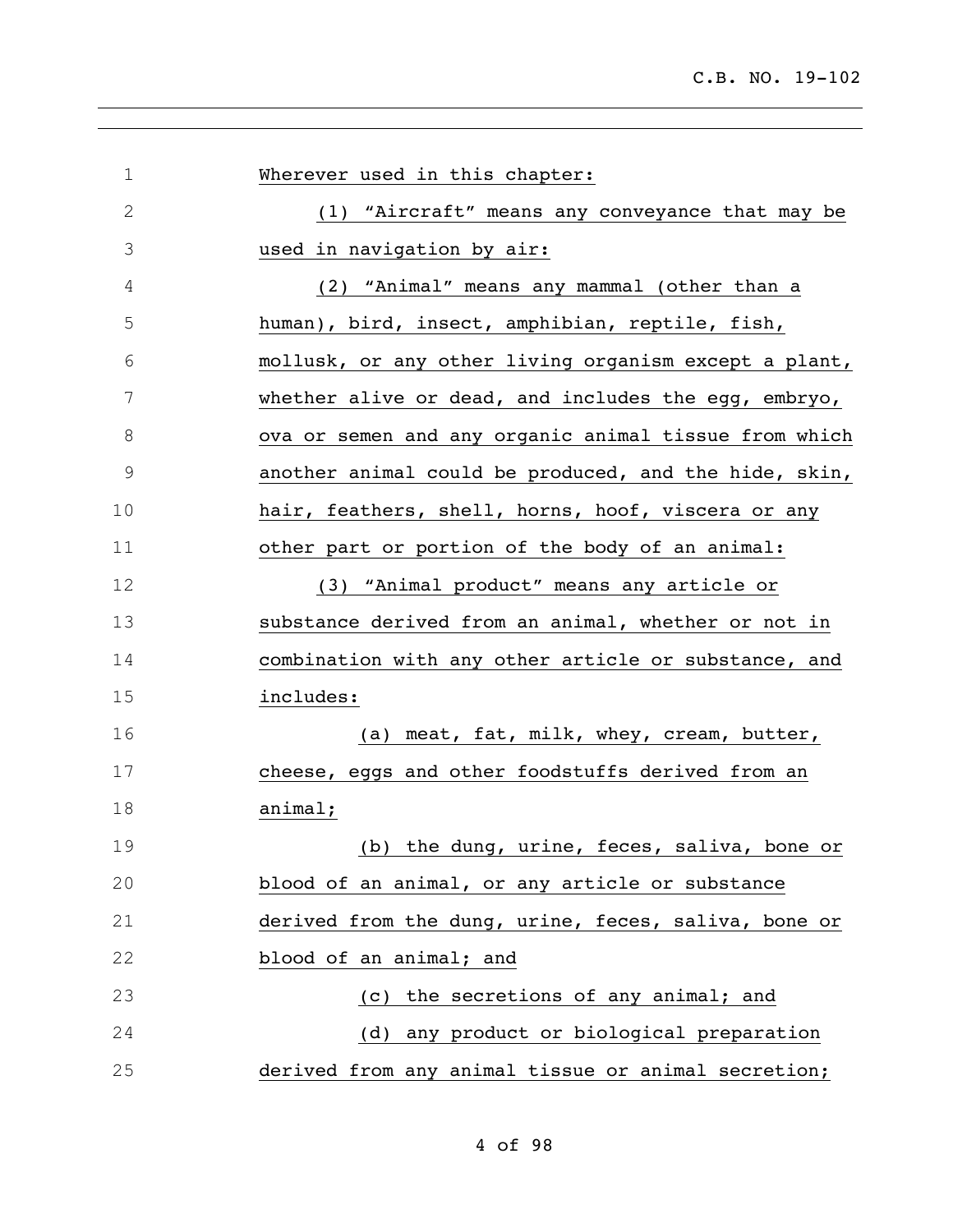| 1             | "Article" means a single unit of any goods;<br>(4)    |
|---------------|-------------------------------------------------------|
| $\mathbf{2}$  | (5) "Authorized" means duly authorized by the         |
| 3             | Secretary for the purposes of this chapter;           |
| 4             | (6) "Baggage" means any goods which accompany a       |
| 5             | passenger or crew member on a conveyance, including   |
| 6             | clothing and any article attached or otherwise        |
| 7             | connected to the body or clothing of any passenger or |
| 8             | crew member;                                          |
| $\mathcal{G}$ | (7) "Ballast water" means water (including            |
| 10            | sediment that is or has been contained in water) used |
| 11            | as ballast in a vessel;                               |
| 12            | (8) "Biosecurity" means the control by legal and      |
| 13            | administrative means of pests and diseases affecting  |
| 14            | animals, plants and their products, in order to avoid |
| 15            | adverse effects from such pests and diseases on the   |
| 16            | economy and health of the Federated States of         |
| 17            | Micronesia;                                           |
| 18            | (10) "Biosecurity approved premises" means            |
| 19            | premises approved for the inspection, testing and     |
| 20            | treatment of regulated articles under section 426;    |
| 21            | (11) "Biosecurity authority" of a receiving           |
| 22            | country means the authority or officer in that        |
| 23            | country which administers its biosecurity laws;       |
| 24            | (12) "Biosecurity certification requirement", in      |
| 25            | relation to an article, means a requirement by a      |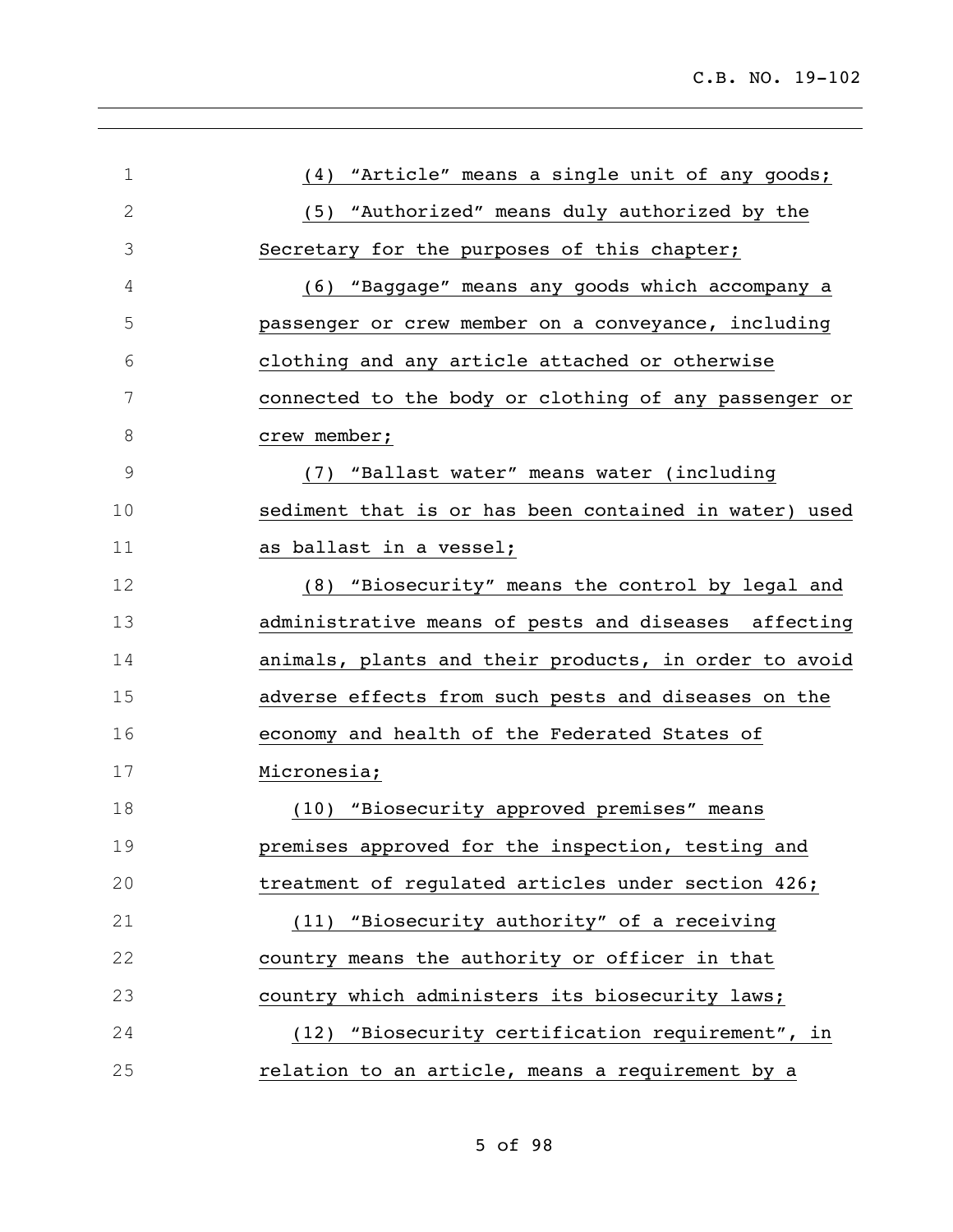| $\mathbf 1$ | receiving country for a sanitary or phytosanitary     |
|-------------|-------------------------------------------------------|
| $\mathbf 2$ | certificate or a certificate of origin in respect of  |
| 3           | the article;                                          |
| 4           | (13) "Biosecurity clearance", in respect of a         |
| 5           | regulated article or consignment, means biosecurity   |
| 6           | import clearance or biosecurity export clearance;     |
| 7           | (14) "Biosecurity clearance agent" means a person     |
| 8           | in the Federated States of Micronesia appointed by an |
| $\mathsf 9$ | importer or exporter under section 414 for the        |
| 10          | purposes of this chapter as the agent of the importer |
| 11          | or exporter to supervise the biosecurity clearance of |
| 12          | a conveyance, container, animal, plant, animal or     |
| 13          | plant product or any other goods;                     |
| 14          | (15) "Biosecurity control" of a regulated article     |
| 15          | means submission of the article for inspection under  |
| 16          | this chapter, and thereafter taking such biosecurity  |
| 17          | measures, or permitting such measures to be taken, as |
| 18          | are directed pursuant to this chapter, until          |
| 19          | biosecurity clearance is granted in respect of the    |
| 20          | article;                                              |
| 21          | (16) "Biosecurity controlled area" means an           |
| 22          | infested biosecurity controlled area declared under   |
| 23          | section 445 or a pest-free biosecurity controlled     |
| 24          | area declared under section 447;                      |
| 25          | (17) "Biosecurity declaration" in relation to an      |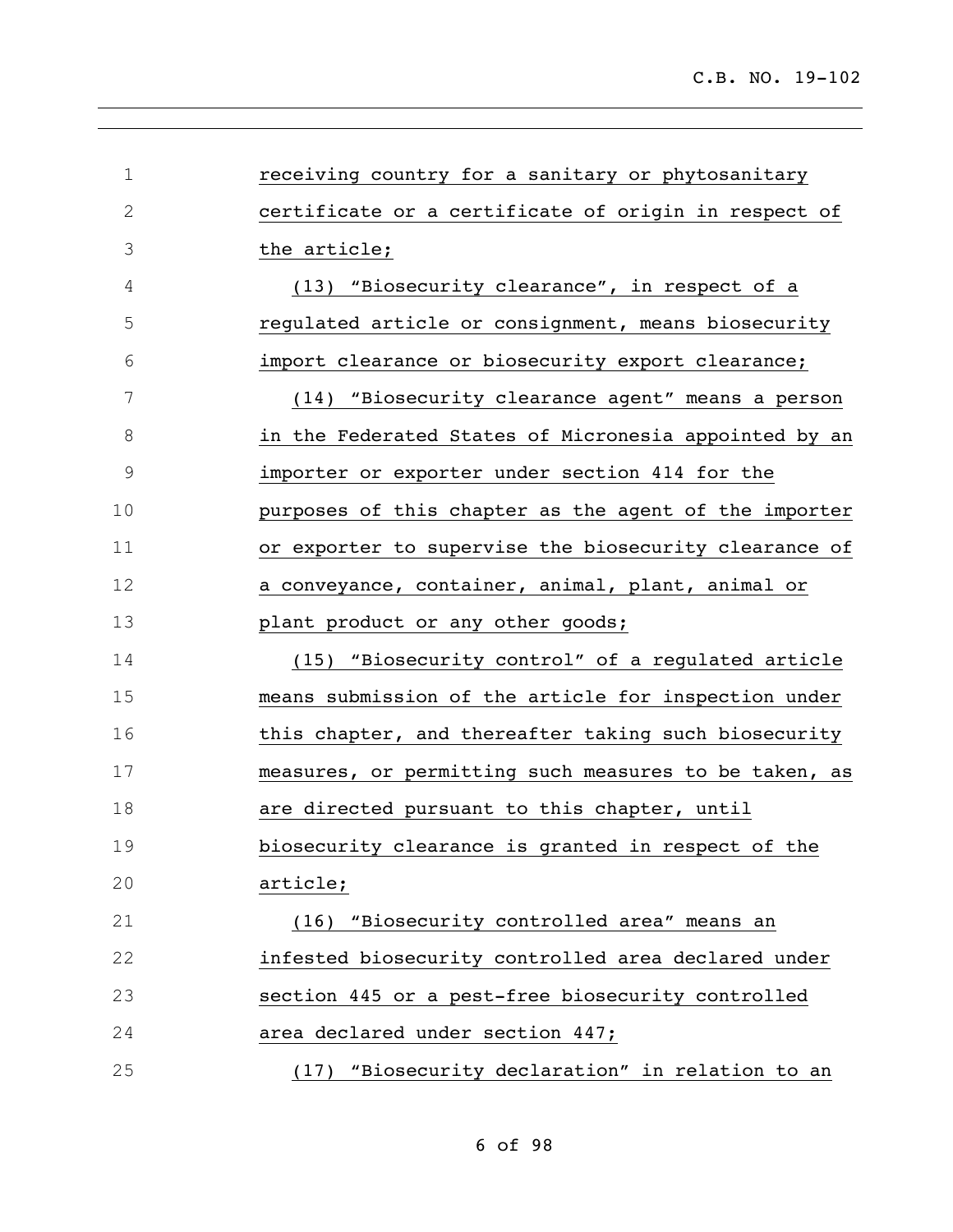| $\mathbf 1$   | article or consignment means a written statement of   |
|---------------|-------------------------------------------------------|
| $\sqrt{2}$    | the nature, quantity and origin of the article or     |
| 3             | consignment, and of other details relating to it      |
| 4             | required by or under this chapter;                    |
| 5             | (18) "Biosecurity emergency" means the incursion      |
| 6             | or suspected incursion of a regulated pest or disease |
| 7             | into any area of the Federated States of Micronesia,  |
| 8             | or the existence of some other biosecurity threat,    |
| $\mathcal{G}$ | which requires urgent action, whether by eradication, |
| 10            | containment or other response, and for which the      |
| 11            | powers under this chapter are not otherwise adequate; |
| 12            | (19) "Biosecurity emergency area" means an area       |
| 13            | declared in response to a biosecurity emergency under |
| 14            | section 452;                                          |
| 15            | (21) "Biosecurity export clearance" of an article     |
| 16            | means permission granted under this chapter or the    |
| 17            | regulations;                                          |
| 18            | (23) "Biosecurity functions of the national           |
| 19            | government" means the regulatory and administrative   |
| 20            | functions set out in this chapter or the regulations; |
| 21            | "Biosecurity goods holding area" means an<br>(24)     |
| 22            | area of land at or adjacent to a seaport or airport   |
| 23            | designated under section 412 for the biosecurity      |
| 24            | inspection of incoming or outgoing articles and       |
| 25            | consignments;                                         |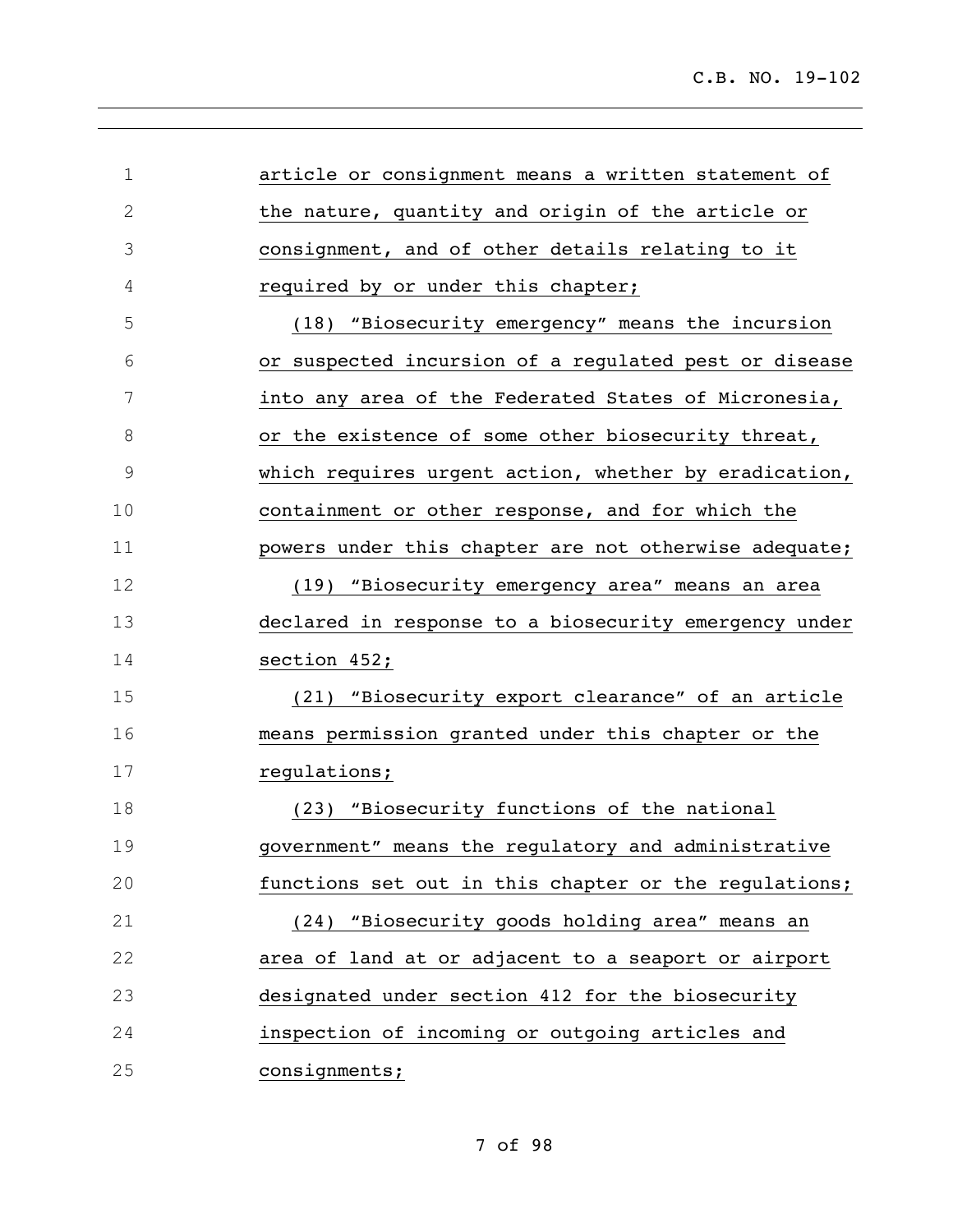| $\mathbf 1$ | (25) "Biosecurity holding area" means a               |
|-------------|-------------------------------------------------------|
| $\sqrt{2}$  | biosecurity port holding area, a biosecurity goods    |
| 3           | holding area or a biosecurity postal holding area;    |
| 4           | (26) "Biosecurity import clearance" of an article     |
| 5           | means permission for the article or consignment to be |
| 6           | removed from a biosecurity holding area provided in   |
| 7           | accordance with this chapter or the regulations;      |
| 8           | (27) "Biosecurity import clearance inspection" of     |
| $\mathsf 9$ | an incoming article means inspection of it to         |
| 10          | determine whether to grant biosecurity import         |
| 11          | clearance;                                            |
| 12          | (28) "Biosecurity import permit" means a              |
| 13          | biosecurity import permit issued under this chapter   |
| 14          | or the regulations permitting the entry of an         |
| 15          | incoming article or articles:                         |
| 16          | (29) "Biosecurity import requirements" in relation    |
| 17          | to an article or consignment mean:                    |
| 18          | (a) the conditions of a biosecurity import            |
| 19          | permit, if one is required;                           |
| 20          | (b) the requirements of any sanitary or               |
| 21          | phytosanitary certificate relating to the article or  |
| 22          | consignment; and                                      |
| 23          | (c) any other biosecurity measures specified          |
| 24          | by a biosecurity officer under this chapter or the    |
| 25          | regulations;                                          |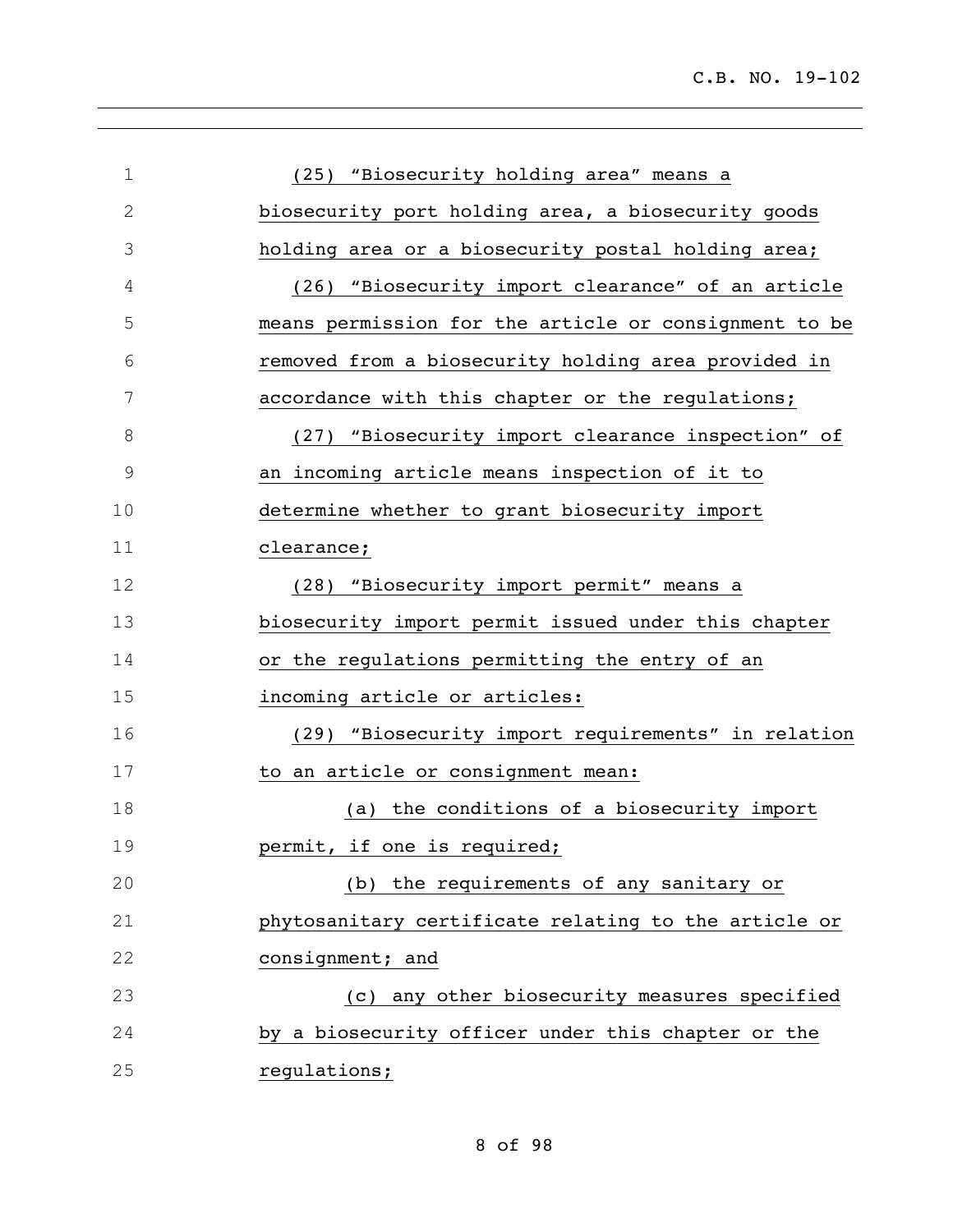| $\mathbf 1$ | (30) "Biosecurity inspection" of an incoming or       |
|-------------|-------------------------------------------------------|
| 2           | outgoing conveyance, article or consignment means an  |
| 3           | inspection to ascertain whether the conveyance,       |
| 4           | article or consignment presents a biosecurity risk to |
| 5           | the Federated States of Micronesia or a receiving     |
| 6           | country and whether in other respects it conforms to  |
| 7           | the requirements of this chapter;                     |
| 8           | (32) "Biosecurity measure" means the inspection,      |
| 9           | detention, quarantining, testing, treatment, re-      |
| 10          | consignment or destruction of a regulated article to  |
| 11          | eliminate or reduce the biosecurity threat presented  |
| 12          | by the article;                                       |
| 13          | (33) "Biosecurity officer" means:                     |
| 14          | (a) the Secretary;                                    |
| 15          | (b) any person designated as a biosecurity            |
| 16          | officer under section 415; and                        |
| 17          | (c) in respect of any particular function, a          |
| 18          | biosecurity officer to whom the function has been     |
| 19          | assigned or delegated under section 417;              |
| 20          | (34) "Biosecurity point of departure" means a         |
| 21          | seaport, airport or post office designated under      |
| 22          | section 411 for the export of regulated articles;     |
| 23          | (35) "Biosecurity point of entry" means a seaport,    |
| 24          | airport or post office designated under section 411   |
| 25          | for the importation of regulated articles;            |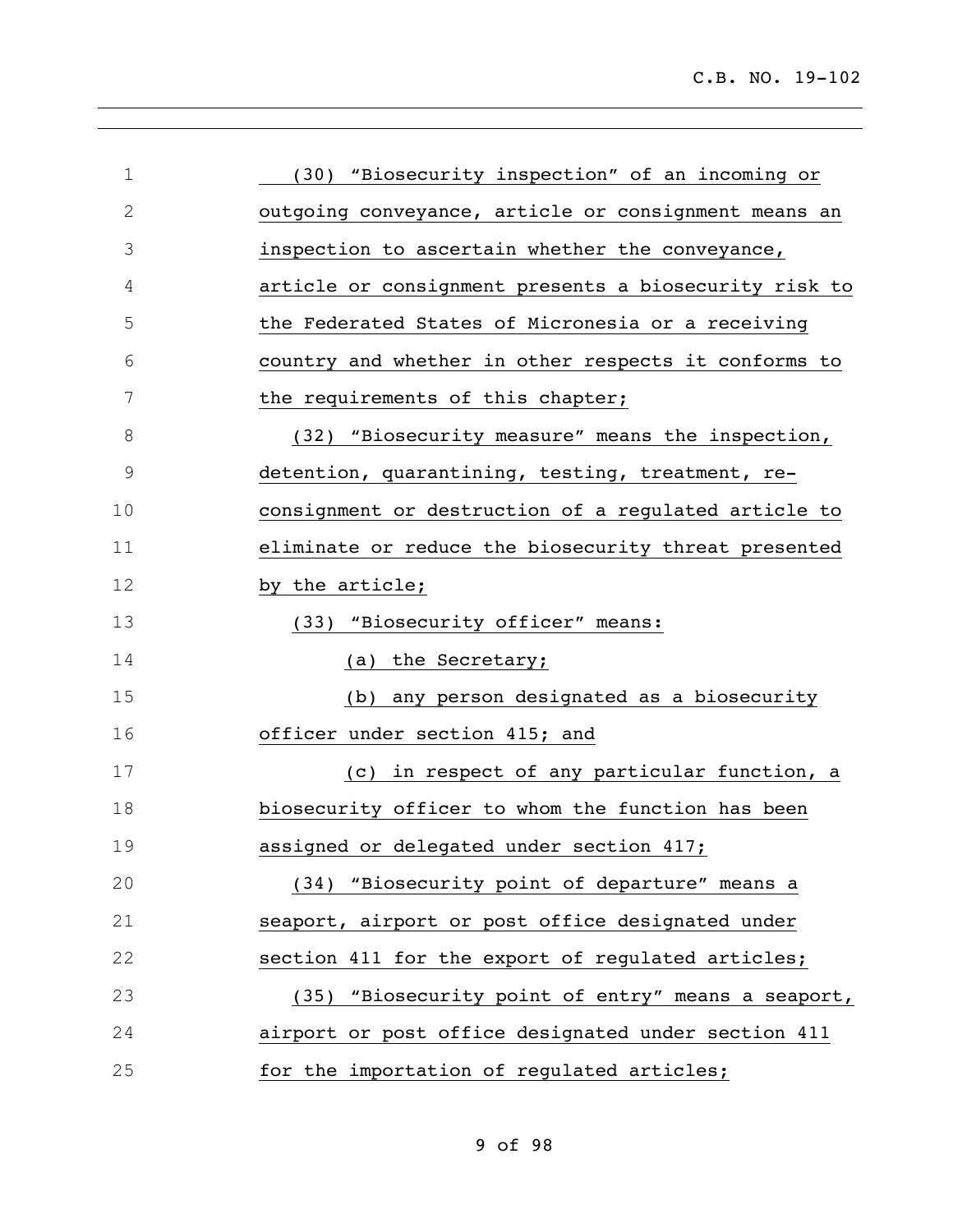| $\mathbf 1$ | (36) "Biosecurity port holding area" means an area    |
|-------------|-------------------------------------------------------|
| 2           | designated under section 412 for the biosecurity      |
| 3           | inspection of incoming vessels or aircraft;           |
| 4           | (37) "Biosecurity port quarantine" means              |
| 5           | quarantine of a vessel or aircraft in a biosecurity   |
| 6           | port quarantine area;                                 |
| 7           | (38) "Biosecurity port quarantine area" means an      |
| 8           | area designated under this chapter or the regulations |
| 9           | for the quarantine of vessels and aircraft;           |
| 10          | (40) "Biosecurity postal holding area" means an       |
| 11          | area of a post office designated under section 412    |
| 12          | for the biosecurity inspection of incoming or         |
| 13          | outgoing postal items;                                |
| 14          | (41) "Biosecurity quarantine" means confinement in    |
| 15          | isolation of a regulated article and any              |
| 16          | conveyance, container or packaging in which the       |
| 17          | article is carried, for inspection, testing and/or    |
| 18          | treatment; in order to prevent or limit the entry,    |
| 19          | introduction, establishment or spread of a regulated  |
| 20          | pest or disease;                                      |
| 21          | (42) "Biosecurity quarantine station" means a         |
| 22          | facility under the control of the Secretary and       |
| 23          | designated under this chapter or the regulations for  |
| 24          | the performance of biosecurity quarantine, and        |
| 25          | includes a temporary biosecurity quarantine station;  |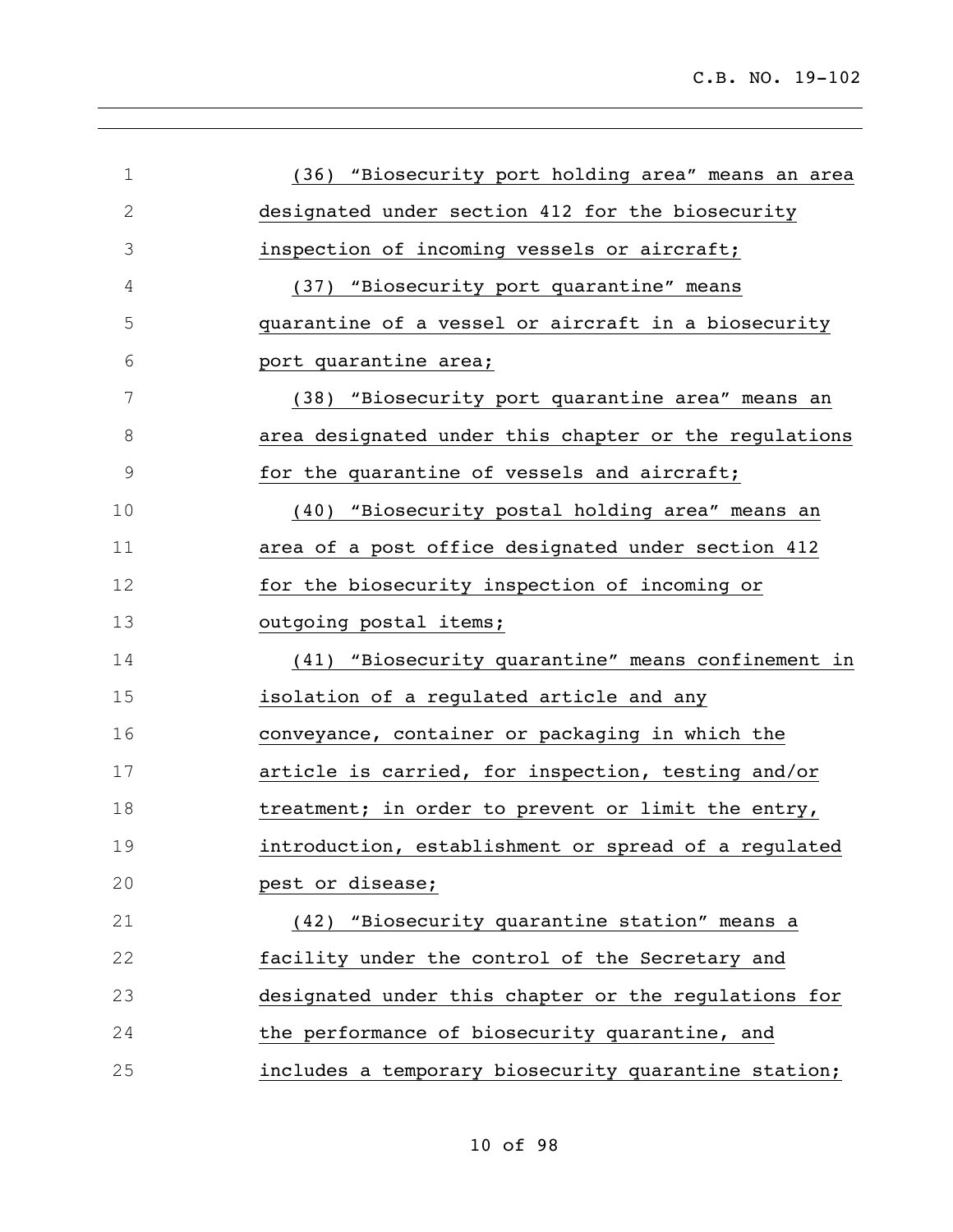| $1\,$       | (43) "Biosecurity register" means the register        |
|-------------|-------------------------------------------------------|
| $\mathbf 2$ | kept by the Secretary under section 418;              |
| 3           | (44) "Biosecurity risk" means the likelihood of       |
| 4           | the introduction, establishment or spread of a pest   |
| 5           | or disease which would adversely affect animals,      |
| 6           | plants, human beings, the environment or economic     |
| 7           | activities, and the likely extent of such harm;       |
| 8           | (45) "Biosecurity risk assessment" in relation to     |
| $\mathsf 9$ | a regulated article means evaluation of the           |
| 10          | biosecurity risk posed by the article;                |
| 11          | (46) "Biosecurity specifications" means               |
| 12          | biosecurity import or export requirements relating to |
| 13          | an outgoing or incoming article specified by a        |
| 14          | biosecurity officer under this chapter or the         |
| 15          | regulations;                                          |
| 16          | (47) "Biosecurity threat" means the threat of harm    |
| 17          | being caused or adverse effects resulting to animals, |
| 18          | plants, human beings, the environment or economic     |
| 19          | activities as a result of the introduction,           |
| 20          | establishment or spread of a regulated pest or        |
| 21          | disease;                                              |
| 22          | (48) "Captain", in relation to an aircraft, means     |
| 23          | the person for the time being in command of the       |
| 24          | aircraft;                                             |
| 25          | "Compliance agreement" means an agreement<br>(49)     |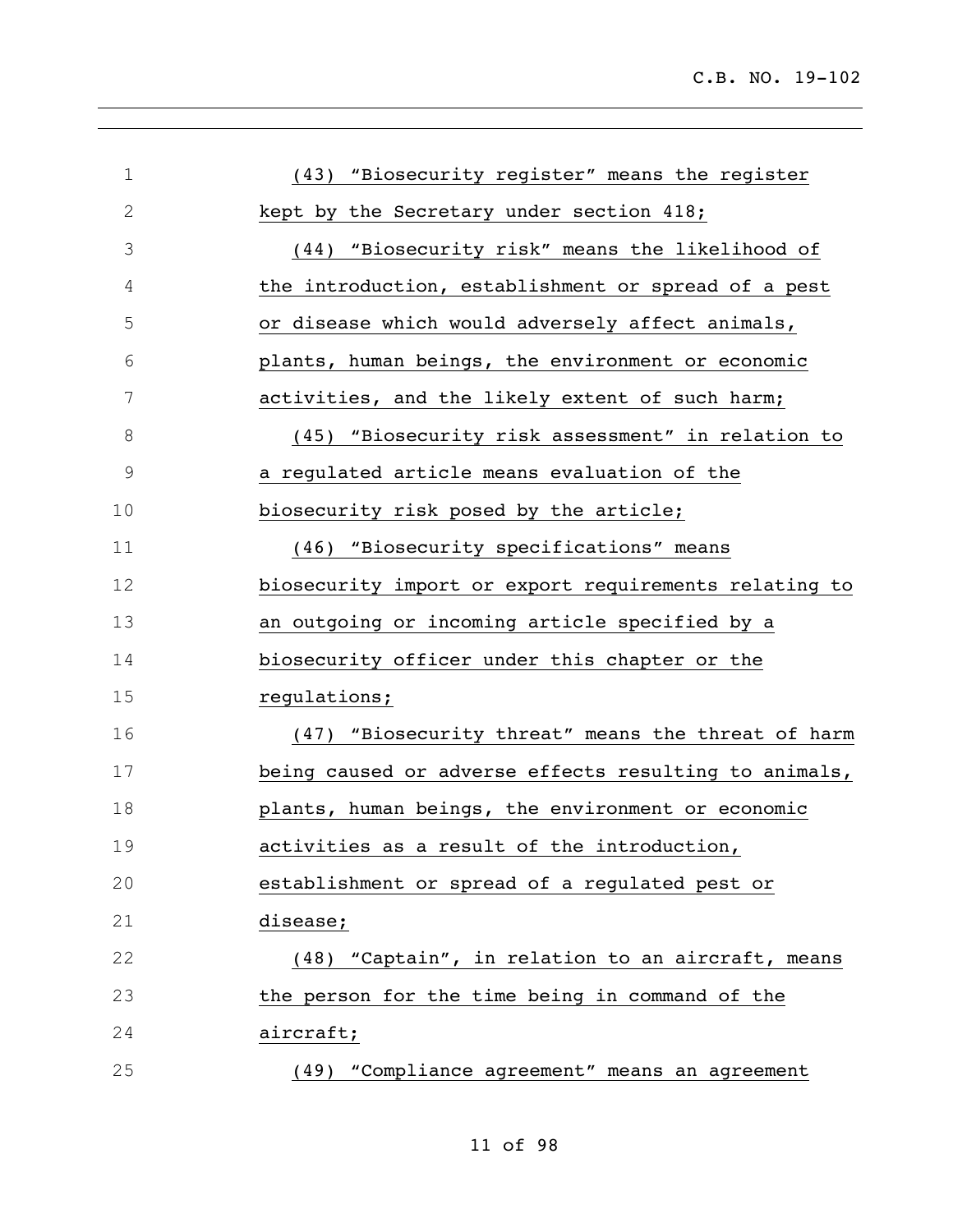| $\mathbf 1$   | between the Secretary and another person as provided  |
|---------------|-------------------------------------------------------|
| $\mathbf{2}$  | for in section 425;                                   |
| 3             | (50) "Consignment" means a quantity of goods which    |
| 4             | arrive in the same vessel or aircraft and which in    |
| 5             | accordance with this chapter can be covered by a      |
| 6             | single import permit or sanitary or phytosanitary     |
| 7             | certificate;                                          |
| 8             | (51) "Container" means anything in which or by        |
| $\mathcal{G}$ | which goods are encased, covered, enclosed or packed, |
| 10            | including any material in contact with the goods;     |
| 11            | (52) "Contamination" means the presence in any        |
| 12            | item of a pest, not constituting an infestation;      |
| 13            | (53) "Conveyance" means a ship, aircraft, vehicle     |
| 14            | or other means of transporting people, goods or       |
| 15            | animals from one location to another, while it is     |
| 16            | being used or prepared for such transport;            |
| 17            | (54) "Country of origin" includes a re-exporting      |
| 18            | country;                                              |
| 19            | (55) "Custodian", in respect of an item, means the    |
| 20            | occupier of a place or the person in possession and   |
| 21            | charge of an article, whether lawfully or not, but    |
| 22            | does not include a person who has possession or       |
| 23            | control of the item only for the purpose of taking    |
| 24            | biosecurity measures in respect of it;                |
| 25            | (56) "Department" means the Department of             |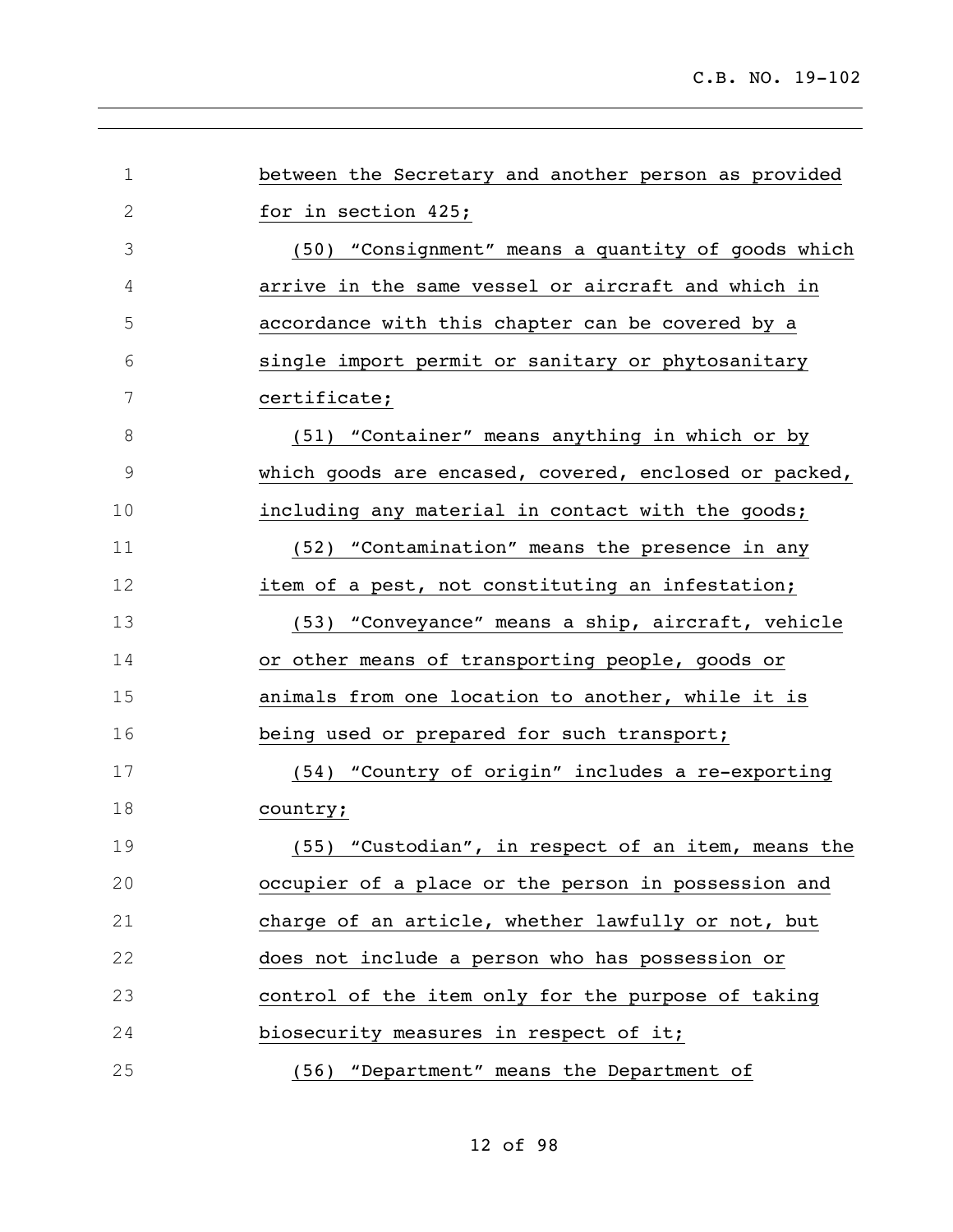| $\mathbf 1$   | Resources and Development of the National Government  |
|---------------|-------------------------------------------------------|
| 2             | of the Federated States of Micronesia;                |
| 3             | (57) "Disease" means any unhealthy condition in an    |
| 4             | animal or plant which is known or suspected to be     |
| 5             | caused by an organism, and includes a disease         |
| 6             | transmissible from animals to humans and a disease    |
| 7             | capable of harming the environment;                   |
| 8             | (58) "Document" means any mode of communicating       |
| $\mathcal{G}$ | information in a retrievable form, including          |
| 10            | electronically;                                       |
| 11            | (59) "Environment" includes:                          |
| 12            | (a) the ecosystem and its constituent parts,          |
| 13            | including people and communities;                     |
| 14            | (b) all natural and physical resources; and           |
| 15            | (c) the qualities and characteristics of              |
| 16            | locations, places and areas.                          |
| 17            | (60) "Eradication" means the application of           |
| 18            | measures to eliminate a pest or disease from an area; |
| 19            | (61) "Establishment", in relation to a pest or        |
| 20            | disease, means the perpetuation in an area of the     |
| 21            | pest or disease for the foreseeable future after its  |
| 22            | entry into the area;                                  |
| 23            | (62) "Export" means:                                  |
| 24            | (a) to take or send goods out of the                  |
| 25            | Federated States of Micronesia; or                    |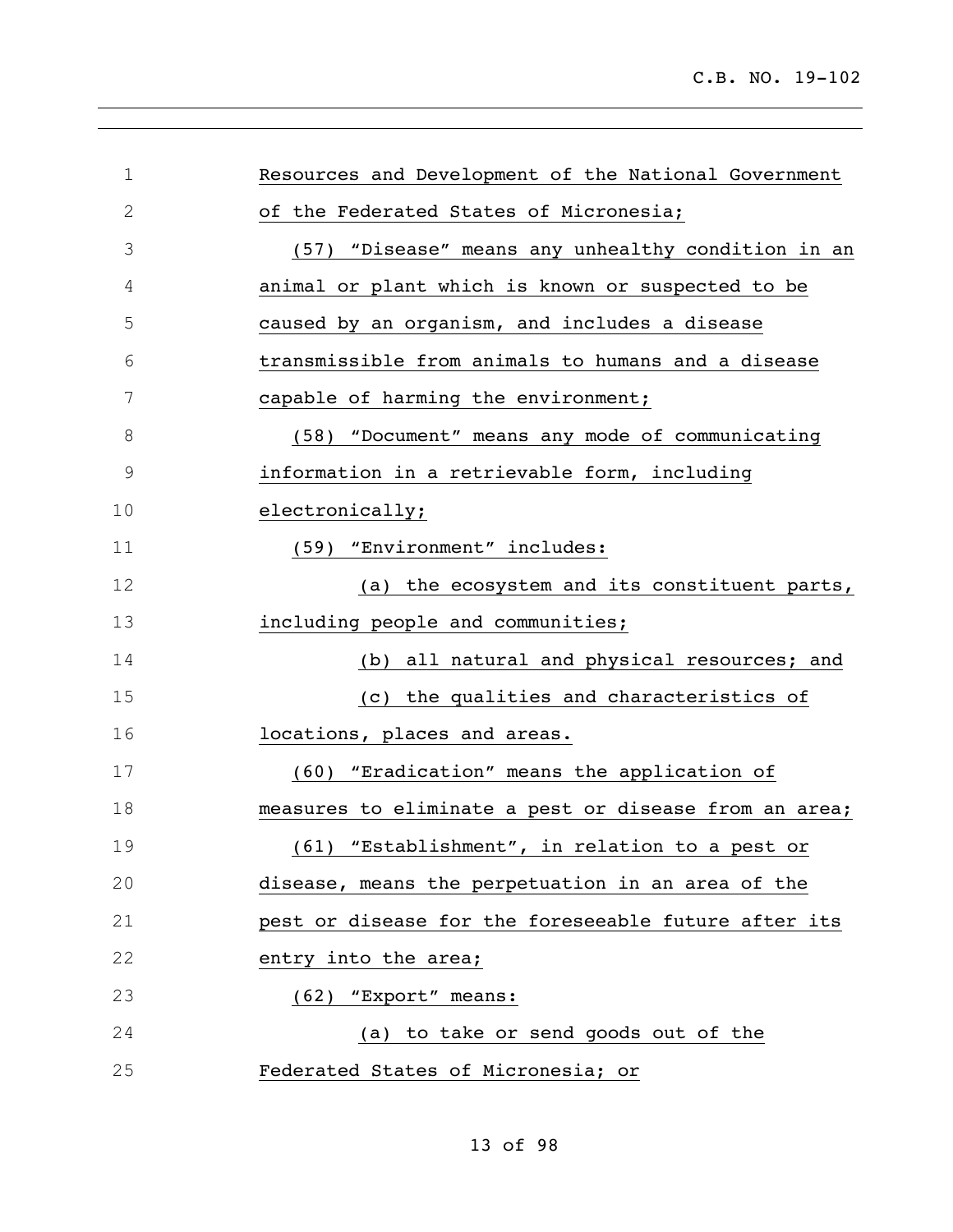| 1             | (b) to take goods, or cause goods to be                  |
|---------------|----------------------------------------------------------|
| $\mathbf{2}$  | taken, out of a State of the Federated States of         |
| 3             | Micronesia into another State of the Federated States    |
| 4             | of Micronesia.                                           |
| 5             | (63) "Exporter" means a person who exports or            |
| 6             | seeks to export goods, other than as the master of       |
| 7             | the vessel or captain of the aircraft in which the       |
| 8             | goods are carried; and includes a biosecurity            |
| $\mathcal{G}$ | clearance agent;                                         |
| 10            | (64) "Fittings" means any stall, box, cage,              |
| 11            | enclosure, pen, net or other material used for           |
| 12            | penning, yarding, confining or containing any animal     |
| 13            | and includes any harness, saddlery, rope, bucket,        |
| 14            | trough, bedding, utensil or implement used in the        |
| 15            | handling or keeping of animals or animal products;       |
| 16            | (65) "Fodder" means any water, meat, vegetables,         |
| 17            | grain or material used for the food or litter of         |
| 18            | animals, or the storage of animal products;              |
| 19            | (66) "Garbage" means waste material derived in           |
| 20            | whole or in part from plants, fruit, vegetables,<br>meat |
| 21            | or other plant or animal material, or other refuse of    |
| 22            | any kind that has been associated with any plants,       |
| 23            | fruits, vegetables, meat or other plant or animal        |
| 24            | material;                                                |
| 25            | (67) "Genetic material" means any material of            |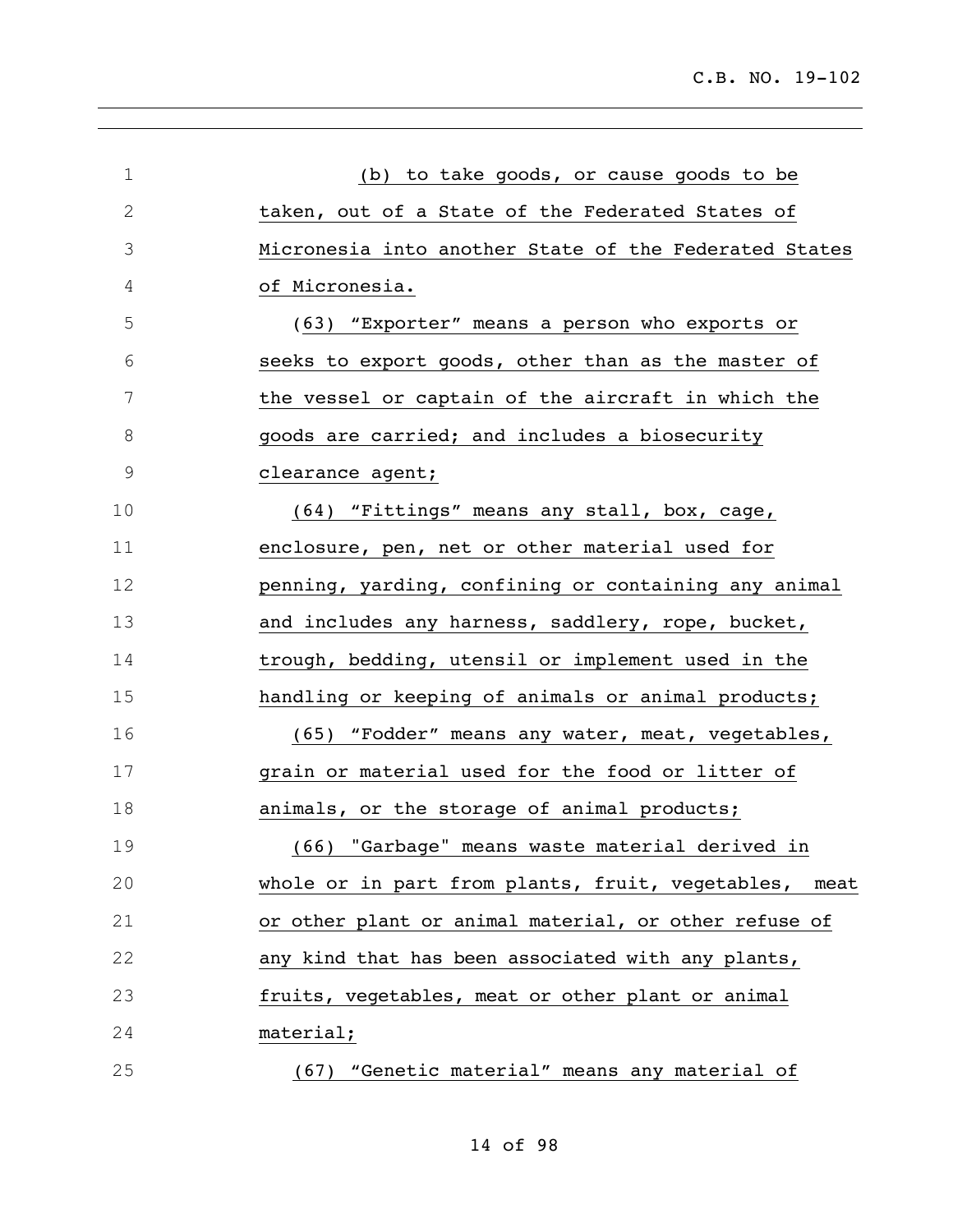| 1             | plant, animal, microbial or other origin containing   |
|---------------|-------------------------------------------------------|
| $\mathbf{2}$  | functional units of heredity;                         |
| 3             | (68) "Goods" means any kind of moveable property      |
| 4             | or thing;                                             |
| 5             | (69) "Host material" means any packing material,      |
| 6             | container, fittings, litter, manure, fodder or        |
| 7             | similar goods that might have had contact with        |
| 8             | animals or plants or their products;                  |
| $\mathcal{G}$ | (70) "Import" means:                                  |
| 10            | (a) to bring goods, or cause goods to be              |
| 11            | brought, into the Federated States of Micronesia; or  |
| 12            | (b) to bring goods, or cause goods to be              |
| 13            | brought, from a State of the Federated States of      |
| 14            | Micronesia into another State of the Federated States |
| 15            | of Micronesia.                                        |
| 16            | (71) "Importer" means a person who imports or         |
| 17            | seeks to import goods, other than as the master of a  |
| 18            | vessel or captain of the aircraft in which the goods  |
| 19            | are carried; and includes a biosecurity clearance     |
| 20            | agent;                                                |
| 21            | (72) "In transit", in relation to goods, means the    |
| 22            | goods are not imported into an area but pass through  |
| 23            | it to another area, whether by the same or another    |
| 24            | conveyance, during which time they remain enclosed,   |
| 25            | are not split up, are not combined with other goods,  |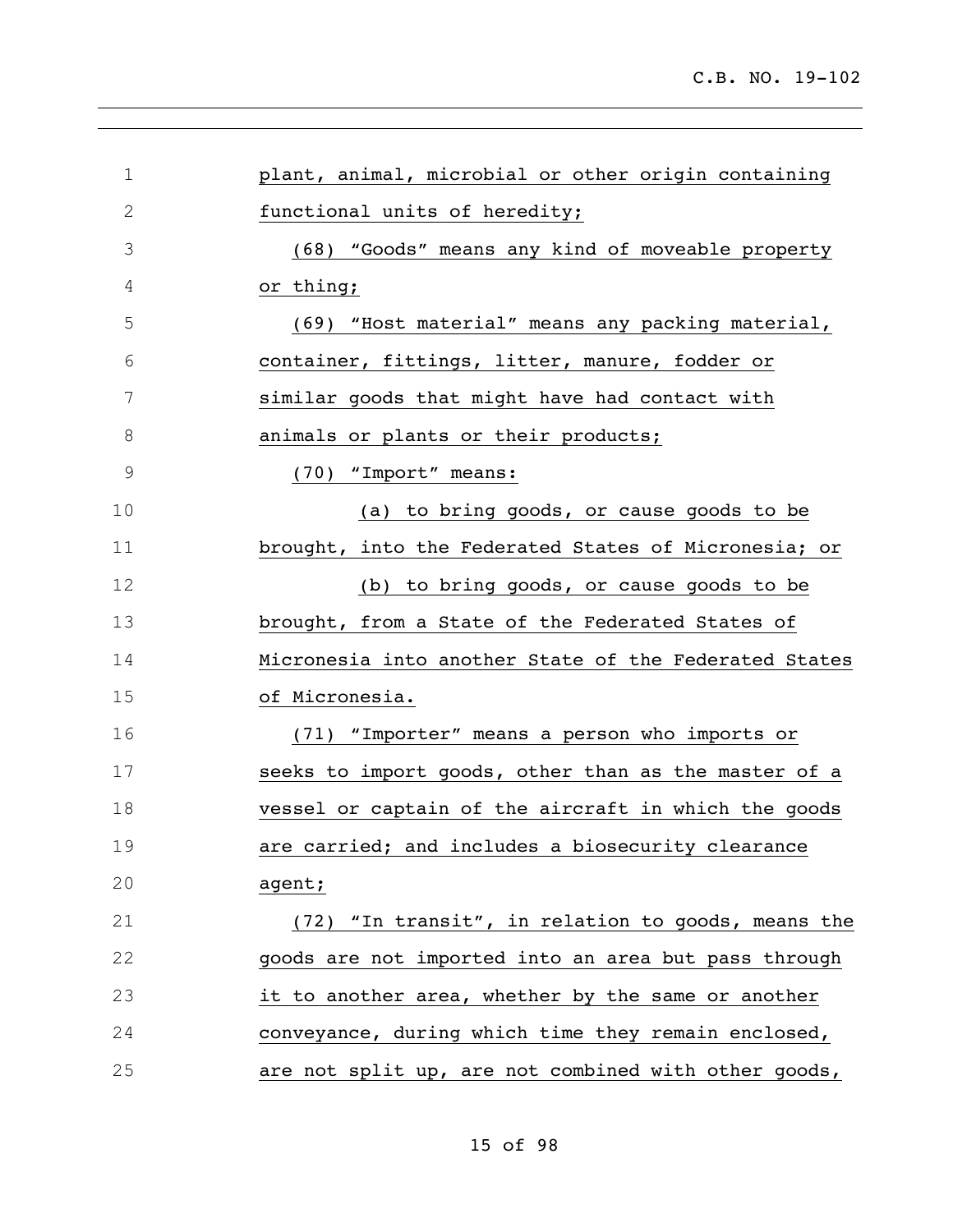| $\mathbf 1$   | and do not have their packaging changed;              |
|---------------|-------------------------------------------------------|
| $\mathbf{2}$  | (73) "Infected", in relation an animal or plant,      |
| 3             | means that the animal or plant is diseased or may     |
| 4             | have been exposed to the risk of infection during the |
| 5             | preceding 6 months;                                   |
| 6             | (74) "Infested", in relation an item or area,         |
| 7             | means that there is present in the item or area a     |
| 8             | living pest or disease;                               |
| $\mathcal{G}$ | (75) "Inspection", in relation to an item, means      |
| 10            | an official examination of the item to determine if   |
| 11            | any pest or disease is present in the item and        |
| 12            | whether in other respects the item conforms to the    |
| 13            | requirements of this chapter;                         |
| 14            | (76) "IPPC" means the International Plant             |
| 15            | Protection Convention of the Food and Agriculture     |
| 16            | Organization of the United Nations;                   |
| 17            | (77) "Introduction", in relation to a pest or         |
| 18            | disease, means the entry of the pest or disease into  |
| 19            | an area, resulting in its establishment in the area;  |
| 20            | (78) "Item" means any kind of moveable or             |
| 21            | immoveable property or thing, including premises;     |
| 22            | (79) "Living organism" means any organism capable     |
| 23            | of transferring or replicating genetic material,      |
| 24            | including sterile organisms, viruses, viroids,        |
| 25            | plasmids, bacteriophages and prions;                  |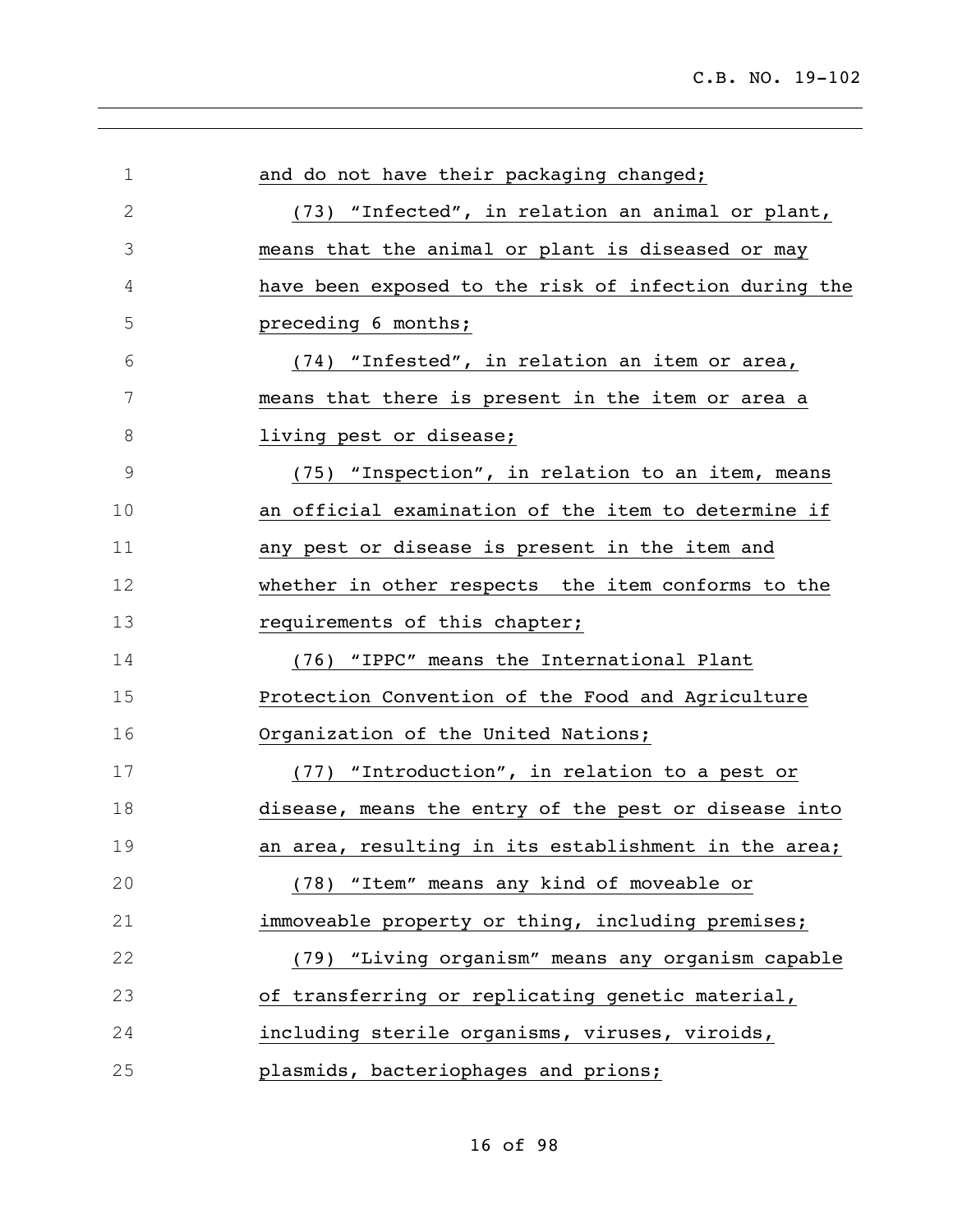| 1             | (80) "Judicial officer" means a judge or justice      |
|---------------|-------------------------------------------------------|
| $\mathbf{2}$  | of the Supreme Court of the Federated States of       |
| 3             | Micronesia;                                           |
| 4             | (81) "Master", in relation to a vessel, means the     |
| 5             | person for the time being in charge of the vessel,    |
| 6             | not being the pilot;                                  |
| 7             | (82) "Microbe" means any organism or biotic entity    |
| 8             | of microscopic proportions, whether unicellular,      |
| $\mathcal{G}$ | multicellular or sub-cellular in common form;         |
| 10            | (83) "Notifiable pest or disease" means a pest or     |
| 11            | disease which is declared under section 450 to be     |
| 12            | notifiable;                                           |
| 13            | (84) "OIE" means the Organisation Internationale      |
| 14            | Epizoötique;                                          |
| 15            | (85) "Organism" means a biotic entity capable of      |
| 16            | reproduction or replication, other than a human;      |
| 17            | (86) "Packing material" means any fabric, paper,      |
| 18            | cardboard, plastic, wood, straw, grass or leaves used |
| 19            | in packing any goods, and any other type of material  |
| 20            | in which goods are covered, enclosed, contained or    |
| 21            | wrapped;                                              |
| 22            | "Person" means the Federated States of<br>(87)        |
| 23            | Micronesia, a State, municipality, political          |
| 24            | subdivision, a public or private institution,         |
| 25            | corporation, partnership, joint venture, association, |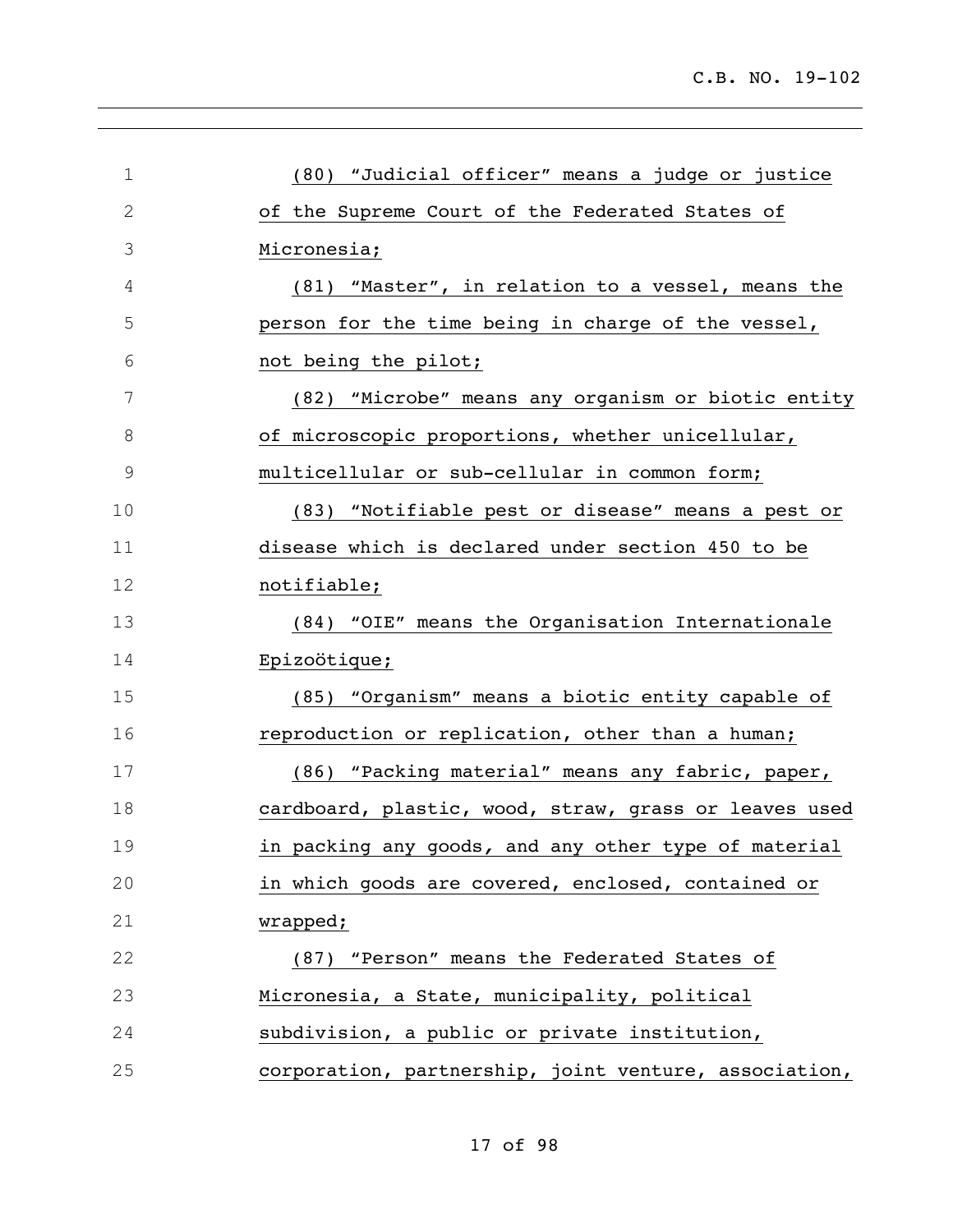| $\mathbf 1$ | firm, or company organized or existing under the laws |
|-------------|-------------------------------------------------------|
| $\mathbf 2$ | of the Federated States of Micronesia or any State or |
| 3           | country, lessee or other occupant of property, or     |
| 4           | individual, acting singly or as a group;              |
| 5           | (88) "Pest" means any species, strain or biotype      |
| 6           | of a plant, animal, microbe or pathogenic agent, or   |
| 7           | any organism, which:                                  |
| $\,8\,$     | (a) causes disease; or                                |
| $\mathsf 9$ | (b) is detrimental to or capable of harming           |
| 10          | or adversely affecting animals or animal products,    |
| 11          | plants or plant products, human beings or the         |
| 12          | environment;                                          |
| 13          | (89) "Pest risk analysis" means the evaluation by     |
| 14          | a qualified person of biological or other scientific  |
| 15          | and economic evidence to determine whether a pest or  |
| 16          | disease should be regulated and the nature of any     |
| 17          | biosecurity measures to be taken against it;          |
| 18          | (90) "Phytosanitary certificate" means a              |
| 19          | certificate relating to a plant or plant product      |
| 20          | which:                                                |
| 21          | (a) is issued by the biosecurity authority            |
| 22          | of the country of origin or re- exporting country;    |
| 23          | (b) certifies that the plant or plant                 |
| 24          | product is substantially free from plant pests and    |
| 25          | diseases and in other respects meets the plant health |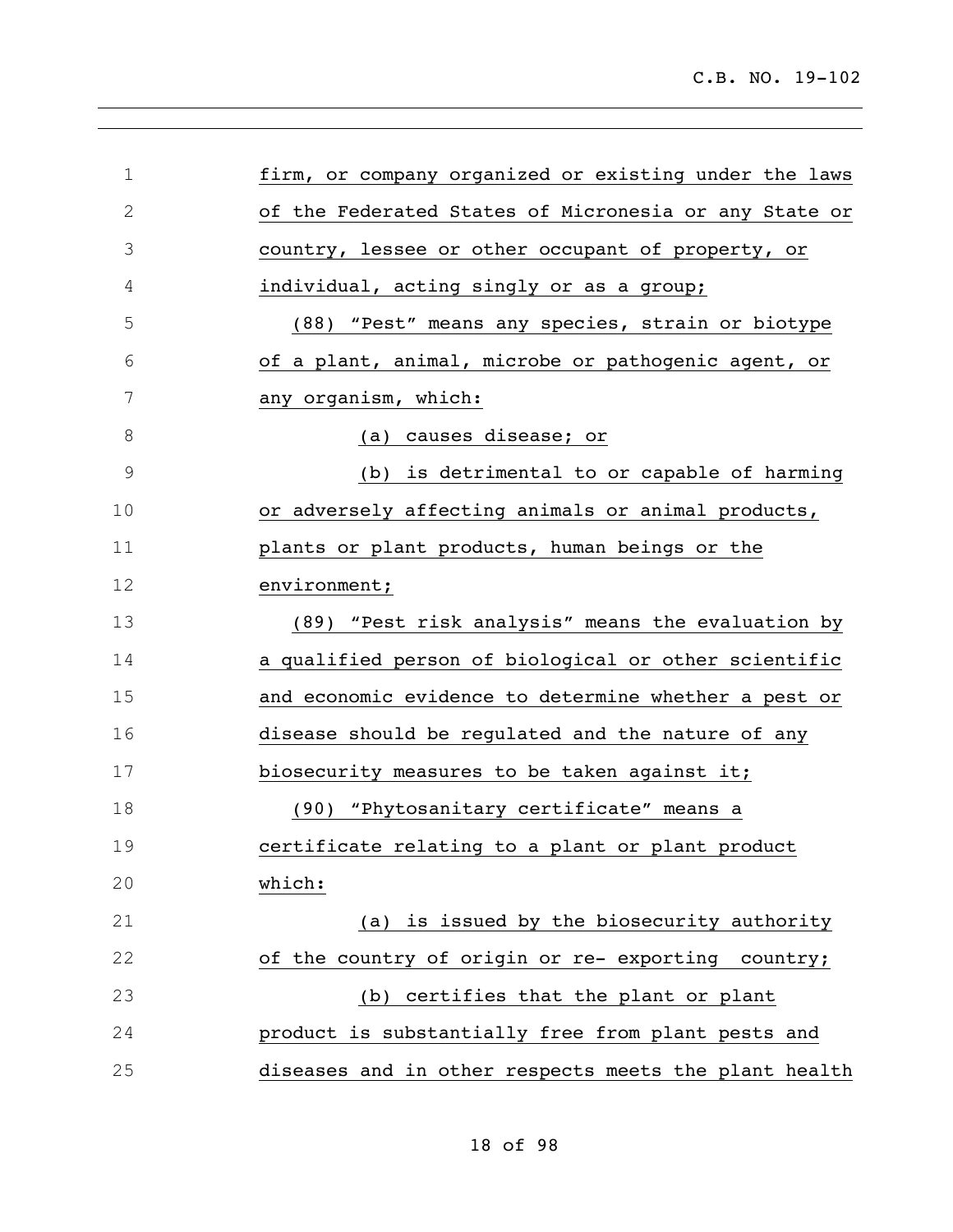| 1             | import requirements of the receiving country; and    |
|---------------|------------------------------------------------------|
| 2             | (c) is patterned after the model                     |
| 3             | certificates of the IPPC;                            |
| 4             | (91) "Plant" includes seeds, germplasm, any other    |
| 5             | part of a plant, a dead or preserved plant, and an   |
| 6             | aquatic plant;                                       |
| 7             | (92) "Plant material" means any unmanufactured       |
| 8             | material of plant origin, including grain;           |
| $\mathcal{G}$ | (93) "Plant product" means:                          |
| 10            | (a) plant material;                                  |
| 11            | (b) timber; and                                      |
| 12            | (c) any product manufactured wholly or               |
| 13            | partly from one or more plants;                      |
| 14            | (94) "PPPO" means the Pacific Plant Protection       |
| 15            | Organisation;                                        |
| 16            | (95) "Precautionary principle" means the principle   |
| 17            | that it is reasonable to refuse permission for an    |
| 18            | activity where there are reasonable concerns that    |
| 19            | granting permission may result in substantial        |
| 20            | negative impact, even if the data in support of a    |
| 21            | refusal is uncertain, incomplete or not supported by |
| 22            | full scientific consensus. Application of the        |
| 23            | precautionary principle in relation to this chapter  |
| 24            | must be consistent with Article 5.7 of the SPS       |
| 25            | Agreement;                                           |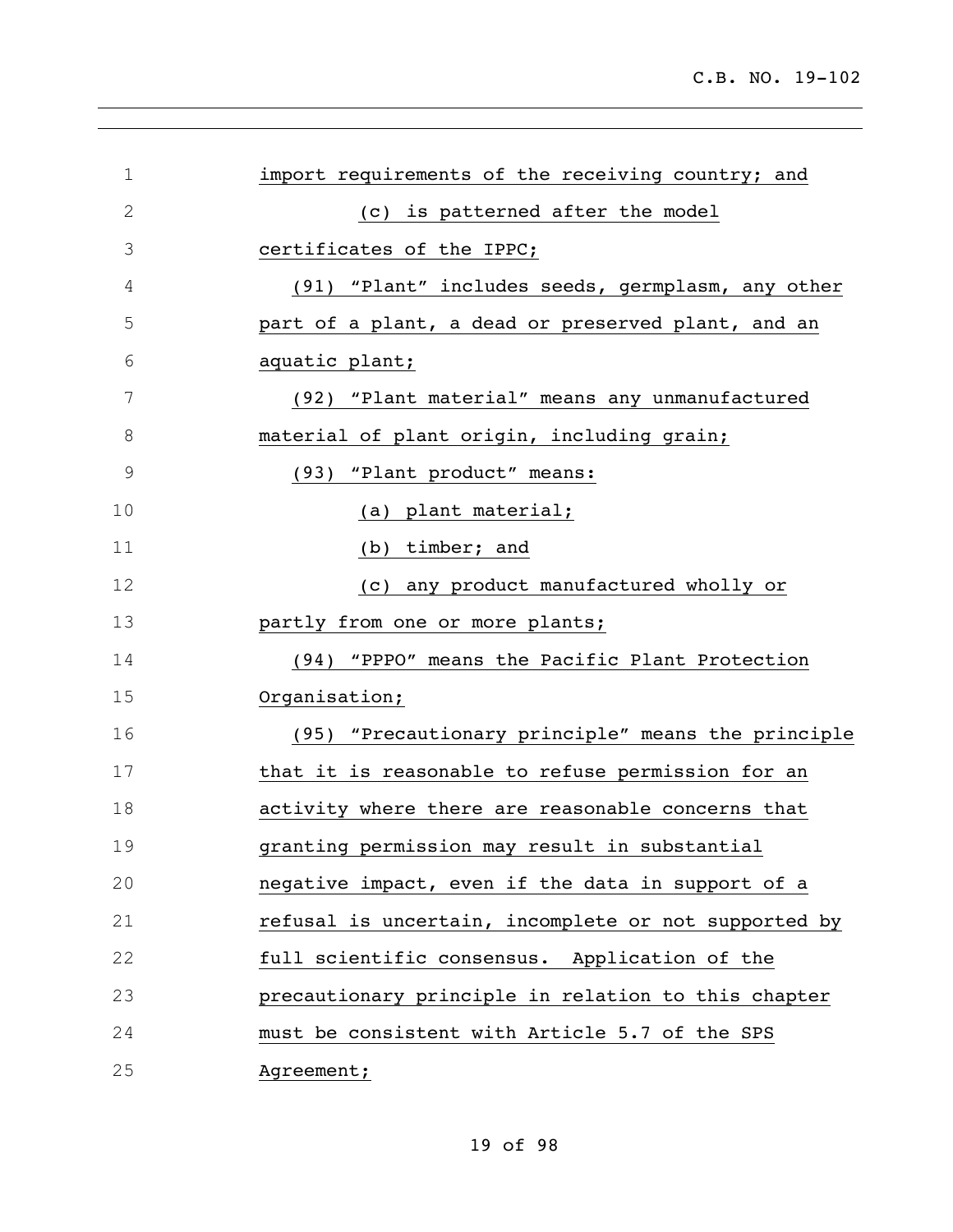| 1  | (96) "Premises" means any immoveable property,        |
|----|-------------------------------------------------------|
| 2  | other than land;                                      |
| 3  | (97) "Prescribed" means prescribed by this chapter    |
| 4  | or by regulations made under it;                      |
| 5  | (98) "Prohibited import" means a regulated article    |
| 6  | the importation or ownership of which is prohibited   |
| 7  | under section 410;                                    |
| 8  | (99) "Re-exporting country", in relation any          |
| 9  | goods, means a country which is not the country of    |
| 10 | origin of the goods, but where a container or         |
| 11 | consignment of goods is opened and re-packed for      |
| 12 | export;                                               |
| 13 | (100) "Receiving country" means a country which is    |
| 14 | the intended destination of an article being or       |
| 15 | proposed to be exported;                              |
| 16 | (101) "Reconsign", in relation to a regulated         |
| 17 | article or consignment which has been refused         |
| 18 | biosecurity import clearance, means to send the       |
| 19 | article or consignment out of the Federated States of |
| 20 | Micronesia, either by the vessel or aircraft on which |
| 21 | it was imported or by another vessel or aircraft;     |
| 22 | "Regulated article" means:<br>(102)                   |
| 23 | any animal or animal product;<br>(a)                  |
| 24 | any plant or plant product;<br>(b)                    |
| 25 | any living organism, whether modified or<br>(c)       |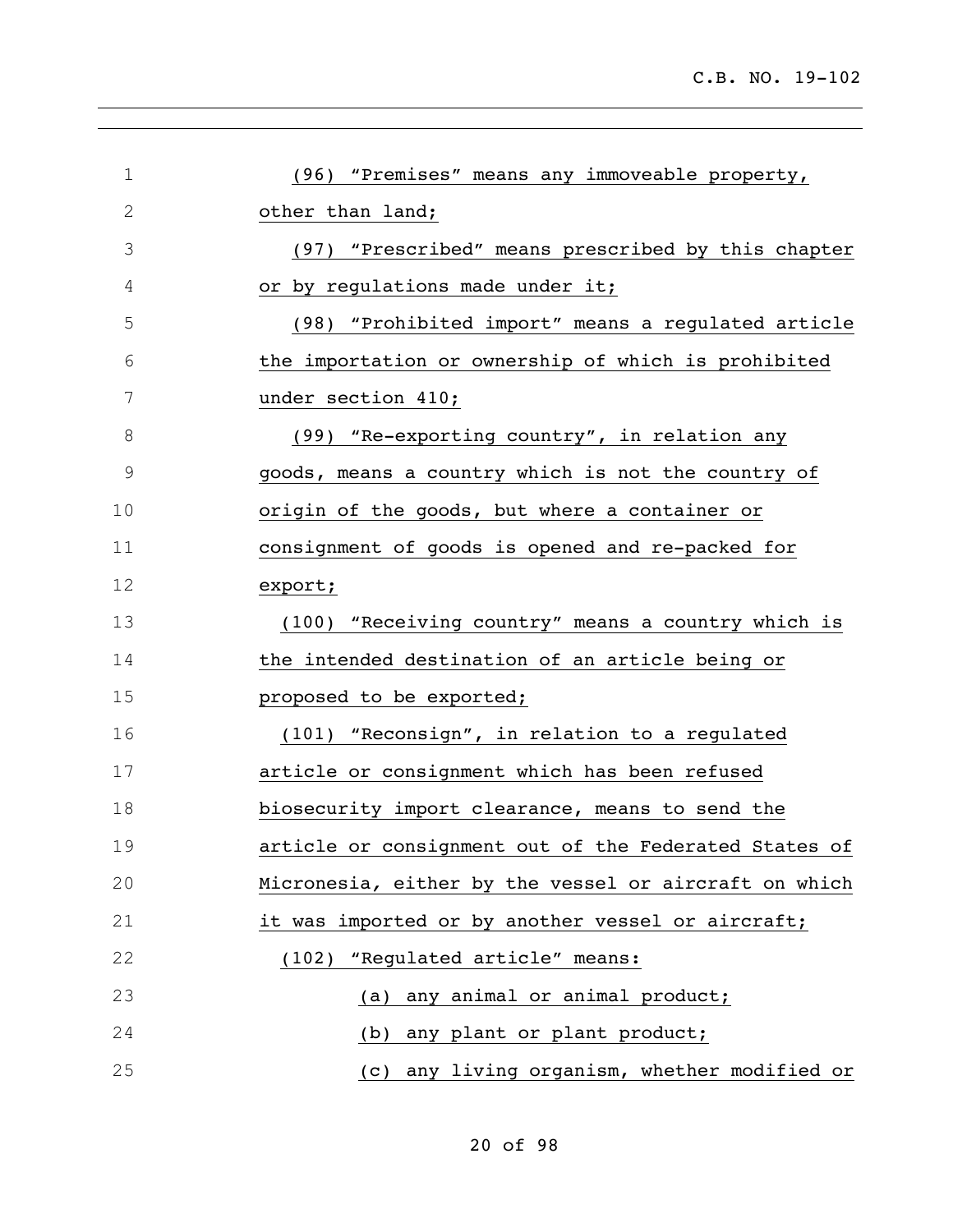| 1           | not;                                                |
|-------------|-----------------------------------------------------|
| 2           | soil, sand gravel and aggregate;<br>(d)             |
| 3           | any genetic material;<br>(e)                        |
| 4           | (f)<br>human remains;                               |
| 5           | any host material;<br>(g)                           |
| 6           | a regulated pest or disease;<br>(h)                 |
| 7           | any clothing, machinery or other article<br>(i)     |
| 8           | that contains or has adhering to it anything        |
| $\mathsf 9$ | mentioned in paragraph (a), (b), (c) or (d);        |
| 10          | (j) garbage; and                                    |
| 11          | any other article, substance, goods or<br>(k)       |
| 12          | thing declared by the Secretary by order under      |
| 13          | subsection (2) to be a regulated article for the    |
| 14          | purposes of this chapter;                           |
| 15          | (103) "Regulated consignment" means a consignment   |
| 16          | of regulated articles;                              |
| 17          | (104) "Regulated pest or disease" means a pest or   |
| 18          | disease the importation of which into the Federated |
| 19          | States of Micronesia is prohibited or restricted    |
| 20          | under section 409;                                  |
| 21          | (105) "Regulations" means regulations, orders and   |
| 22          | any other subsidiary legislation made under this    |
| 23          | chapter;                                            |
| 24          | (106) "Sanitary certificate" means an international |
| 25          | health certificate relating to an animal or animal  |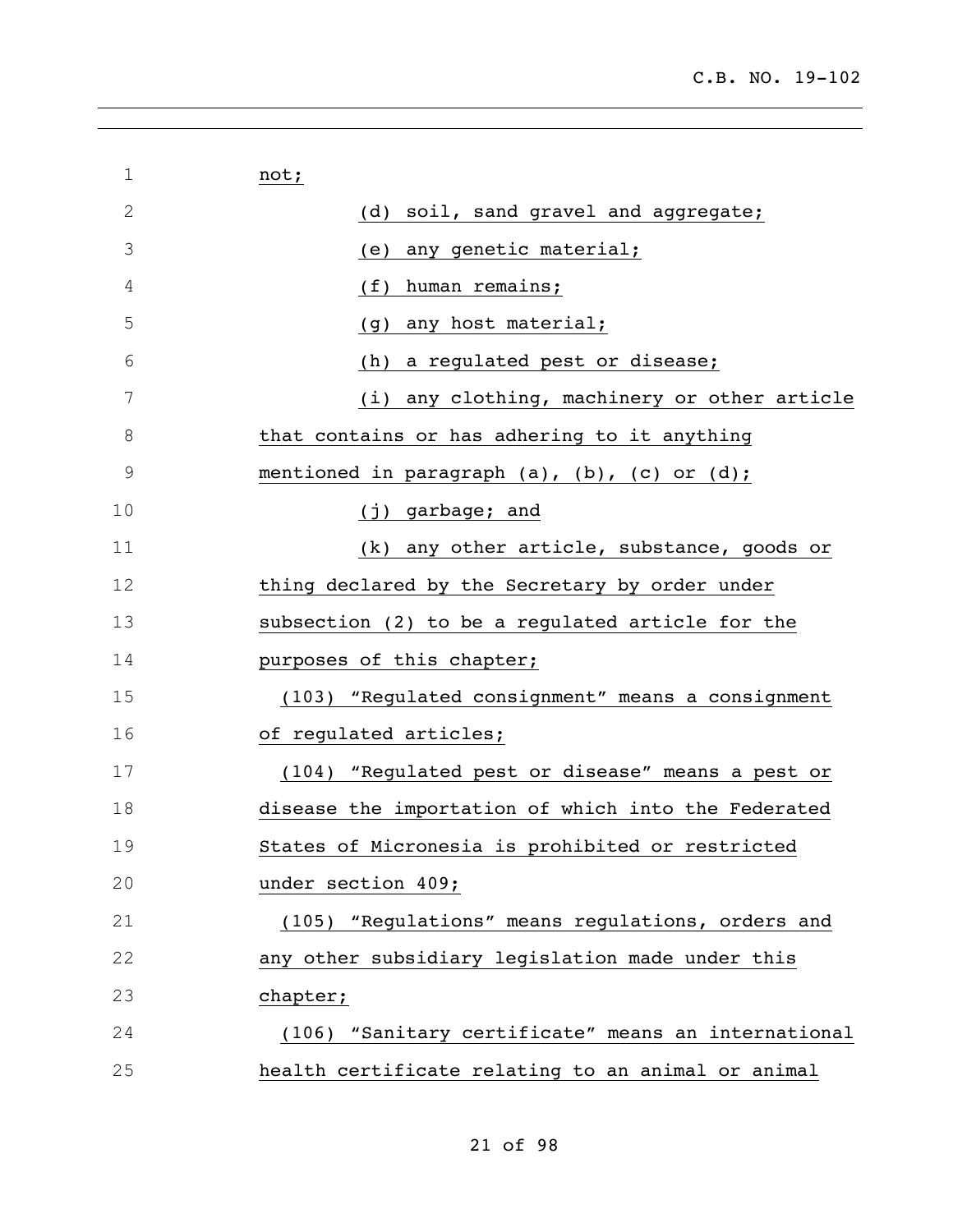| 1             | product which:                                        |
|---------------|-------------------------------------------------------|
| $\mathbf{2}$  | (a) is issued by the biosecurity or                   |
| 3             | agricultural Director of the country of origin or re- |
| 4             | exporting country;                                    |
| 5             | (b) certifies that the animal or animal               |
| 6             | product is substantially free from animal pests and   |
| 7             | diseases and in other respects meets the animal       |
| 8             | health import requirements of the receiving country;  |
| $\mathcal{G}$ | and                                                   |
| 10            | complies with relevant requirements of<br>(C)         |
| 11            | the SPS Agreement or the exporting country, as the    |
| 12            | case may be;                                          |
| 13            | (107) "Secretary" means the Secretary of the          |
| 14            | Department of Resources and Development;              |
| 15            | (108) "Ship's stores" means any food or other         |
| 16            | regulated articles carried on a vessel or aircraft    |
| 17            | for consumption or use on the vessel or aircraft;     |
| 18            | (109) "Specified", in relation to a requirement,      |
| 19            | document, procedure or any other matter, means        |
| 20            | specified by the Secretary under section 452;         |
| 21            | (110) "Spread", in relation to a pest or disease,     |
| 22            | means the expansion of the geographical distribution  |
| 23            | of the pest or disease within an area;                |
| 24            | (111) "SPS Agreement" means the World Trade           |
| 25            | Organization Agreement on the Application of Sanitary |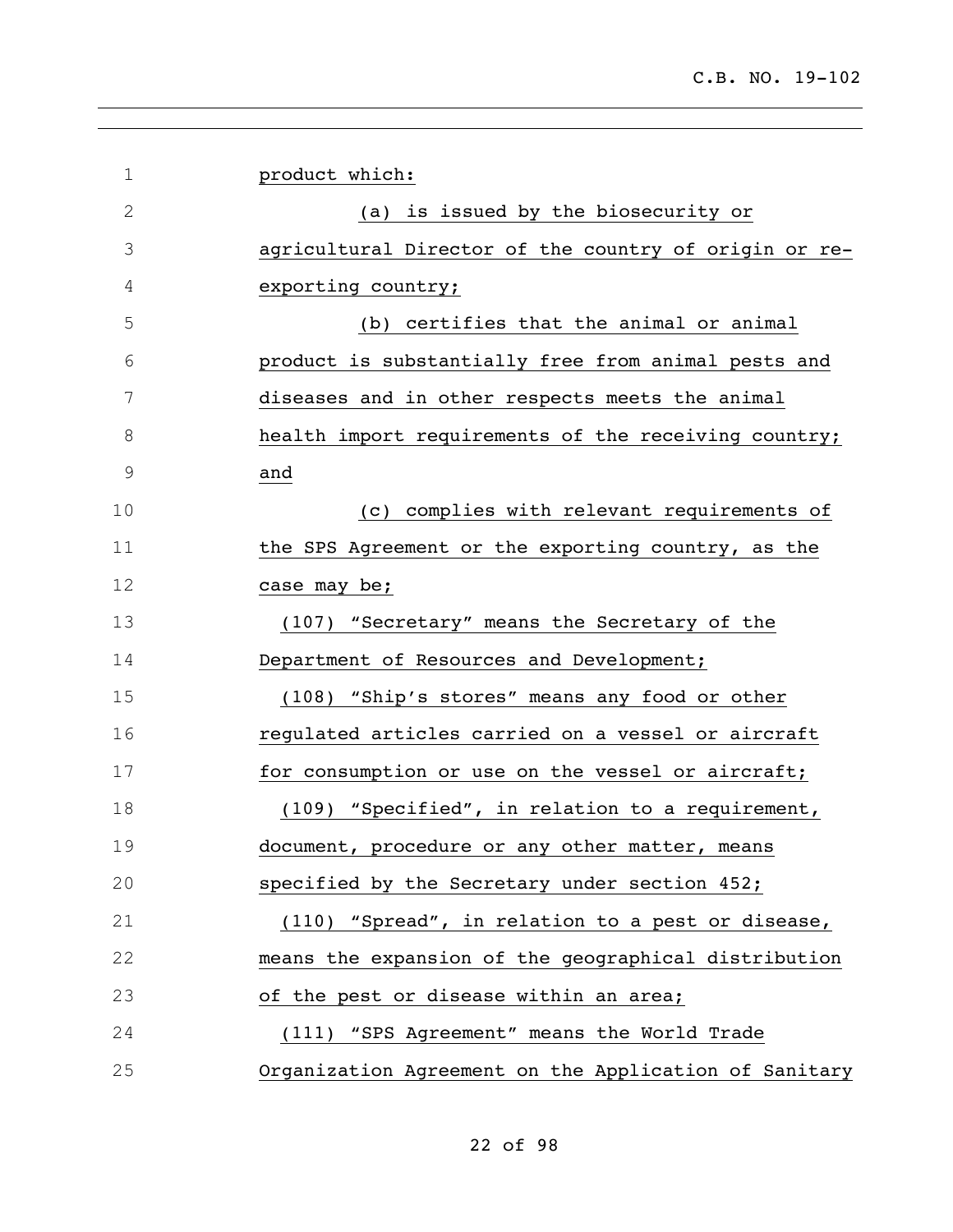| 1             | and Phytosanitary Measures;                          |
|---------------|------------------------------------------------------|
| 2             | (112) "State Government means" the Governments of    |
| 3             | the States of Yap, Chuuk, Pohnpei and Kosrae;        |
| 4             | (113) "Status", in relation to a pest or disease,    |
| 5             | means its presence, absence, prevalence, incidence,  |
| 6             | distribution and occurrence in an area;              |
| 7             | (114) "Test" means an examination which goes beyond  |
| 8             | a visual inspection, to determine if a pest or       |
| $\mathcal{G}$ | disease is, or is likely to be, present or to        |
| 10            | identify a pest or disease, and includes chemical    |
| 11            | tests of plant material and diagnostic tests in      |
| 12            | respect of an animal;                                |
| 13            | (115) "this chapter" includes regulations and        |
| 14            | orders made under it;                                |
| 15            | (116) "Timber" includes round wood, sawn wood, wood  |
| 16            | chips and dunnage, with or without bark;             |
| 17            | (117) "Treatment" means an authorized procedure for  |
| 18            | the killing, removal, modification or rendering      |
| 19            | infertile or non-viable of a pest or disease by way  |
| 20            | of cleansing, fumigation, inoculation, disinfection, |
| 21            | disinfestation, decontamination, or otherwise;       |
| 22            | 118) "Uncleared", in relation to a regulated         |
| 23            | article, means that the article has not received     |
| 24            | biosecurity clearance;                               |
| 25            | (119) "under official control", in relation to a     |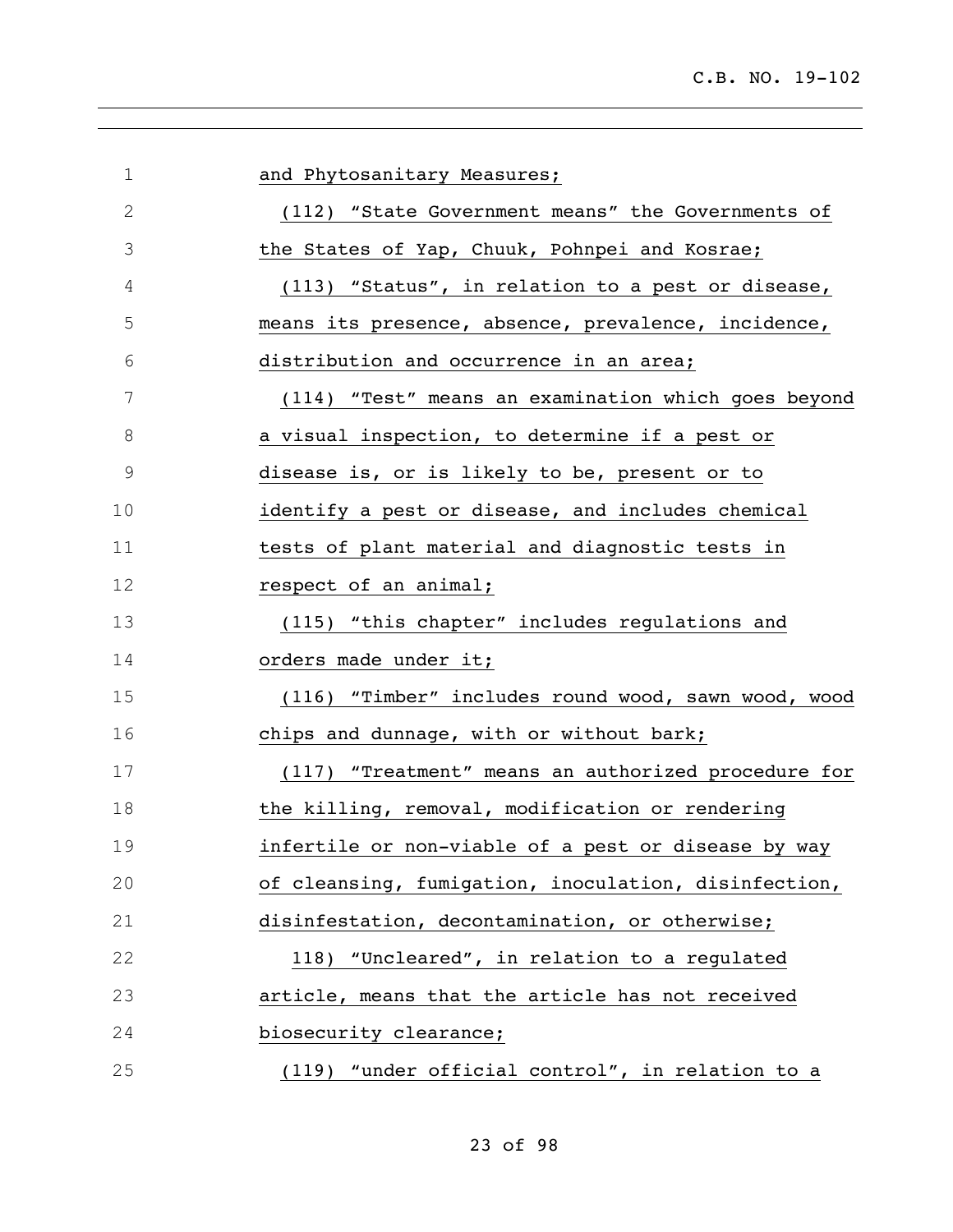| 1           | pest or disease, means that its presence is known,             |
|-------------|----------------------------------------------------------------|
| 2           | its distribution is limited and its further spread is          |
| 3           | controlled by the exercise of powers under this                |
| 4           | chapter;                                                       |
| 5           | (120) "Vehicle" includes a car, truck, motorcycle,             |
| 6           | bicycle (whether motorized or not), cart and any               |
| 7           | other wheeled conveyance;                                      |
| 8           | (121) "Vessel" includes a ship, hovercraft, boat,              |
| $\mathsf 9$ | ferry, raft, yacht, canoe or pontoon that is used as           |
| 10          | a conveyance in or on water, whether or not it is              |
| 11          | self-propelled; and                                            |
| 12          | (122) "Written" and "in writing" mean any mode                 |
| 13          | form, including electronically;                                |
| 14          | Section 7. Title 22 of the Code of the Federated States        |
| 15          | of Micronesia (Annotated), as amended by Public Law No. 18-86, |
| 16          | is hereby further amended by adding a new section 404 of       |
| 17          | subchapter 1 under chapter 4 to read as follows:               |
| 18          | "Section 404. Declarations by Secretary.                       |
| 19          | The Secretary may by order declare any article,                |
| 20          | substance, goods or thing to be a regulated article            |
| 21          | for the purposes of this chapter."                             |
| 22          | Section 8. Title 22 of the Code of the Federated States        |
| 23          | of Micronesia (Annotated), as amended by Public Law No. 18-86, |
| 24          | is hereby further amended by adding a new section 405 of       |
| 25          | subchapter 1 under chapter 4 to read as follows:               |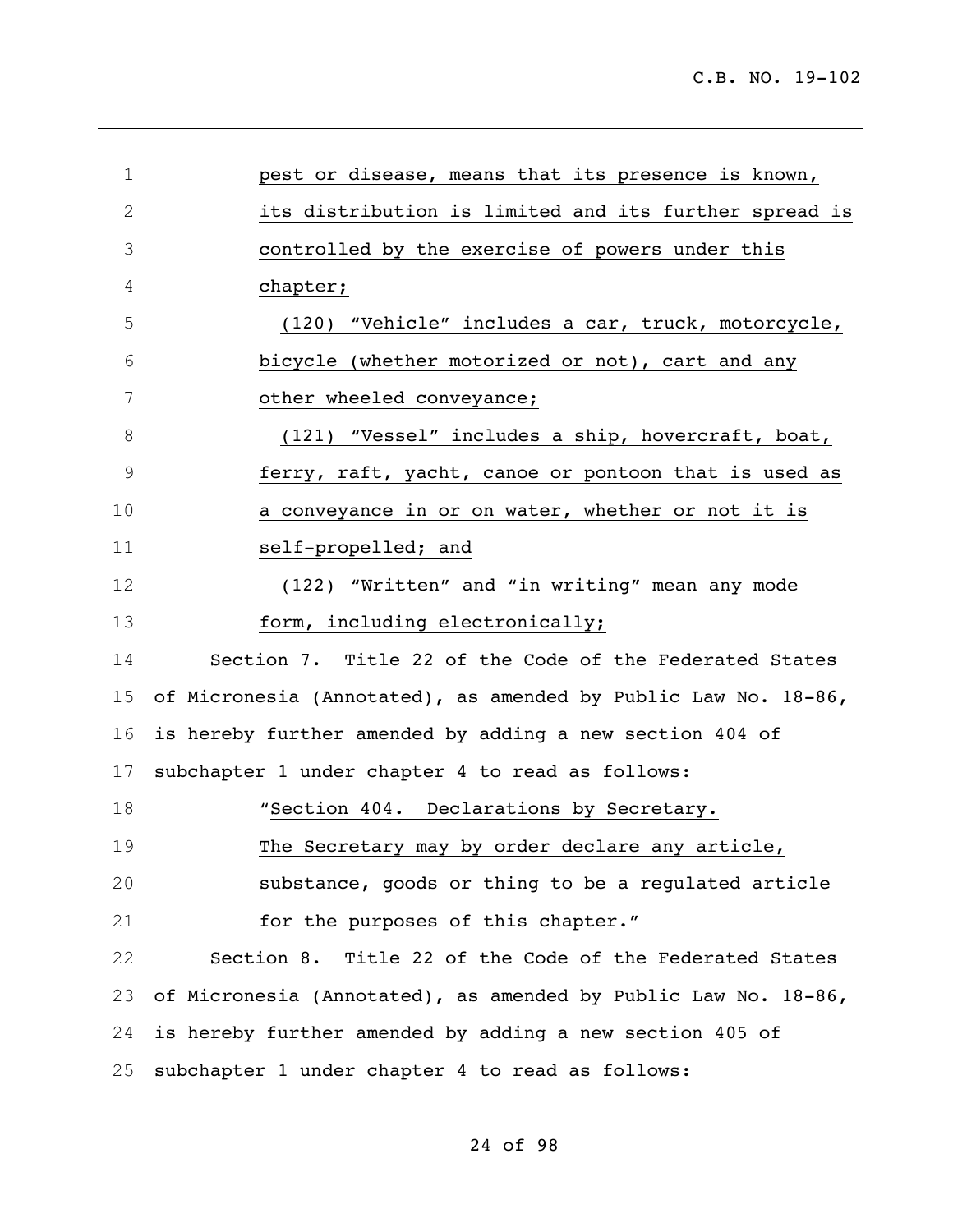| $\mathbf 1$   | "Section 405. Application of chapter.                          |
|---------------|----------------------------------------------------------------|
| $\mathbf{2}$  | The provisions of this chapter apply to every<br>(1)           |
| 3             | person in the Federated States of Micronesia,                  |
| 4             | irrespective of the person's nationality or                    |
| 5             | citizenship.                                                   |
| 6             | The provisions of this chapter apply to all<br>(2)             |
| 7             | conveyances, containers and goods while they are in            |
| 8             | the Federated States of Micronesia, including vessels          |
| $\mathcal{G}$ | and aircraft owned or operated by the government of a          |
| 10            | foreign State;                                                 |
| 11            | (3) The provisions of this chapter apply to                    |
| 12            | persons, conveyances, containers and goods outside             |
| 13            | the Federated States of Micronesia to the extent               |
| 14            | needed for its effective enforcement."                         |
| 15            | Section 9. Title 22 of the Code of the Federated States        |
| 16            | of Micronesia (Annotated), as amended by Public Law No. 18-86, |
| 17            | is hereby further amended by adding a new section 406 of       |
| 18            | subchapter 1 under chapter 4 to read as follows:               |
| 19            | "Section 406. Chapter binds the National and State             |
| 20            | Governments.                                                   |
| 21            | This chapter binds the Federated States of                     |
| 22            | Micronesia, including every department of the                  |
| 23            | National Government, the State Governments, every              |
| 24            | statutory authority and every person in the                    |
| 25            | employment of the National Government or a State               |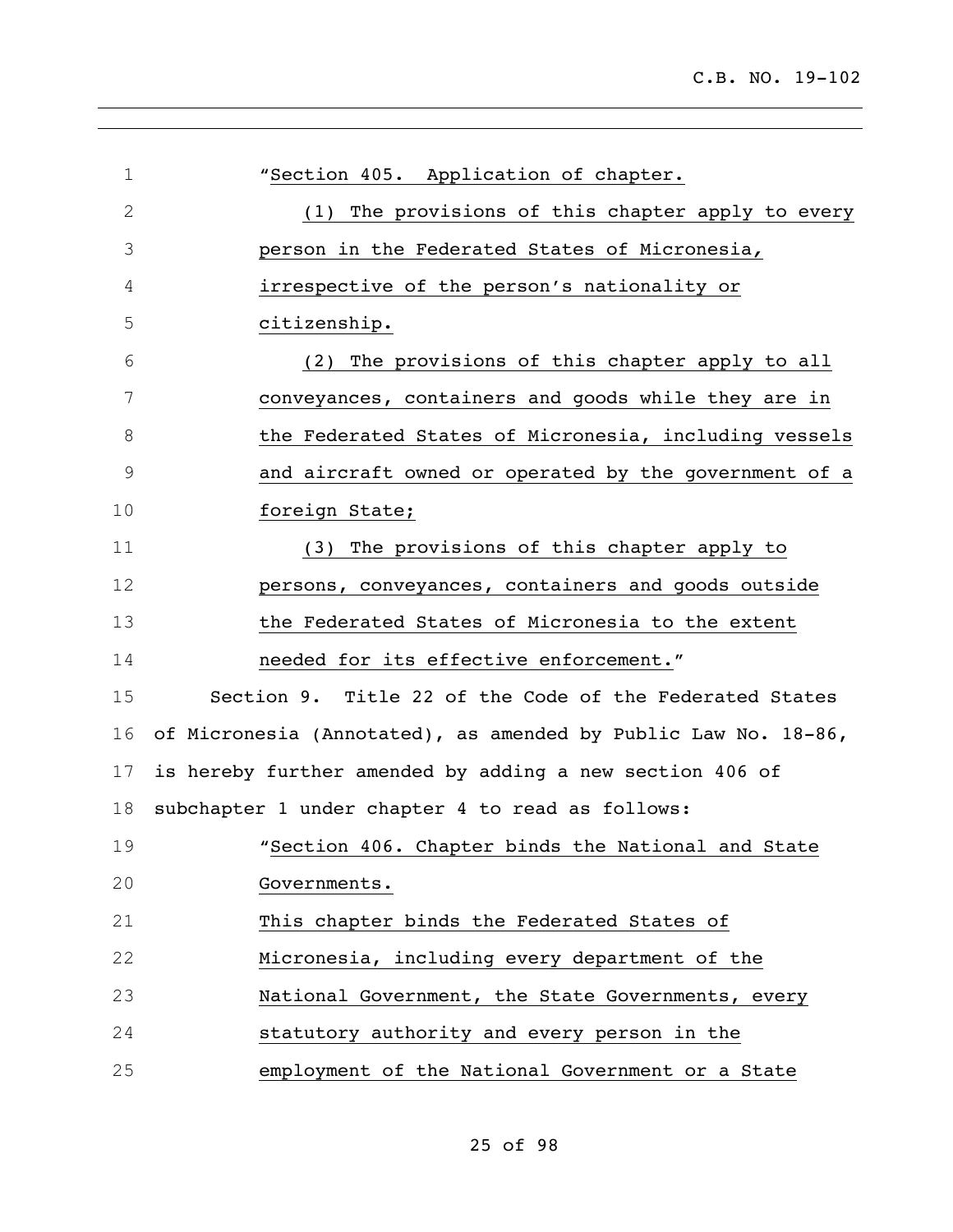| 1  | Government.                                                    |
|----|----------------------------------------------------------------|
| 2  | Section 10. Title 22 of the Code of the Federated States       |
| 3  | of Micronesia (Annotated), as amended by Public Law No. 18-86, |
| 4  | is hereby further amended by adding a new section 407 of       |
| 5  | subchapter 1 under chapter 4 to read as follows:               |
| 6  | "Section 407. Responsibility for the chapter.                  |
| 7  | The Secretary is responsible for the implementation            |
| 8  | of this the provisions of this chapter and the                 |
| 9  | performance of the biosecurity functions of the                |
| 10 | National Government, within the resources available            |
| 11 | to the Department."                                            |
| 12 | Section 11. Title 22 of the Code of the Federated States       |
| 13 | of Micronesia (Annotated), as amended by Public Law No. 18-86, |
| 14 | is hereby further amended by adding a new section 408 of       |
| 15 | subchapter 1 under chapter 4 to read as follows:               |
| 16 | "Section 408. Relationship with other laws.                    |
| 17 | (1) This chapter is in addition to and does not                |
| 18 | derogate from any other law of the Congress or of any          |
| 19 | of the State Governments.                                      |
| 20 | (2) To the extent of any inconsistency between                 |
| 21 | this chapter and any other law of the National                 |
| 22 | Government or of a State Government, every other law           |
| 23 | must so far as possible be construed so as to fulfill          |
| 24 | the purpose of this chapter."                                  |
| 25 | Section 12. Title 22 of the Code of the Federated States       |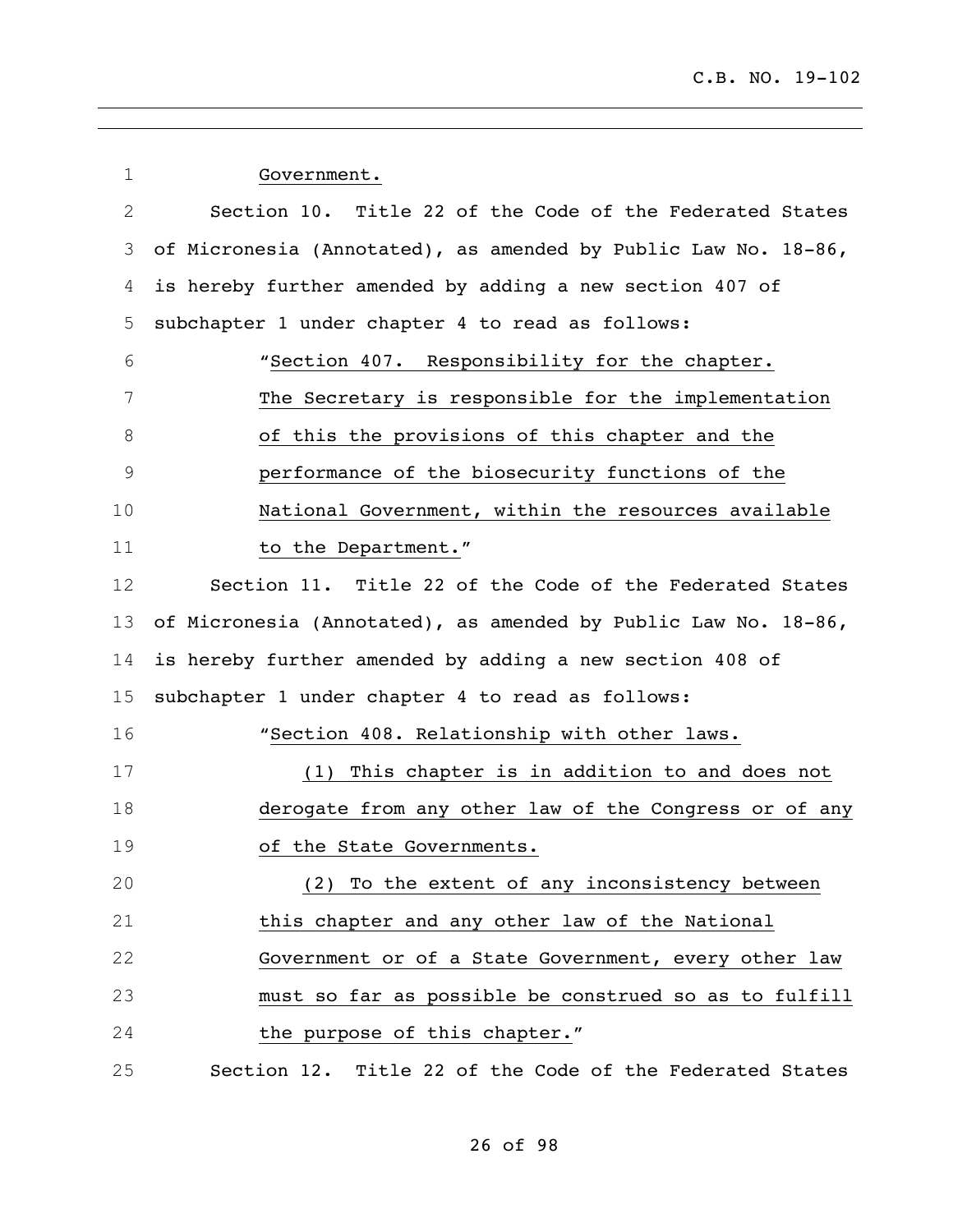| $\mathbf 1$ | of Micronesia (Annotated), as amended by Public Law No. 18-86, |
|-------------|----------------------------------------------------------------|
| 2           | is hereby further amended by inserting new subchapter II under |
| 3           | chapter 4 entitled: "Border Biosecurity Control".              |
| 4           | Section 13. Title 22 of the Code of the Federated States       |
| 5           | of Micronesia(Annotated), as amended by Public Law No. 18-86,  |
| 6           | is hereby further amended by adding a new section 409 of       |
| 7           | subchapter 1 under chapter 4 to read as follows:               |
| 8           | "Section 409. Regulated pests and diseases.                    |
| 9           | (1) The Secretary may by order declare pests or                |
| 10          | diseases:                                                      |
| 11          | (a) the importation of which is prohibited                     |
| 12          | for all purposes; or                                           |
| 13          | (b) the importation of which is permitted                      |
| 14          | subject to conditions specified under this chapter or          |
| 15          | the regulations;                                               |
| 16          | (2) A person who imports or attempts to import a               |
| 17          | pest or disease which is prohibited under subsection           |
| 18          | $(1)(a)$ commits a level five offense.                         |
| 19          | A person who imports or attempts to import a<br>(3)            |
| 20          | pest or disease which is regulated under subsection            |
| 21          | $(1)(b)$ in breach of the conditions of import commits         |
| 22          | a level five offense."                                         |
| 23          | Section 14. Title 22 of the Code of the Federated States       |
| 24          | of Micronesia (Annotated), as amended by Public Law No. 18-86, |
| 25          | is hereby further amended by adding a new section 410 of       |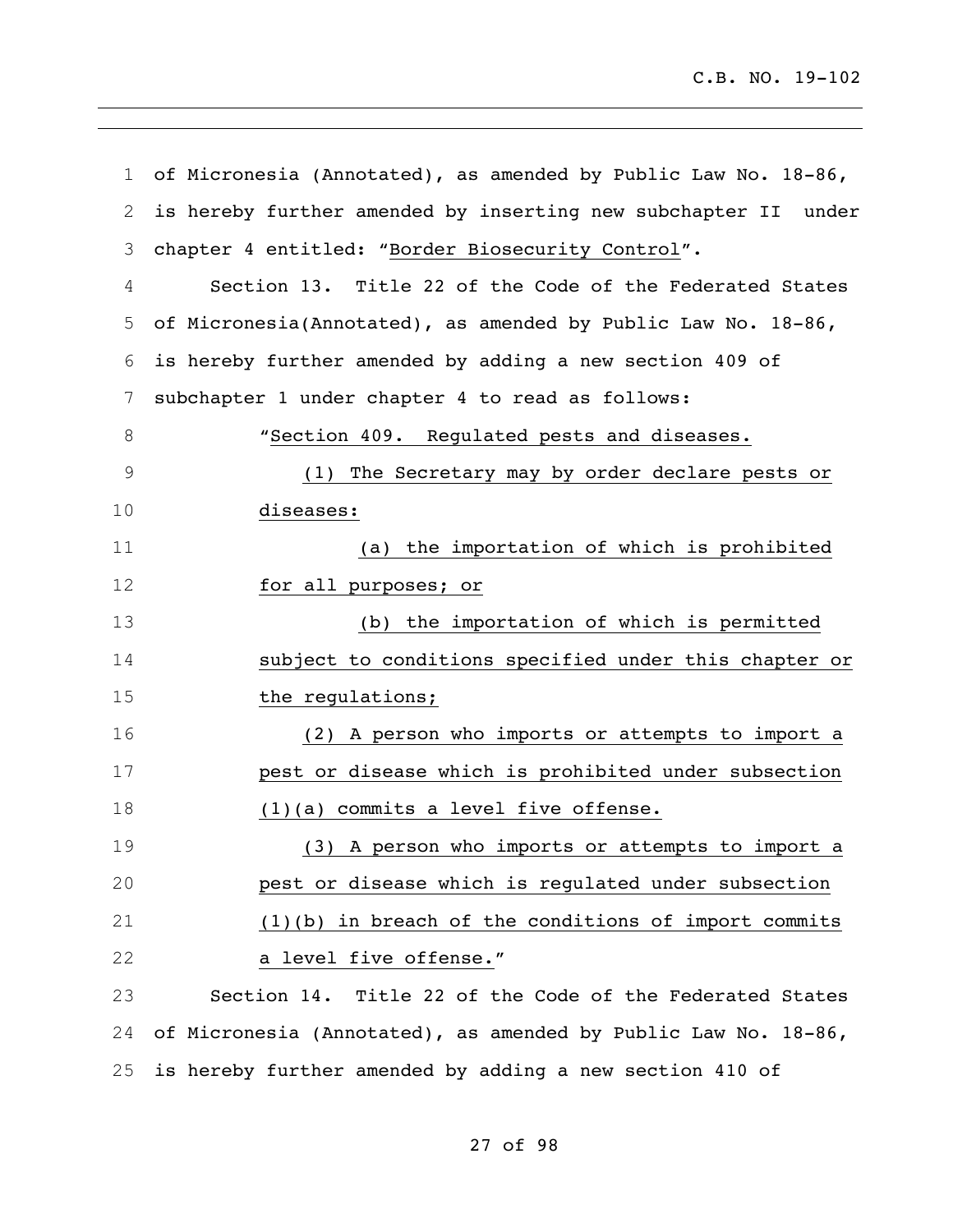| $\mathbf 1$ | subchapter II under chapter 4 to read as follows:     |
|-------------|-------------------------------------------------------|
| 2           | "Section 410. Prohibited imports.                     |
| 3           | (1) The Secretary may by order prohibit the           |
| 4           | importation of:                                       |
| 5           | (a) particular regulated articles from all            |
| 6           | countries; or                                         |
| 7           | (b) particular regulated articles from one            |
| 8           | or more countries of origin,                          |
| $\mathsf 9$ | if the importation would present an unacceptable      |
| 10          | biosecurity risk to the Federated States of           |
| 11          | Micronesia.                                           |
| 12          | (2) An order under this section in respect of an      |
| 13          | article:                                              |
| 14          | (a) may be made at any time before                    |
| 15          | biosecurity import clearance is granted in respect of |
| 16          | the article;                                          |
| 17          | (b) continues in force until it is revoked            |
| 18          | or varied, but must be reviewed every 12 months.      |
| 19          | (3) In making a decision under this section, the      |
| 20          | Secretary must:                                       |
| 21          | (a) have regard to the international                  |
| 22          | obligations of the Federated States of Micronesia in  |
| 23          | respect of biosecurity;                               |
| 24          | (b) apply the precautionary principle.                |
| 25          | (4) Before making an order under this section the     |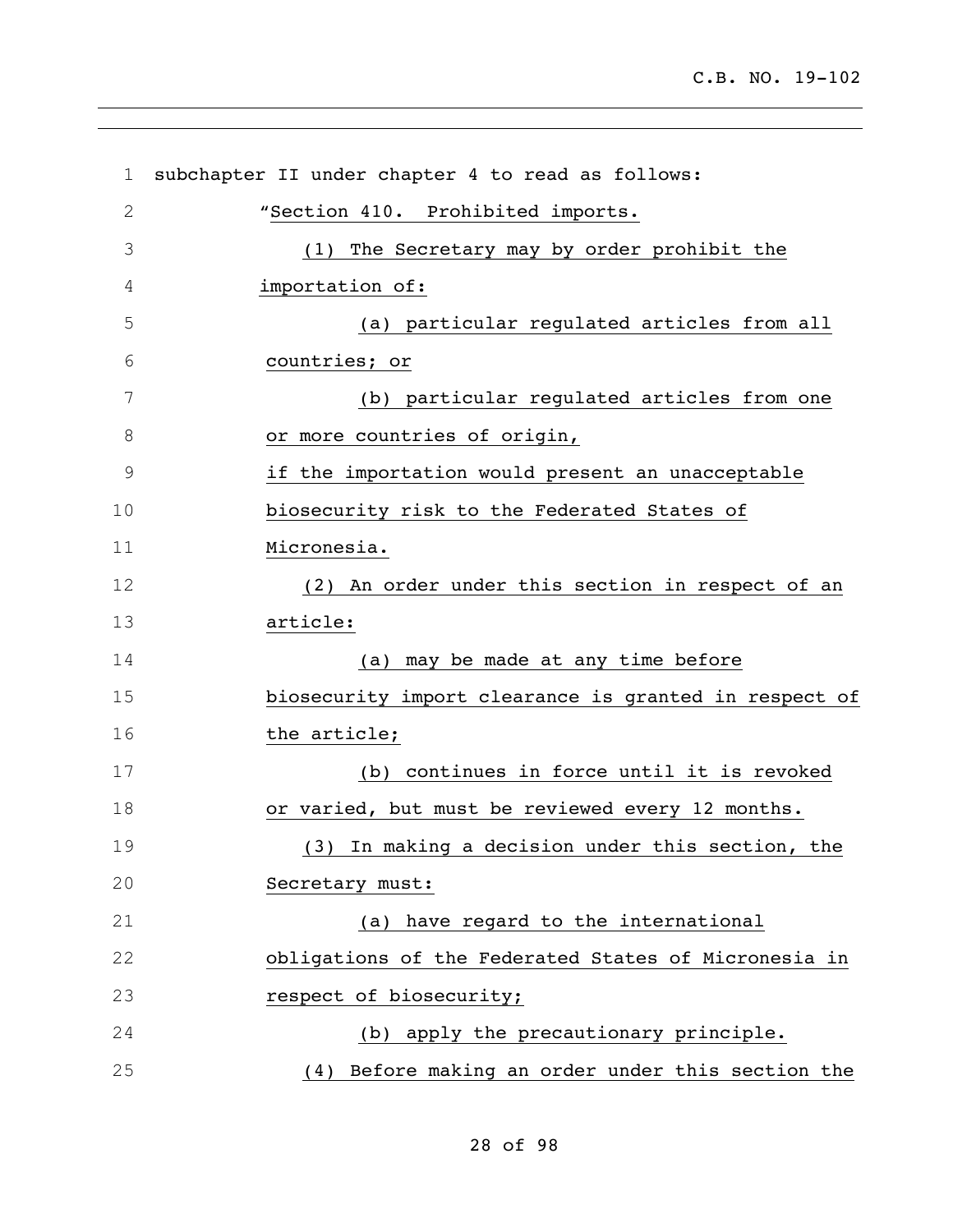| 1  | Secretary must obtain a pest risk analysis in                 |
|----|---------------------------------------------------------------|
| 2  | relation to the article;                                      |
| 3  | (5) If a person imports or attempts to import a               |
| 4  | prohibited article:                                           |
| 5  | (a) the person commits a level five offense;                  |
| 6  | and                                                           |
| 7  | (b) biosecurity import clearance under must                   |
| 8  | be refused for the article.                                   |
| 9  | (6) A person who without lawful excuse owns or                |
| 10 | possesses any prohibited article commits a level five         |
| 11 | offense."                                                     |
| 12 | Section 15. Title 22 of the Code of the Federated States      |
| 13 | of Micronesia (Annotated, as amended by Public Law No. 18-86, |
| 14 | is hereby further amended by adding new section 411 of        |
| 15 | subchapter II under chapter 4 to read as follows:             |
| 16 | "Section 411. Biosecurity points of entry and                 |
| 17 | departure.                                                    |
| 18 | The Secretary may by order designate as<br>(1)                |
| 19 | biosecurity points of entry the seaports, airports            |
| 20 | and post offices at which regulated articles may              |
| 21 | enter the Federated States of Micronesia.                     |
| 22 | (2) Subject to subsection (9), a master or                    |
| 23 | captain who causes or permits an incoming vessel or           |
| 24 | aircraft to berth or land except at a seaport or              |
| 25 | airport that is a biosecurity point of entry commits          |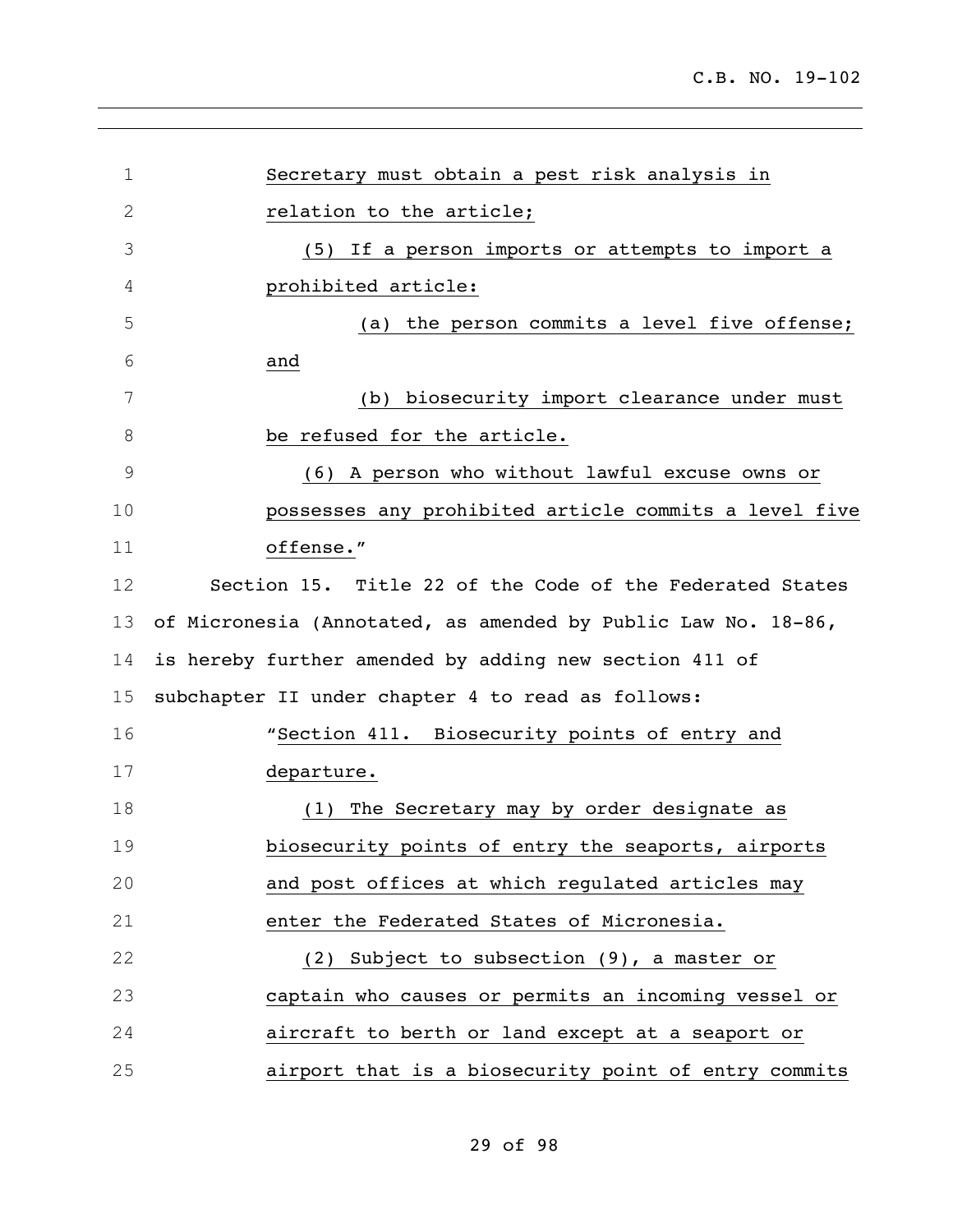| 1  | a level five offense.                                 |
|----|-------------------------------------------------------|
| 2  | (3) A person who imports, or attempts to import,      |
| 3  | a regulated article or consignment except at a        |
| 4  | biosecurity point of entry commits a level three      |
| 5  | offense.                                              |
| 6  | The Secretary may by order designate as<br>(4)        |
| 7  | biosecurity points of departure the seaports,         |
| 8  | airports and post offices at which regulated articles |
| 9  | may be exported.                                      |
| 10 | (5) A master or captain who causes or permits a       |
| 11 | vessel or aircraft to leave the Federated States of   |
| 12 | Micronesia except from a seaport or airport that is a |
| 13 | biosecurity point of departure commits a level five   |
| 14 | offense.                                              |
| 15 | (6) A person who exports, or attempts to export,      |
| 16 | a regulated article or consignment except at a        |
| 17 | biosecurity point of departure commits a level three  |
| 18 | offense.                                              |
| 19 | (7) A designation of a biosecurity point of entry     |
| 20 | or departure may be limited to particular types of    |
| 21 | vessels, aircraft or articles or to arrivals from or  |
| 22 | exports to particular countries.                      |
| 23 | (8) A post office may only be designated as a         |
| 24 | biosecurity point of entry or departure in respect of |
| 25 | regulated articles that at the time of entry or       |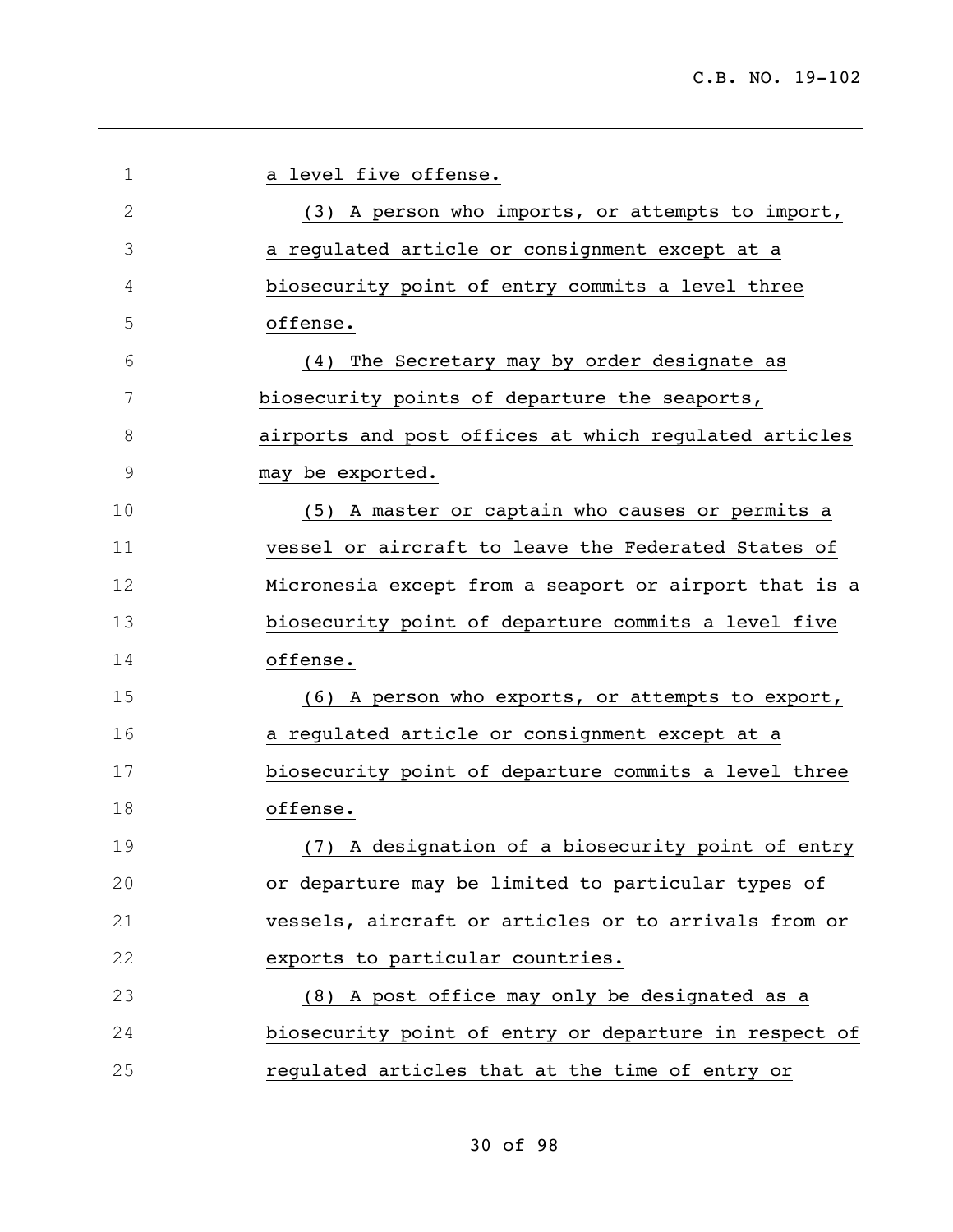| $\mathbf 1$  | departure are in a mail bag or other container that            |
|--------------|----------------------------------------------------------------|
| $\mathbf{2}$ | conforms to the requirements of the postal                     |
| 3            | legislation of the Federated States of Micronesia.             |
| 4            | (9) A vessel or aircraft may berth or land                     |
| 5            | elsewhere than at a biosecurity point of entry:                |
| 6            | (a) if constrained by adverse weather,                         |
| 7            | mechanical failure or superior force; or                       |
| 8            | (b) if so directed or permitted by the                         |
| $\mathsf 9$  | Secretary or a biosecurity officer.                            |
| 10           | In the circumstances mentioned in subsection<br>(10)           |
| 11           | (9), the place where the vessel has berthed or the             |
| 12           | aircraft has landed is deemed to be a biosecurity              |
| 13           | point of entry for the purposes of this chapter, once          |
| 14           | the Secretary has been notified of the berthing or             |
| 15           | landing.                                                       |
| 16           | (11) Prior to designating any biosecurity point of             |
| 17           | entry and departure the Secretary must first secure            |
| 18           | the consent and written agreement of the Governor of           |
| 19           | the state where the proposed biosecurity point of              |
| 20           | entry and departure is located."                               |
| 21           | Section 16. Title 22 of the Code of the Federated States       |
| 22           | of Micronesia (Annotated), as amended by Public Law No. 18-86, |
| 23           | is hereby further amended by adding a new section 412 of       |
| 24           | subchapter II under chapter 4 to read as follows:              |
| 25           | "Section 412. Designation of biosecurity holding               |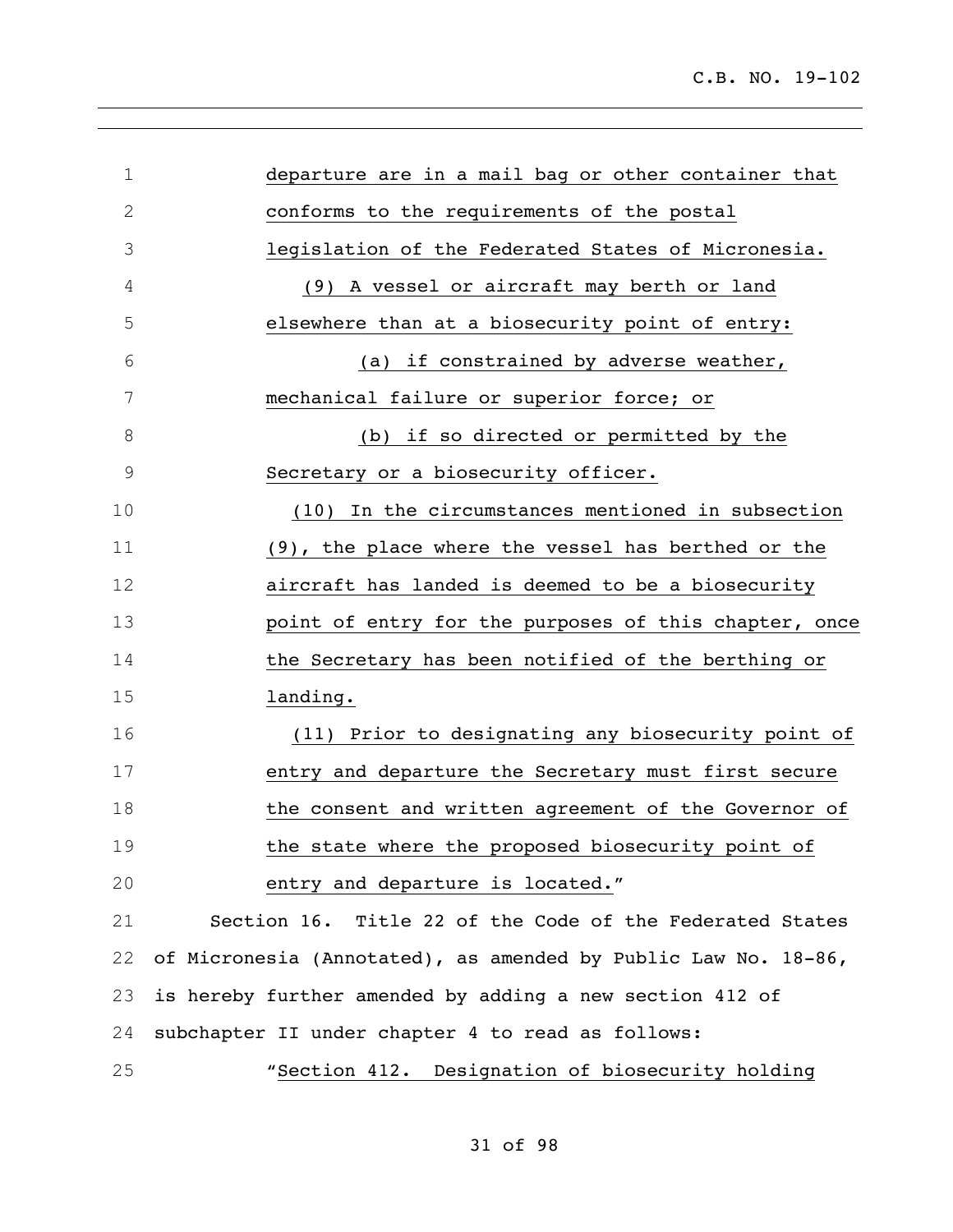| 1            | areas.                                                 |
|--------------|--------------------------------------------------------|
| $\mathbf{2}$ | The Secretary may by order designate:<br>(1)           |
| 3            | (a) any territorial waters or any part of a seaport as |
| 4            | a biosecurity port holding area for vessels;           |
| 5            | (b) any part of an airport as a biosecurity port       |
| 6            | holding area for aircraft.                             |
| 7            | (2) The Secretary may by order designate any area      |
| 8            | of land at or adjacent to a seaport or airport as a    |
| 9            | biosecurity goods holding area for incoming or         |
| 10           | outgoing containers and goods.                         |
| 11           | (3) The Secretary may designate any part of a          |
| 12           | post office that has been designated as a biosecurity  |
| 13           | point of entry or departure as a biosecurity postal    |
| 14           | holding area for incoming or outgoing postal items.    |
| 15           | (4) Prior to designating any land or water as a        |
| 16           | biosecurity holding area the Secretary must first      |
| 17           | secure the consent and written agreement of the        |
| 18           | Governor of the state where the proposed biosecurity   |
| 19           | holding area is located.                               |
| 20           | (5) The Secretary must ensure that every               |
| 21           | biosecurity holding area is provided with such         |
| 22           | buildings and facilities as are reasonably needed:     |
| 23           | (a) to hold regulated articles in                      |
| 24           | biosecurity quarantine;                                |
| 25           | (b) to prevent unauthorized persons from               |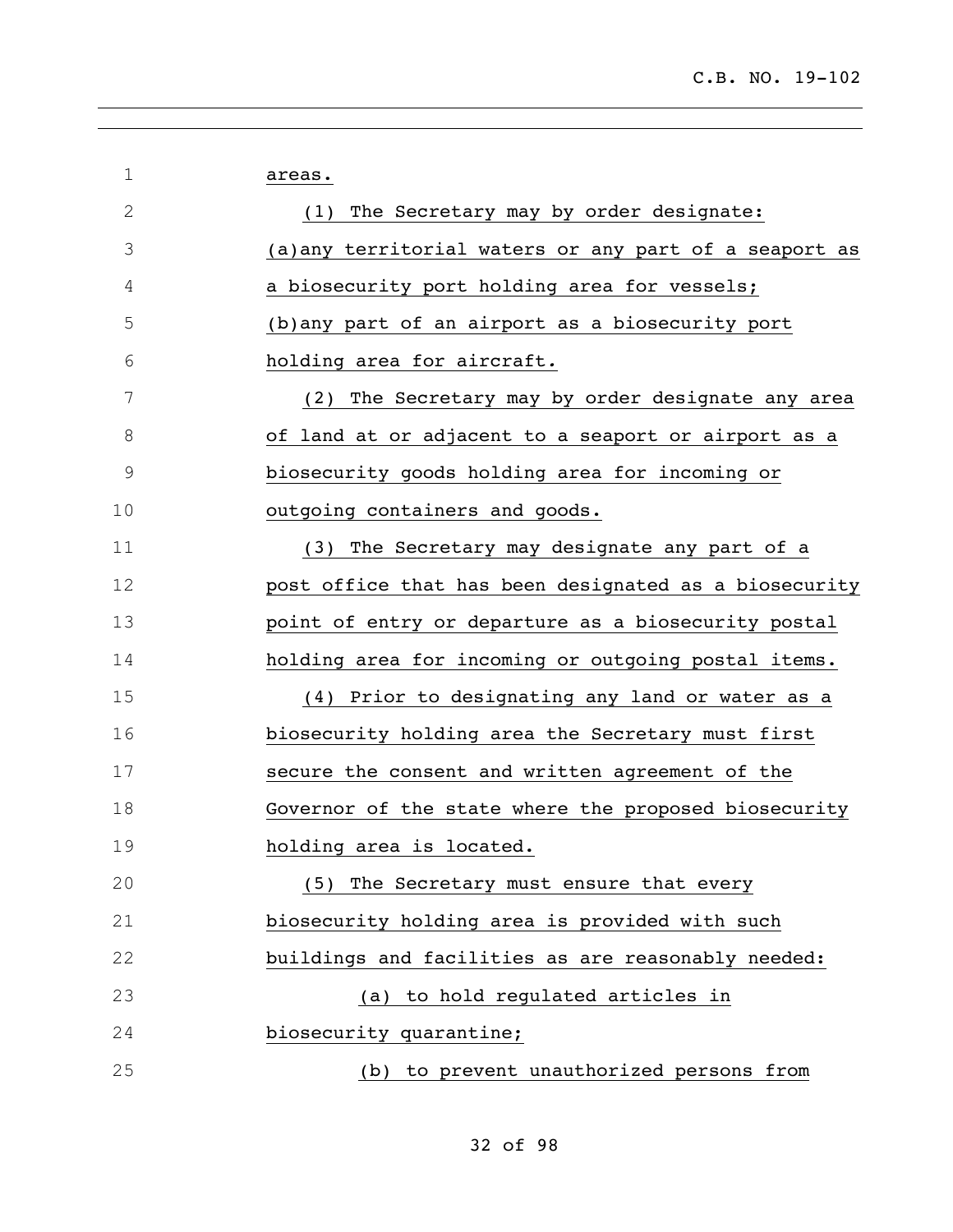| $\mathbf 1$  | entering the station or removing items from the                |
|--------------|----------------------------------------------------------------|
| $\mathbf{2}$ | station;                                                       |
| 3            | (c) to enable biosecurity officers to                          |
| 4            | perform tests, provide treatment and apply other               |
| 5            | biosecurity measures as required by or under this              |
| 6            | chapter."                                                      |
| 7            | Section 17. Title 22 of the Code of the Federated States       |
| 8            | of Micronesia (Annotated), as amended by Public Law No. 18-86, |
| 9            | is hereby further amended by adding a new section 413 of       |
| 10           | subchapter II under chapter 4 to read as follows:              |
| 11           | "Section 413. Management of biosecurity holding                |
| 12           | areas.                                                         |
| 13           | (1) No person, other than the person in charge of              |
| 14           | the area or a biosecurity officer acting in the                |
| 15           | course of duty, may enter a biosecurity holding area           |
| 16           | without the written permission of the Secretary, or            |
| 17           | the permission of the person in charge of the area or          |
| 18           | of a biosecurity officer.                                      |
| 19           | 2) A biosecurity officer may, in order to reduce               |
| 20           | a biosecurity threat, lock, seal or otherwise prevent          |
| 21           | entry to and exit from a biosecurity holding area or           |
| 22           | any building in it.                                            |
| 23           | (3) A person who:                                              |
| 24           | (a) enters a biosecurity holding area                          |
| 25           | without permission given under subsection (2); or              |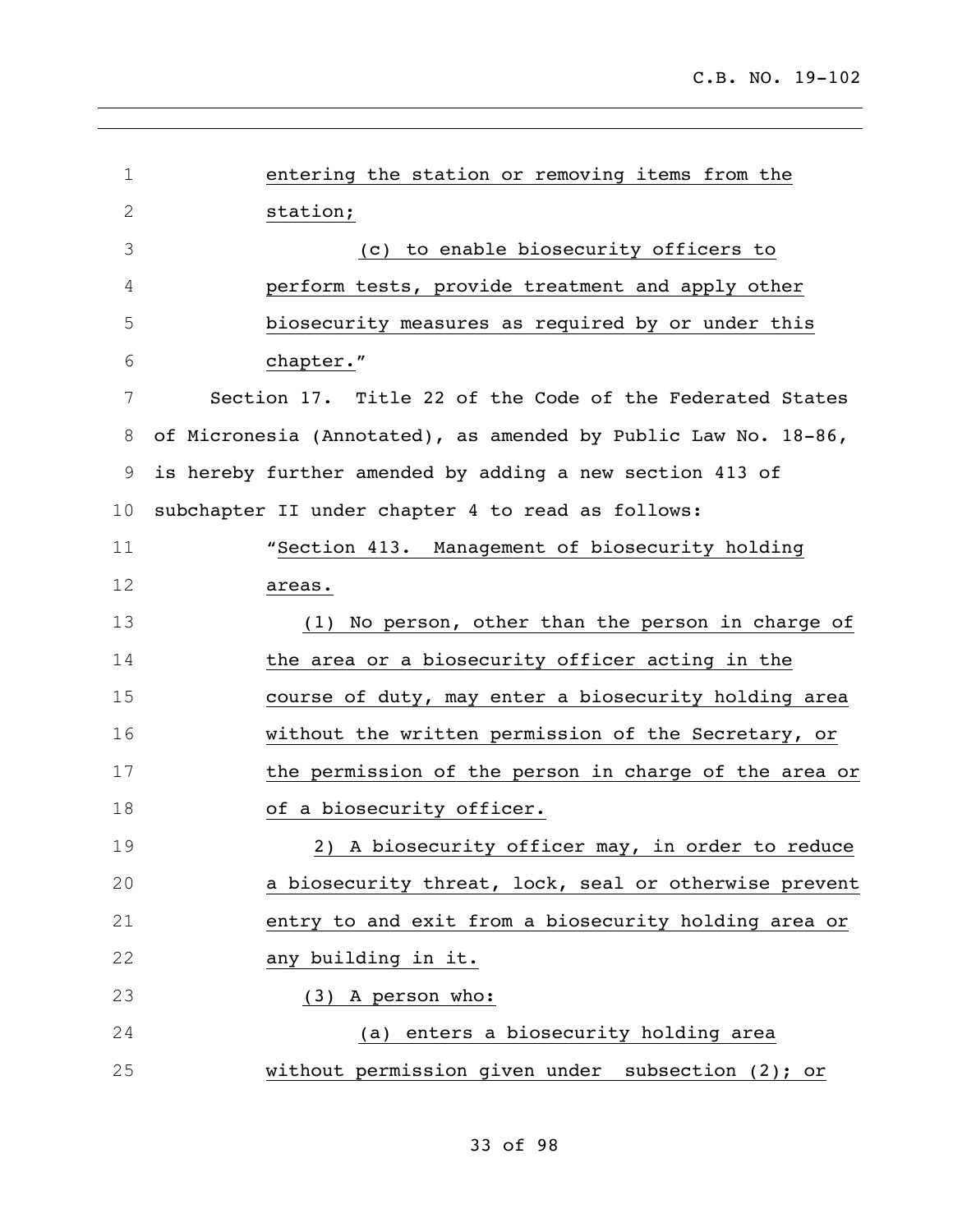| $\mathbf 1$  | damages, interferes with or in any way<br>(b)                  |
|--------------|----------------------------------------------------------------|
| $\mathbf{2}$ | effectiveness of measures taken to<br>reduces the              |
| 3            | secure a biosecurity holding area, or any regulated            |
| 4            | article or other item in the area,                             |
| 5            | commits a level two offense.                                   |
| 6            | (4) A person who removes or attempts to remove                 |
| 7            | from a biosecurity holding area any regulated article          |
| 8            | without obtaining biosecurity clearance in respect of          |
| 9            | it, unless for the purpose of biosecurity measures             |
| 10           | being applied to the article in accordance with this           |
| 11           | chapter, commits a level six offense."                         |
| 12           | Section 18. Title 22 of the Code of the Federated States       |
| 13           | of Micronesia (Annotated), as amended by Public Law No. 18-86, |
| 14           | is hereby further amended by adding a new section 414 of       |
| 15           | subchapter II under chapter 4 to read as follows:              |
| 16           | "Section 414. Biosecurity clearance agents.                    |
| 17           | (1) A person who proposes to import or export                  |
| 18           | regulated articles through a seaport or airport and            |
| 19           | who will not be present when biosecurity inspection is         |
| 20           | to take place must:                                            |
| 21           | (a) in writing appoint a person resident in                    |
| 22           | the Federated States of Micronesia as a biosecurity            |
| 23           | clearance agent for the purposes of this chapter; and          |
| 24           | (b) notify the Secretary in writing of the                     |
| 25           | appointment before the agent performs any agency               |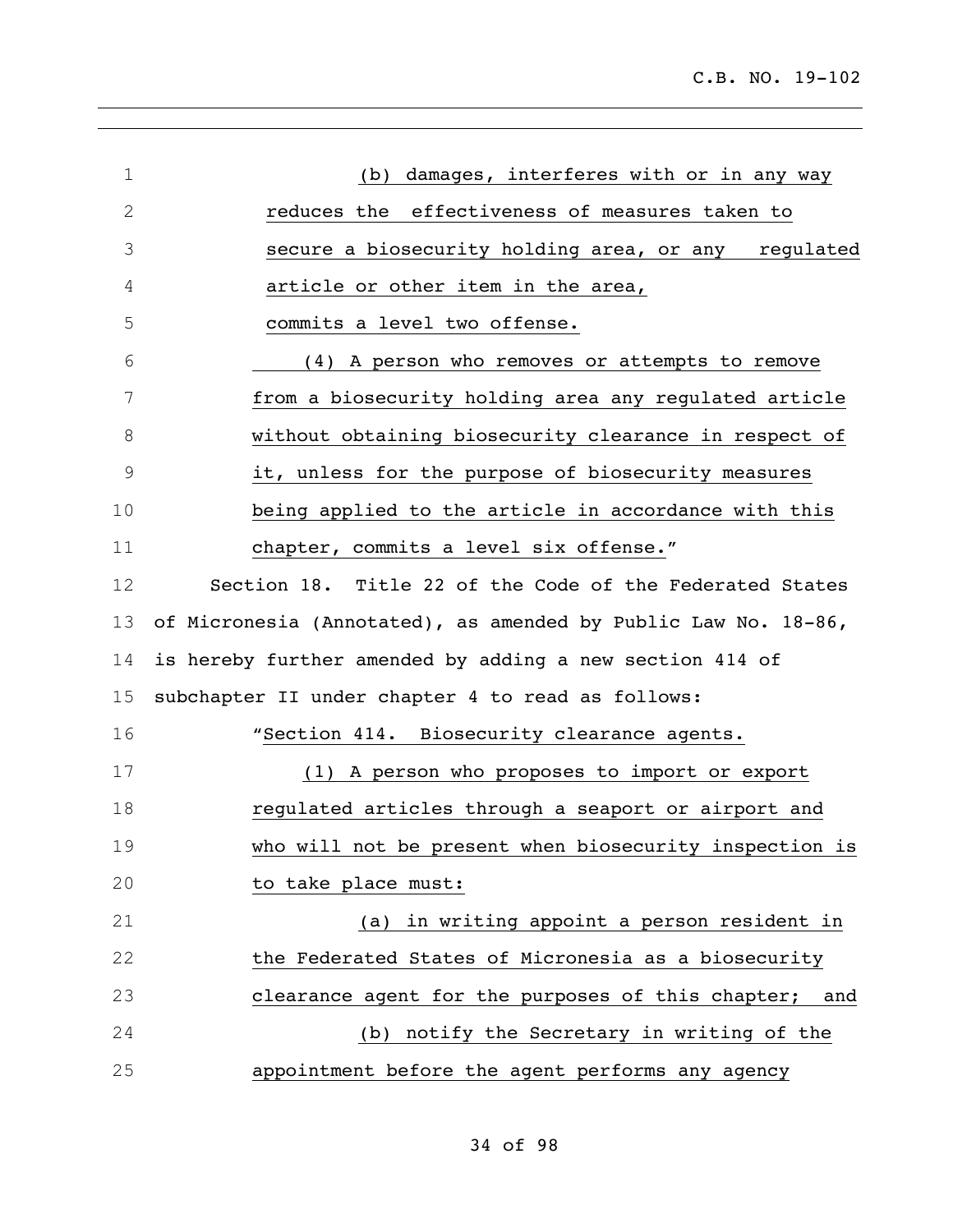1 functions.

| $\mathbf{2}$   | (2) A biosecurity clearance agent appointed under             |
|----------------|---------------------------------------------------------------|
| $\mathfrak{Z}$ | subsection (1) ceases to be an agent for the purposes         |
| 4              | of this chapter if the Secretary notifies the importer        |
| 5              | or exporter in writing that, in the opinion of the            |
| $\sqrt{6}$     | Secretary, the agent's conduct in the performance of          |
| $\overline{7}$ | functions under this chapter renders the agent                |
| $\,8\,$        | unacceptable for purposes of this chapter.                    |
| $\mathsf 9$    | (3) Where practicable, notice under subsection                |
| 10             | (2) must be given in sufficient time to allow the             |
| 11             | importer or exporter to appoint another agent.                |
| 12             | (4) A biosecurity clearance agent who performs or             |
| 13             | purports to perform any functions of an importer or           |
| 14             | exporter under this chapter is liable to the same             |
| 15             | extent as the importer or exporter for any act or             |
| 16             | omission which amounts to an offense or which creates         |
| 17             | any legal obligation under this chapter.                      |
| 18             | (5) If a person referred to in subsection (1)                 |
| 19             | fails to comply with that subsection, biosecurity             |
| 20             | clearance must not be granted for any regulated               |
| 21             | article or consignment which the person seeks to              |
| 22             | import or export."                                            |
| 23             | Section 19. Title 22 of the Code of the Federated States      |
| 24             | of Micronesia (Annotated), as amended by Pubic Law No. 18-86, |
| 25             | is hereby further amended by inserting a new subchapter III   |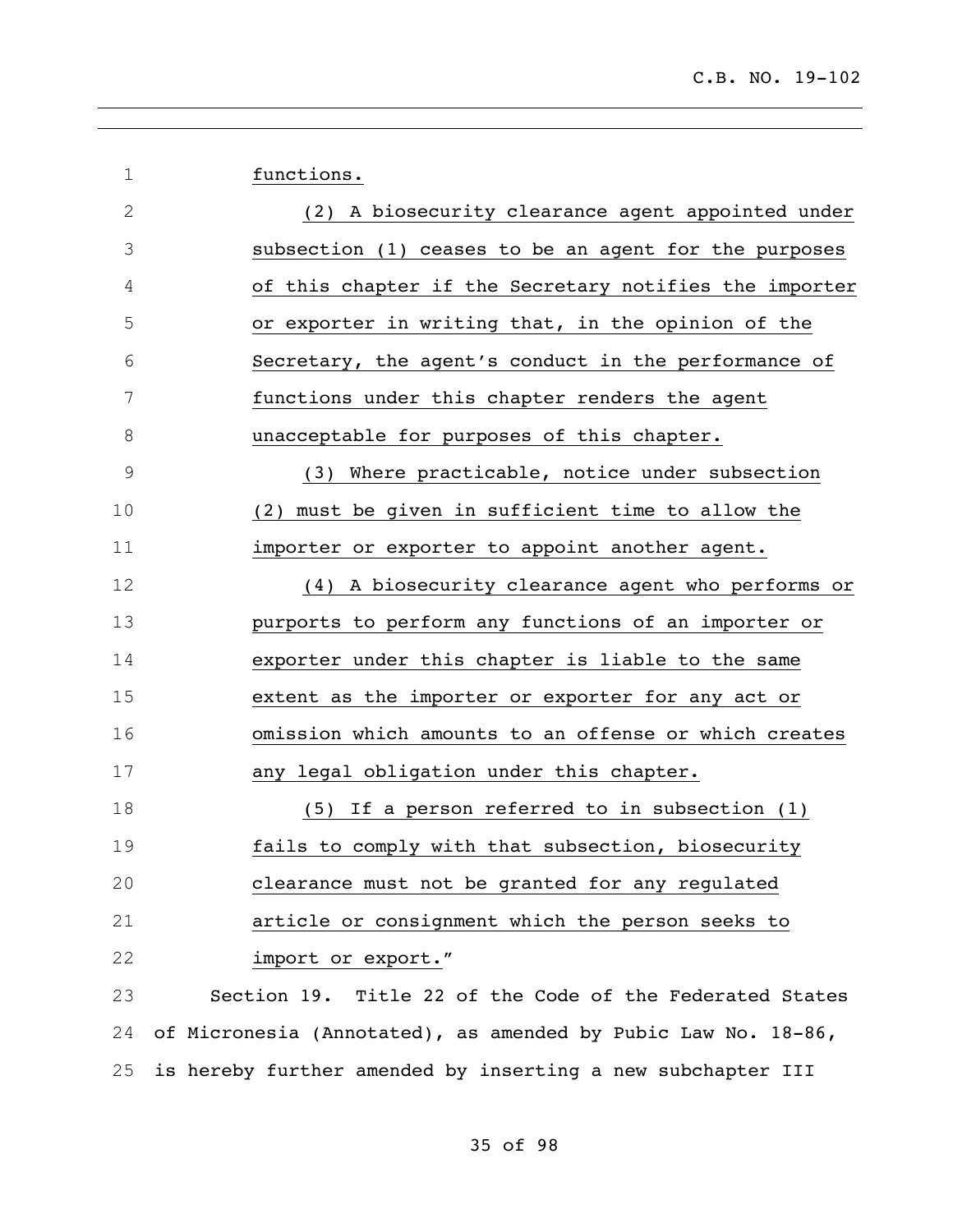| $\mathbf 1$    | entitled "Biosecurity Administration".                         |
|----------------|----------------------------------------------------------------|
| 2              | Section 20. Title 22 of the Code of the Federated States       |
| 3              | of Micronesia (Annotated), as amended by Public Law No. 18-86, |
| 4              | is hereby further amended by adding a new section 415 of       |
| 5              | subchapter III under chapter 4 to read as follows:             |
| 6              | "Section 415. Designation of biosecurity officers.             |
| $\overline{7}$ | (1) The Secretary must in writing designate four               |
| 8              | or more suitably qualified public officers as                  |
| $\mathsf 9$    | biosecurity officers for the purposes of this chapter.         |
| 10             | (2) The Secretary may in writing designate any                 |
| 11             | public officer or employee of a statutory authority to         |
| 12             | be a biosecurity officer for a particular purpose or           |
| 13             | at a particular location.                                      |
| 14             | (3) The Secretary may in writing appoint any                   |
| 15             | person to be a temporary biosecurity officer for a             |
| 16             | period not exceeding 6 months for a particular purpose         |
| 17             | or at a particular location.                                   |
| 18             | (4) Before designating or appointing a public                  |
| 19             | officer from another Department, the Secretary must            |
| 20             | consult the relevant Secretary, but failure to do so           |
| 21             | does not invalidate the designation or appointment.            |
| 22             | (5) The powers of a biosecurity officer are as                 |
| 23             | prescribed by or under this chapter.                           |
| 24             | (a) A biosecurity officer must perform such                    |
| 25             | duties, not inconsistent with this chapter, as are             |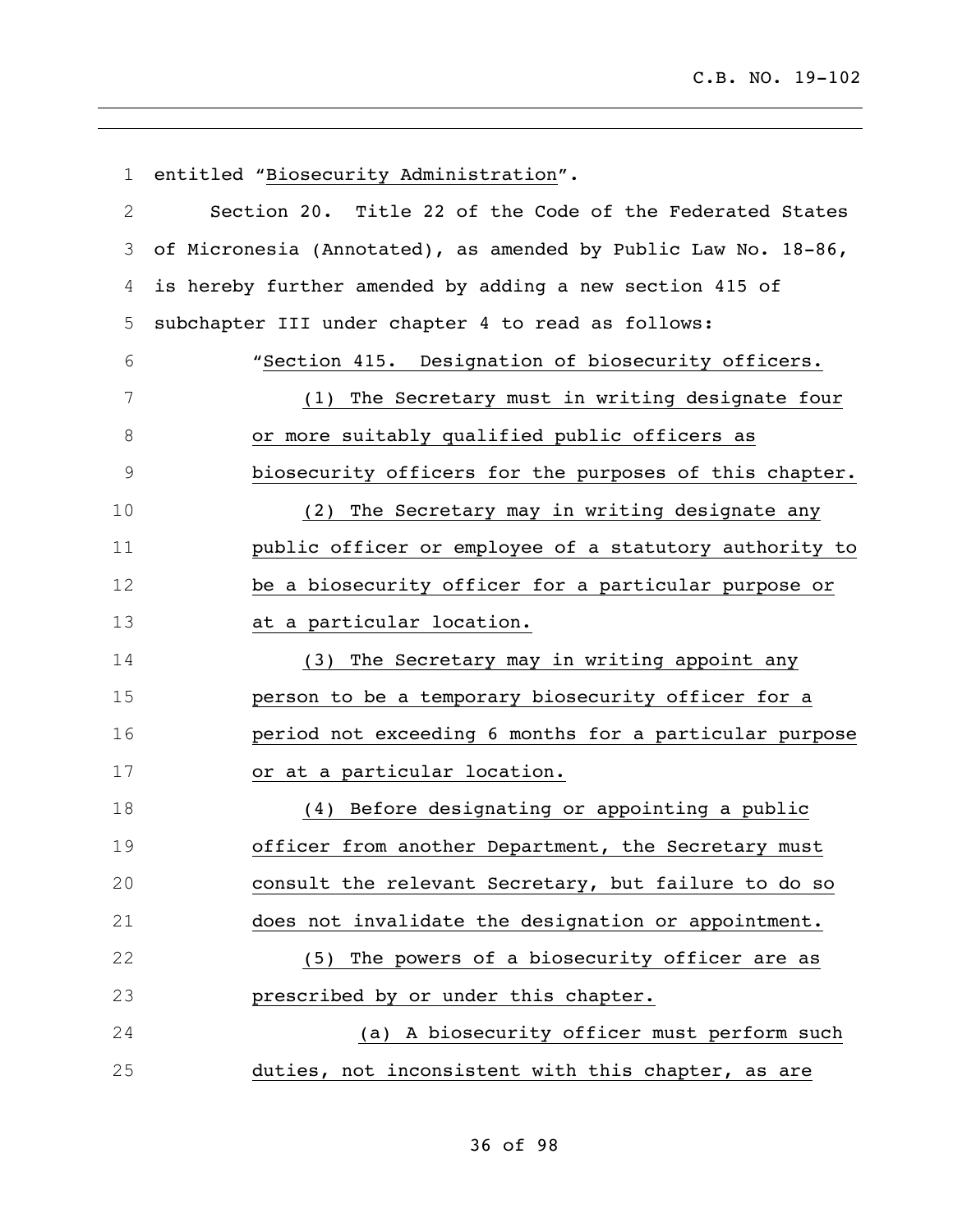| 1             | assigned to the officer by the Secretary.             |
|---------------|-------------------------------------------------------|
| $\mathbf{2}$  | The Secretary may limit the functions to<br>(b)       |
| 3             | be performed by a biosecurity officer to those within |
| 4             | the officer's technical sphere of competence;         |
| 5             | The functions assigned to an officer<br>(C)           |
| 6             | designated under subsection (2) or (3) must be        |
| 7             | consistent with the terms of the designation.         |
| 8             | The Secretary must provide every biosecurity<br>(6)   |
| $\mathcal{G}$ | officer with a badge, card or other form of official  |
| 10            | identification that clearly identifies the person as  |
| 11            | a biosecurity officer of the National Government of   |
| 12            | the Federated States of Micronesia.                   |
| 13            | (7) A person who:                                     |
| 14            | (a) upon the termination of his or her                |
| 15            | appointment as a biosecurity officer fails to return  |
| 16            | to the Secretary the identification issued under      |
| 17            | subsection (6) within 24 hours of the termination     |
| 18            | taking effect commits a level two offense; or         |
| 19            | (b) copies, forges or alters an                       |
| 20            | identification issued under subsection (6) without    |
| 21            | the written authority of the Secretary commits a      |
| 22            | level four offense.                                   |
| 23            | (8) A person who is to perform duties as a            |
| 24            | biosecurity officer under this section must be given  |
| 25            | adequate training in biosecurity control measures and |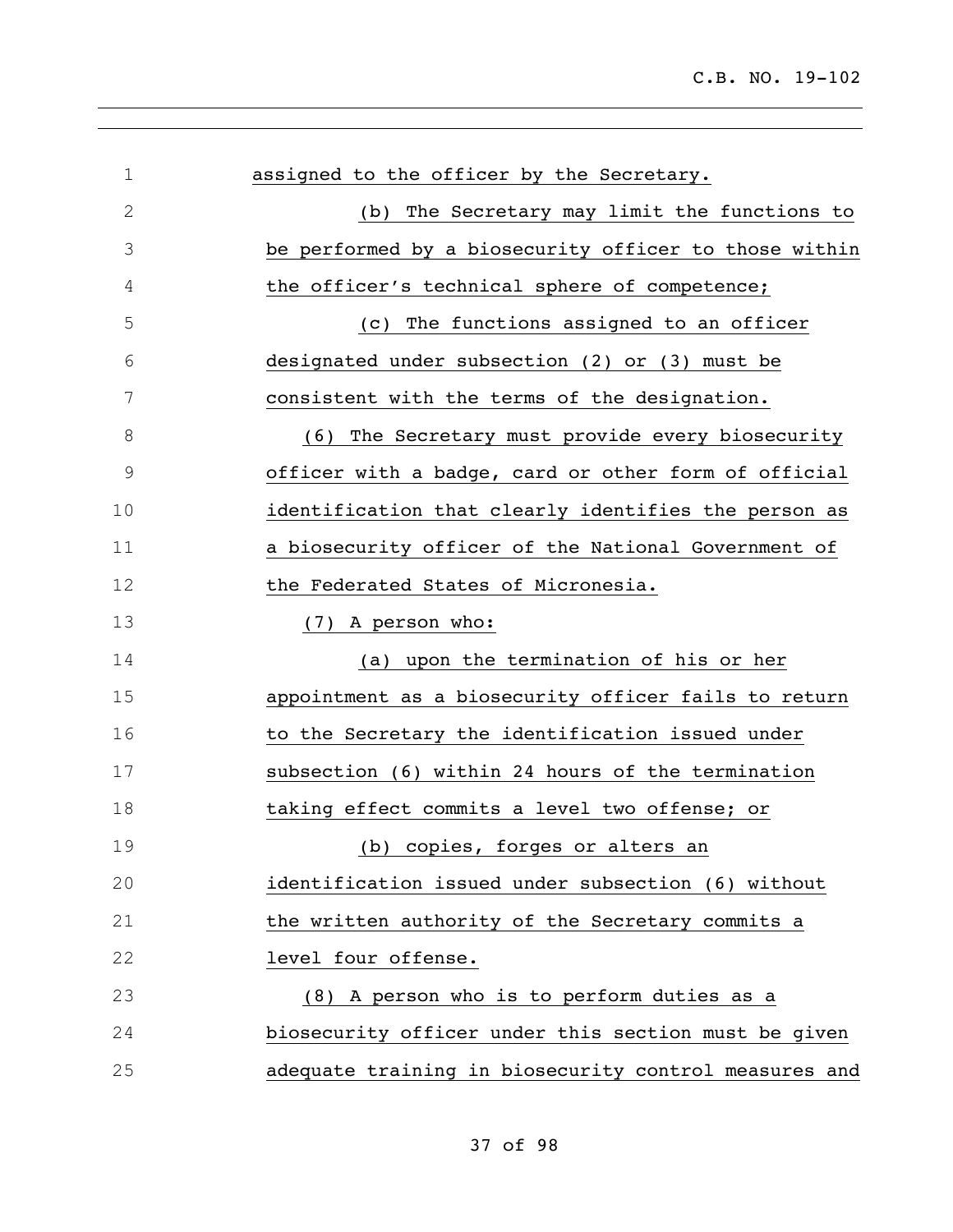| 1            | in the provisions of this chapter before embarking on         |
|--------------|---------------------------------------------------------------|
| $\mathbf{2}$ | those duties."                                                |
| 3            | Section 21. Title 22 of the Code of the Federated States      |
| 4            | of Micronesia, as amended, is hereby further amended by       |
| 5            | inserting under chapter 4 subchapter III a new section 416 to |
| 6            | read as follows:                                              |
| 7            | "Section 416. Biosecurity planning and                        |
| 8            | administration.                                               |
| 9            | (1) Within 12 months of the date upon which this              |
| 10           | chapter enters into force the Secretary must, in              |
| 11           | consultation with other National Government                   |
| 12           | departments and statutory authorities and State               |
| 13           | Governments, prepare a Biosecurity Emergency Response         |
| 14           | Plan to deal with incursions of regulated pests and           |
| 15           | diseases in the Federated States of Micronesia.               |
| 16           | The Secretary must ensure that the<br>(2)                     |
| 17           | Biosecurity Emergency Response Plan is updated                |
| 18           | whenever necessary, and at a minimum the plan must be         |
| 19           | reviewed biannually.                                          |
| 20           | (3) The Secretary must develop and publish a                  |
| 21           | manual of standard operating procedures to quide              |
| 22           | biosecurity officers in their duties under this               |
| 23           | chapter and regulations issued pursuant to this               |
| 24           | chapter.                                                      |
| 25           | The Secretary must, to the extent possible,<br>(4)            |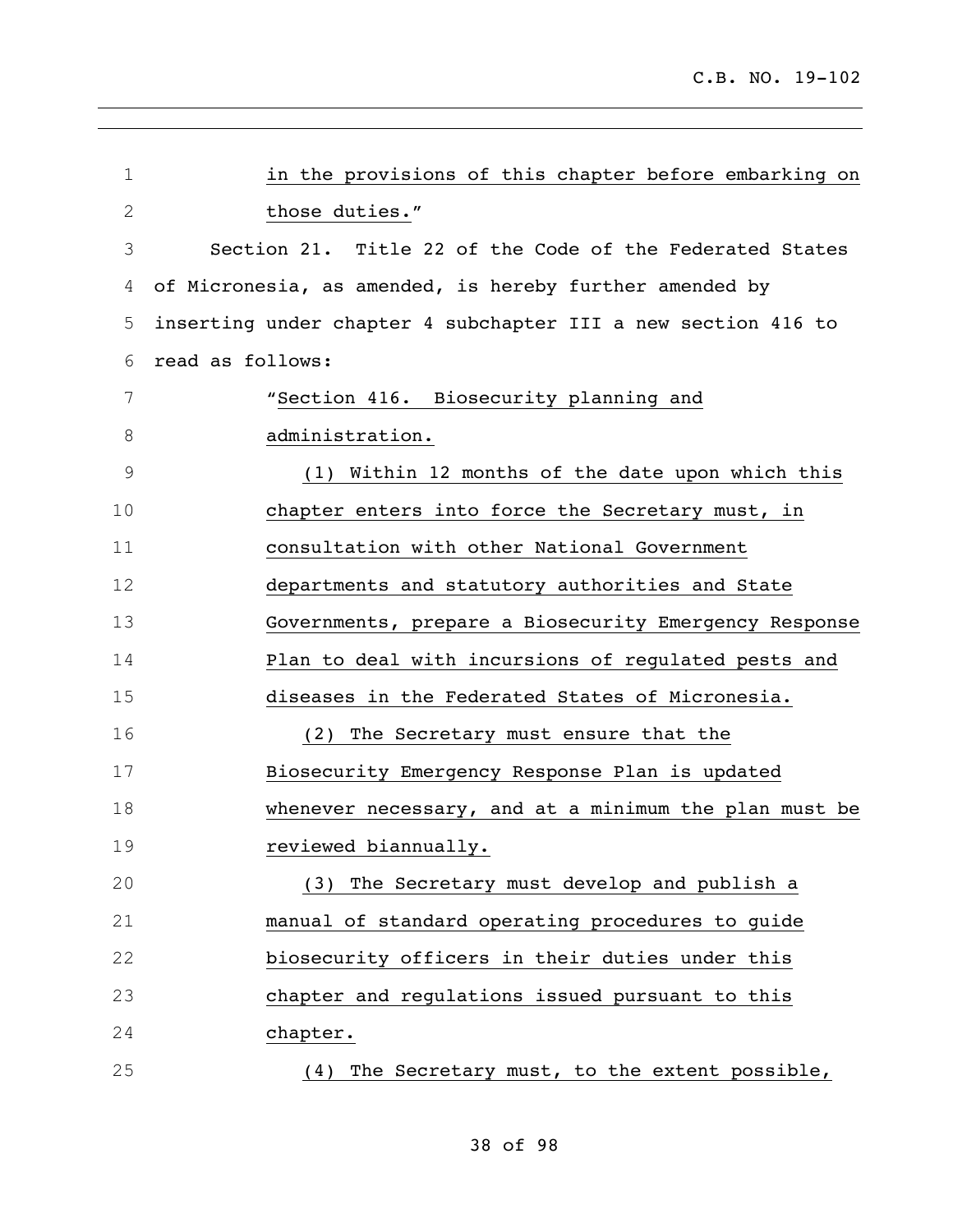| $\mathbf 1$    | publicize the requirements of this chapter and                |
|----------------|---------------------------------------------------------------|
| $\mathbf{2}$   | increase public awareness of the importance of                |
| 3              | biosecurity."                                                 |
| 4              | Section 22. Title 22 of the Code of the Federated States      |
| 5              | of Micronesia, as amended, is hereby further amended by       |
| 6              | inserting under chapter 4 subchapter III a new section 417 to |
| $\overline{7}$ | read as follows:                                              |
| 8              | "Section 417. Delegation of functions.                        |
| $\mathsf 9$    | The Secretary may in writing delegate any of<br>(1)           |
| 10             | the Secretary's functions, powers and duties under            |
| 11             | this chapter to another public officer or officers            |
| 12             | employed by the Department, other than any                    |
| 13             | legislative or appellate function or this power to            |
| 14             | delegate.                                                     |
| 15             | (2) A delegation under this section may be to a               |
| 16             | specified person or to the holder for the time being          |
| 17             | of a specified office or to the holders of offices of         |
| 18             | a specified class.                                            |
| 19             | (5) A delegation under this section may be made               |
| 20             | subject to such restrictions and conditions as                |
| 21             | determined by the Secretary, and may be made either           |
| 22             | generally or in relation to any particular case or            |
| 23             | class of cases.                                               |
| 24             | (6) A person purporting to perform any function               |
| 25             | by virtue of a delegation under this section must,            |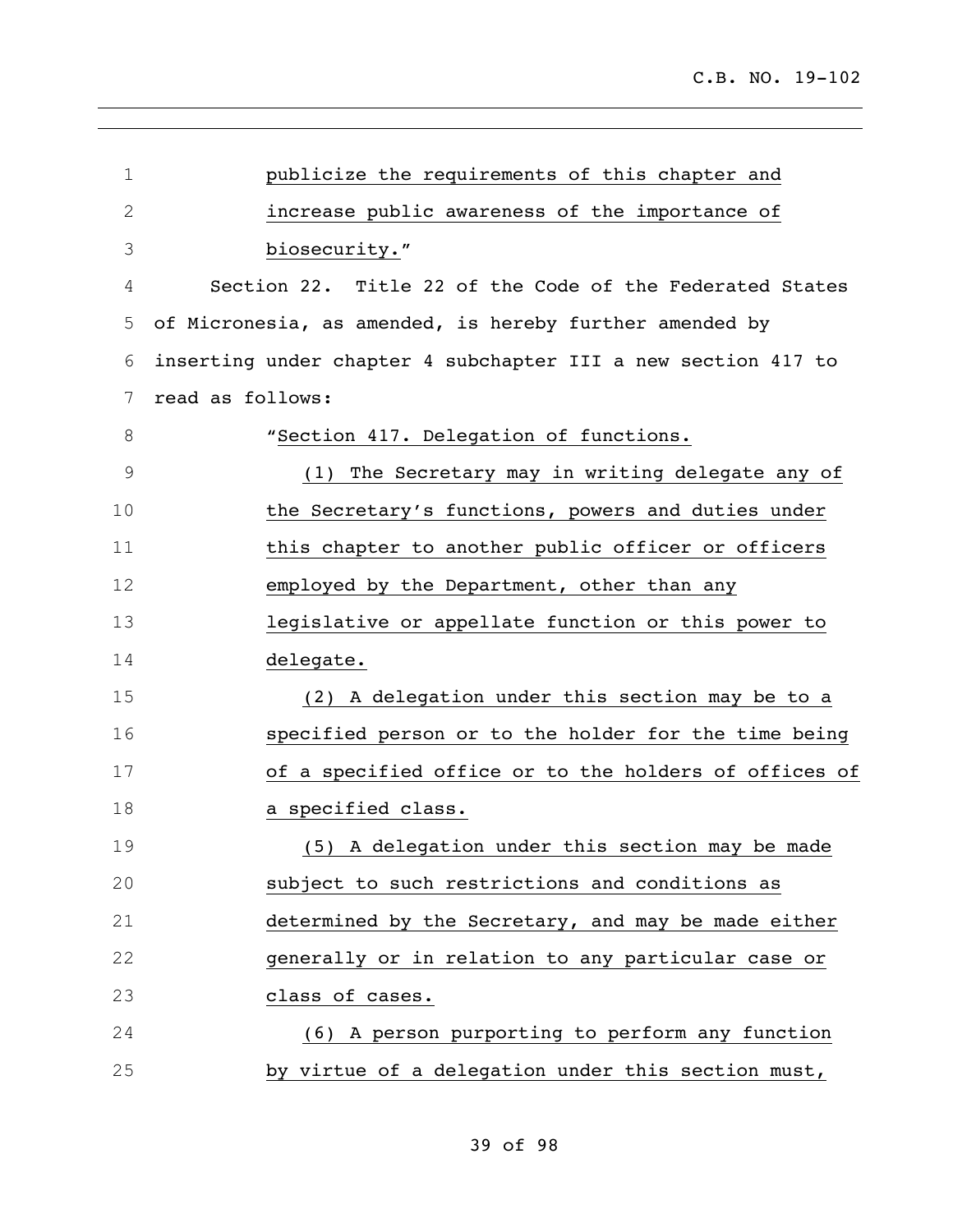| $\mathbf 1$  | when required to do so, produce evidence of the               |
|--------------|---------------------------------------------------------------|
| $\mathbf{2}$ | authority to perform the function.                            |
| 3            | (7) A delegation under this section continues in              |
| 4            | force notwithstanding a change in the identity of the         |
| 5            | delegator, until revoked."                                    |
| 6            | Section 22. Title 22 of the Code of the Federated States      |
| 7            | of Micronesia, as amended, is hereby further amended by       |
| 8            | inserting under chapter 4 subchapter III a new section 418 to |
| 9            | read as follows:                                              |
| 10           | "Section 418. Biosecurity register and records.               |
| 11           | The Secretary must maintain a biosecurity<br>(1)              |
| 12           | register and other records needed for the                     |
| 13           | administration of this chapter and the performance of         |
| 14           | the biosecurity functions of the National Government.         |
| 15           | (2) Without limiting the matters to be recorded               |
| 16           | in the biosecurity register, details of the following         |
| 17           | must be included:                                             |
| 18           | (a) regulated pests and diseases;                             |
| 19           | (b) prohibited imports;                                       |
| 20           | biosecurity points of entry and<br>(C)                        |
| 21           | departure;                                                    |
| 22           | biosecurity holding areas;<br>(d)                             |
| 23           | biosecurity clearance agents;<br>(e)                          |
| 24           | biosecurity port quarantine areas;<br>(f)                     |
| 25           | biosecurity quarantine stations;<br>(g)                       |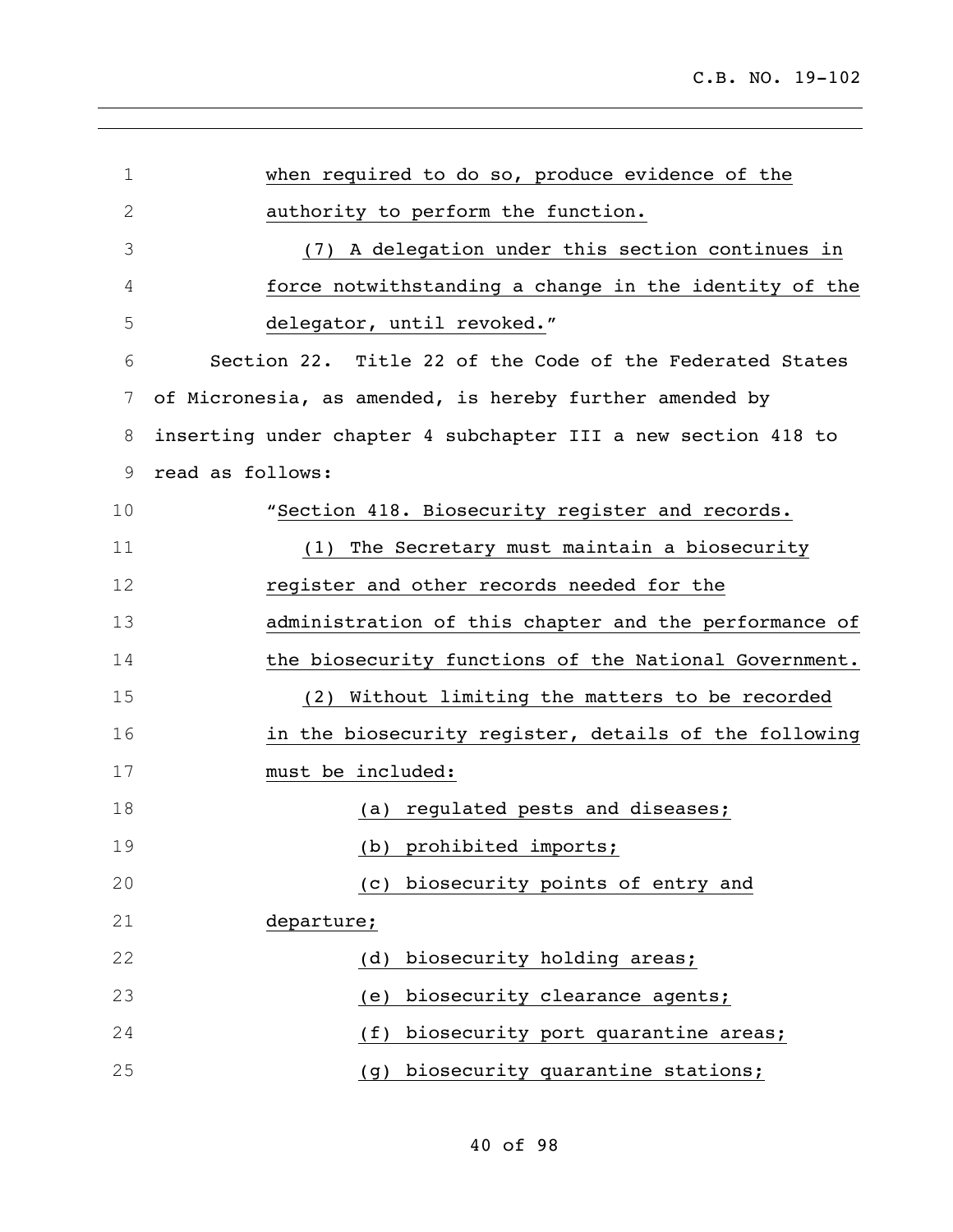C.B. NO. 19-102

| $\mathbf 1$   | biosecurity approved premises;<br>(h)                 |
|---------------|-------------------------------------------------------|
| $\mathbf{2}$  | (i) biosecurity import permits issued,                |
| 3             | refused and revoked under this chapter or the         |
| 4             | regulations;                                          |
| 5             | biosecurity controlled areas declared;<br>(i)         |
| 6             | (k) occurrences of notifiable pests and               |
| 7             | diseases notified under regulation;                   |
| 8             | beneficial organisms released under<br>(1)            |
| $\mathcal{G}$ | regulation;                                           |
| 10            | agreements and memoranda of<br>(m)                    |
| 11            | understanding with other governments, government      |
| 12            | departments, statutory authorities and overseas       |
| 13            | agencies under sections 421 and 422;                  |
| 14            | (n) compliance agreements entered into by             |
| 15            | the Secretary under section 424;                      |
| 16            | (o) bilateral agreements entered into with            |
| 17            | potential receiving countries under section 426;      |
| 18            | (p) any other public biosecurity register             |
| 19            | required by or under this chapter or considered by    |
| 20            | the Secretary to be necessary or appropriate.         |
| 21            | The biosecurity register must include details<br>(3)  |
| 22            | of:                                                   |
| 23            | (a) specifications for regulated articles             |
| 24            | made under this chapter or the regulations, including |
| 25            | the biosecurity measures appropriate to each type of  |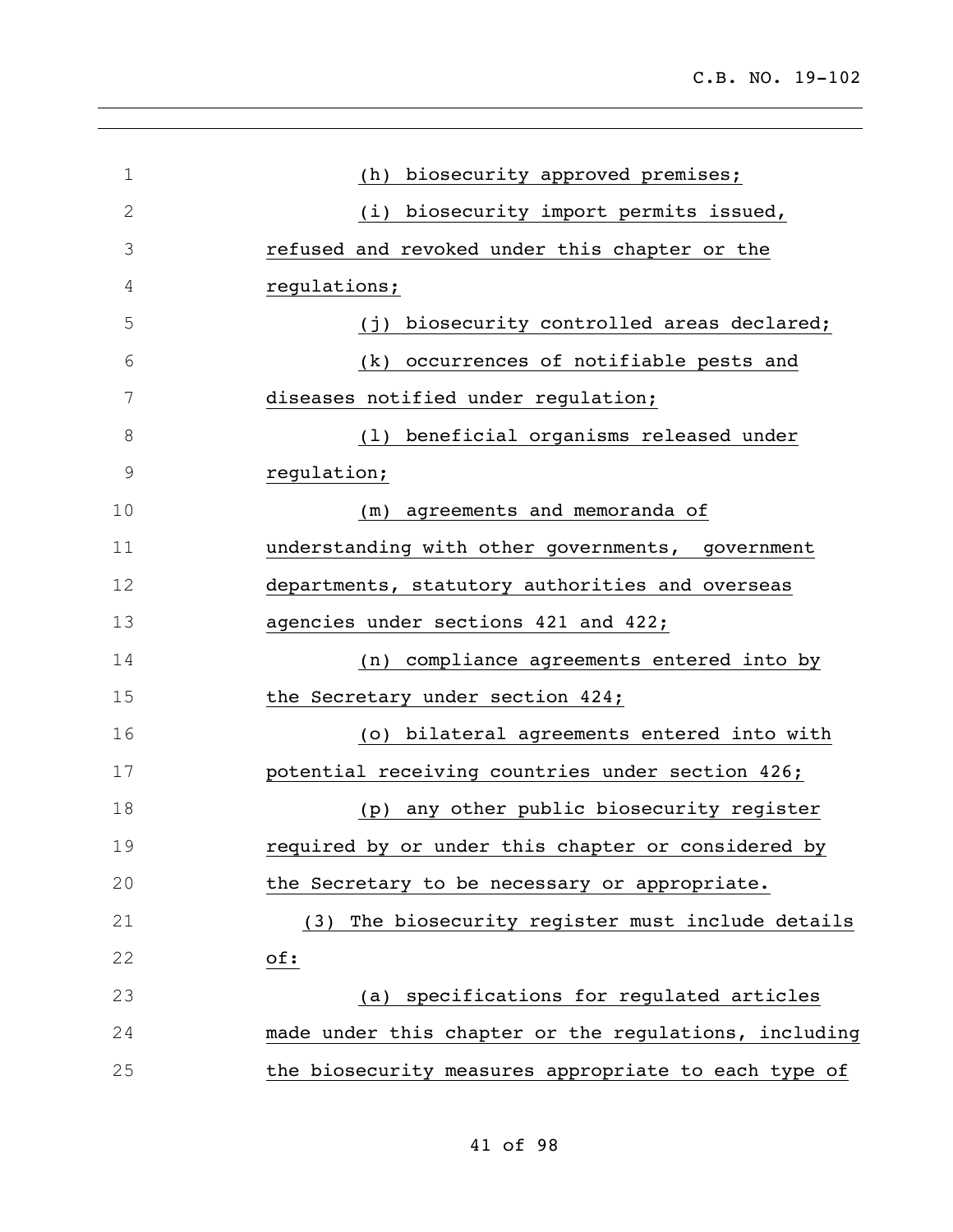| $\mathbf 1$  | regulated article;                                       |
|--------------|----------------------------------------------------------|
| $\mathbf{2}$ | (b) any other form or matter specified by                |
| 3            | the Secretary under this chapter or which is required    |
| 4            | by the regulations to be included on the register.       |
| 5            | In respect of the biosecurity requirements of<br>(4)     |
| 6            | receiving countries, the biosecurity register must       |
| 7            | include details of:                                      |
| 8            | (a) the requirements of those countries for              |
| 9            | which biosecurity export clearance has been granted      |
| 10           | in the previous 12 months;                               |
| 11           | source material for ascertaining the<br>(b)              |
| 12           | biosecurity requirements of all potential receiving      |
| 13           | countries.                                               |
| 14           | (5) The Secretary must maintain records relating         |
| 15           | to the biosecurity functions of the National             |
| 16           | Government, including, but not limited to:               |
| 17           | financial and resource management<br>(a)                 |
| 18           | records, with budgets and records of expenditure and     |
| 19           | revenue;                                                 |
| 20           | (b) personnel records including the                      |
| 21           | identities, duty statements and terms and conditions     |
| 22           | of employment of all biosecurity officers;               |
| 23           | (c) operational statistics relating to the               |
| 24           | biosecurity functions of the Government."                |
| 25           | Section 23. Title 22 of the Code of the Federated States |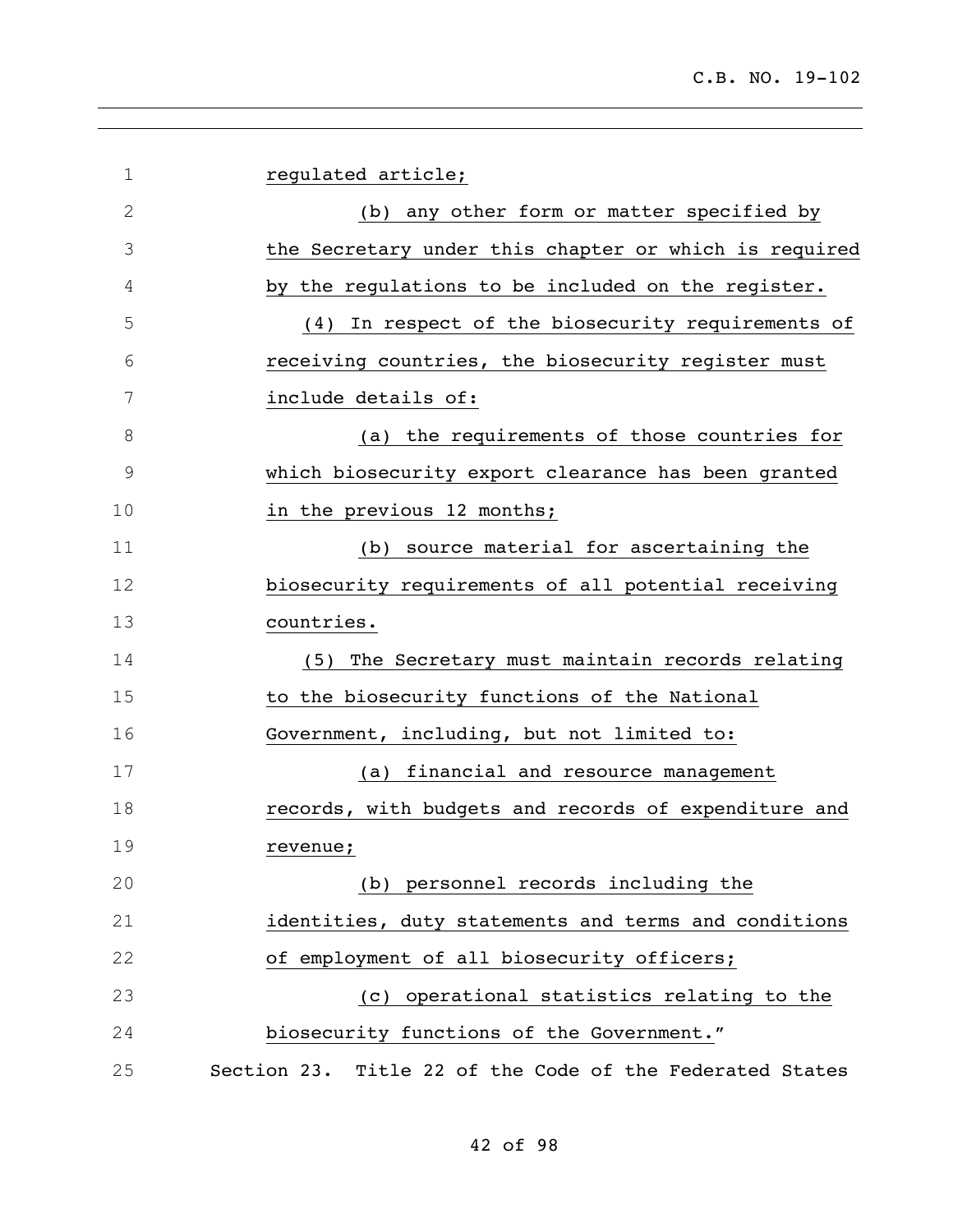| 1             | of Micronesia, as amended, is hereby further amended by       |
|---------------|---------------------------------------------------------------|
| 2             | inserting under chapter 4 subchapter III a new section 419 to |
| 3             | read as follows:                                              |
| 4             | "Section 419. Status of biosecurity register and              |
| 5             | records.                                                      |
| 6             | The biosecurity register kept pursuant to<br>(1)              |
| 7             | section 418 must be made available for inspection and         |
| 8             | copying by members of the public during office hours          |
| $\mathcal{G}$ | at the office of the Department on payment of the             |
| 10            | prescribed fee.                                               |
| 11            | (2) Copies of relevant extracts from the                      |
| 12            | biosecurity register must be made available for               |
| 13            | inspection and copying by members of the public at            |
| 14            | post offices in each FSM state on payment of the              |
| 15            | prescribed fee.                                               |
| 16            | (3) A copy of an entry in the biosecurity                     |
| 17            | register which is certified by the Secretary to be an         |
| 18            | accurate copy may be produced in court as prima facie         |
| 19            | evidence of the entry.                                        |
| 20            | The biosecurity register and other records<br>(4)             |
| 21            | kept under section 418 may be in electronic format,           |
| 22            | provided the information is readily retrievable and           |
| 23            | is protected against unintended loss and unauthorized         |
| 24            | alteration.                                                   |
| 25            | The Secretary may by order determine the<br>(5)               |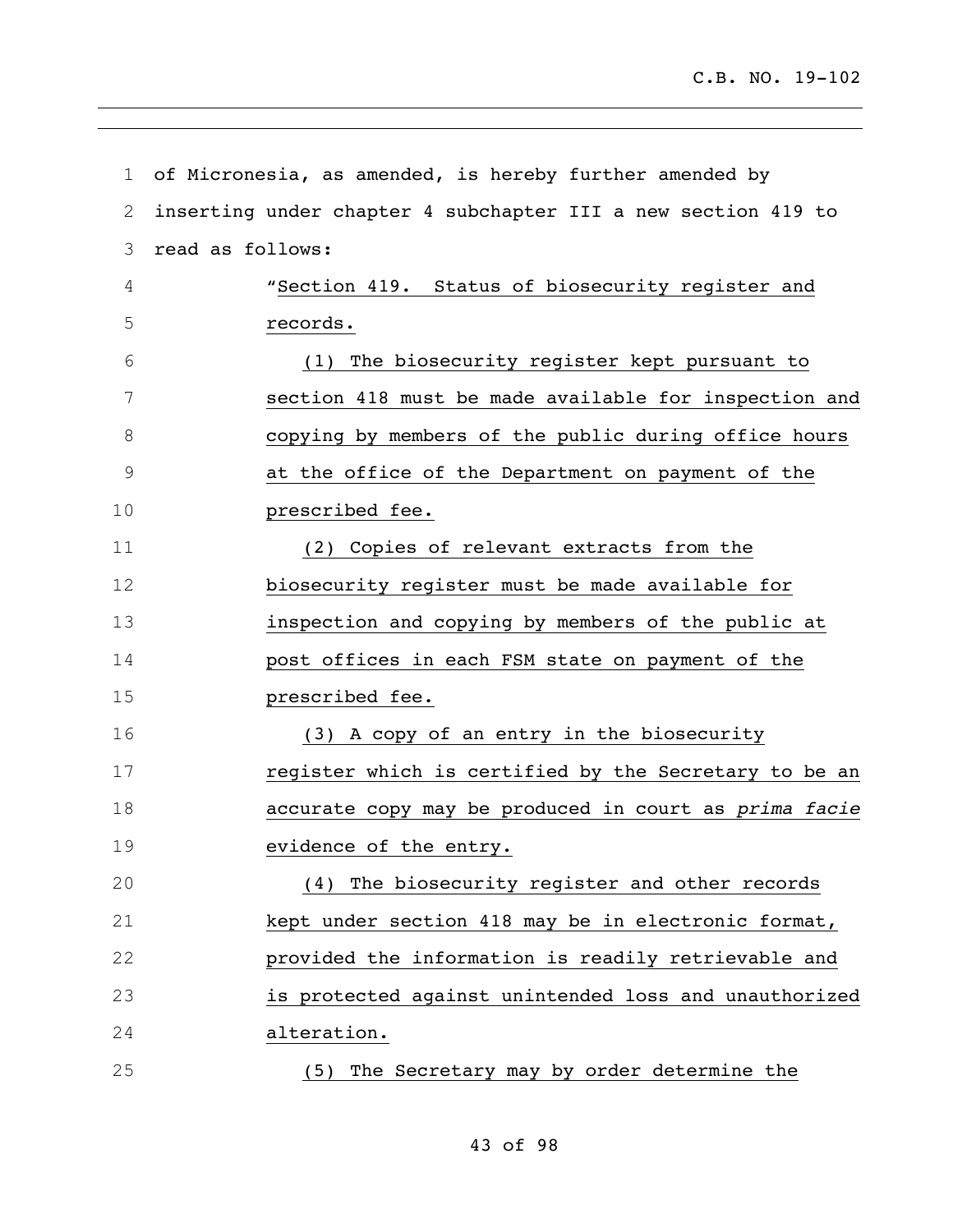| $\mathbf 1$  | period for which entries in the biosecurity register          |
|--------------|---------------------------------------------------------------|
| $\mathbf{2}$ | and other records under section 418 must be kept,             |
| 3            | consistent with any other law relating to public              |
| 4            | records."                                                     |
| 5            | Section 24. Title 22 of the Code of the Federated States      |
| 6            | of Micronesia, as amended, is hereby further amended by       |
| 7            | inserting under chapter 4 subchapter III a new section 420 to |
| 8            | read as follows:                                              |
| 9            | "Section 420. Payments.                                       |
| 10           | (1) Fines, fees and charges payable under this                |
| 11           | chapter are to be paid into the General Fund.                 |
| 12           | (2) If a fee or charge payable under this chapter             |
| 13           | is not paid:                                                  |
| 14           | (a) if the service for which the fee or                       |
| 15           | charge is payable has not been provided - it may be           |
| 16           | withheld until the fee is paid;                               |
| 17           | (b) if the service has been provided - the                    |
| 18           | fee or charge may be recovered as a debt owing to the         |
| 19           | Government;                                                   |
| 20           | (c) if the fee or charge is in respect of an                  |
| 21           | item in quarantine - the item may be sold once it has         |
| 22           | cleared quarantine, or otherwise be treated as                |
| 23           | abandoned goods."                                             |
| 24           | Section 25. Title 22 of the Code of the Federated States      |
| 25           | of Micronesia, as amended, is hereby further amended by       |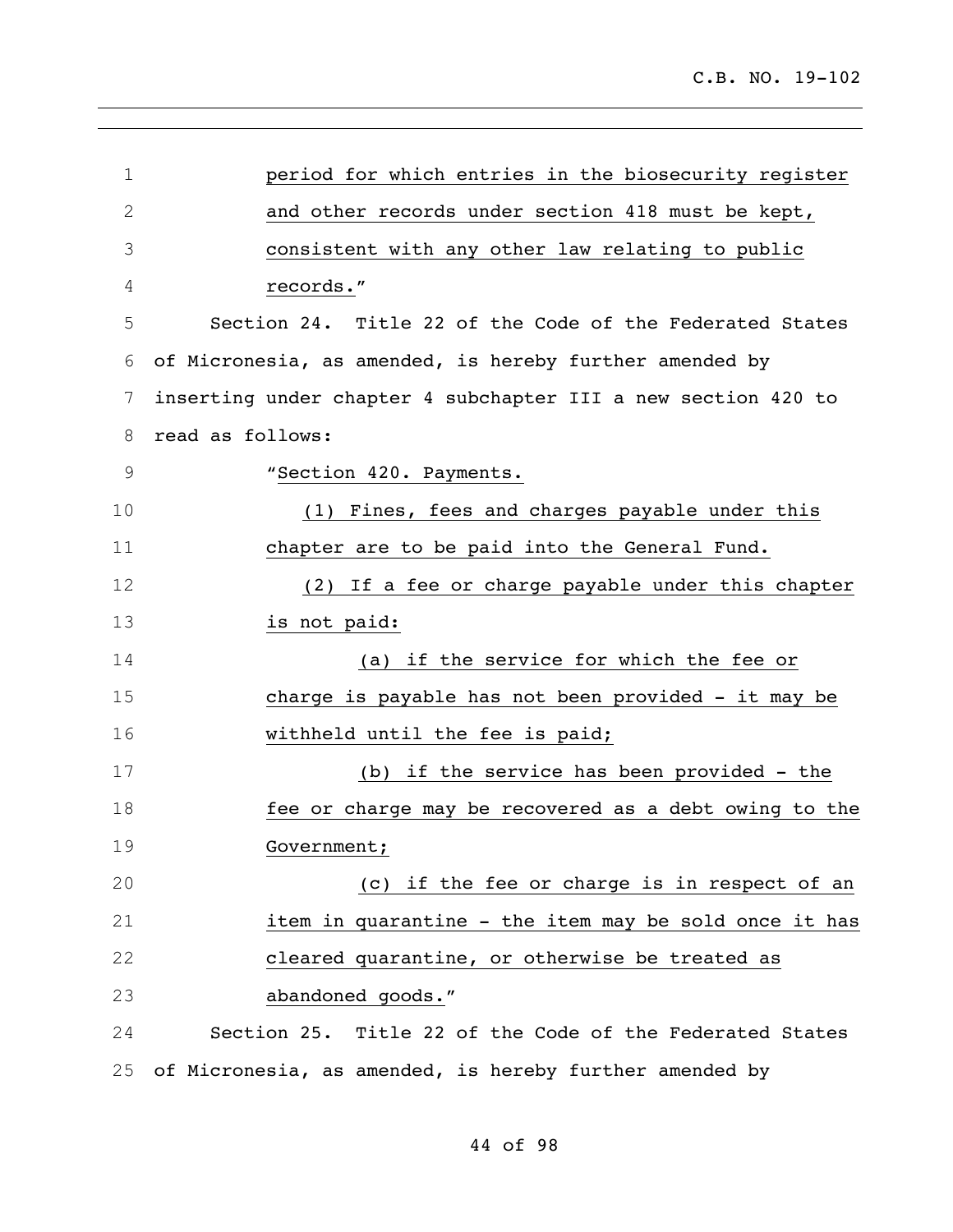| $\mathbf 1$ | inserting under chapter 4 subchapter III a new section 421 to |
|-------------|---------------------------------------------------------------|
| 2           | read as follows:                                              |
| 3           | "Section 421. Consultation and outsourcing.                   |
| 4           | (1) Prior to exercising a power under this                    |
| 5           | chapter that will or might affect matters within the          |
| 6           | responsibility of another government department or            |
| 7           | statutory authority (including but not limited to             |
| 8           | health, natural resources, environment, tourism,              |
| $\mathsf 9$ | postal services, shipping, aviation, transport and            |
| 10          | trade) the Secretary must consult the relevant                |
| 11          | department, authority or officer, but failure to do           |
| 12          | so does not invalidate the exercise of the power.             |
| 13          | (2) The Secretary may, for the effective                      |
| 14          | implementation of this chapter, enter into memoranda          |
| 15          | of understanding or other agreements with State               |
| 16          | Governments, other National Government departments            |
| 17          | and statutory authorities, and with private                   |
| 18          | organizations in the Federated States of Micronesia           |
| 19          | or elsewhere.                                                 |
| 20          | (3) The Department may:                                       |
| 21          | (a) hire the services of a laboratory for                     |
| 22          | testing of samples;                                           |
| 23          | (b) hire consultants to perform biosecurity                   |
| 24          | risk assessments and to carry out surveys authorized          |
| 25          | under this chapter;                                           |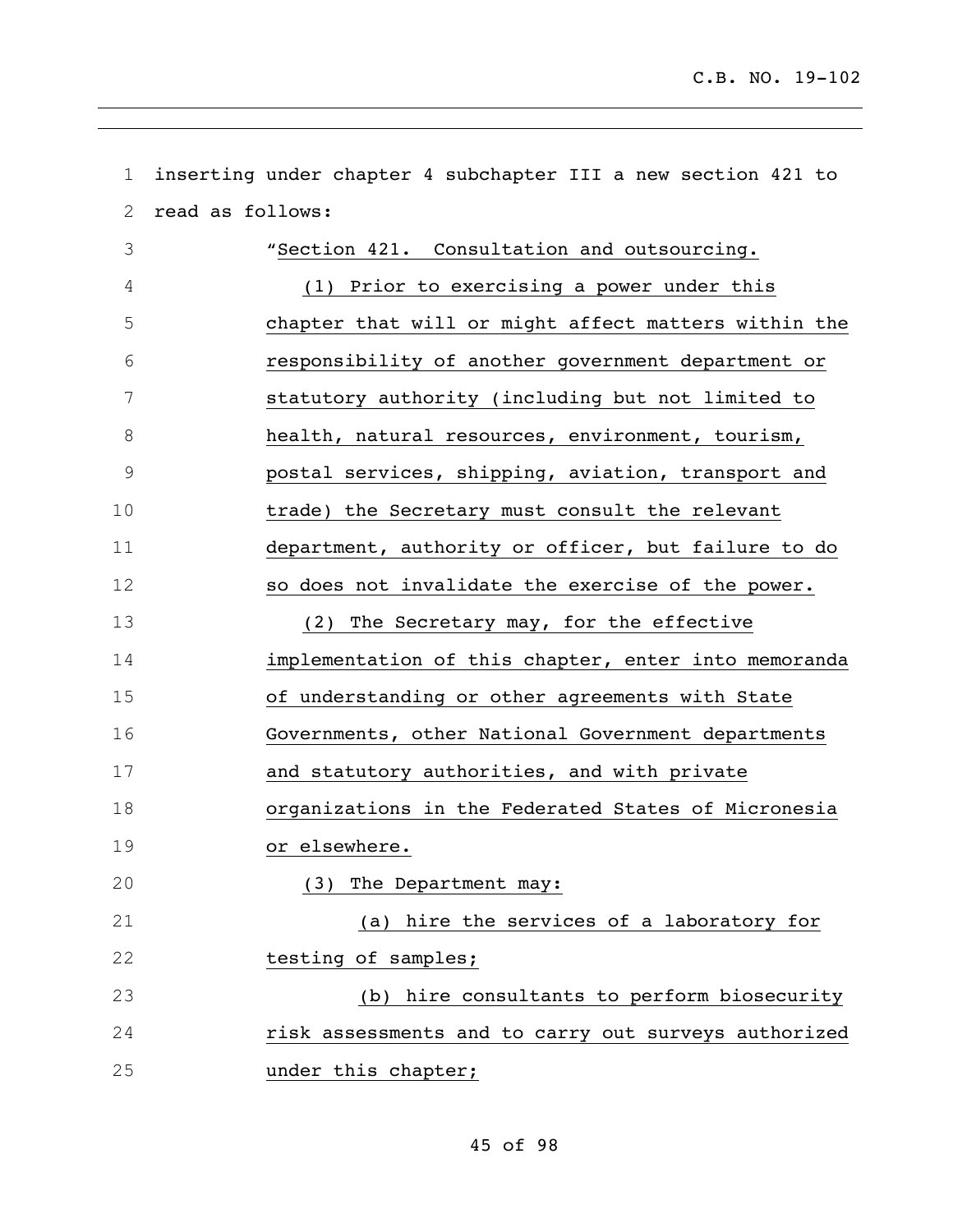| $\mathbf 1$  | (c) purchase any treatment or other service                   |
|--------------|---------------------------------------------------------------|
| $\mathbf{2}$ | deemed necessary for the effective implementation of          |
| 3            | this chapter."                                                |
| 4            | Section 26. Title 22 of the Code of the Federated States      |
| 5            | of Micronesia, as amended, is hereby further amended by       |
| 6            | inserting under chapter 4 subchapter III a new section 422 to |
| 7            | read as follows:                                              |
| 8            | "Section 422. Duty to coordinate.                             |
| 9            | (1) Biosecurity officers and other persons                    |
| 10           | administering this chapter should so far as possible          |
| 11           | coordinate their functions with those of officers of          |
| 12           | state governments, other national government                  |
| 13           | departments and statutory authorities, in respect of          |
| 14           | border control, the movement of vessels and aircraft,         |
| 15           | human health, biosecurity internal control and                |
| 16           | compliance with the laws of the Federated States of           |
| 17           | Micronesia generally.                                         |
| 18           | 2) Without limiting subsection (1):                           |
| 19           | (a) biosecurity officers should notify                        |
| 20           | officers of the customs and immigration services of           |
| 21           | any breach of customs or immigration law that comes           |
| 22           | to their notice;                                              |
| 23           | (b) officers of the customs and immigration                   |
| 24           | services and of the postal service should:                    |
| 25           | (i) notify a biosecurity officer of the                       |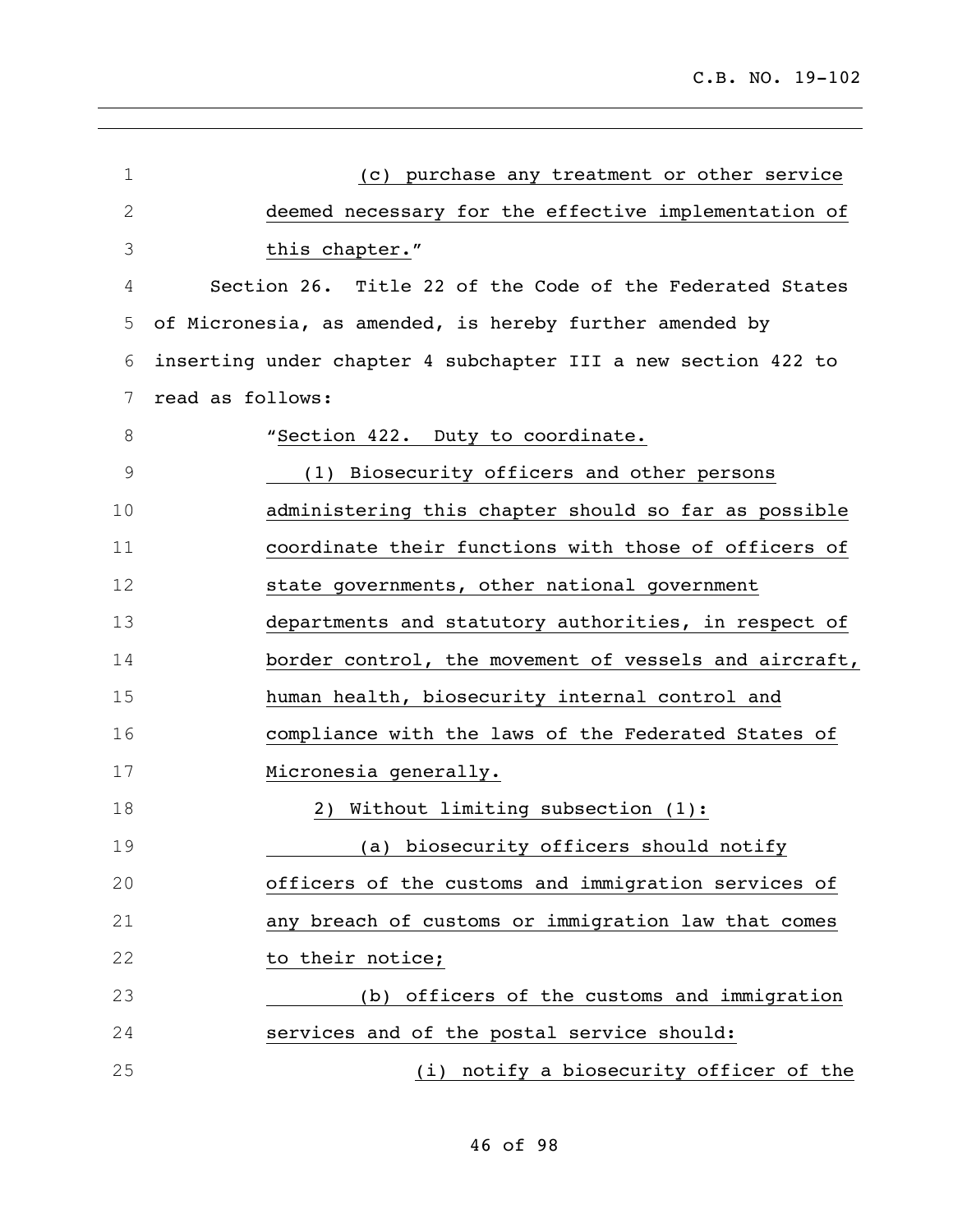| 1           | importation or proposed exportation of any uncleared     |
|-------------|----------------------------------------------------------|
| $\mathbf 2$ | requlated article that comes to their notice;            |
| 3           | (ii) hand over to a biosecurity officer                  |
| 4           | any such article which comes into their possession       |
| 5           | for inspection and treatment in accordance with this     |
| 6           | chapter;                                                 |
| 7           | (c) police officers, customs officers,                   |
| 8           | immigration officers, postal service officers,           |
| $\mathsf 9$ | environmental officers, agriculture officers,            |
| 10          | livestock officers, forestry officers and fisheries      |
| 11          | officers of state governments and the National           |
| 12          | Government should co-operate with biosecurity            |
| 13          | officers in the performance of their functions under     |
| 14          | this chapter and render such assistance as they can      |
| 15          | lawfully do when called upon by the Secretary or a       |
| 16          | biosecurity officer.                                     |
| 17          | (3) The Secretary should seek so far as possible         |
| 18          | to coordinate the biosecurity functions of the           |
| 19          | National Government with those of state governments,     |
| 20          | other national government departments and statutory      |
| 21          | authorities dealing with policing, customs,              |
| 22          | immigration, marine, harbors, civil aviation, health,    |
| 23          | environment, fisheries, natural resources and similar    |
| 24          | services."                                               |
| 25          | Section 27. Title 22 of the Code of the Federated States |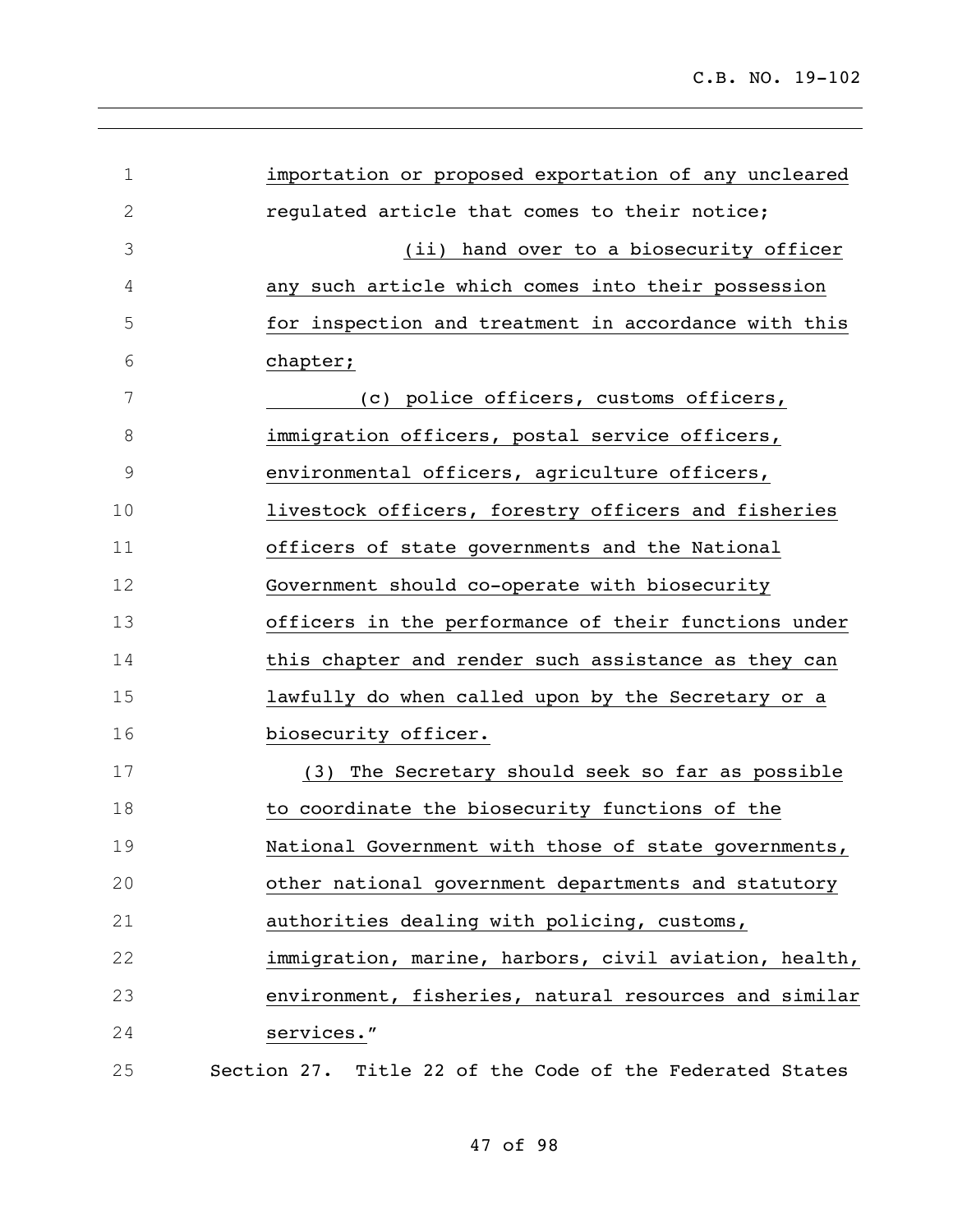| $\mathbf 1$ | of Micronesia, as amended, is hereby further amended by       |
|-------------|---------------------------------------------------------------|
| 2           | inserting under chapter 4 subchapter III a new section 423 to |
| 3           | read as follows:                                              |
| 4           | "Section 423. Facilities at biosecurity points of             |
| 5           | entry or departure.                                           |
| 6           | (1) The operator of every biosecurity point                   |
| 7           | of entry or departure in the Federated States of              |
| 8           | Micronesia must, to the extent possible, provide on           |
| $\mathsf 9$ | the premises, for the purposes of this chapter and to         |
| 10          | the satisfaction of the Secretary:                            |
| 11          | (a) an area suitable for use as offices by                    |
| 12          | biosecurity officers stationed at the point;                  |
| 13          | (b) adequate space for the display of                         |
| 14          | notices regarding the biosecurity requirements of             |
| 15          | this chapter;                                                 |
| 16          | (c) areas for interview and, if necessary,                    |
| 17          | physical examination of incoming passengers and               |
| 18          | crew, if required;                                            |
| 19          | (d) biosecurity holding areas as designated                   |
| 20          | under section 412;                                            |
| 21          | (e) facilities and suitable containers for                    |
| 22          | garbage collection and incineration or other                  |
| 23          | disposal;                                                     |
| 24          | facilities for the incineration or other<br>(f)               |
| 25          | disposal of regulated articles without creating an            |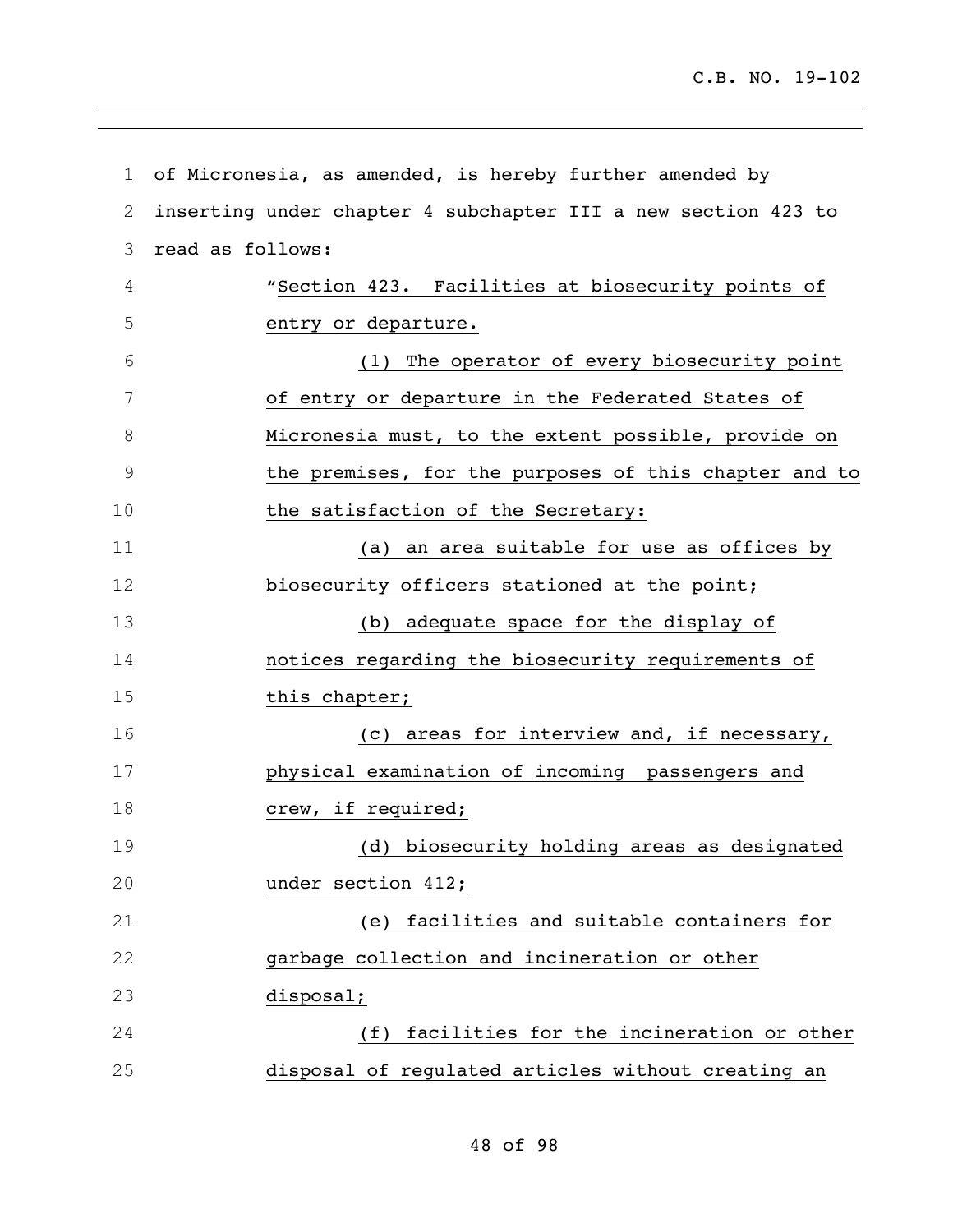| $\mathbf 1$  | unacceptable biosecurity risk;                                |
|--------------|---------------------------------------------------------------|
| $\mathbf{2}$ | fencing of premises in which garbage<br>(q)                   |
| 3            | holding and disposal equipment is situated;                   |
| 4            | (h) any other facilities the Secretary                        |
| 5            | reasonably requests in writing as being needed for            |
| 6            | the performance of biosecurity functions at the point         |
| 7            | of entry or departure.                                        |
| 8            | The operator of a biosecurity entry or<br>(2)                 |
| 9            | departure point, whether or not a public officer,             |
| 10           | must keep the premises and facilities mentioned in            |
| 11           | subsection $(1)(e)$ , $(f)$ and $(g)$ free from weeds and     |
| 12           | vermin to the satisfaction of the Secretary. An               |
| 13           | operator who fails to do so commits a level one               |
| 14           | offense."                                                     |
| 15           | Section 28. Title 22 of the Code of the Federated States      |
| 16           | of Micronesia, as amended, is hereby further amended by       |
| 17           | inserting under chapter 4 subchapter III a new section 424 to |
| 18           | read as follows:                                              |
| 19           | "Section 424. Compliance Agreements.                          |
| 20           | (1) The Secretary may enter into a written                    |
| 21           | agreement with an importer, exporter, producer or any         |
| 22           | other person in connection with:                              |
| 23           | (a) the application of particular                             |
| 24           | biosecurity measures in respect of any item;                  |
| 25           | (b) the way in which any requirement under                    |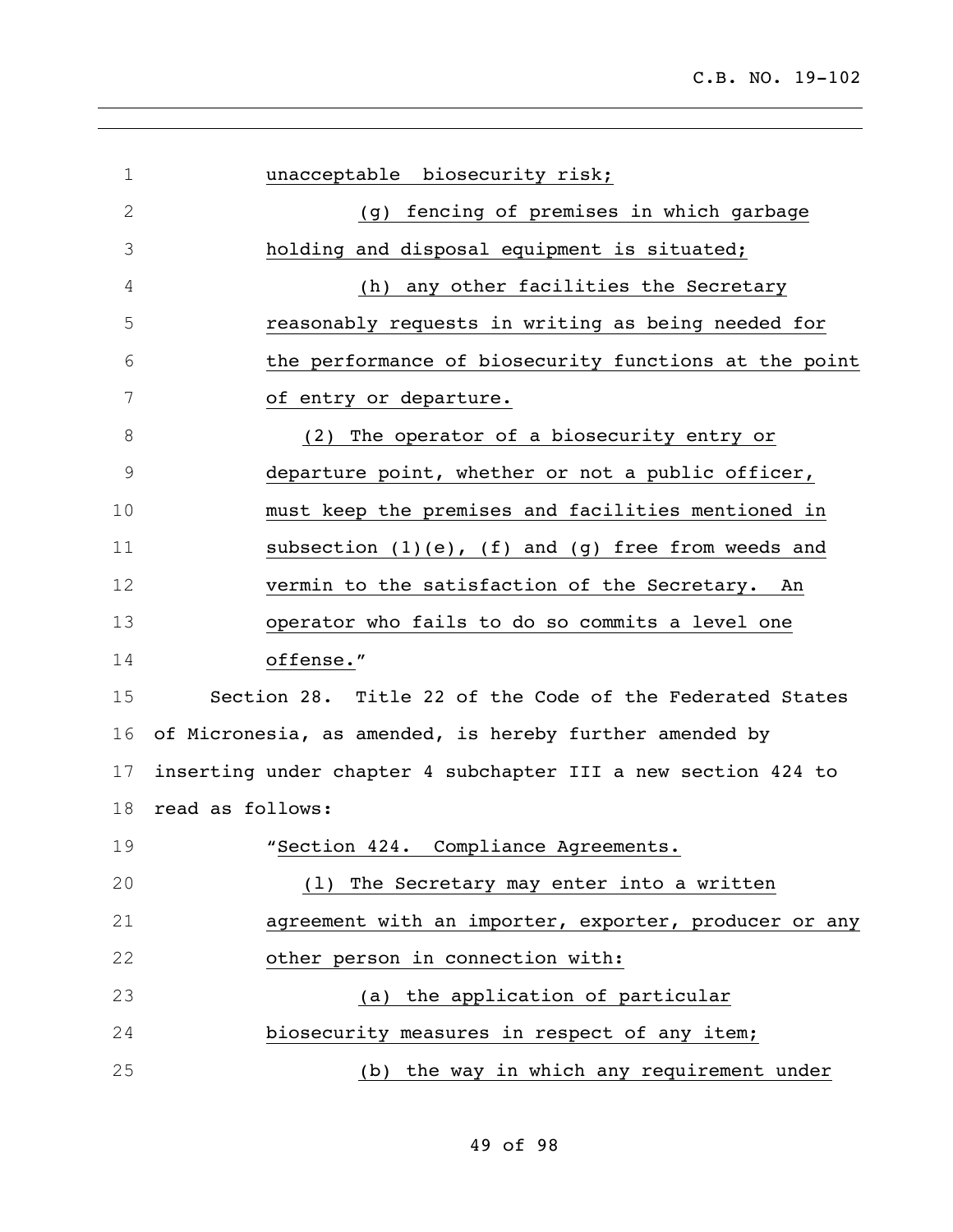| $\mathbf 1$   |                  | this chapter can be satisfied by the person; and              |
|---------------|------------------|---------------------------------------------------------------|
| $\mathbf{2}$  |                  | (c) the supervision, monitoring and testing                   |
| 3             |                  | of the person's compliance with those measures or             |
| 4             |                  | that requirement.                                             |
| 5             |                  | (2) A compliance agreement may provide that, in               |
| 6             |                  | circumstances stated in the agreement, the Secretary          |
| 7             |                  | may, by written notice, cancel or vary the agreement          |
| 8             |                  | or suspend its operation for a period. The                    |
| $\mathcal{G}$ |                  | circumstances may include, but are not limited to,            |
| 10            |                  | the person's failure to comply with specified                 |
| 11            |                  | measures or meet specified requirements.                      |
| 12            |                  | (3) A biosecurity officer may release an article              |
| 13            |                  | to which a compliance agreement applies, and if it is         |
| 14            |                  | a regulated article grant biosecurity clearance in            |
| 15            |                  | respect of it, on the basis of a written certificate,         |
| 16            |                  | given by a person authorized under the agreement to           |
| 17            |                  | give such a certificate, that all the measures to             |
| 18            |                  | which the agreement refers have been complied with in         |
| 19            |                  | respect of the article."                                      |
| 20            |                  | Section 29. Title 22 of the Code of the Federated States      |
| 21            |                  | of Micronesia, as amended, is hereby further amended by       |
| 22            |                  | inserting under chapter 4 subchapter III a new section 425 to |
| 23            | read as follows: |                                                               |
| 24            |                  | "Section 425. Biosecurity approved premises.                  |

(1) The Secretary, on written application by the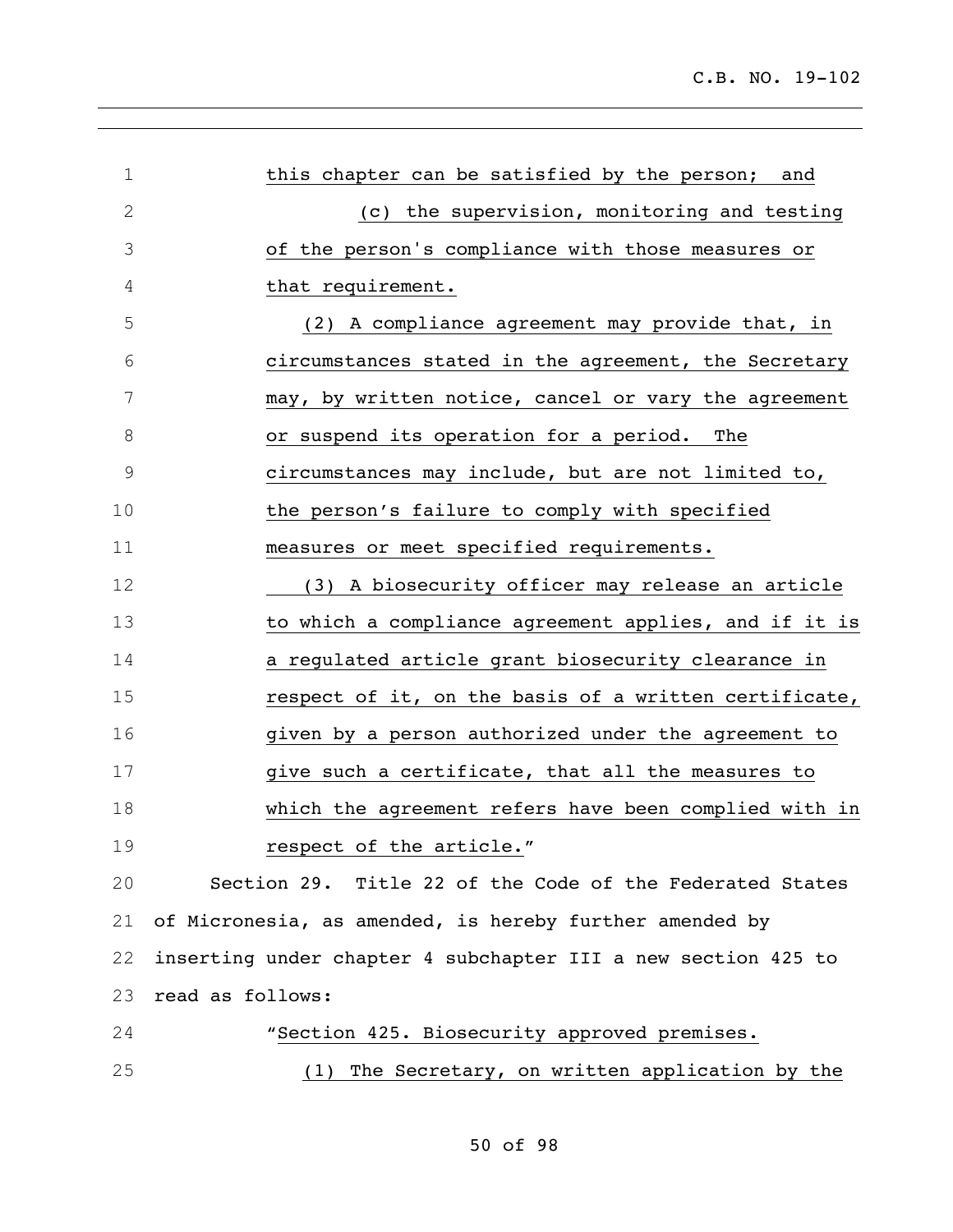| $\mathbf 1$ | owner or occupier of any premises and on payment of   |
|-------------|-------------------------------------------------------|
| $\mathbf 2$ | the prescribed fee, may in writing:                   |
| 3           | (a) approve the premises as premises where            |
| 4           | the inspection, testing and treatment of regulated    |
| 5           | articles can take place; and                          |
| 6           | (b) approve specified action being taken              |
| 7           | under this chapter in relation to all regulated       |
| 8           | articles, or specified articles, while they are in    |
| $\mathsf 9$ | the approved premises.                                |
| 10          | In deciding whether to give approval under<br>(2)     |
| 11          | subsection (1), the Secretary, after inspection of    |
| 12          | the premises by a biosecurity officer, must take into |
| 13          | account:                                              |
| 14          | (a) whether the specified action can be               |
| 15          | taken in the premises without an unacceptable         |
| 16          | biosecurity risk and without contravening this        |
| 17          | chapter or the conditions of any permit;              |
| 18          | whether the premises and facilities in<br>(b)         |
| 19          | them are adequate to enable such action to be taken   |
| 20          | efficiently and safely;                               |
| 21          | (c) whether the location of the premises is           |
| 22          | appropriate having regard to the nature of the        |
| 23          | articles, the specified action and the level of       |
| 24          | biosecurity risk;                                     |
| 25          | (d) whether the premises are located in a             |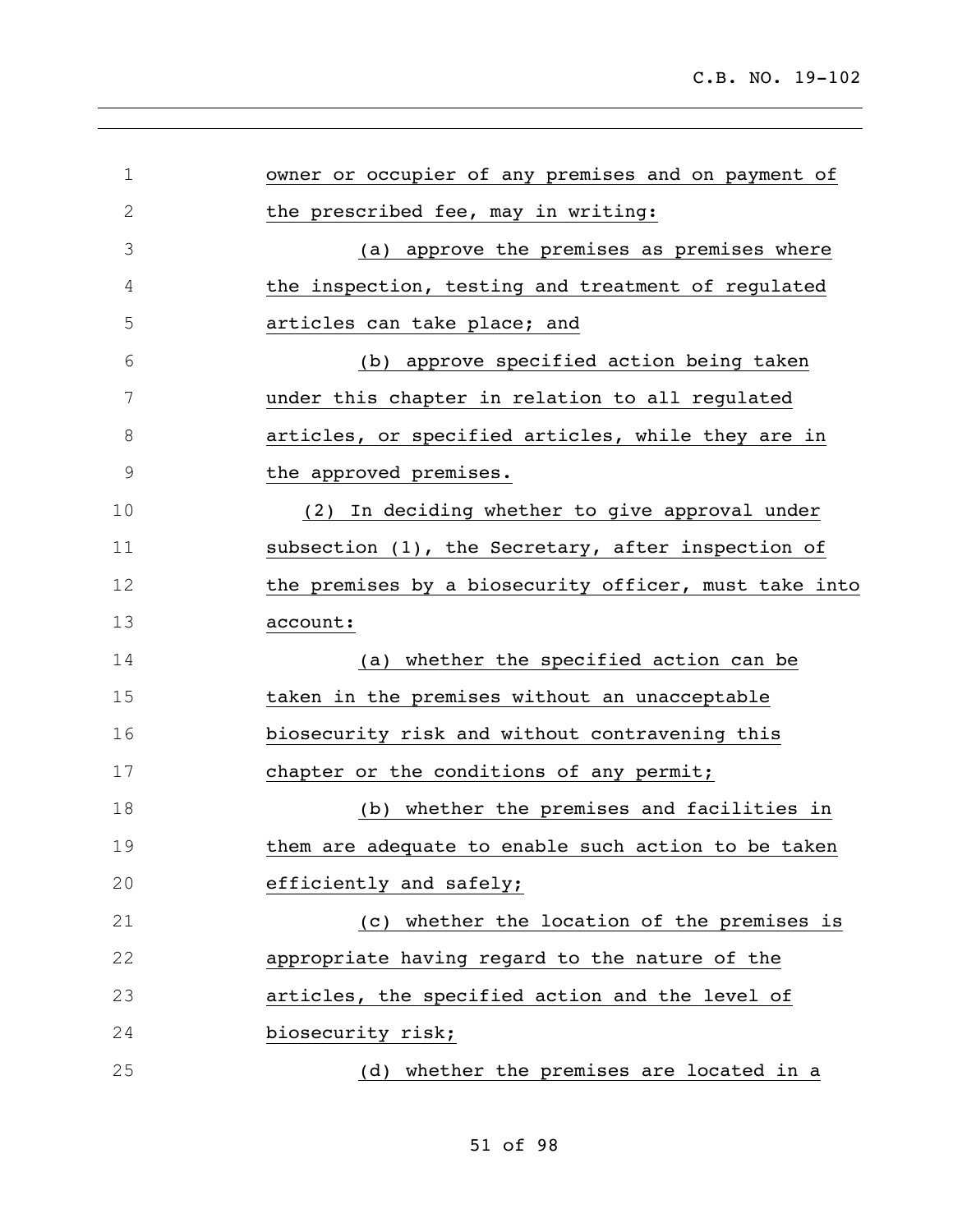| $\mathbf 1$  | place where biosecurity officers can conveniently              |
|--------------|----------------------------------------------------------------|
| $\mathbf{2}$ | check that this chapter and the regulations are being          |
| 3            | complied with in the premises; and                             |
| 4            | any other matter the Secretary considers<br>(e)                |
| 5            | relevant.                                                      |
| 6            | (3) An approval under this section may be                      |
| 7            | expressed to be subject to conditions stated in the            |
| 8            | approval and is of no effect if the conditions are             |
| 9            | not met.                                                       |
| 10           | (4) An approval under this section has effect for              |
| 11           | a period not exceeding 12 months but may be renewed            |
| 12           | by following the procedure for a new approval.                 |
| 13           | An approval under this section may be<br>(5)                   |
| 14           | cancelled if the Secretary is satisfied:                       |
| 15           | that the premises or facilities or<br>(a)                      |
| 16           | action taken do not comply with this chapter or the            |
| 17           | regulations; or                                                |
| 18           | (b) that the premises are otherwise no                         |
| 19           | longer suitable for approval.                                  |
| 20           | The provisions of this chapter relating to<br>(6)              |
| 21           | biosecurity quarantine stations apply to premises              |
| 22           | approved under this section."                                  |
| 23           | Section 30. Title 22 of the Code of the Federated States       |
| 24           | of Micronesia (Annotated), as amended by Public Law No. 18-86, |
| 25           | is hereby further amended by inserting subchapter IV under     |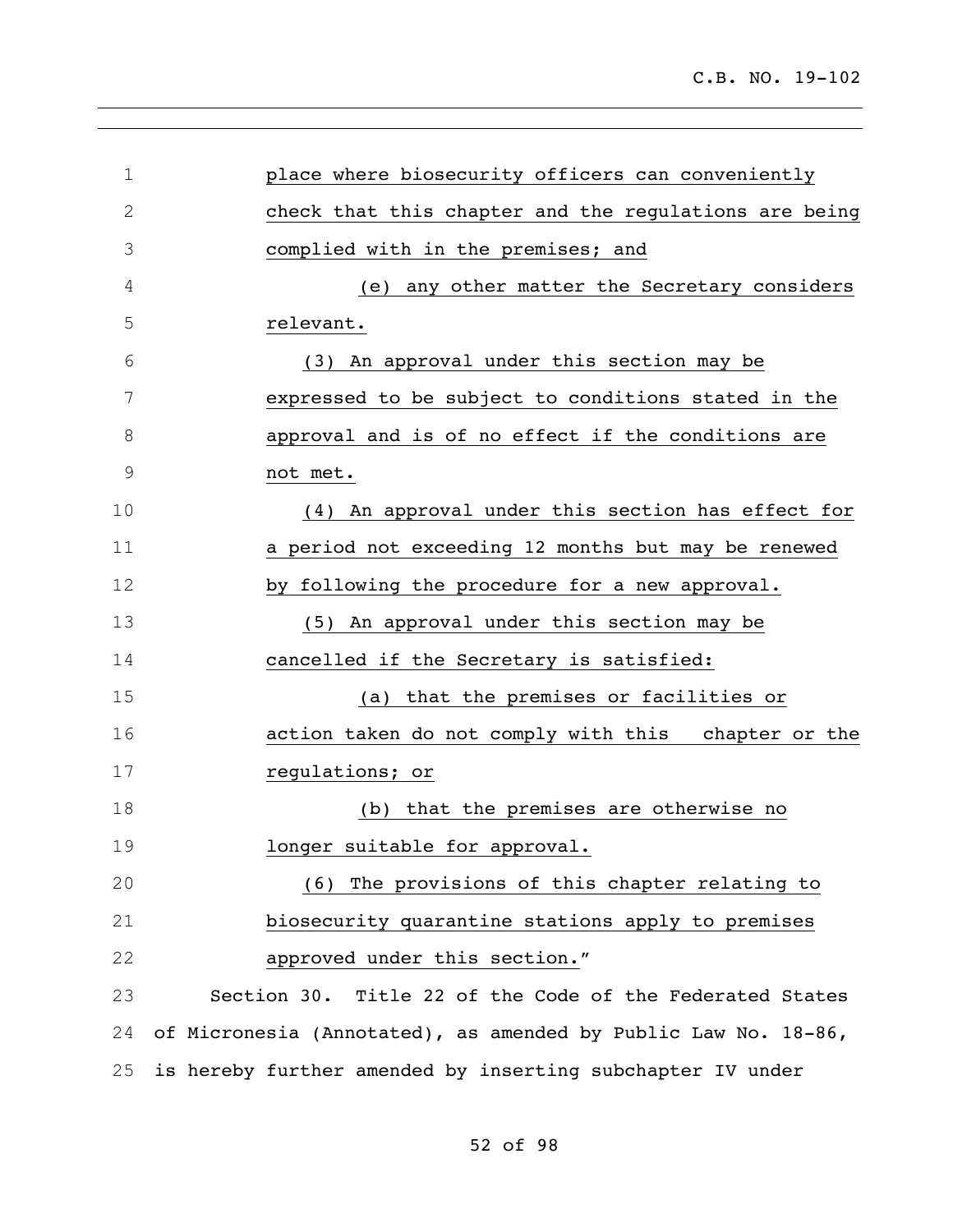| $\mathbf 1$    | chapter 4 entitle: "Powers of Biosecurity Officers".           |
|----------------|----------------------------------------------------------------|
| $\mathbf 2$    | "Section 426. International Cooperation.                       |
| 3              | In the interests of enhancing international<br>(1)             |
| 4              | cooperation in the field of biosecurity and to                 |
| 5              | fulfill FSM's obligations under international                  |
| 6              | agreements of relevance to biosecurity, the Secretary          |
| $\overline{7}$ | may:                                                           |
| 8              | (a) exchange information with other                            |
| $\mathsf 9$    | countries and international organizations;                     |
| 10             | (b) contribute to the development of                           |
| 11             | international sanitary and phytosanitary standards.            |
| 12             | (2) The Secretary must endeavor to implement in the            |
| 13             | Federated States of Micronesia international                   |
| 14             | standards and requirements relating to biosecurity,            |
| 15             | and to that end should:                                        |
| 16             | (a)designate one or more officers in the Department            |
| 17             | as the point of contact and notification authority             |
| 18             | for the purposes of the IPPC, the OIE and the PPPO;            |
| 19             | (b) seek to ensure that notification and reporting             |
| 20             | requirements of the IPPC, the OIE, the PPPO and any            |
| 21             | other international agreement relating to biosecurity          |
| 22             | to which the Federated States of Micronesia belongs            |
| 23             | are met in a timely manner."                                   |
| 24             | Section 31. Title 22 of the Code of the Federated States       |
| 25             | of Micronesia (Annotated), as amended by Public Law No. 18-86, |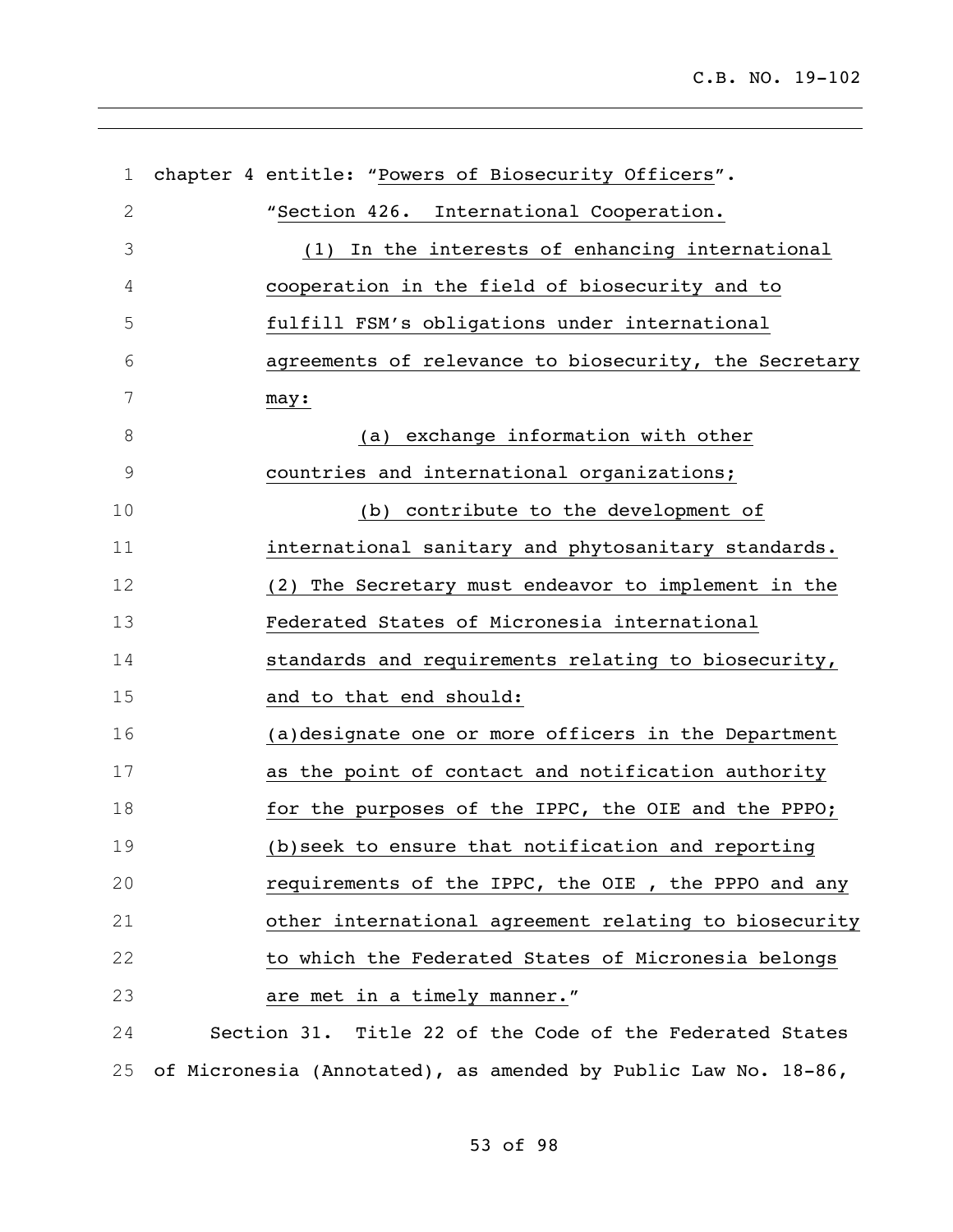| 1  | is hereby further amended by inserting under chapter 4         |
|----|----------------------------------------------------------------|
| 2  | subchapter III a new section 427 to read as follows:           |
| 3  | "Section 427. Notifications.                                   |
| 4  | The Secretary may at any time issue a notice:<br>(1)           |
| 5  | (a) stating that a specified pest or disease                   |
| 6  | is known to exist in the Federated States of                   |
| 7  | Micronesia;                                                    |
| 8  | (b) stating that, to the best of the                           |
| 9  | Secretary's knowledge, a specified pest or disease             |
| 10 | does not exist in the Federated States of Micronesia;          |
| 11 | (c) specifying the classification, name or                     |
| 12 | identity by which any animal, animal product, plant,           |
| 13 | plant product, pest or disease is known in the                 |
| 14 | Federated States of Micronesia.                                |
| 15 | (2) A notice issued under subsection (1) is, for               |
| 16 | the purposes of this chapter, conclusive until                 |
| 17 | revoked or amended under that subsection and is                |
| 18 | admissible in any court or other proceedings as                |
| 19 | evidence of the matters stated in it."                         |
| 20 | Section 32. Title 22 of the Code of the Federated States       |
| 21 | of Micronesia (Annotated), as amended by Public Law No. 18-86, |
| 22 | is hereby further amended by inserting new subchapter IV under |
| 23 | chapter 4 entitled "Powers of Biosecurity Officers"            |
| 24 | Section 33. Title 22 of the Code of the Federated States       |
| 25 | of Micronesia (Annotated), as amended by Public Law No. 18-86, |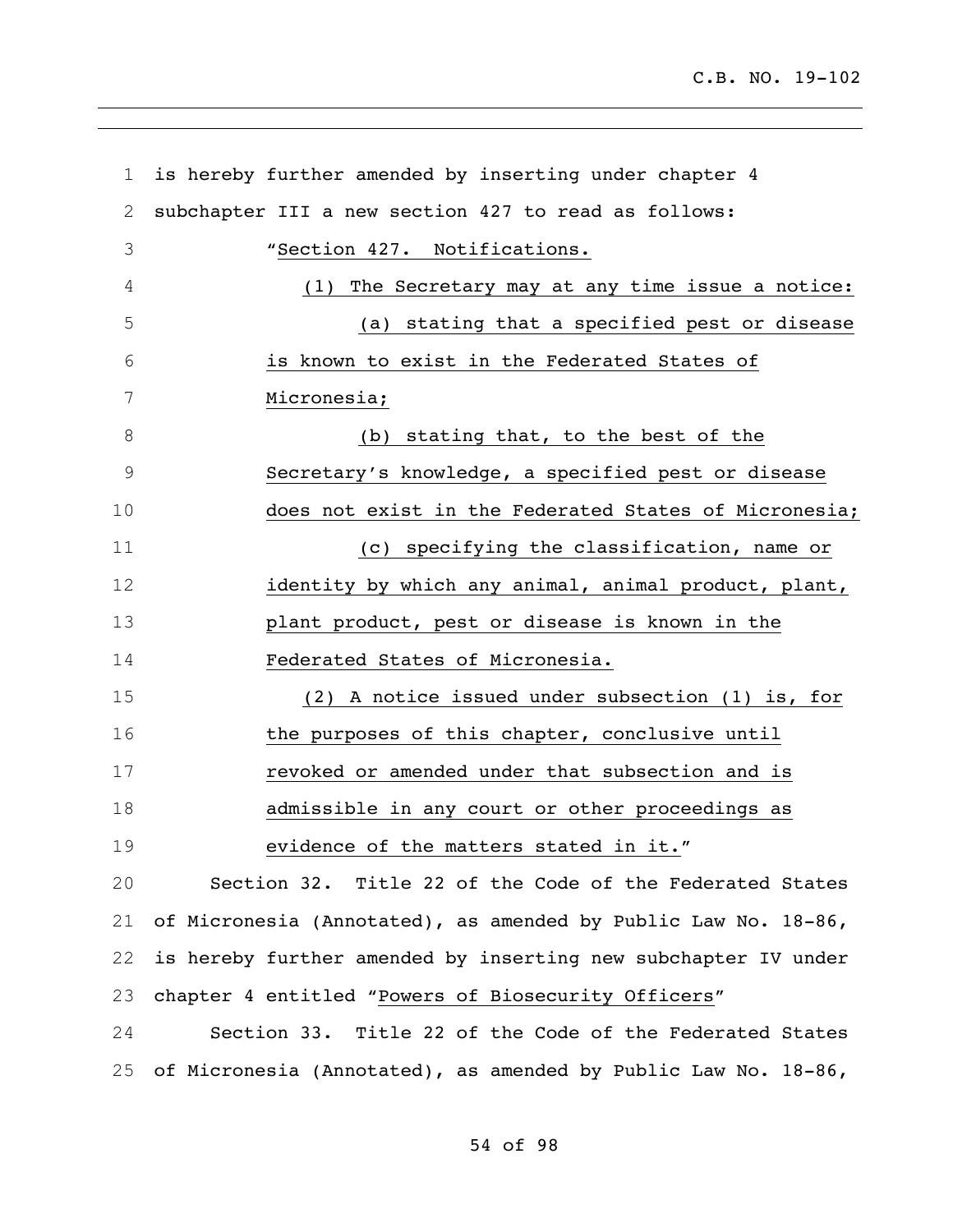| $\mathbf 1$  | is hereby further amended by adding a new section 428 of |
|--------------|----------------------------------------------------------|
| $\mathbf{2}$ | subchapter IV under chapter 4 to read as follows:        |
| 3            | "Section 428. General rules as to exercise of            |
| 4            | powers.                                                  |
| 5            | (1) The powers conferred by this chapter on              |
| 6            | biosecurity officers may be exercised only for the       |
| 7            | purpose of ascertaining whether there is a               |
| 8            | biosecurity risk presented by a conveyance, container    |
| $\mathsf 9$  | or item and eliminating or reducing the risk.            |
| 10           | (2) A reference in this chapter to a biosecurity         |
| 11           | officer, when exercising powers, means a duly            |
| 12           | authorized biosecurity officer acting in the             |
| 13           | performance of his or her duties.                        |
| 14           | (3) A biosecurity officer may use only such force        |
| 15           | as is reasonably necessary when exercising a power       |
| 16           | under this chapter. If necessary, the biosecurity        |
| 17           | officer should obtain the assistance of a police         |
| 18           | officer to effect an arrest or enter premises.           |
| 19           | (4) Before exercising a power to enter and search        |
| 20           | premises, to search a conveyance or container or to      |
| 21           | inspect or test any article, a biosecurity officer       |
| 22           | must, if practical, request the assistance of the        |
| 23           | person in control of the premises, conveyance,           |
| 24           | container or article.                                    |
| 25           | (5) Except as otherwise provided in this chapter,        |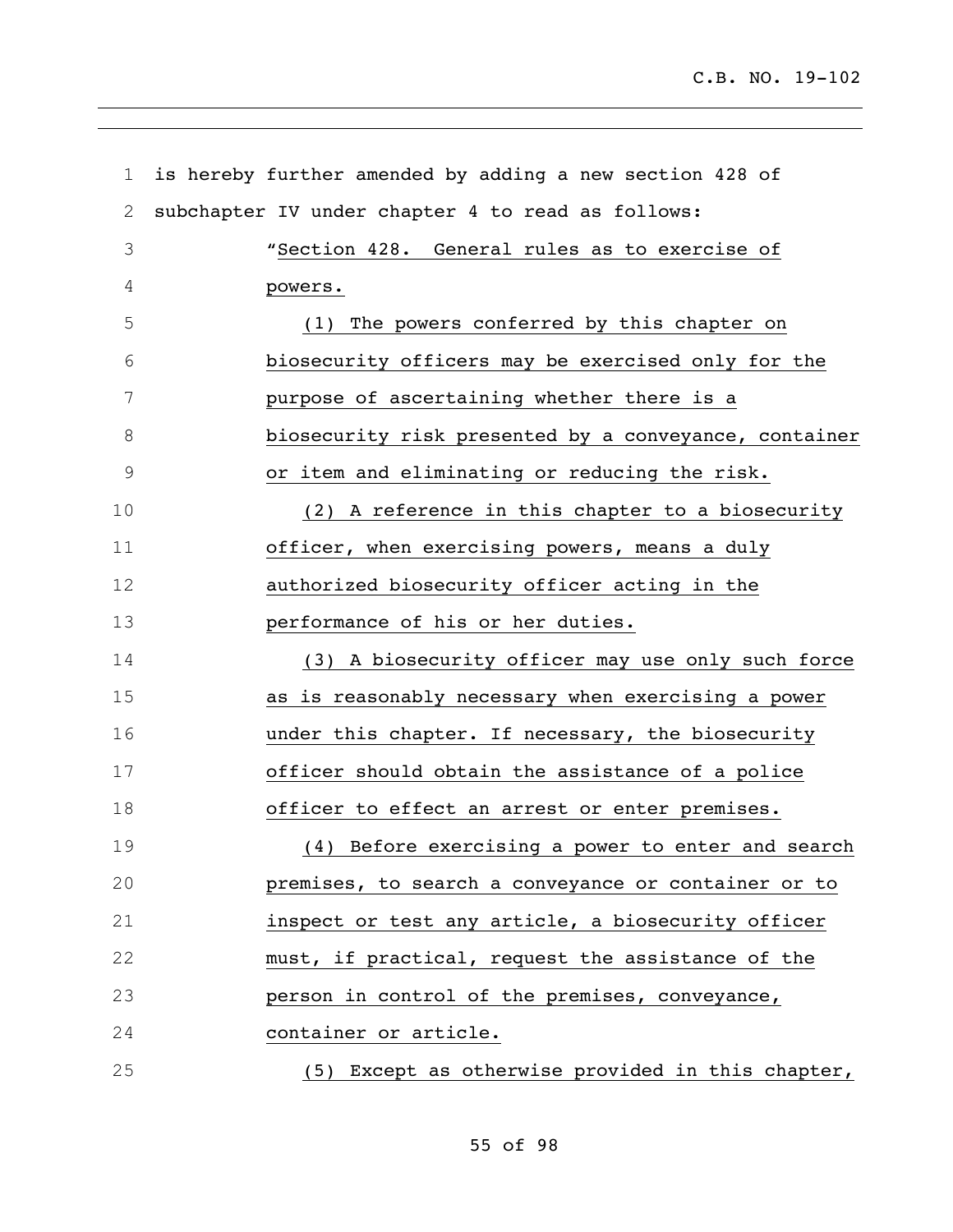| 1           | a biosecurity officer may exercise a power under this |
|-------------|-------------------------------------------------------|
| 2           | chapter without a warrant or other order of a         |
| 3           | judicial officer, provided the action is taken in     |
| 4           | good faith for the purposes of this chapter.          |
| 5           | (6) A biosecurity officer exercising powers under     |
| 6           | this subchapter must produce for inspection his or    |
| 7           | her identification as an officer, upon request by the |
| 8           | person in charge of the conveyance, premises or area, |
| $\mathsf 9$ | or the importer, exporter, owner or custodian of the  |
| 10          | item, in respect of which the power is being          |
| 11          | exercised.                                            |
| 12          | (7) Before exercising a power in a situation that     |
| 13          | involves shipping, civil aviation, human health, the  |
| 14          | environment or any other activity governed by another |
| 15          | law, a biosecurity officer must if practicable        |
| 16          | consult public officials responsible for shipping,    |
| 17          | civil aviation, human health or the environment.      |
| 18          | (8) The powers conferred on biosecurity officers      |
| 19          | by or under this chapter must be exercised subject    |
| 20          | to:                                                   |
| 21          | (a) any regulations made by the Secretary             |
| 22          | under this chapter in respect of those powers;        |
| 23          | (b) any biosecurity specifications made in            |
| 24          | respect of regulated articles;                        |
| 25          | (c) any written directions of the Secretary;          |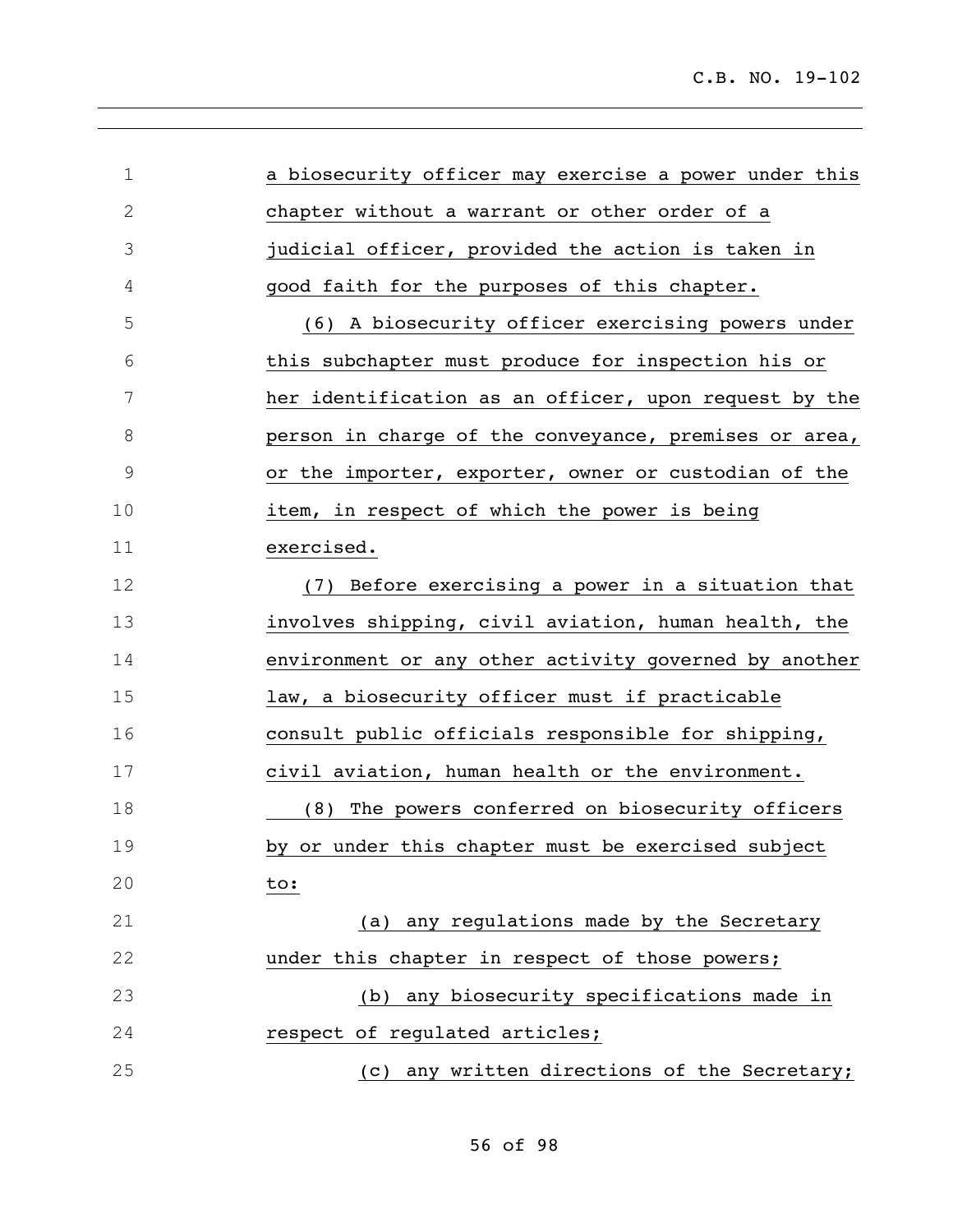| $\mathbf 1$ | (d) the provisions of:                                         |
|-------------|----------------------------------------------------------------|
| 2           | (i) the Vienna Convention on Diplomatic                        |
| 3           | Relations relating to the premises of a diplomatic             |
| 4           | mission, diplomatic bags and the personal baggage of           |
| 5           | diplomatic agents;                                             |
| 6           | (ii) the Vienna Convention on Consular                         |
| 7           | Relations relating to consular premises, archives and          |
| 8           | documents."                                                    |
| 9           | Section 34. Title 22 of the Code of the Federated States       |
| 10          | of Micronesia (Annotated), as amended by Public Law No. 18-86, |
| 11          | is hereby further amended by adding a new section 429 of       |
| 12          | subchapter IV under chapter 4 to read as follows:              |
| 13          | "Section 429. Entry, search and seizure.                       |
| 14          | (1) A biosecurity officer may:                                 |
| 15          | (a) search an incoming vessel or aircraft at                   |
| 16          | a biosecurity port holding area to ascertain whether           |
| 17          | the vessel or aircraft has on board any regulated              |
| 18          | article that might pose a biosecurity threat to the            |
| 19          | Federated States of Micronesia;                                |
| 20          | search an outgoing vessel or aircraft if<br>(b)                |
| 21          | the officer has reason to believe there are on board           |
| 22          | any uncleared articles that require export clearance;          |
| 23          | at any time enter and search any<br>(C)                        |
| 24          | premises, building or area, including a biosecurity            |
| 25          | holding area, biosecurity quarantine station or                |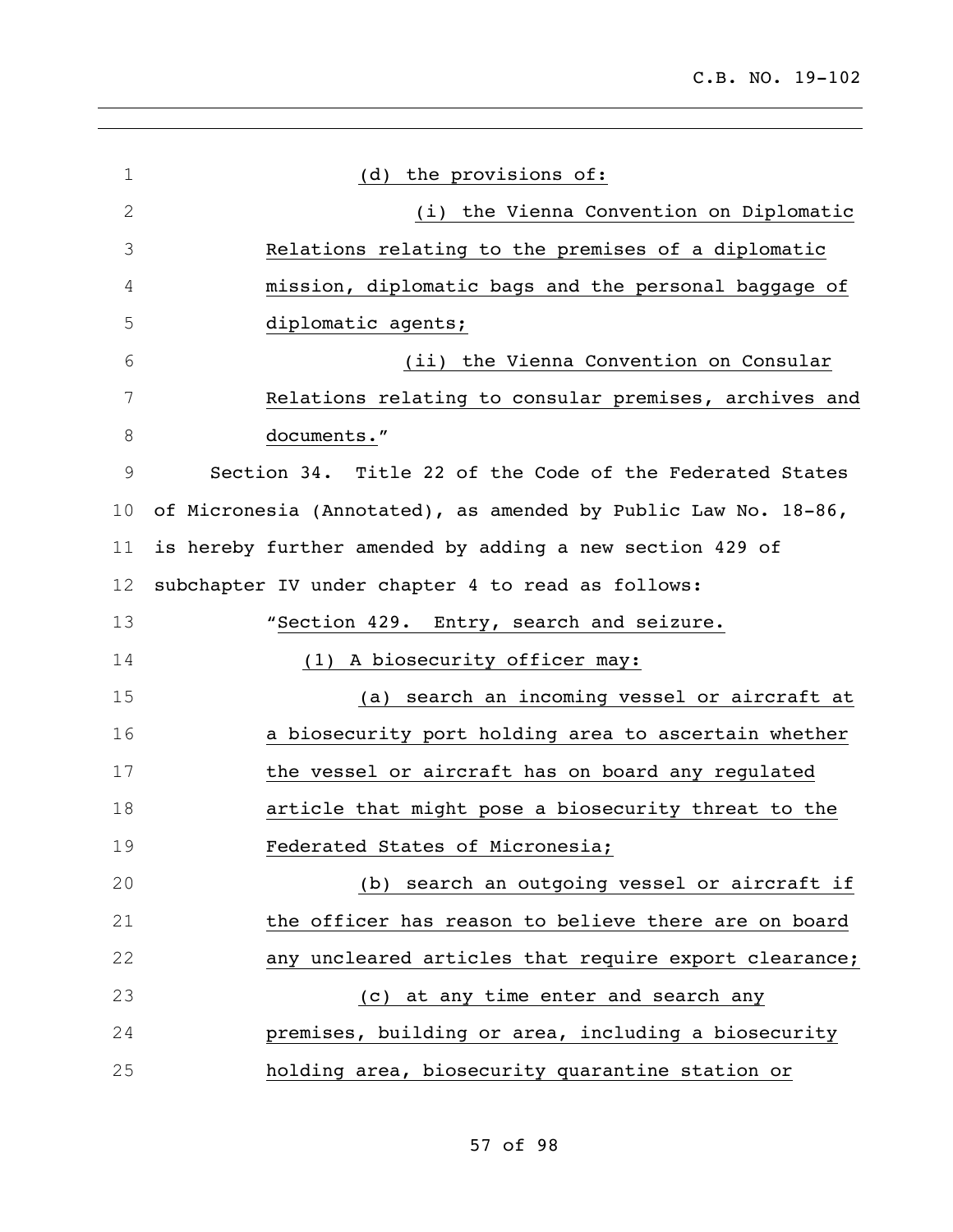| $\mathbf 1$  | biosecurity approved premises and land adjacent to a  |
|--------------|-------------------------------------------------------|
| $\mathbf{2}$ | dwelling house, but not a dwelling house, in order to |
| 3            | ascertain the presence of uncleared requlated         |
| 4            | articles that have not received biosecurity import    |
| 5            | clearance;                                            |
| 6            | at any time with the consent of the<br>(d)            |
| 7            | owner, enter and search a dwelling house for purposes |
| 8            | of this chapter;                                      |
| 9            | at any time, on a warrant issued under<br>(e)         |
| 10           | subsection (2), enter and search a dwelling house for |
| 11           | uncleared regulated articles that the officer         |
| 12           | reasonably suspects to be in it.                      |
| 13           | (2) If a judicial officer is satisfied on             |
| 14           | affidavit evidence by a biosecurity officer that:     |
| 15           | there may be in a dwelling house<br>(a)               |
| 16           | uncleared regulated articles; and                     |
| 17           | (b) the consent of the owner or occupier to           |
| 18           | entry and search of the dwelling house cannot be      |
| 19           | obtained, the judicial officer may issue a warrant    |
| 20           | authorizing the officer to enter and search the       |
| 21           | dwelling house for uncleared regulated articles.      |
| 22           | (3) A biosecurity officer may at any time enter       |
| 23           | and search any store, warehouse, silo, pen or similar |
| 24           | premises, or any conveyance, in which regulated       |
| 25           | articles intended for importation to or exportation   |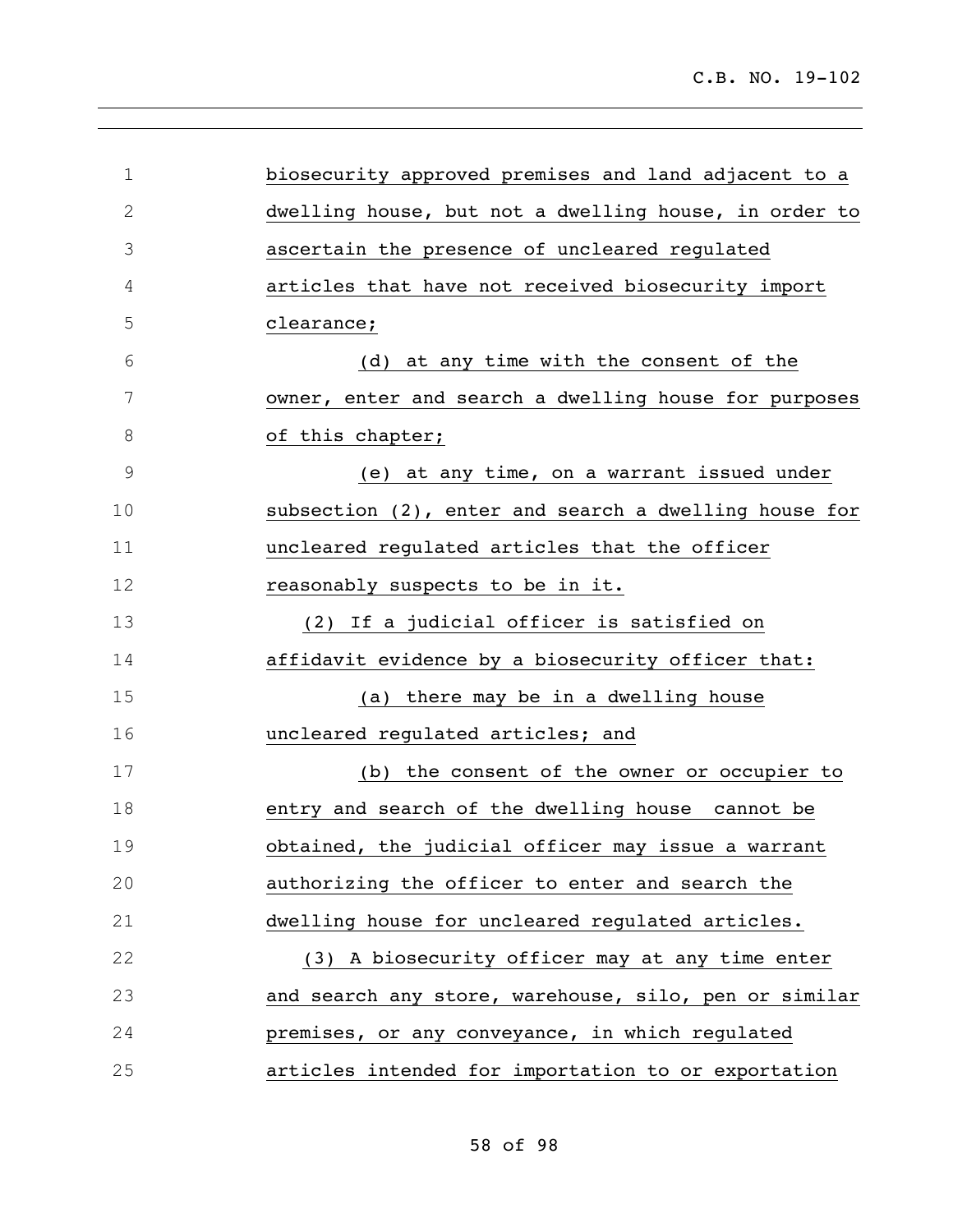| $\mathbf 1$                          | from the Federated States of Micronesia are kept.     |
|--------------------------------------|-------------------------------------------------------|
| $\mathfrak{2}% _{G}(\mathbb{Z}_{+})$ | (4) A person who keeps regulated articles in or       |
| 3                                    | on any premises, or in a conveyance, prior to         |
| 4                                    | importation or exportation of them must make the      |
| 5                                    | premises or conveyance available for inspection by a  |
| 6                                    | biosecurity officer upon request at any reasonable    |
| 7                                    | time.                                                 |
| 8                                    | Subsections $(1)$ , $(3)$ and $(4)$ apply to<br>(5)   |
| 9                                    | premises and conveyances outside the Federated States |
| 10                                   | of Micronesia in respect of articles intended for     |
| 11                                   | importation to the Federated States of Micronesia.    |
| 12                                   | (6) A person who contravenes subsection (4)           |
| 13                                   | commits a level two offense.                          |
| 14                                   | During a search of premises or a conveyance<br>(7)    |
| 15                                   | under this section a biosecurity officer may seize    |
| 16                                   | anything which:                                       |
| 17                                   | is an uncleared regulated article; or<br>(a)          |
| 18                                   | may be used as evidence of the<br>(b)                 |
| 19                                   | commission of an offense under this chapter.          |
| 20                                   | (8) A biosecurity officer who seizes anything         |
| 21                                   | from a person under subsection (7) must:              |
| 22                                   | inform the person of the reason for the<br>(a)        |
| 23                                   | seizure;                                              |
| 24                                   | give the person a receipt for the thing<br>(b)        |
| 25                                   | seized; and                                           |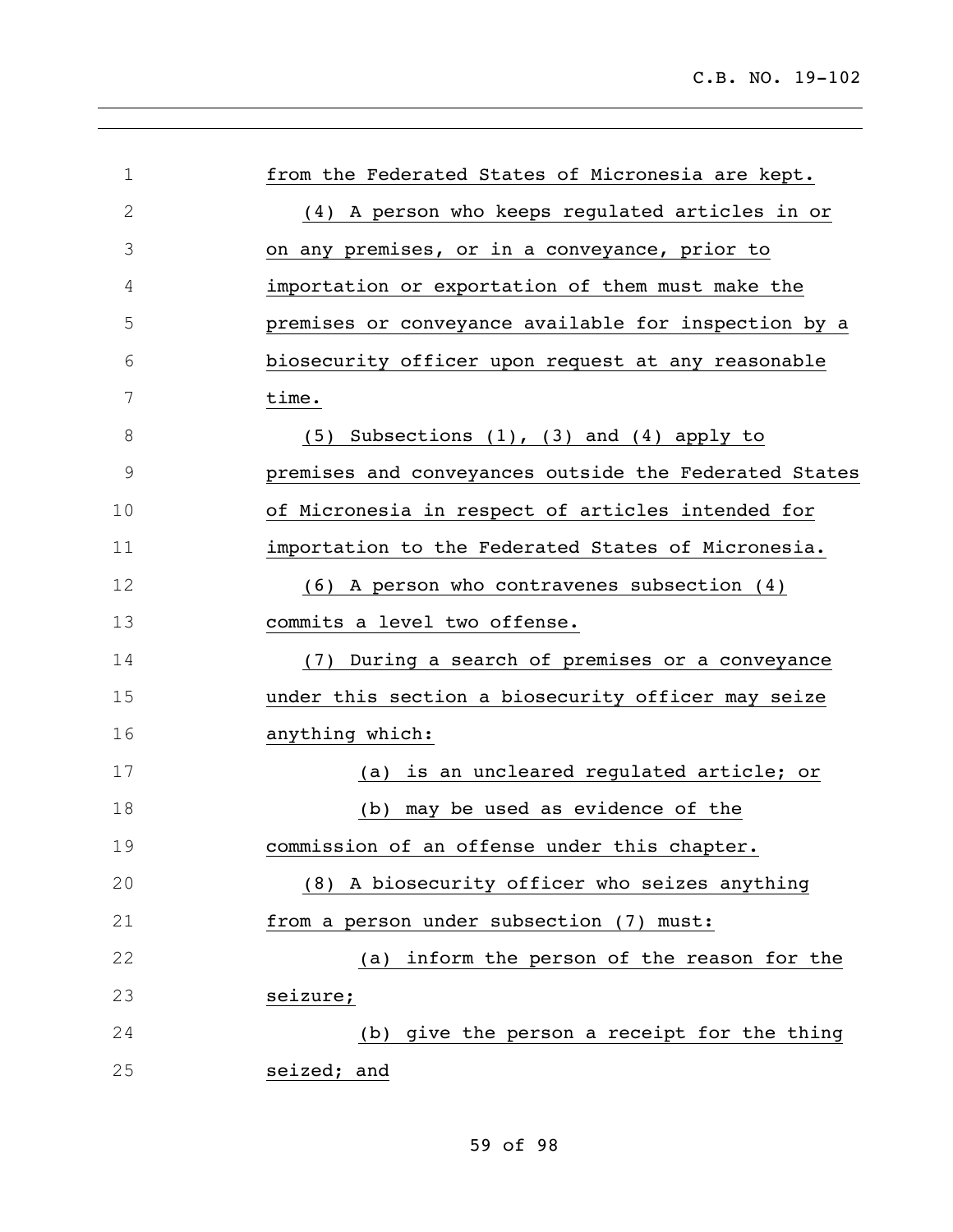| 1  | remove the thing to a place of<br>(C)                          |
|----|----------------------------------------------------------------|
| 2  | safekeeping and deal with it in accordance with this           |
| 3  | chapter.                                                       |
| 4  | (9) A biosecurity officer may, at the expense of               |
| 5  | the importer, submit to appropriate biosecurity                |
| 6  | measures any regulated article seized pursuant to              |
| 7  | this section."                                                 |
| 8  | Section 35. Title 22 of the Code of the Federated States       |
| 9  | of Micronesia (Annotated), as amended by Public Law No. 18-86, |
| 10 | is hereby further amended by adding a new section 430 of       |
| 11 | subchapter IV under chapter 4 to read as follows:              |
| 12 | "Section 430. Inspection of documents.                         |
| 13 | (1) A biosecurity officer may:                                 |
| 14 | (a) call for and inspect documents on or in                    |
| 15 | incoming or outgoing vessels and aircraft;                     |
| 16 | (b) open and inspect at a biosecurity point                    |
| 17 | of entry any incoming document, including mail, in             |
| 18 | order to ascertain whether the document contains or            |
| 19 | relates to a regulated article;                                |
| 20 | (c) open and inspect at a biosecurity point                    |
| 21 | of departure any outgoing document, including mail,            |
| 22 | if the officer reasonably suspects that the document           |
| 23 | contains or relates to:                                        |
| 24 | (i) an uncleared regulated article that                        |
| 25 | requires biosecurity export clearance; or                      |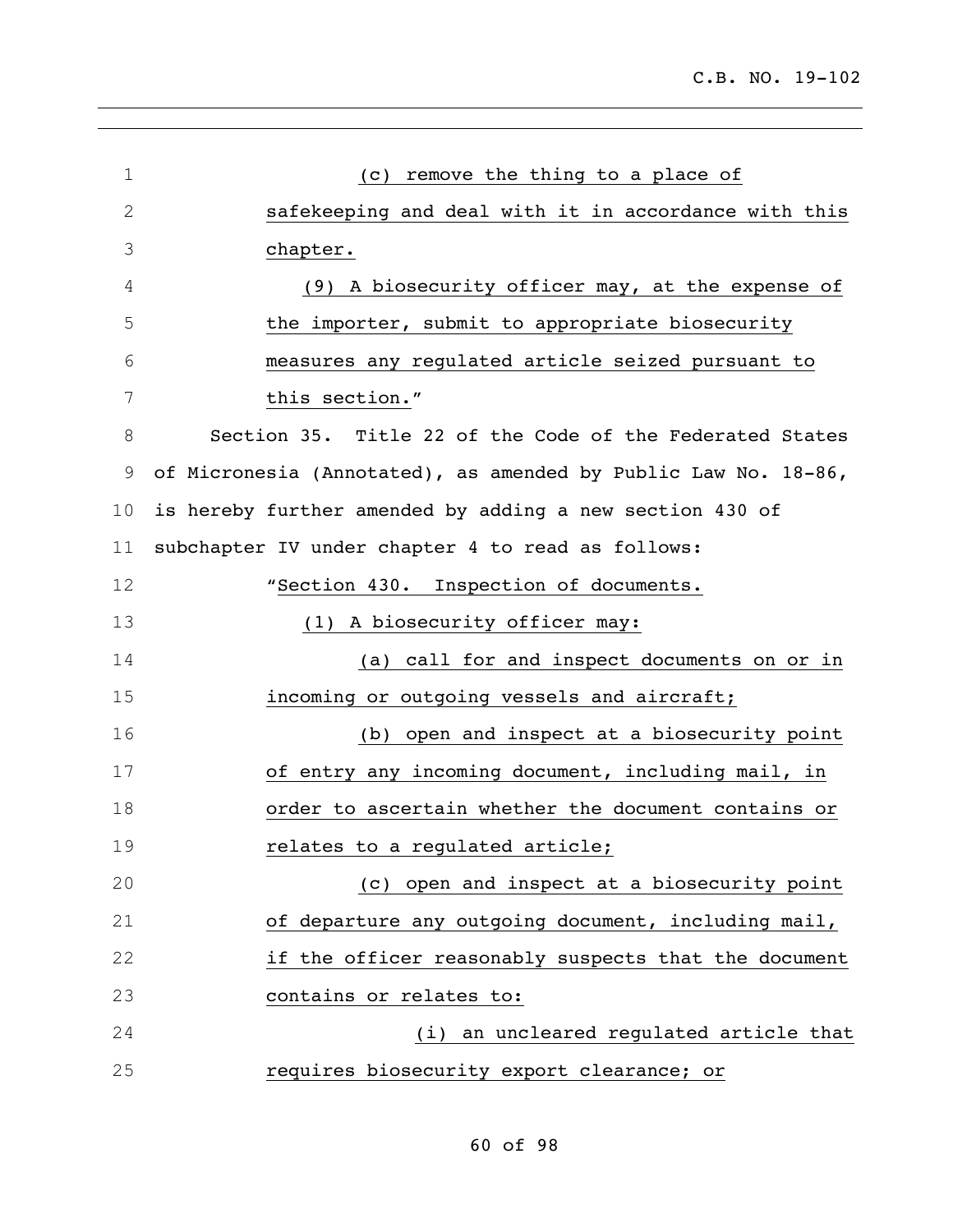| $\mathbf 1$  | (ii) a regulated article that could pose                       |
|--------------|----------------------------------------------------------------|
| $\mathbf{2}$ | a serious biosecurity threat to the country of                 |
| 3            | destination of the document.                                   |
| 4            | The powers relating to mail in subsection<br>(2)               |
| 5            | $(1)(b)$ and $(c)$ must only be exercised in respect of        |
| 6            | personal letters if the officer reasonably suspects            |
| 7            | that a letter contains or relates to a biosecurity             |
| 8            | threat."                                                       |
| $\mathsf 9$  | Section 36. Title 22 of the Code of the Federated States       |
| 10           | of Micronesia (Annotated), as amended by Public Law No. 18-86, |
| 11           | is hereby further amended by adding a new section 431 of       |
| 12           | subchapter IV under chapter 4 to read as follows:              |
| 13           | "Section 432. Inspection of articles.                          |
| 14           | (1) A biosecurity officer may at a biosecurity                 |
| 15           | holding area inspect any incoming regulated article,           |
| 16           | and any conveyance, container or baggage in which the          |
| 17           | article is carried, in order to assess the                     |
| 18           | biosecurity risk presented by the article,                     |
| 19           | conveyance, container or baggage.                              |
| 20           | (2) A biosecurity officer may at a biosecurity                 |
| 21           | point of departure inspect any article, which                  |
| 22           | requires biosecurity export clearance, in order to             |
| 23           | facilitate such clearance.                                     |
| 24           | (3) The powers of inspection in subsection (1)                 |
| 25           | and (2) are in addition to the powers of inspection            |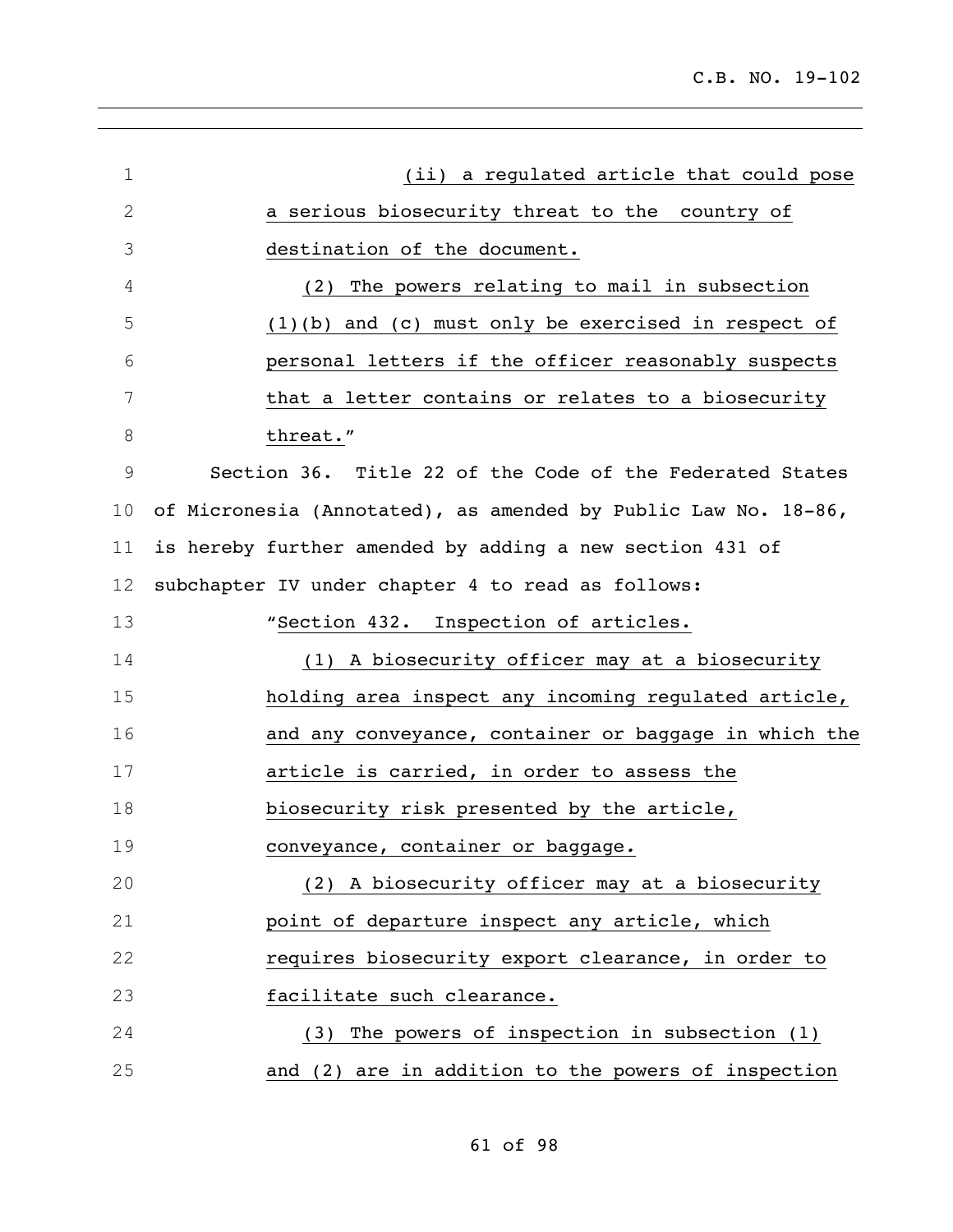| $\mathbf 1$ | provided elsewhere in this chapter or the             |
|-------------|-------------------------------------------------------|
| 2           | regulations.                                          |
| 3           | (4) For the purpose of exercising the powers of       |
| 4           | inspection under this chapter, a biosecurity officer  |
| 5           | may request an importer or exporter to unpack and/or  |
| 6           | break up a consignment, or to open a container, at    |
| 7           | the person's risk and expense.                        |
| 8           | (5) If an importer or exporter refuses to comply      |
| 9           | with a request under subsection $(4)$ :               |
| 10          | (a) the person commits a level two offense;           |
| 11          | (b) the biosecurity officer may break up the          |
| 12          | consignment or open the container or cause it to be   |
| 13          | broken or opened;                                     |
| 14          | (c) the cost of action under paragraph (b)            |
| 15          | is a debt owing to the Government by the importer or  |
| 16          | exporter, as the case may be;                         |
| 17          | (d) no liability lies on the Government, the          |
| 18          | Secretary or any biosecurity officer and no           |
| 19          | compensation is payable, for the action of breaking   |
| 20          | up or opening, unless negligence or malice is proved. |
| 21          | (6) When conducting an inspection under this          |
| 22          | chapter, a biosecurity officer may seek access to,    |
| 23          | and take photographic, electronic or other copies of  |
| 24          | any evidence, information, records and things related |
| 25          | to the regulated article or consignment that the      |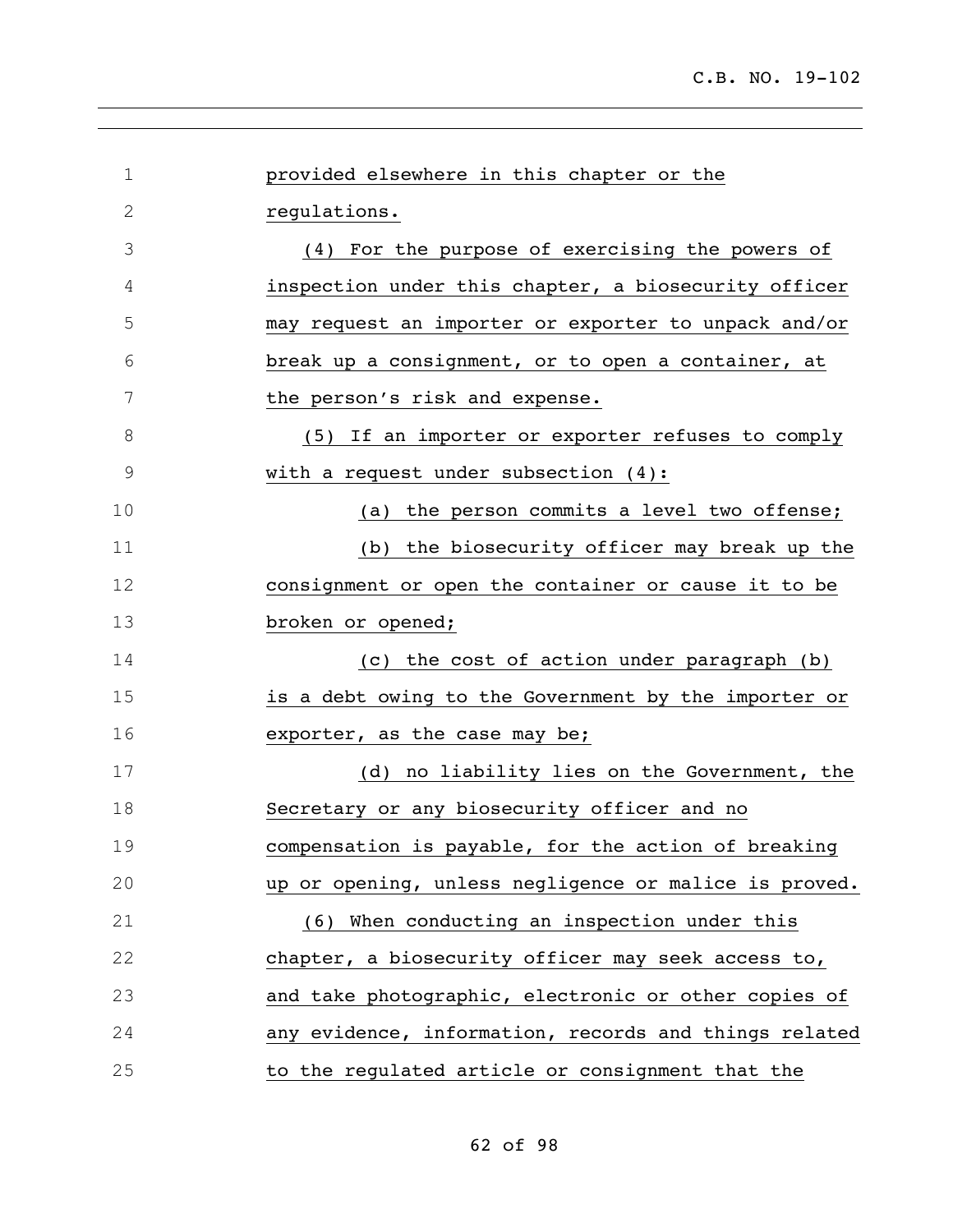| 1               | officer reasonably requires in order to ensure                 |
|-----------------|----------------------------------------------------------------|
| $\mathbf 2$     | compliance with this chapter or to investigate a               |
| 3               | possible offense under it.                                     |
| 4               | The regulations may specific procedures for<br>(7)             |
| 5               | the inspection of articles in transit."                        |
| 6               | Section 37. Title 22 of the Code of the Federated States       |
| $7\phantom{.0}$ | of Micronesia (Annotated), as amended by Public Law No. 18-86, |
| 8               | is hereby further amended by adding a new section 432 of       |
| 9               | subchapter IV under chapter 4 to read as follows:              |
| 10              | "Section 432. Detention of articles.                           |
| 11              | (1) If an incoming regulated article requires                  |
| 12              | biosecurity measures to be taken in respect of it              |
| 13              | before biosecurity import clearance can be granted, a          |
| 14              | biosecurity officer may detain the article, and any            |
| 15              | conveyance, container or baggage in which the article          |
| 16              | is carried, for biosecurity measures to be taken.              |
| 17              | (2) If an outgoing regulated article that                      |
| 18              | requires biosecurity export clearance has not been             |
| 19              | cleared, a biosecurity officer may detain the                  |
| 20              | article, and any conveyance, container or baggage in           |
| 21              | which the article is carried, until clearance or               |
| 22              | other disposition of the article under this chapter.           |
| 23              | (3) An article detained under this section must                |
| 24              | be detained in a place specified by the officer,               |
| 25              | being a biosecurity holding area, biosecurity                  |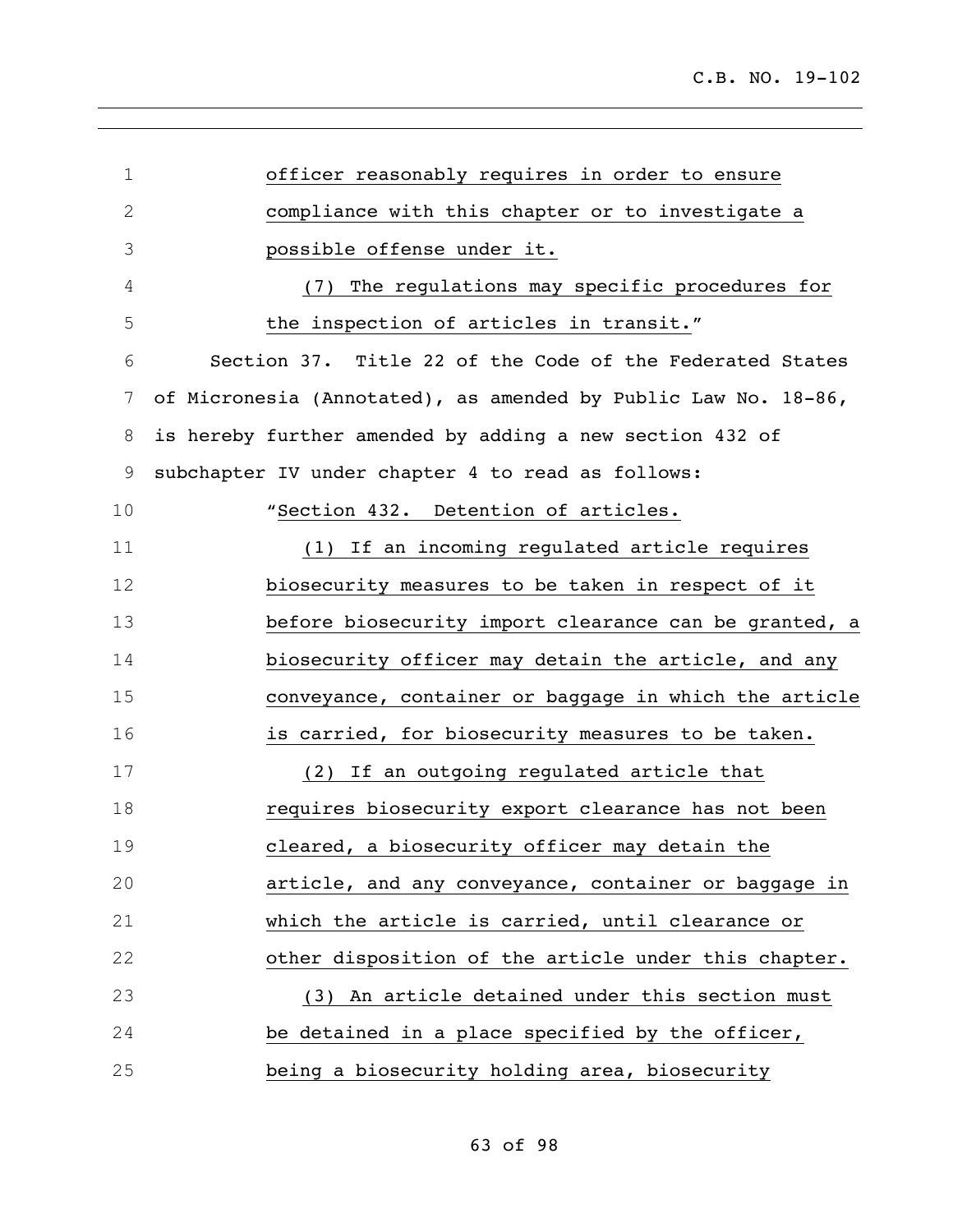| $\mathbf 1$   | quarantine station or biosecurity approved premises.           |
|---------------|----------------------------------------------------------------|
| $\mathbf{2}$  | If an article is to be detained under this<br>(4)              |
| 3             | section, a biosecurity officer may:                            |
| 4             | (a) direct the importer or exporter of the                     |
| 5             | article to remove it to the specified place;                   |
| 6             | (b) if necessary (because the importer or                      |
| 7             | exporter refuses to obey the direction, or because of          |
| 8             | the nature of the biosecurity threat, arrange for              |
| $\mathcal{G}$ | the article to be removed to the specified place.              |
| 10            | If an article is detained under this section,<br>(5)           |
| 11            | a biosecurity officer must give to the importer or             |
| 12            | exporter a notice in writing stating the reasons for           |
| 13            | the detention and, if it was removed under subsection          |
| 14            | $(4)(b)$ , the specified place.                                |
| 15            | The cost of removal of an article to and its<br>(6)            |
| 16            | detention in a specified place is to be borne by the           |
| 17            | importer or exporter, and no compensation is payable           |
| 18            | for any loss or destruction or consequential loss              |
| 19            | caused as a result of any such removal or detention,           |
| 20            | unless negligence or malice is proved.                         |
| 21            | The fee, if any, for detention of an article<br>(7)            |
| 22            | under this section are as prescribed in regulations."          |
| 23            | Section 38. Title 22 of the Code of the Federated States       |
| 24            | of Micronesia (Annotated), as amended by Public Law No. 18-86, |
| 25            | is hereby further amended by adding a new section 433 of       |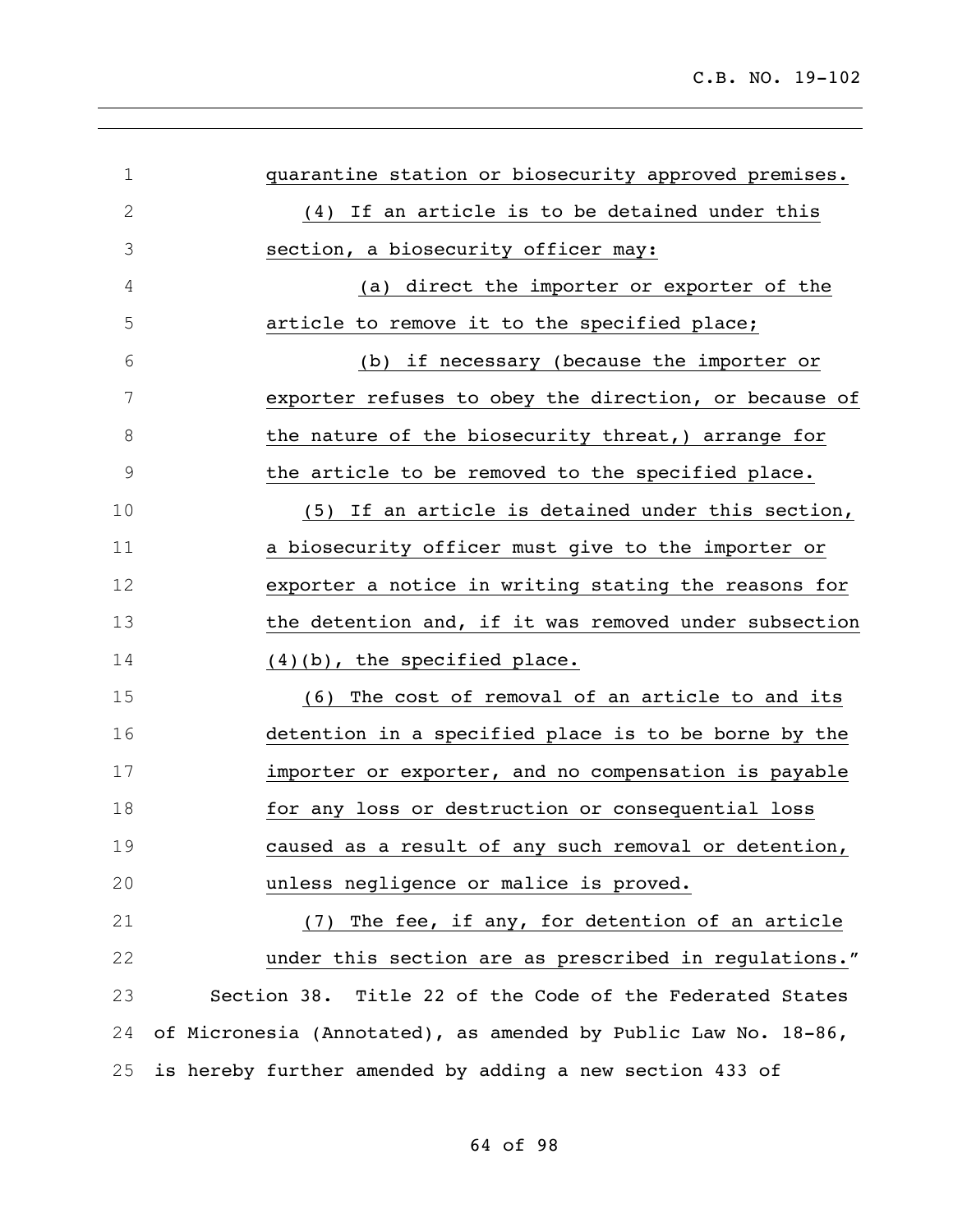| $\mathbf 1$  | subchapter IV under chapter 4 to read as follows:     |
|--------------|-------------------------------------------------------|
| $\mathbf{2}$ | "Section 433. Taking of samples.                      |
| 3            | (1) A biosecurity officer may, with the consent       |
| 4            | of the importer, owner or custodian, take samples     |
| 5            | from:                                                 |
| 6            | (a) any part of an incoming vessel or                 |
| 7            | aircraft that has on board regulated articles;        |
| $\,8\,$      | (b) any warehouse containing regulated                |
| $\mathsf 9$  | articles intended for importation;                    |
| 10           | (c) any consignment of incoming regulated             |
| 11           | articles, wherever located;                           |
| 12           | (d) any incoming container, baggage or thing          |
| 13           | that the officer reasonably suspects to be or include |
| 14           | a regulated article.                                  |
| 15           | (2) If an importer, owner or custodian refuses        |
| 16           | consent under subsection (1), the biosecurity officer |
| 17           | may require the person to provide appropriate         |
| 18           | samples.                                              |
| 19           | (3) An importer, owner or custodian who refuses       |
| 20           | either to allow samples to be taken or to provide     |
| 21           | samples, when required to do so under this section,   |
| 22           | commits a level three offense.                        |
| 23           | (4) A biosecurity officer may, with the consent       |
| 24           | of importer, owner or custodian, take samples of any  |
| 25           | outgoing regulated article if the taking of a sample  |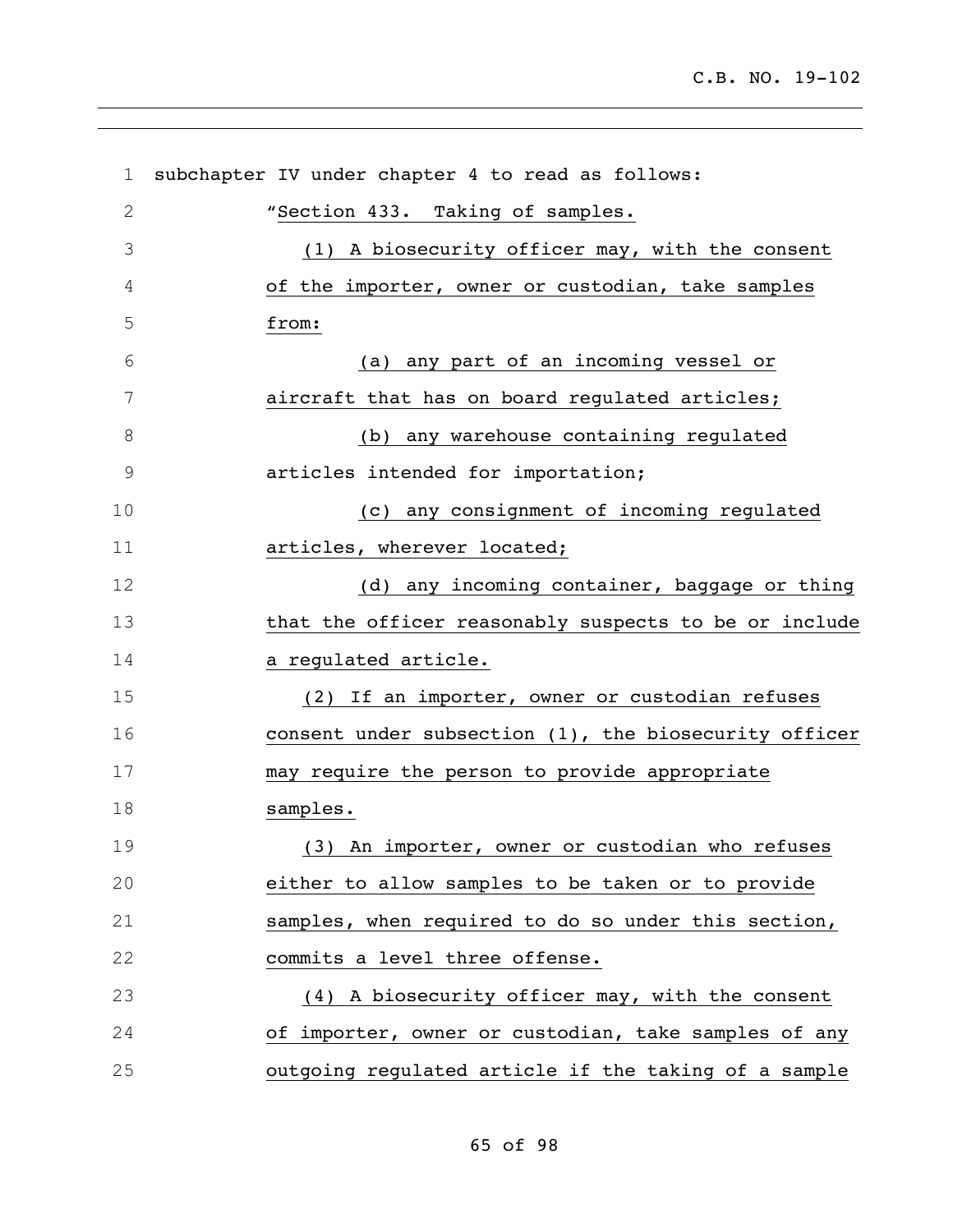| $\mathbf 1$ | is necessary for the issue of a sanitary or           |
|-------------|-------------------------------------------------------|
| $\mathbf 2$ | phytosanitary certificate.                            |
| 3           | (5) If the importer, owner or custodian refuses       |
| 4           | consent under subsection (4), the biosecurity officer |
| 5           | may require the person to provide a sample, failing   |
| 6           | which the sanitary or phytosanitary certificate will  |
| 7           | not be issued.                                        |
| $\,8\,$     | (6) A biosecurity officer may request the             |
| $\mathsf 9$ | importer, exporter, owner or custodian of a           |
| 10          | consignment to unpack it or break it up to facilitate |
| 11          | sampling, at the risk and expense of the importer,    |
| 12          | exporter, owner or custodian.                         |
| 13          | (7) When exercising powers under subsection (1)       |
| 14          | or (2), a biosecurity officer must give the importer, |
| 15          | exporter, owner or custodian a written notice,        |
| 16          | identifying the quantity of the sample and the place  |
| 17          | where the sample is to be analyzed.                   |
| 18          | (8) If, in the course of sampling, goods are          |
| 19          | destroyed or damaged, without negligence or malice,   |
| 20          | no compensation is payable to the importer, exporter, |
| 21          | owner or custodian of the goods.                      |
| 22          | (9) The importer, exporter, owner or custodian of     |
| 23          | a regulated article from which samples are taken      |
| 24          | under subsection (1) must be notified in writing of   |
| 25          | the findings in respect of the samples as soon as     |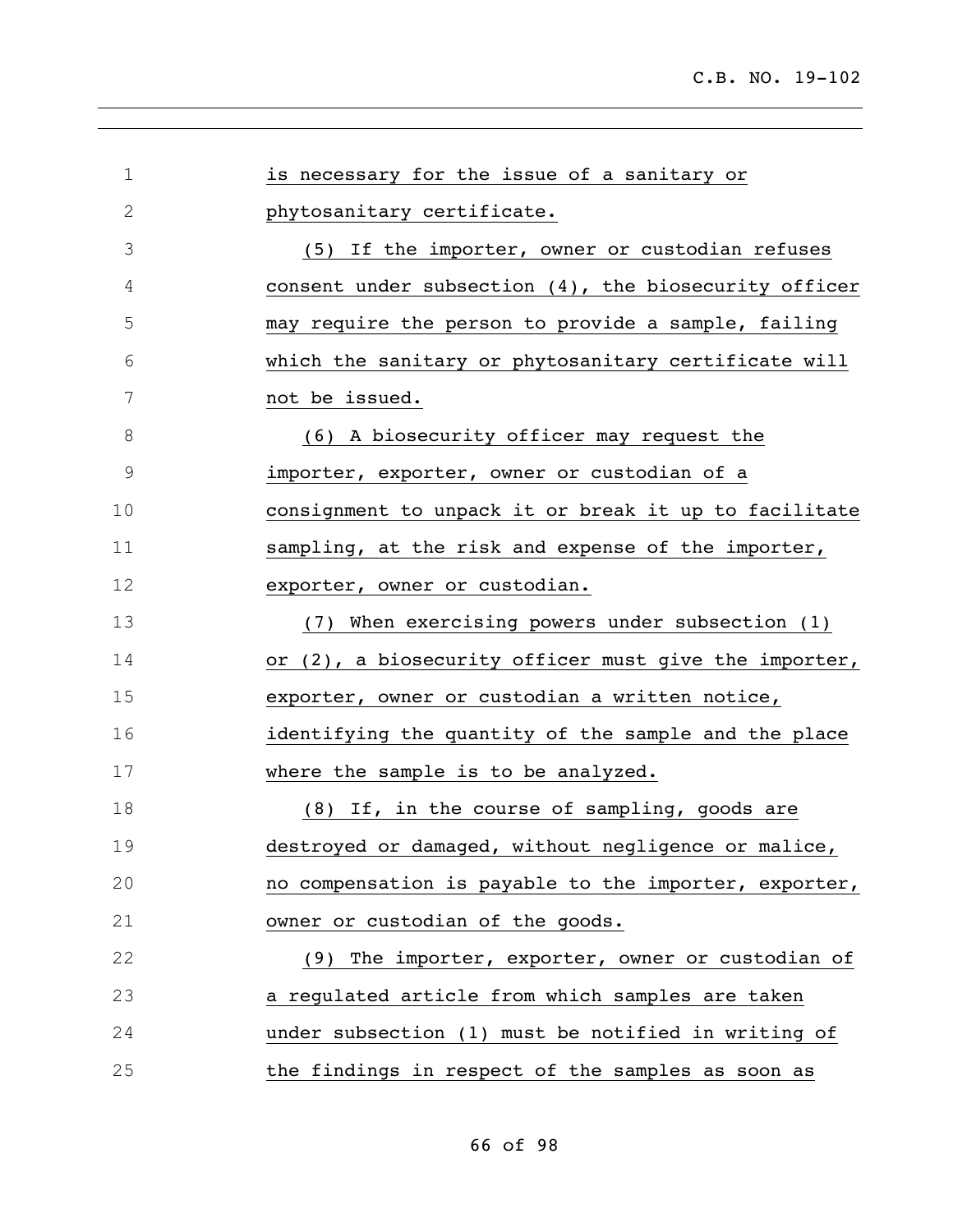| $\mathbf 1$   | reasonably practicable.                                        |
|---------------|----------------------------------------------------------------|
| $\mathbf{2}$  | (10) The fee for taking and analysis of samples                |
| 3             | under this section are as prescribed in regulations."          |
| 4             | Section 39. Title 22 of the Code of the Federated States       |
| 5             | of Micronesia (Annotated), as amended by Public Law No. 18-86, |
| 6             | is hereby further amended by adding a new section 434 of       |
| 7             | subchapter IV under chapter 4 to read as follows:              |
| 8             | "Section 434. Testing of Articles.                             |
| $\mathcal{G}$ | (1) A biosecurity officer may test, or cause                   |
| 10            | tests to be conducted on, any incoming regulated               |
| 11            | article, in order to ascertain whether the article             |
| 12            | meets the biosecurity import requirements in respect           |
| 13            | of it.                                                         |
| 14            | (2) Following a test of an incoming article, and               |
| 15            | on payment of the prescribed fee, if any, the article          |
| 16            | must be either released to the importer, and                   |
| 17            | biosecurity import clearance granted in respect of             |
| 18            | it, or it must be treated in accordance with section           |
| 19            | 435 or reconsigned or destroyed.                               |
| 20            | (3) A biosecurity officer may test, or cause                   |
| 21            | tests to be conducted on, any outgoing regulated               |
| 22            | article that requires biosecurity export clearance if          |
| 23            | such tests are a condition for importation into the            |
| 24            | receiving country.                                             |
| 25            | (4) Following tests on an outgoing article,                    |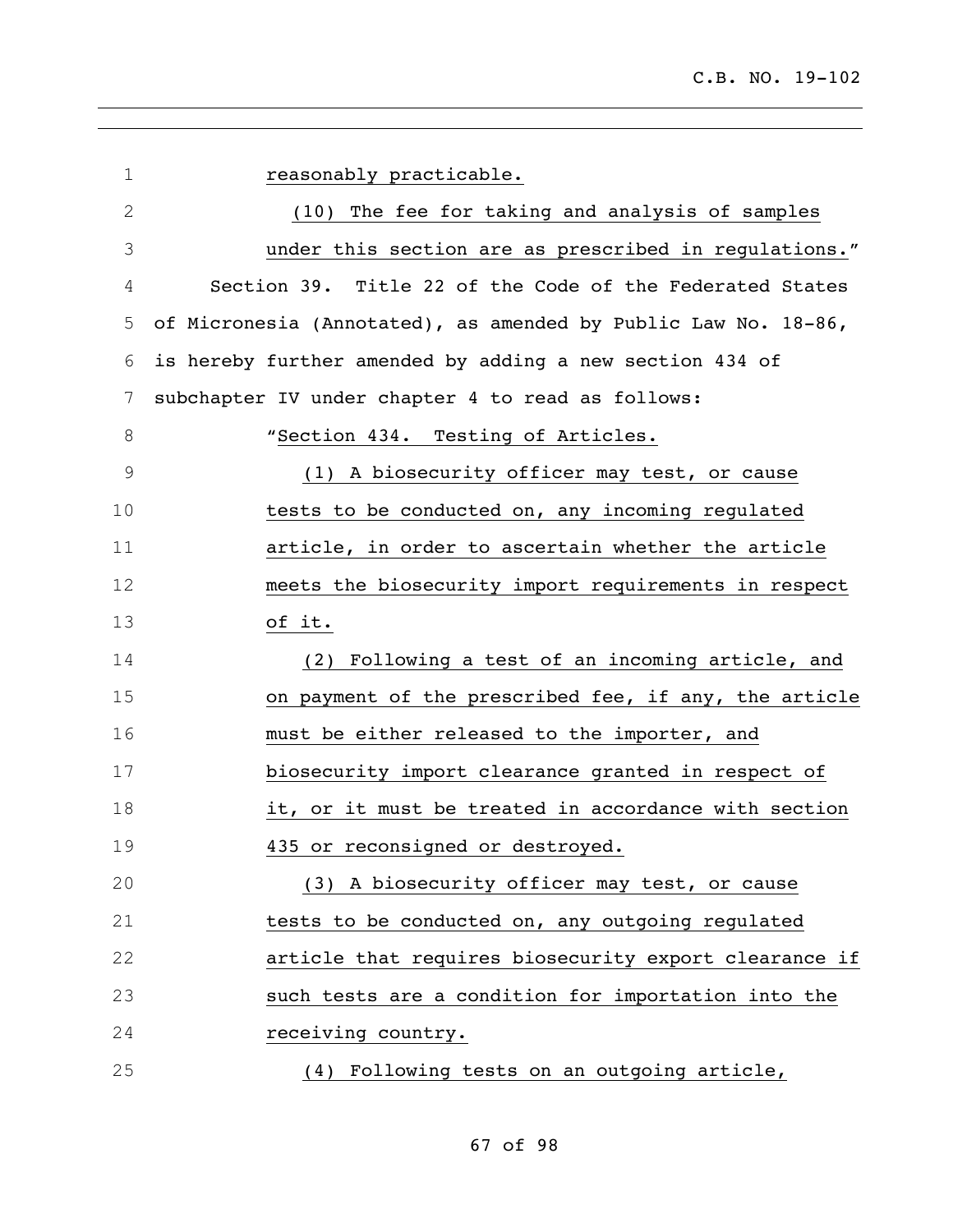| $\mathbf 1$ | biosecurity export clearance must either be granted            |
|-------------|----------------------------------------------------------------|
| $\mathbf 2$ | or refused in respect of the article.                          |
| 3           | (5) Section 432 applies to articles detained for               |
| 4           | testing under this section.                                    |
| 5           | (6) The importer or exporter of a regulated                    |
| 6           | article which is tested under subsection (1) or (3)            |
| 7           | must be notified in writing of the results of the              |
| 8           | test before the article is released or otherwise               |
| 9           | disposed of.                                                   |
| 10          | If a test conducted under subsection (1) or<br>(7)             |
| 11          | (3) without negligence or malice destroys or damages           |
| 12          | an animal or other article being tested, no                    |
| 13          | compensation is payable to the importer of the animal          |
| 14          | or other article.                                              |
| 15          | (8) The fee for testing of an article under this               |
| 16          | section are as prescribed in regulations."                     |
| 17          | Section 40. Title 22 of the Code of the Federated States       |
| 18          | of Micronesia (Annotated), as amended by Public Law No. 18-86, |
| 19          | is hereby further amended by adding a new section 435 of       |
| 20          | subchapter IV under chapter 4 to read as follows:              |
| 21          | "Section 435. Treatment of articles.                           |
| 22          | (1) If an incoming regulated article requires                  |
| 23          | treatment in order to meet the biosecurity import              |
| 24          | requirements in respect of it, the article must be             |
| 25          | treated before biosecurity import clearance is                 |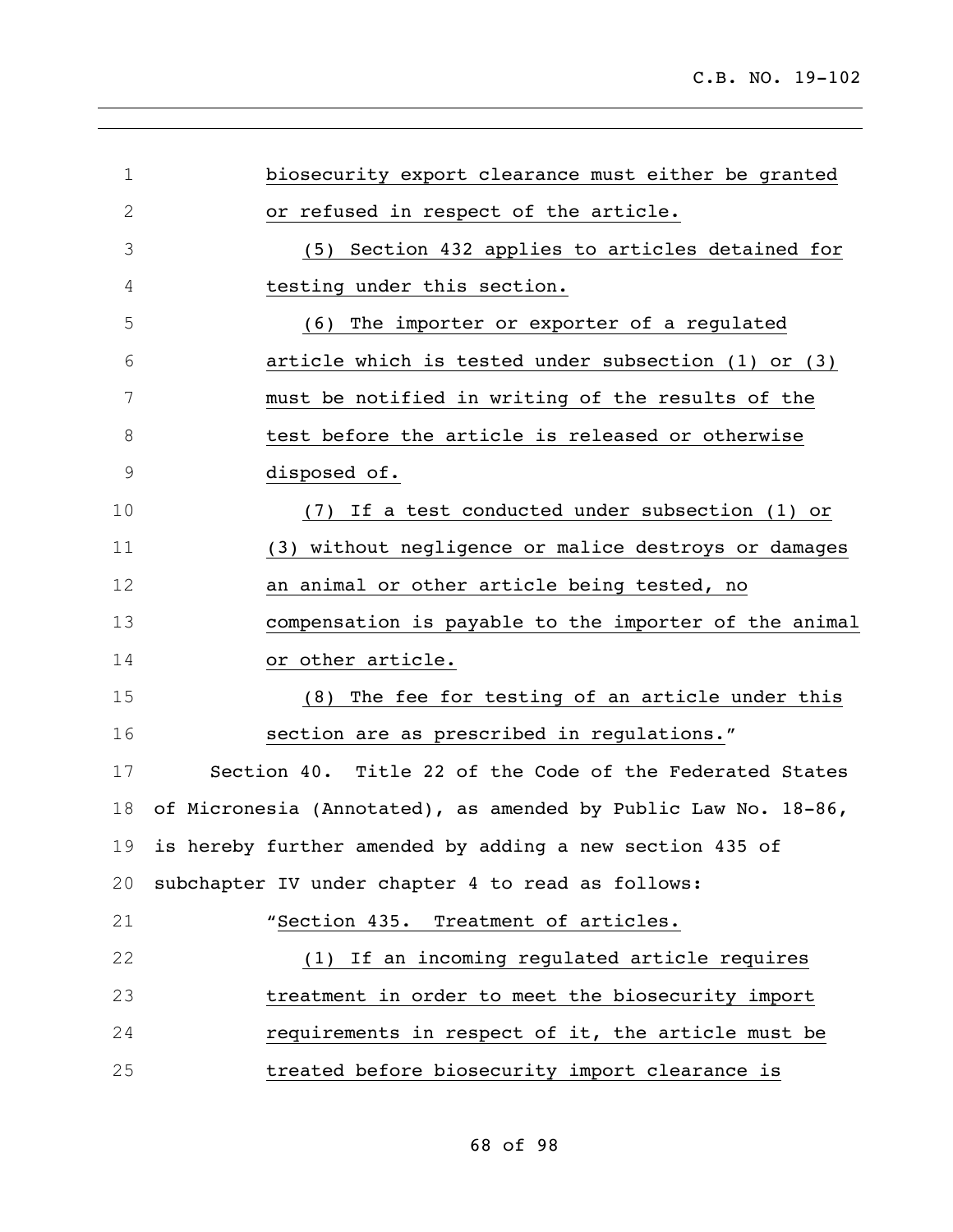| $\mathbf 1$   | granted in respect of it.                             |
|---------------|-------------------------------------------------------|
| $\mathbf{2}$  | (2) If an incoming article is found to be             |
| 3             | infected, infested or contaminated by a regulated     |
| 4             | pest or disease, the article may be treated to reduce |
| 5             | the biosecurity risk to an acceptable level, whether  |
| 6             | or not treatment is a specified requirement or a      |
| 7             | condition of an import permit.                        |
| 8             | (3) Section 432 applies to articles detained for      |
| $\mathcal{G}$ | treatment under this section.                         |
| 10            | Once treatment has been administered to the<br>(4)    |
| 11            | satisfaction of the biosecurity officer, and on       |
| 12            | payment of any applicable charges, the article must,  |
| 13            | subject to subsection $(4)$ , be released to the      |
| 14            | importer and biosecurity import clearance granted in  |
| 15            | respect of it.                                        |
| 16            | (5) The cost of treatment is to be borne by the       |
| 17            | importer of the item, but the importer may instead    |
| 18            | opt to have the article reconsigned or destroyed.     |
| 19            | (6) If an importer fails to have an article which     |
| 20            | requires treatment under this section treated within  |
| 21            | a reasonable time, the biosecurity officer may        |
| 22            | require the article to be destroyed.                  |
| 23            | $(7)$ If:                                             |
| 24            | (a) appropriate treatment is not available            |
| 25            | in the Federated States of Micronesia;                |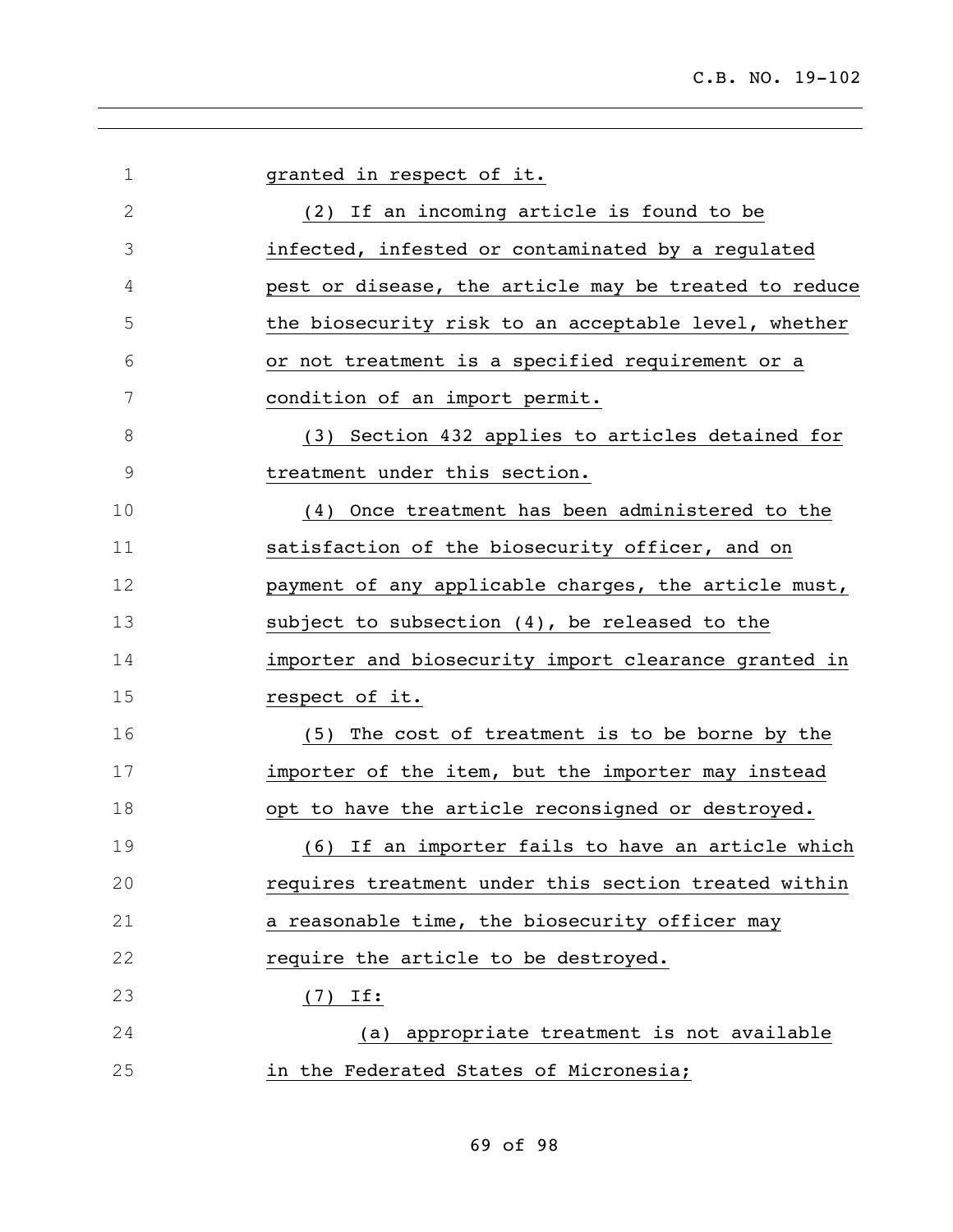| 1             | (b) in the opinion of a biosecurity officer,          |
|---------------|-------------------------------------------------------|
| $\mathbf{2}$  | there would still be a biosecurity risk after         |
| 3             | treatment; or                                         |
| 4             | (c) the importer chooses not to have the              |
| 5             | article treated, the article must be reconsigned or,  |
| 6             | if the importer chooses, or if section 438 applies,   |
| 7             | destroyed.                                            |
| 8             | (8) Notice of action to be taken under subsection     |
| $\mathcal{G}$ | (6) or (7) must be given to the importer in writing   |
| 10            | before the action is taken, except for articles in    |
| 11            | passenger baggage which are detained for destruction  |
| 12            | in the presence of the owner or custodian.            |
| 13            | (9) If an outgoing regulated article requires         |
| 14            | treatment as a condition of importation into the      |
| 15            | receiving country, the article must be treated at the |
| 16            | expense of the exporter before biosecurity export     |
| 17            | clearance is granted in respect of it.                |
| 18            | (10) If, in the course of treatment, goods are        |
| 19            | destroyed or damaged, without negligence or malice,   |
| 20            | no compensation is payable to the importer or         |
| 21            | exporter of the goods.                                |
| 22            | Treatment of an article:<br>(11)                      |
| 23            | (a) should be the minimum required to remove          |
| 24            | or adequately reduce the biosecurity risk posed by    |
| 25            | the article;                                          |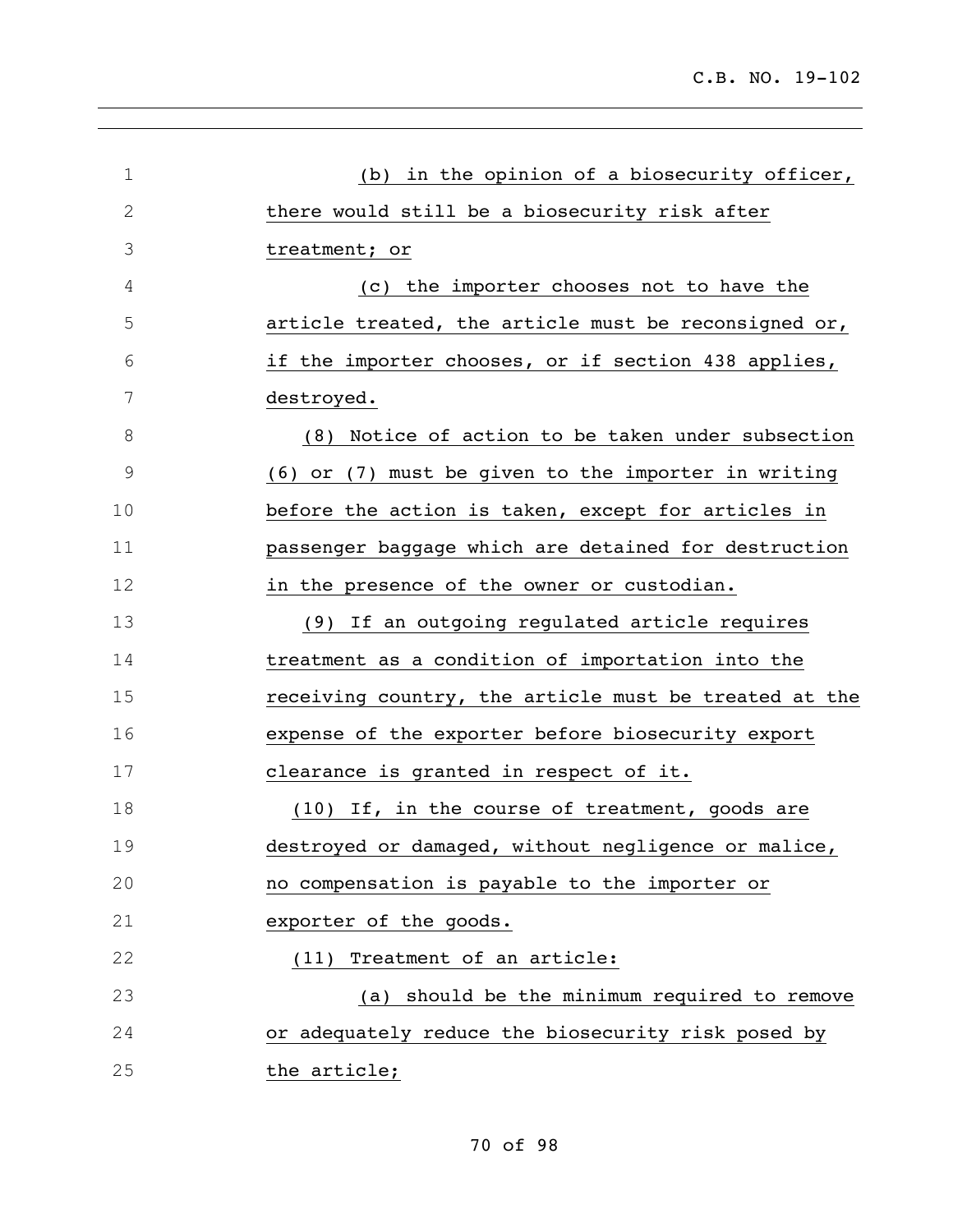| $\mathbf 1$  | (b) may be administered by an appropriately                    |
|--------------|----------------------------------------------------------------|
| $\mathbf{2}$ | qualified biosecurity officer, or by any other                 |
| 3            | suitably qualified person at the request of the                |
| 4            | officer or the importer.                                       |
| 5            | (12) The fees for treatment of an article under                |
| 6            | this section are as prescribed in regulations."                |
| 7            | Section 41. Title 22 of the Code of the Federated States       |
| 8            | of Micronesia (Annotated), as amended by Public Law No. 18-86, |
| $\mathsf 9$  | is hereby further amended by adding a new section 436 of       |
| 10           | subchapter IV under chapter 4 to read as follows:              |
| 11           | "Section 436. Reconsignment of articles.                       |
| 12           | (1) If an incoming regulated article which                     |
| 13           | requires an import permit or a sanitary or                     |
| 14           | phytosanitary certificate does not have the permit or          |
| 15           | certificate attached to it, a biosecurity officer              |
| 16           | may, after informing the importer, detain the article          |
| 17           | for reconsignment or destruction.                              |
| 18           | (2) An incoming article that is a prohibited                   |
| 19           | import must be reconsigned or destroyed.                       |
| 20           | (3) Reconsignment is at the option and cost of                 |
| 21           | the importer, but:                                             |
| 22           | (a) reconsignment must be effected within a                    |
| 23           | time specified by the officer, which must be                   |
| 24           | reasonable in the circumstances;                               |
| 25           | (b) if the biosecurity officer considers                       |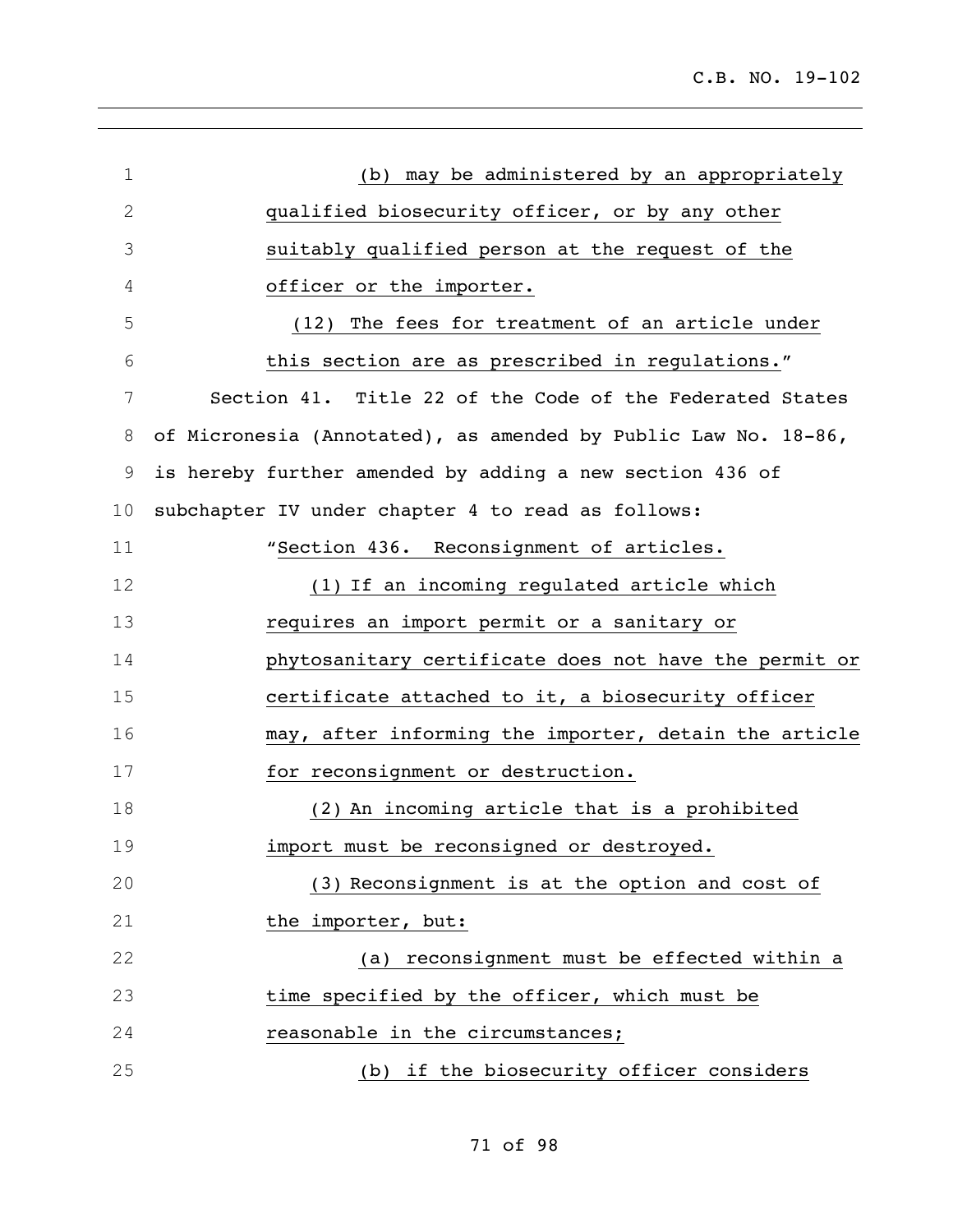| 1           | that the biosecurity risk of reconsignment is                  |
|-------------|----------------------------------------------------------------|
| 2           | unacceptable, the option is not available.                     |
| 3           | (4) The power to order reconsignment of an                     |
| 4           | article under this section applies also to any                 |
| 5           | container, crate, baggage, package or mail which               |
| 6           | carries it.                                                    |
| 7           | (5) If reconsignment is not effected within the                |
| 8           | time specified under subsection $(3)(a)$ , or is not           |
| $\mathsf 9$ | acceptable, the article or consignment must be                 |
| 10          | destroyed.                                                     |
| 11          | (6) No compensation is payable to the importer                 |
| 12          | for the cost of reconsignment under this section."             |
| 13          | Section 42. Title 22 of the Code of the Federated States       |
| 14          | of Micronesia (Annotated), as amended by Public Law No. 18-86, |
| 15          | is hereby further amended by adding a new section 437 of       |
| 16          | subchapter IV under chapter 4 to read as follows:              |
| 17          | "Section 437. Destruction of articles.                         |
| 18          | If this chapter requires or authorizes an<br>(1)               |
| 19          | article to be destroyed, the destruction of the                |
| 20          | article must be in accordance with this section.               |
| 21          | (2) If an article is found to be infected,                     |
| 22          | infested or contaminated by a regulated pest or                |
| 23          | disease, and:                                                  |
| 24          | (a) appropriate treatment is not available                     |
| 25          | in the Federated States of Micronesia;                         |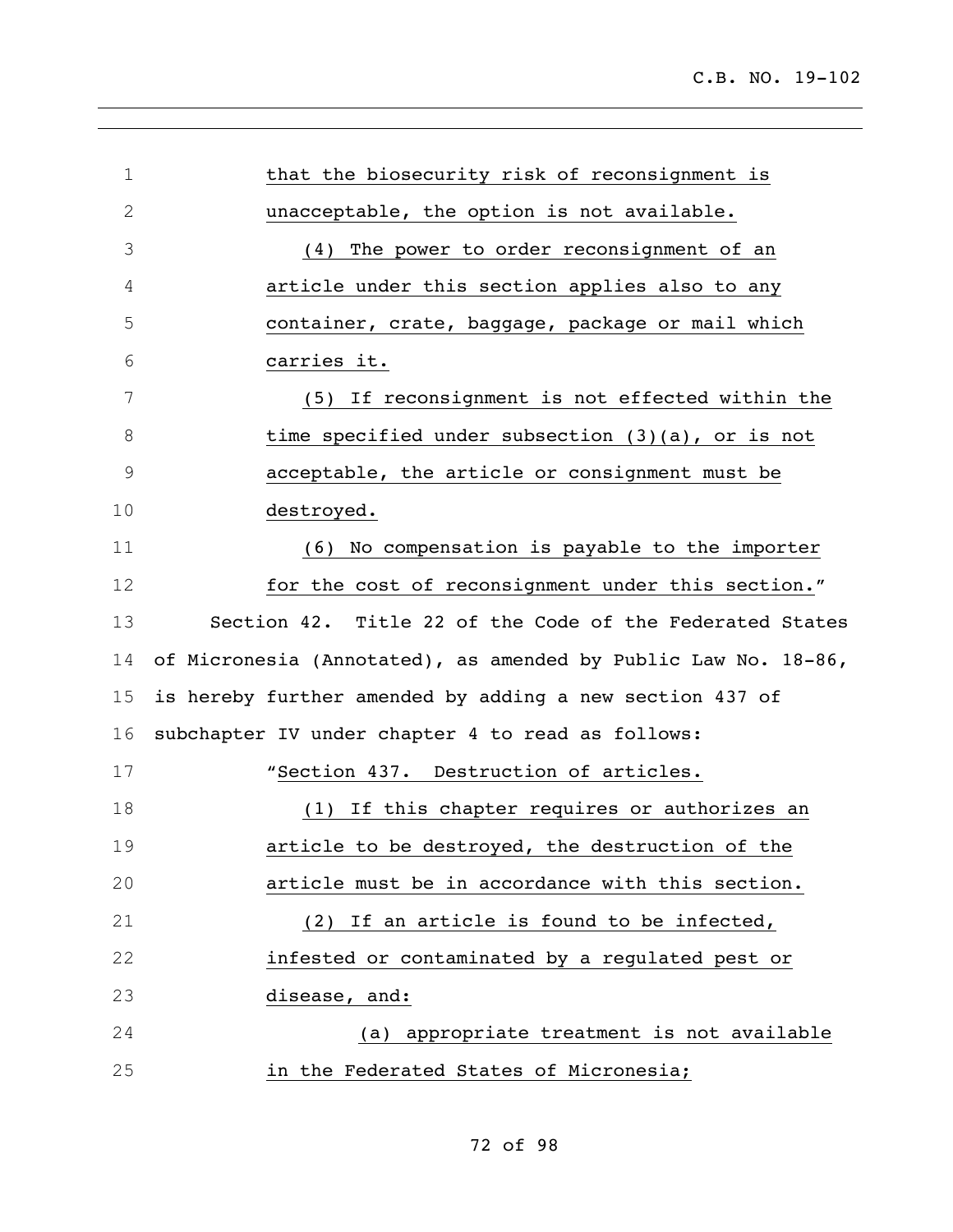| $\mathbf 1$   | in the opinion of the Secretary, there<br>(b)         |
|---------------|-------------------------------------------------------|
| $\mathbf{2}$  | would still be a biosecurity risk after treatment; or |
| 3             | the importer, owner or custodian chooses<br>(C)       |
| 4             | not to have the article treated,                      |
| 5             | the article must be reconsigned (if it is an imported |
| 6             | article) or, if the importer, owner or custodian      |
| 7             | chooses, or if section 438 applies, destroyed.        |
| 8             | (3) The power of destruction of articles in           |
| $\mathcal{G}$ | subsection (2) is in addition to any other power of   |
| 10            | destruction in or under this chapter.                 |
| 11            | (4) Destruction of an article under this chapter      |
| 12            | may include any container, crate, baggage, package or |
| 13            | mail which carries it.                                |
| 14            | (5) Packaging of an article may be considered as      |
| 15            | not part of a consignment and may be destroyed, if    |
| 16            | considered to pose a biosecurity risk, whether or not |
| 17            | the article is destroyed.                             |
| 18            | (6) If the article to be destroyed appears to be      |
| 19            | of or above the value of \$2,000, the biosecurity     |
| 20            | officer must obtain the written approval of the       |
| 21            | Secretary before arranging for its destruction.       |
| 22            | (7) The manner of destruction of articles under       |
| 23            | this section is as specified or approved by the       |
| 24            | Secretary and the importer, owner or custodian of the |
| 25            | article, if known, must be invited to witness the     |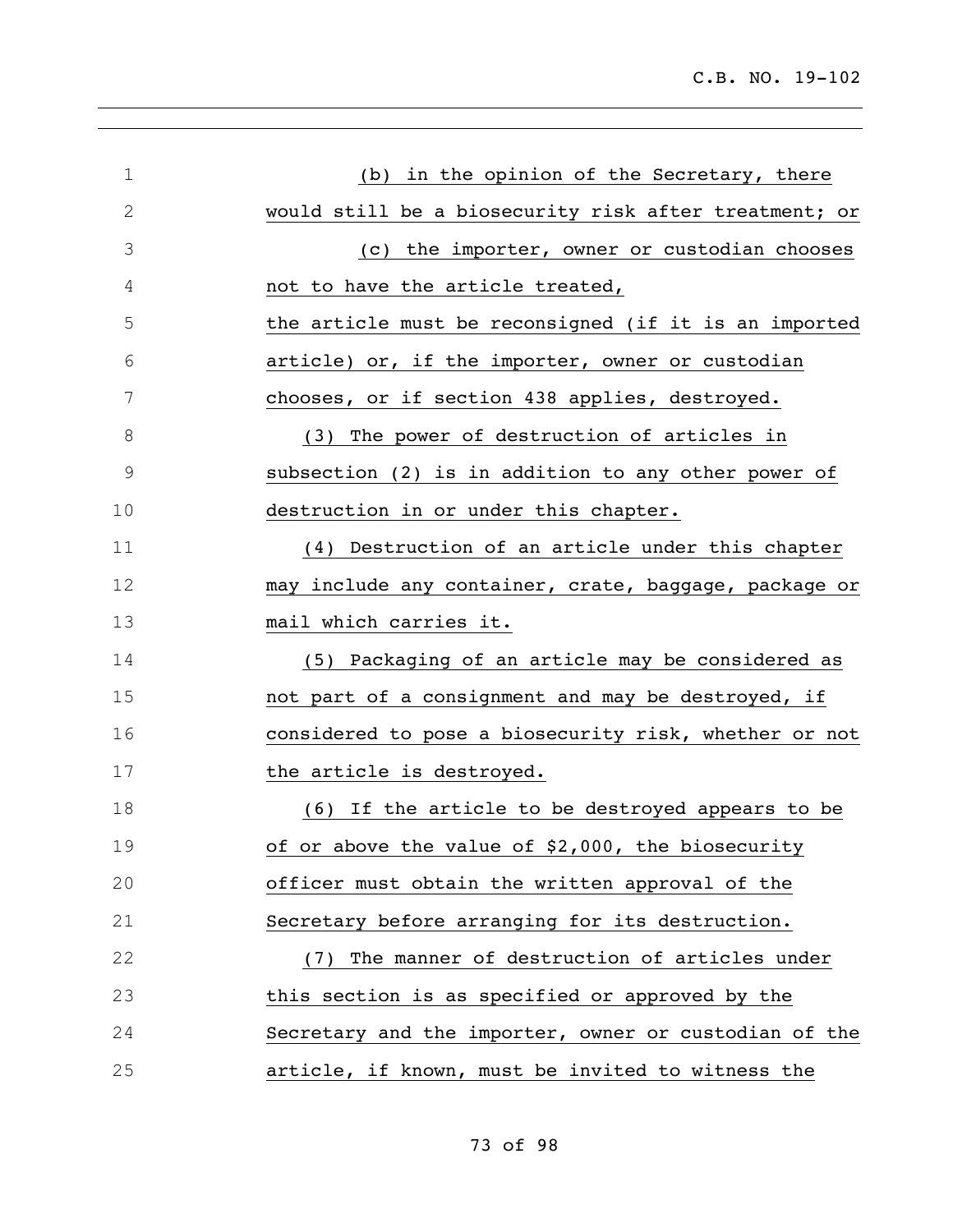| $\mathbf 1$  | destruction.                                                   |
|--------------|----------------------------------------------------------------|
| $\mathbf{2}$ | (8) The Secretary must give notice of an                       |
| 3            | intention to destroy any article to the importer or            |
| 4            | owner in writing before the action is taken, if the            |
| 5            | importer, owner or custodian is known.                         |
| 6            | (9) No compensation is payable to the importer,                |
| 7            | owner or custodian for destruction of an article               |
| 8            | under this section.                                            |
| 9            | (10) The fees for destruction of articles under                |
| 10           | this section are as prescribed in regulations."                |
| 11           | Section 43. Title 22 of the Code of the Federated States       |
| 12           | of Micronesia (Annotated), as amended by Public Law No. 18-86, |
| 13           | is hereby further amended by adding a new section 438 of       |
| 14           | subchapter IV under chapter 4 to read as follows:              |
| 15           | "Section 438. Post mortem examination of an animal.            |
| 16           | (1) If a biosecurity officer examining an animal               |
| 17           | pursuant to this chapter suspects that the animal is           |
| 18           | diseased and considers a post mortem examination to            |
| 19           | be necessary to establish a diagnosis, the officer             |
| 20           | may, on the written authority of the Secretary, and            |
| 21           | without the consent of the owner:                              |
| 22           | take or cause to be taken the life of<br>(a)                   |
| 23           | the animal;                                                    |
| 24           | cause a post mortem examination to be<br>(b)                   |
| 25           | conducted to decide whether the animal is diseased;            |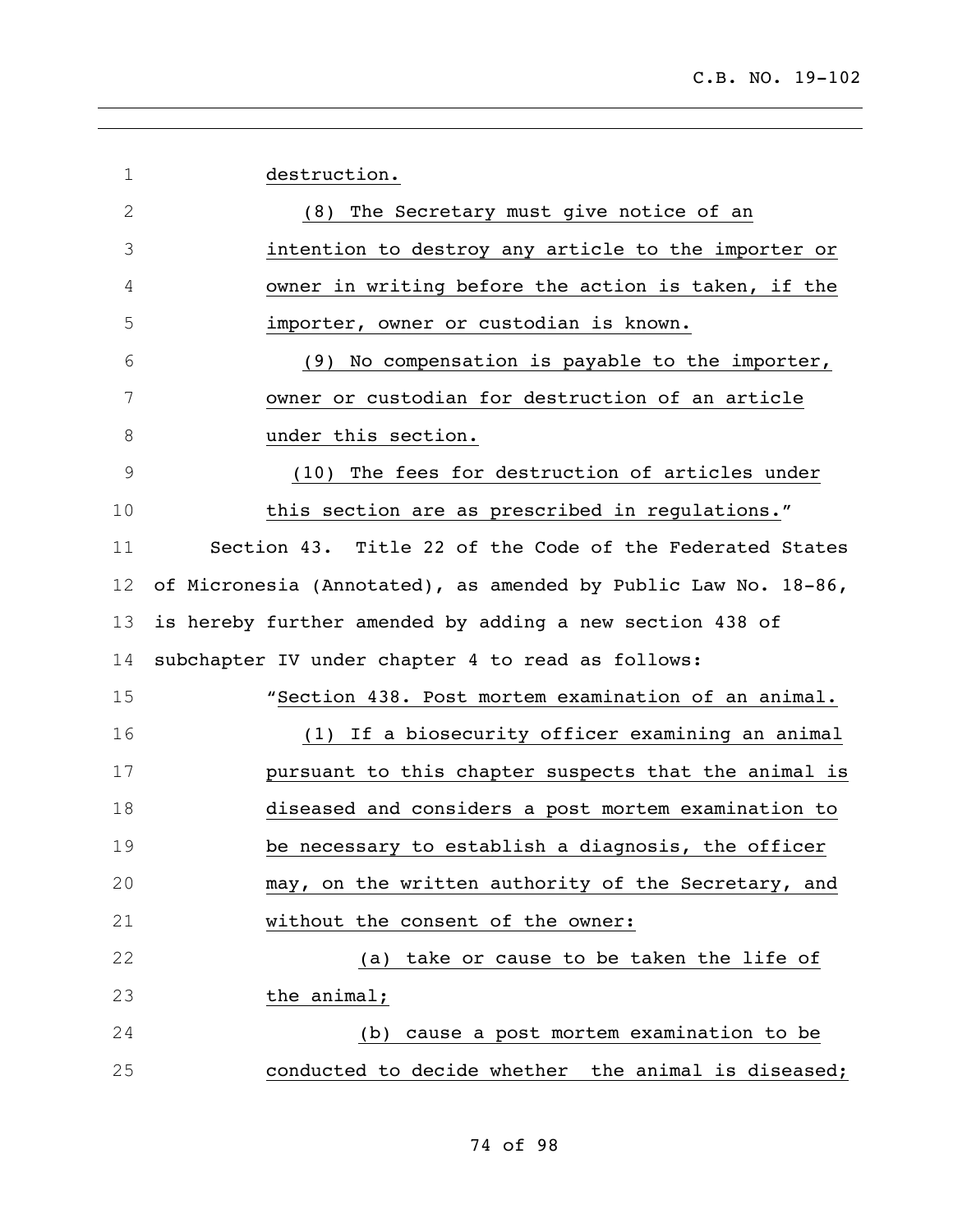| 1            | and                                                            |
|--------------|----------------------------------------------------------------|
| $\mathbf{2}$ | (c) obtain specimens from the animal for laboratory            |
| 3            | examination and diagnosis.                                     |
| 4            | If an examination is conducted pursuant to<br>(2)              |
| 5            | subsection (1), the results of the examination and of          |
| 6            | any laboratory reports resulting from the examination          |
| 7            | must be provided in writing to the Secretary and to            |
| 8            | the owner of the animal, if the owner can be                   |
| 9            | identified and located."                                       |
| 10           | Section 44. Title 22 of the Code of the Federated States       |
| 11           | of Micronesia (Annotated), as amended by Public Law No. 18-86, |
| 12           | is hereby further amended by adding a new section 439 of       |
| 13           | subchapter IV under chapter 4 to read as follows:              |
| 14           | "Section 439. Powers in relation to people.                    |
| 15           | If a biosecurity officer is of the opinion<br>(1)              |
| 16           | that any person:                                               |
| 17           | seeking to enter or leave the Federated<br>(a)                 |
| 18           | States of Micronesia;                                          |
| 19           | (b) employed at a biosecurity point of entry                   |
| 20           | or departure, in a designated area or quarantine               |
| 21           | station, or at approved premises; or                           |
| 22           | (c) engaged in importing or exporting                          |
| 23           | regulated articles, is in possession or control of an          |
| 24           | article that poses a biosecurity threat to the                 |
| 25           | Federated States of Micronesia, the officer may                |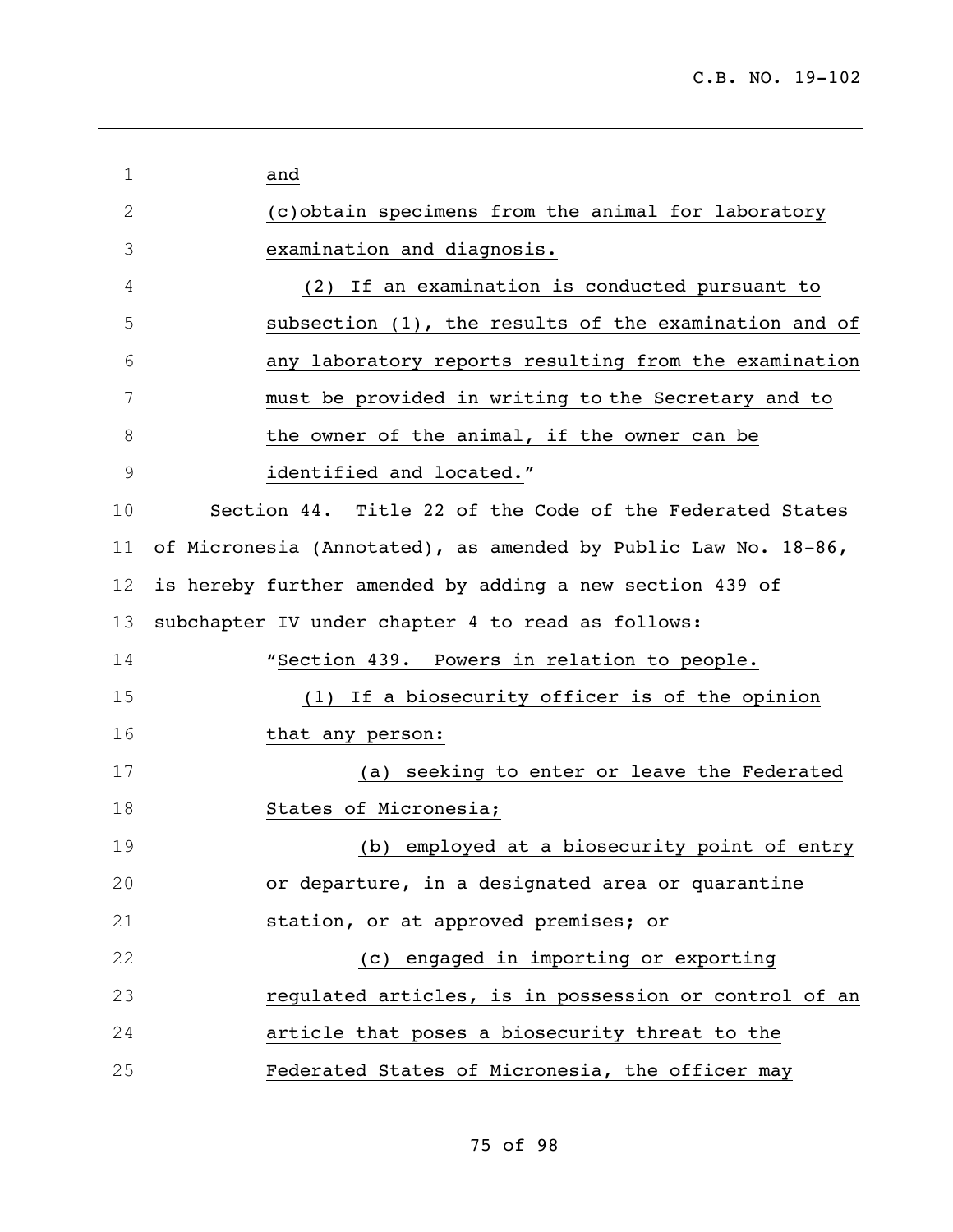| $\mathbf 1$  | detain and question the person.                      |
|--------------|------------------------------------------------------|
| $\mathbf{2}$ | (2) If a biosecurity officer suspects that there     |
| 3            | may be upon a person seeking to enter the Federated  |
| 4            | States of Micronesia an article that would, if       |
| 5            | imported, constitute an offense under this chapter,  |
| 6            | the officer may cause the person and the person's    |
| 7            | baggage to be searched.                              |
| 8            | (3) If a biosecurity officer suspects that there     |
| 9            | may be upon a person seeking to leave the Federated  |
| 10           | States of Micronesia an article that would, if       |
| 11           | exported, constitute an offense under this chapter,  |
| 12           | the officer may cause the person and the person's    |
| 13           | baggage to be searched.                              |
| 14           | (4) A search of a person under this section must     |
| 15           | be carried out by an officer or officers of the same |
| 16           | sex as the person searched.                          |
| 17           | (5) A person may be detained under this section      |
| 18           | only for as long as is required to question and      |
| 19           | search the person and the person's baggage and to    |
| 20           | arrange for biosecurity measures to be taken in      |
| 21           | respect of it.                                       |
| 22           | (6) A person who refuses:                            |
| 23           | (a) to answer to the best of his or her              |
| 24           | knowledge and ability questions reasonably put by a  |
| 25           | biosecurity officer; or                              |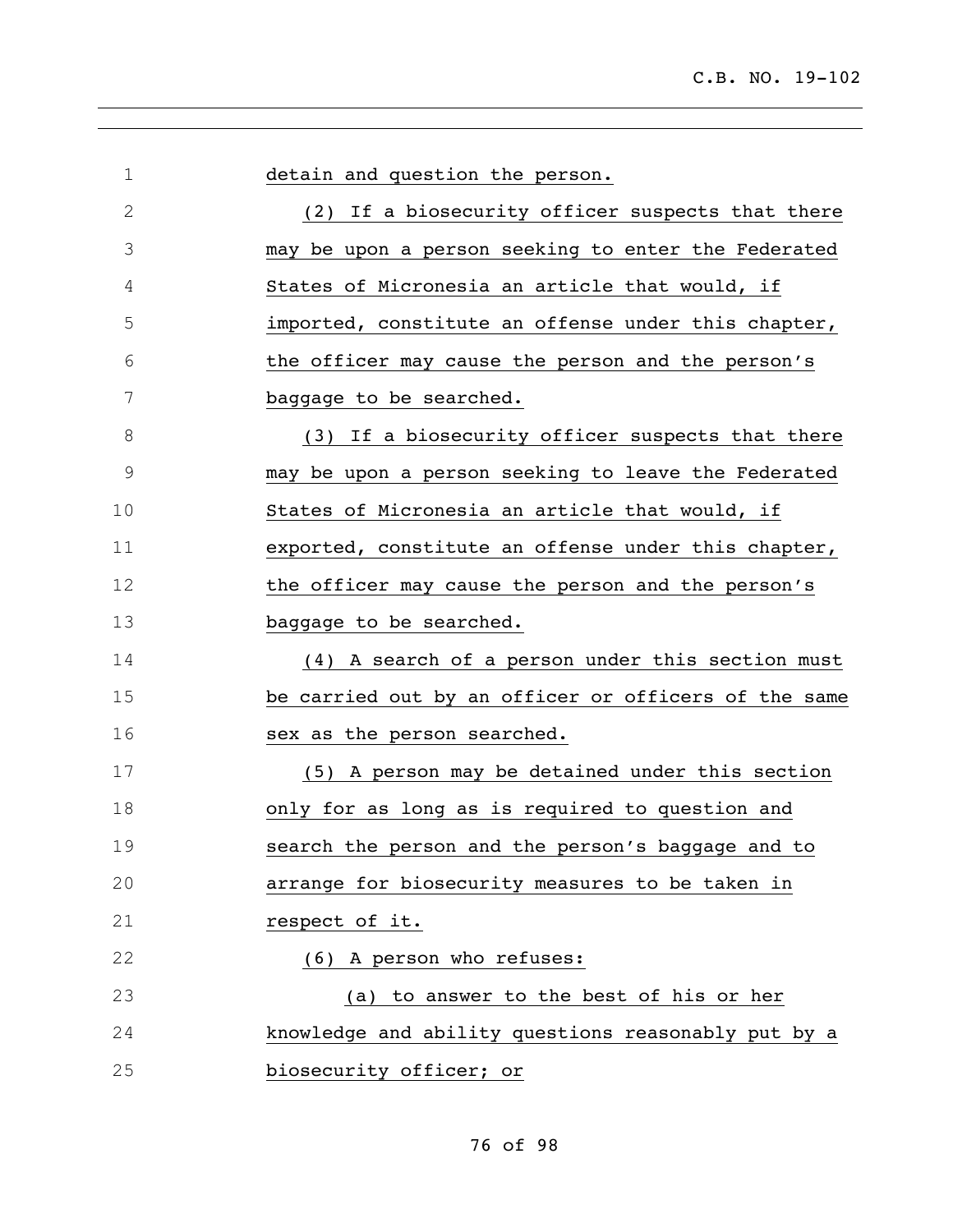| 1  | (b) to submit to a search reasonably required                  |
|----|----------------------------------------------------------------|
| 2  | under this section, commits a level two offense.               |
| 3  | In this section, "person" means an<br>(7)                      |
| 4  | individual."                                                   |
| 5  | Section 45. Title 22 of the Code of the Federated States       |
| 6  | of Micronesia (Annotated), as amended by Public Law No. 18-86, |
| 7  | is hereby further amended by inserting new subchapter V under  |
| 8  | chapter 4 entitled "Offenses and Penalties".                   |
| 9  | Section 46. Title 22 of the Code of the Federated States       |
| 10 | of Micronesia (Annotated), as amended by Public Law No. 18-86, |
| 11 | is hereby further amended by adding a new section 440 of       |
| 12 | subchapter IV under chapter 4 to read as follows:              |
| 13 | "Section 440. Dereliction of duty by officers.                 |
| 14 | A biosecurity officer who:                                     |
| 15 | (a) fails without reasonable excuse to                         |
| 16 | perform any of his or her duties under this chapter            |
| 17 | or the regulations;                                            |
| 18 | (b) disposes of a regulated article or other                   |
| 19 | item under the control of the officer other than in            |
| 20 | accordance with this chapter;                                  |
| 21 | (c) discloses information of a confidential                    |
| 22 | or commercial nature which has come into the                   |
| 23 | officer's possession while performing functions under          |
| 24 | this chapter, except for purposes of this chapter;             |
| 25 | (d) in the course of performing his or her                     |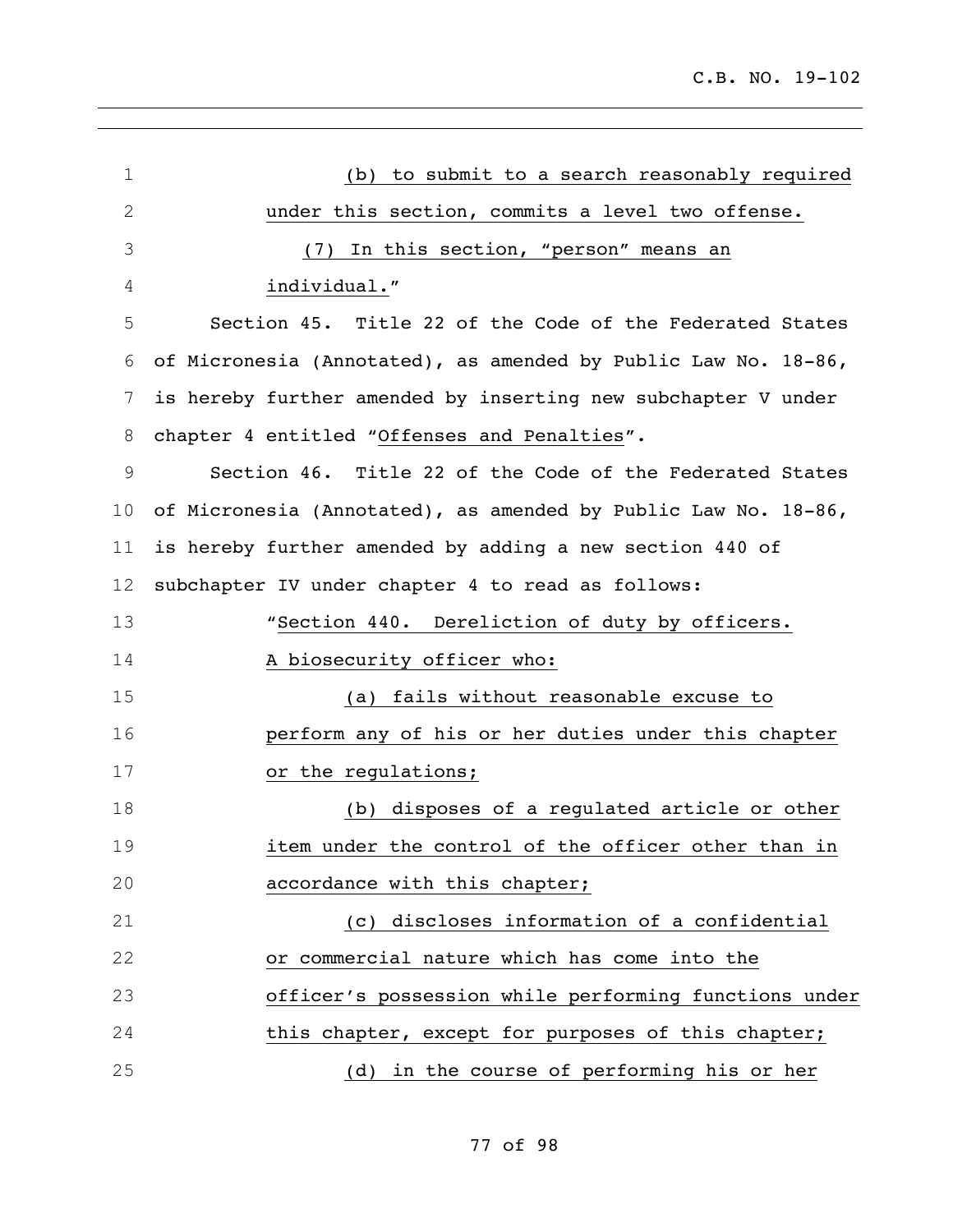| $\mathbf 1$    | duties molests, intimidates or unlawfully assaults             |
|----------------|----------------------------------------------------------------|
| $\sqrt{2}$     | any person;                                                    |
| 3              | (e) in connection with his or her duties                       |
| 4              | solicits or accepts a bribe; or                                |
| 5              | (f) knowingly or recklessly makes a false or                   |
| 6              | misleading statement, or issues a false or misleading          |
| 7              | certificate or other document, while purporting to             |
| 8              | perform his or her duties,                                     |
| $\overline{9}$ | commits a level three offense."                                |
| 10             | Section 47. Title 22 of the Code of the Federated States       |
| 11             | of Micronesia (Annotated), as amended by Public Law No. 18-86, |
| 12             | is hereby further amended by adding a new section 441 of       |
| 13             | subchapter IV under chapter 4 to read as follows:              |
| 14             | "Section 441. Obstruction, false information etc.              |
| 15             | A person who:                                                  |
| 16             | (a) willfully fails to comply with a lawful                    |
| 17             | request made or direction given by a biosecurity               |
| 18             | officer under this chapter;                                    |
| 19             | (b) knowingly obstructs a biosecurity officer                  |
| 20             | in the performance of his or her functions under this          |
| 21             | chapter;                                                       |
| 22             | (c) assaults, or threatens to assault a                        |
| 23             | biosecurity officer performing functions under this            |
| 24             | chapter;                                                       |
| 25             | (d) bribes a biosecurity officer in relation                   |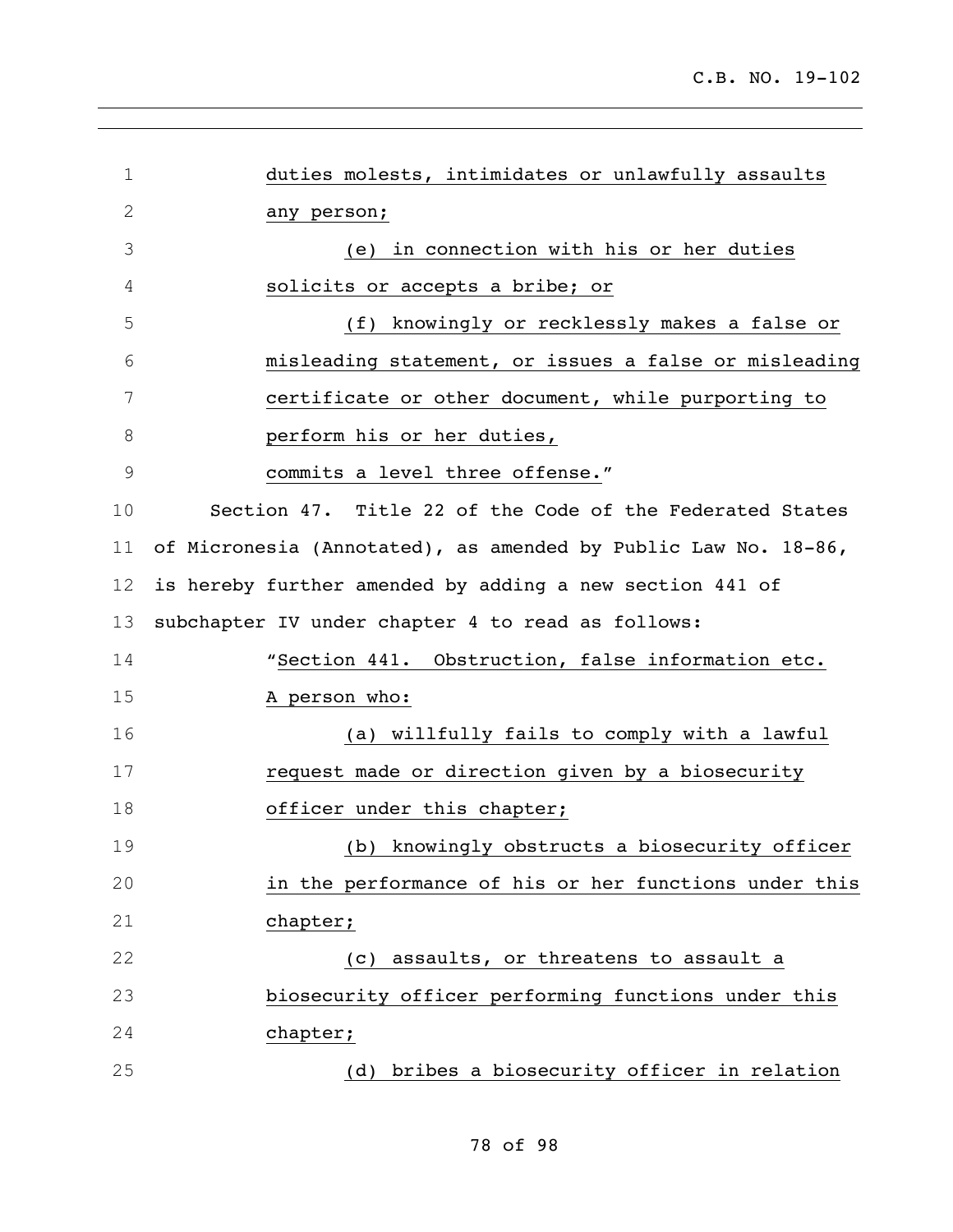| $\mathbf 1$    | to the performance of functions under this chapter;            |
|----------------|----------------------------------------------------------------|
| $\overline{2}$ | (e) makes a false or incomplete statement,                     |
| 3              | whether orally or in writing, in relation to any               |
| 4              | matter under this chapter, intending to mislead a              |
| 5              | biosecurity officer in the performance of functions            |
| 6              | under this chapter;                                            |
| 7              | (f) for purposes of this chapter knowingly or                  |
| 8              | recklessly:                                                    |
| $\mathcal{G}$  | (i) makes a false or misleading                                |
| 10             | biosecurity declaration; or                                    |
| 11             | (ii) issues any false or misleading                            |
| 12             | certificate;                                                   |
| 13             | (g) knowingly or recklessly gives false or                     |
| 14             | misleading information to a biosecurity officer while          |
| 15             | the officer is performing functions under this                 |
| 16             | chapter, commits a level three offense."                       |
| 17             | Section 48. Title 22 of the Code of the Federated States       |
| 18             | of Micronesia (Annotated), as amended by Public Law No. 18-86, |
|                | 19 is hereby further amended by adding a new section 442 of    |
| 20             | subchapter V under chapter 4 to read as follows:               |
| 21             | "Section 442. Fraudulent use of official documents.            |
| 22             | (1) A person to whom a permit or other document                |
| 23             | is issued under this chapter who:                              |
| 24             | (a) forges or unlawfully alters the document;                  |
| 25             | (b) allows any other person to use or attempt                  |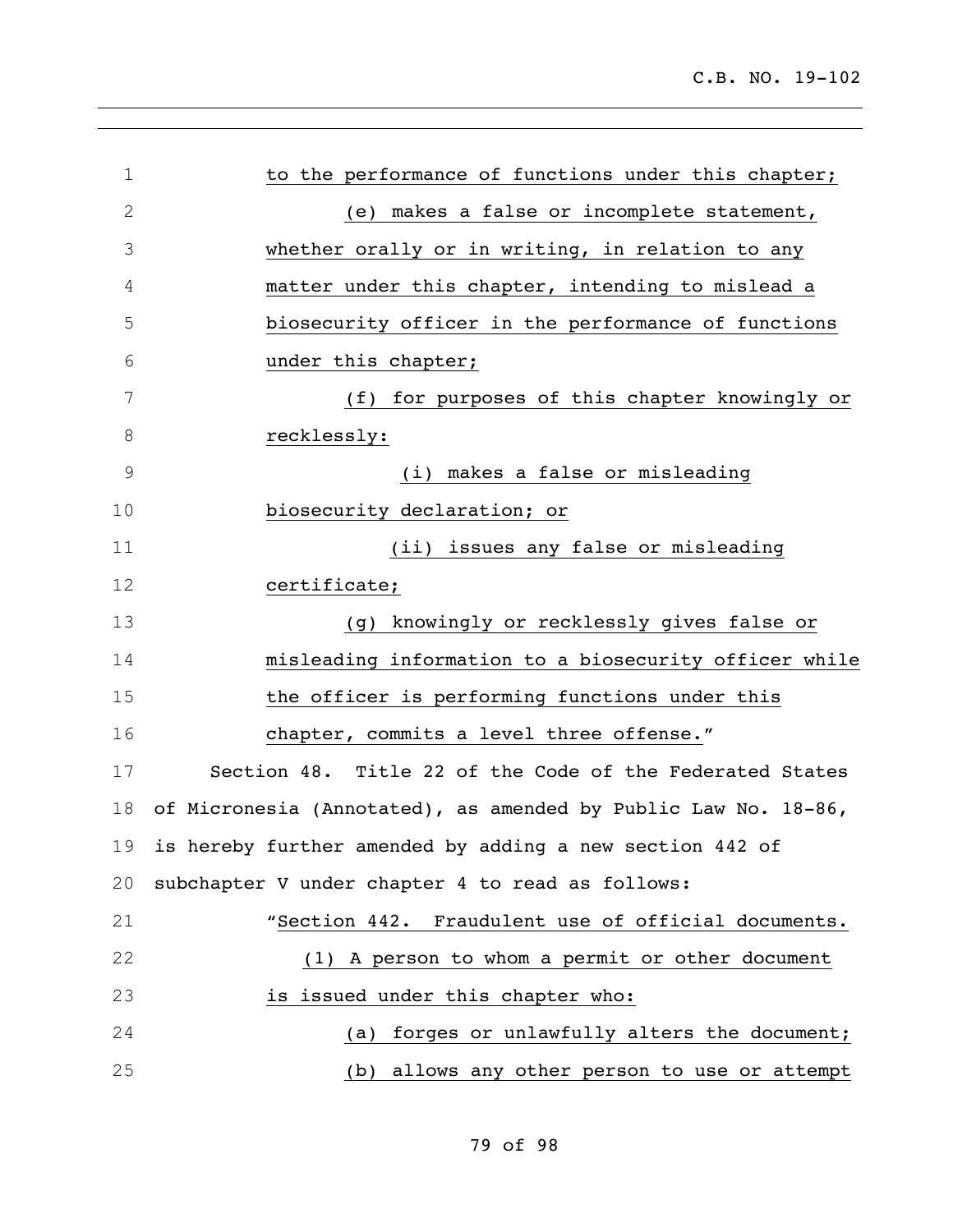| $\mathbf 1$ | to use the document for any purpose of this chapter,           |
|-------------|----------------------------------------------------------------|
| 2           | commits a level four offense.                                  |
| 3           | (2) A person who, for the purposes of this                     |
| 4           | chapter, produces a document which is false or                 |
| 5           | misleading, knowing it to be so and intending another          |
| 6           | person to rely on it, commits a level three offense.           |
| 7           | (3) A person who uses or affixes an official                   |
| 8           | stamp or seal required under this chapter, without             |
| 9           | lawful authority and with intent to defraud or                 |
| 10          | deceive, commits a level three offense."                       |
| 11          | Section 49. Title 22 of the Code of the Federated States       |
| 12          | of Micronesia (Annotated), as amended by Public Law No. 18086, |
| 13          | is hereby further amended by adding a new section 443 of       |
| 14          | subchapter V under chapter 4 to read as follows:               |
| 15          | "Section 443. Levels of offenses and maximum                   |
| 16          | penalties.                                                     |
| 17          | (1) An individual who commits a level one offense              |
| 18          | under a section of this chapter is liable on summary           |
| 19          | conviction to a maximum fine of \$5,000 or a one month         |
| 20          | period of imprisonment, or both.                               |
| 21          | (2) An individual who commits a level two offense              |
| 22          | under a section of this chapter is liable on summary           |
| 23          | conviction to a maximum fine of \$10,000 or a three            |
| 24          | month period of imprisonment, or both.                         |
| 25          | (3) An individual who commits a level three                    |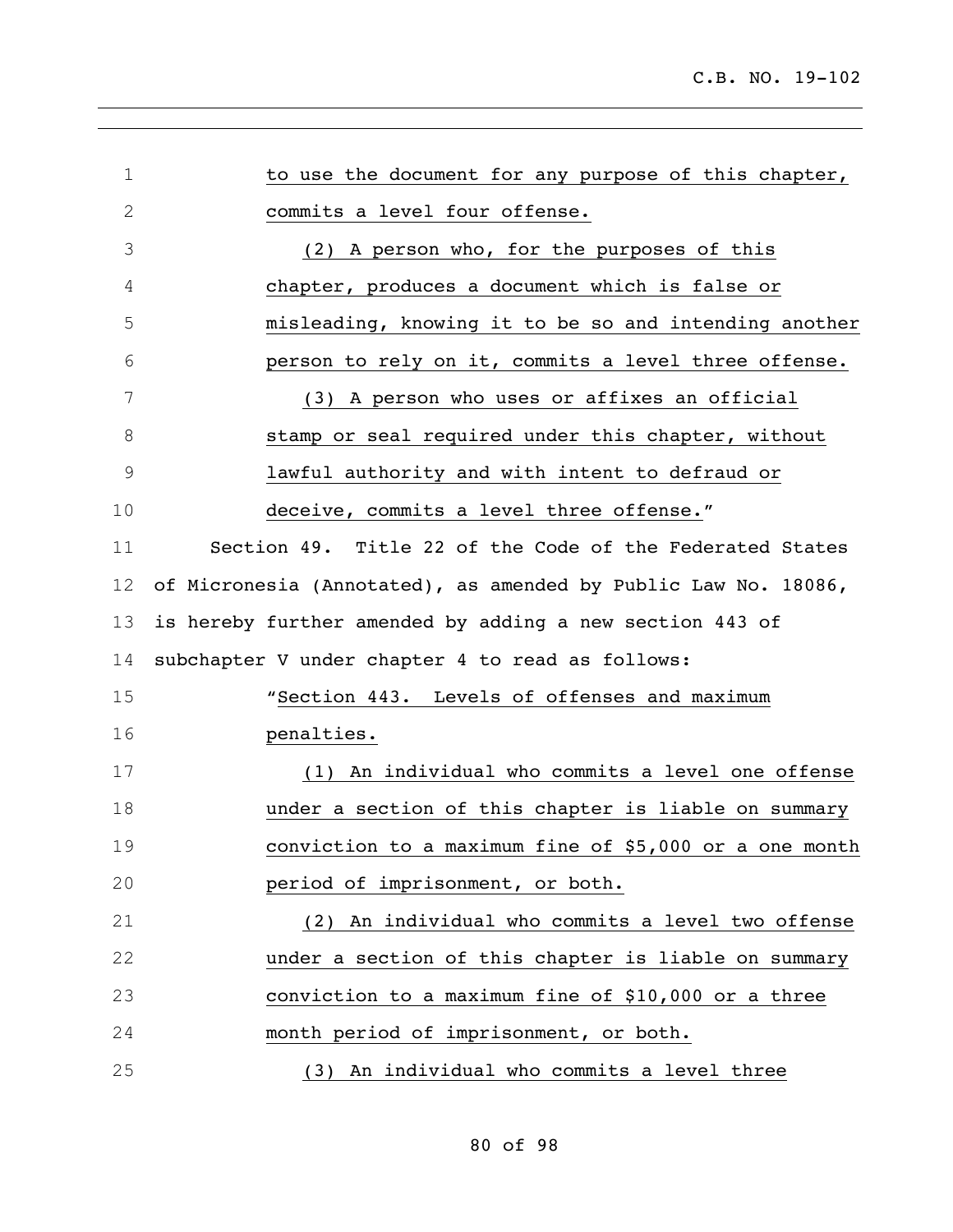| $\mathbf 1$  | offense under a section of this chapter is liable on           |
|--------------|----------------------------------------------------------------|
| $\mathbf{2}$ | summary conviction to a maximum fine of \$20,000 or a          |
| 3            | six month period of imprisonment, or both.                     |
| 4            | (4) An individual who commits a level four                     |
| 5            | offense under a section of this chapter is liable on           |
| 6            | summary conviction to a maximum fine of \$40,000 or a          |
| 7            | twelve month period of imprisonment, or both.                  |
| 8            | (5) An individual who commits a level five                     |
| 9            | offense under a section of this chapter is liable on           |
| 10           | summary conviction to a maximum fine of \$50,000 or a          |
| 11           | fifteen month period of imprisonment, or both.                 |
| 12           | (6) An individual who commits a level six offense              |
| 13           | under a section of this chapter is liable on summary           |
| 14           | conviction to a maximum fine of \$100,000 or a thirty          |
| 15           | month period of imprisonment, or both.                         |
| 16           | (7) A body corporate that commits an offense is                |
| 17           | liable to a maximum fine of 5 times the maximum fine           |
| 18           | for the same offense if committed by an individual."           |
| 19           | Section 50. Title 22 of the Code of the Federated States       |
| 20           | of Micronesia (Annotated), as amended by Public Law No. 18-86, |
| 21           | is hereby further amended by adding a new section 444 of       |
| 22           | subchapter V under chapter 4 to read as follows:               |
| 23           | "Section 444. Forfeiture.                                      |
| 24           | (1) A court convicting a person of an offense                  |
| 25           | under this chapter or the regulations may, in                  |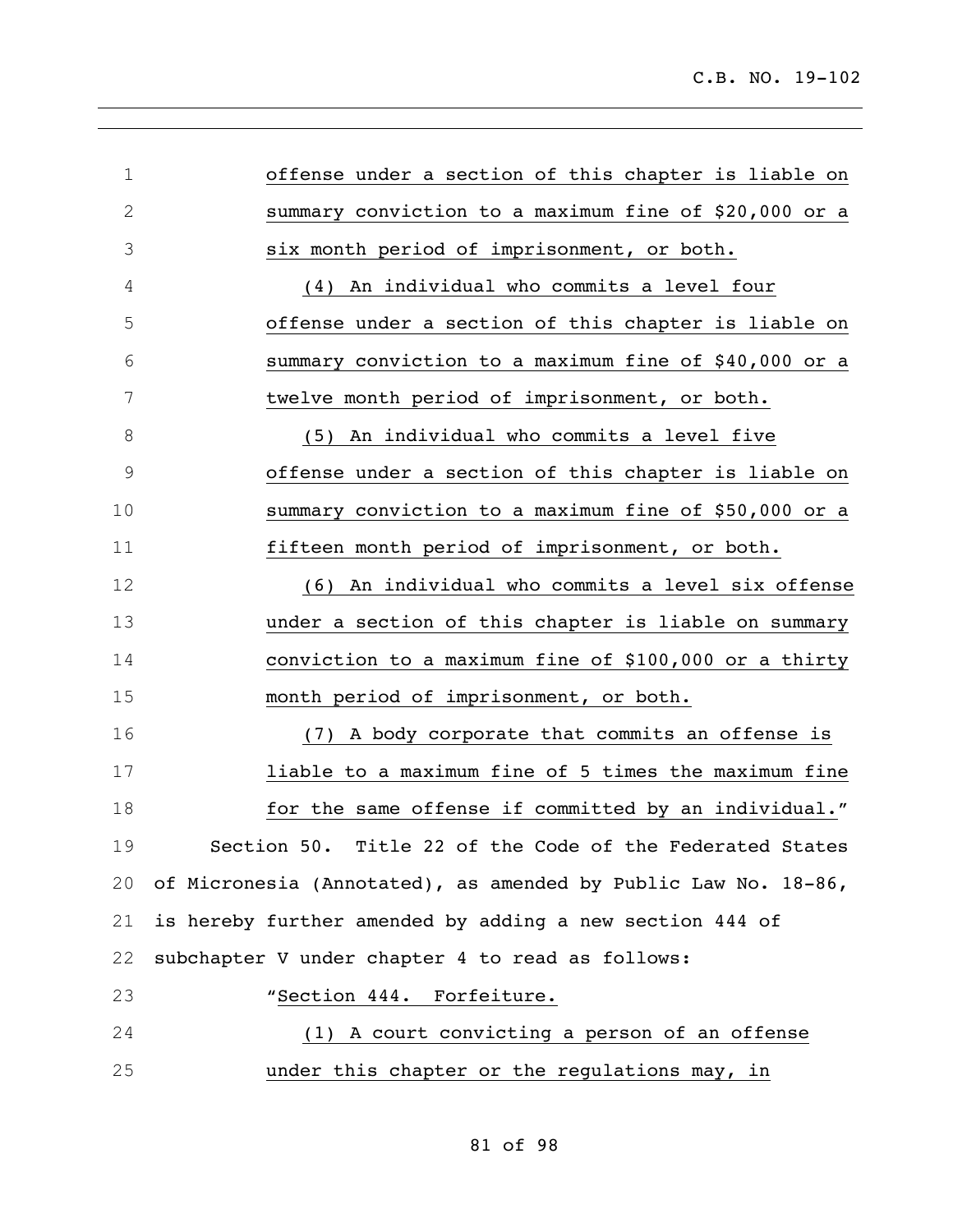| $\mathbf 1$   | addition to any other penalty imposed, order that any          |
|---------------|----------------------------------------------------------------|
| $\mathbf{2}$  | article used in committing the offense, or, if the             |
| 3             | article has been sold, the proceeds of the sale, be            |
| 4             | confiscated.                                                   |
| 5             | (2) If an article or proceeds are confiscated                  |
| 6             | under subsection (1):                                          |
| 7             | (a) the article or proceeds are forfeited to                   |
| 8             | the National Government;                                       |
| $\mathcal{G}$ | (b) a forfeited article may be sold and the                    |
| 10            | proceeds of sale paid into the Federated States of             |
| 11            | Micronesia General Fund; or                                    |
| 12            | (c) if the article poses a biosecurity threat                  |
| 13            | it must be destroyed as directed by the Secretary.             |
| 14            | (3) For the purposes of subsection (1), "article               |
| 15            | used in committing the offense" includes equipment, a          |
| 16            | conveyance and any other movable thing owned by the            |
| 17            | offender which was used directly in the commission of          |
| 18            | the offense, but does not include land or buildings            |
| 19            | and fixtures on land.                                          |
| 20            | (4) In deciding whether to order confiscation of               |
| 21            | any article or proceeds under this section, a court            |
| 22            | must have regard to the principle of                           |
| 23            | proportionality."                                              |
| 24            | Section 51. Title 22 of the Code of the Federated States       |
| 25            | of Micronesia (Annotated), as amended by Public Law No. 18-86, |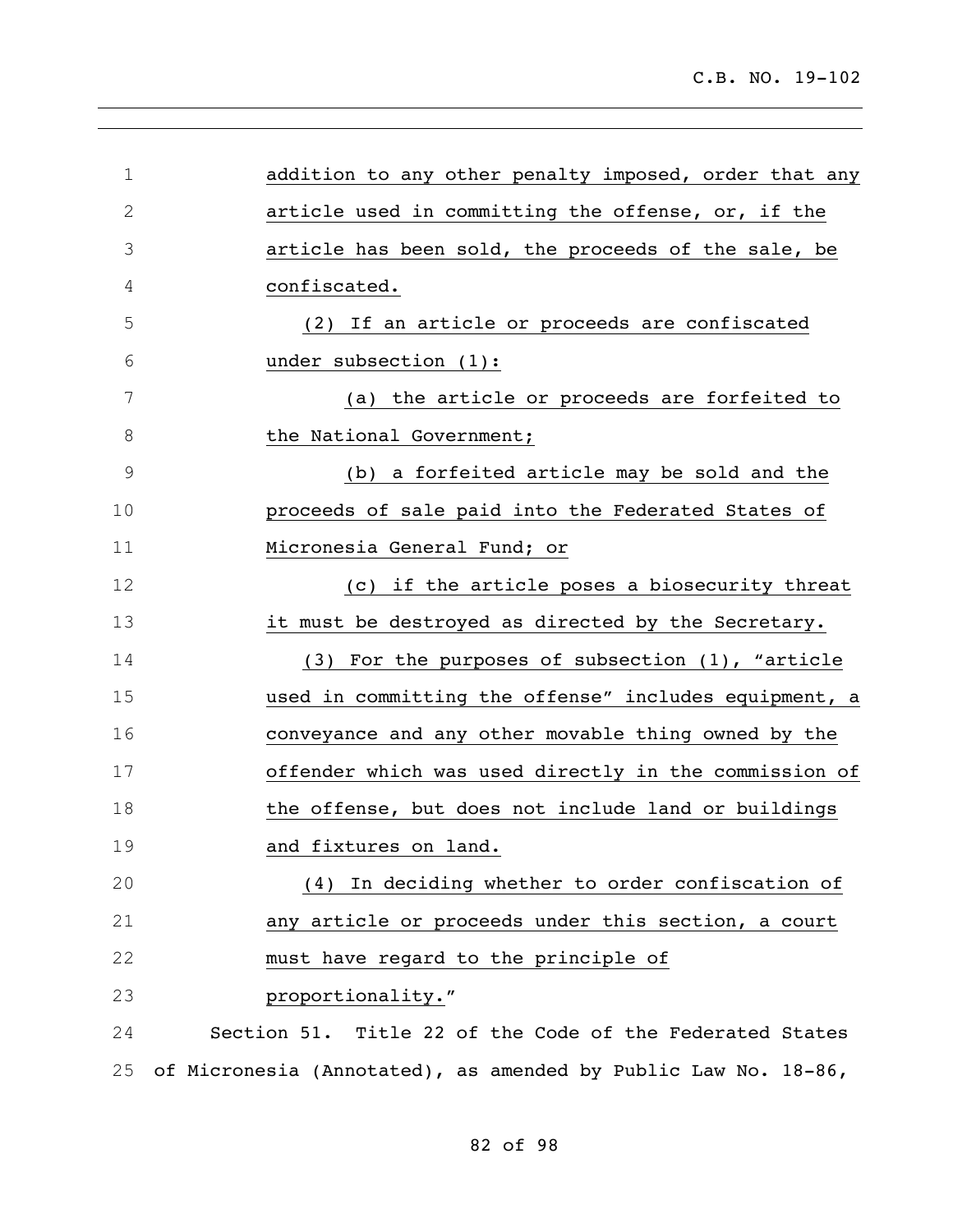| 1              | is hereby further amended by adding a new section 445 of |
|----------------|----------------------------------------------------------|
| $\overline{2}$ | subchapter V under Chapter 4 to read as follows:         |
| 3              | "Section 445. Fixed penalty system.                      |
| 4              | (1) The Secretary, if of the opinion that a              |
| 5              | person has committed an offense under this chapter,      |
| 6              | may as an alternative to prosecuting the person:         |
| 7              | (a) order the person to pay a fixed penalty              |
| 8              | as described in subsection (2); and                      |
| 9              | (b) order any goods liable to confiscation in            |
| 10             | connection with the offense to be forfeited to the       |
| 11             | National Government or, if they pose a biosecurity       |
| 12             | threat, to be destroyed.                                 |
| 13             | (2) The fixed penalty referred to in subsection          |
| 14             | $(1)$ are a fine of:                                     |
| 15             | (a) \$100 for a level one offense;                       |
| 16             | (b) \$200 for a level two offense;                       |
| 17             | (c) \$400 for a level three offense;                     |
| 18             | (d) \$800 for a level four offense;                      |
| 19             | (e) \$1500 for a level five offense; and                 |
| 20             | (f) \$5000 for a level six offense.                      |
| 21             | (3) The fixed penalty for a body corporate is 5          |
| 22             | times that for an individual.                            |
| 23             | (4) Before imposing a fixed penalty order on a           |
| 24             | person for an offense, the Secretary must notify the     |
| 25             | person in writing, giving particulars of the offense,    |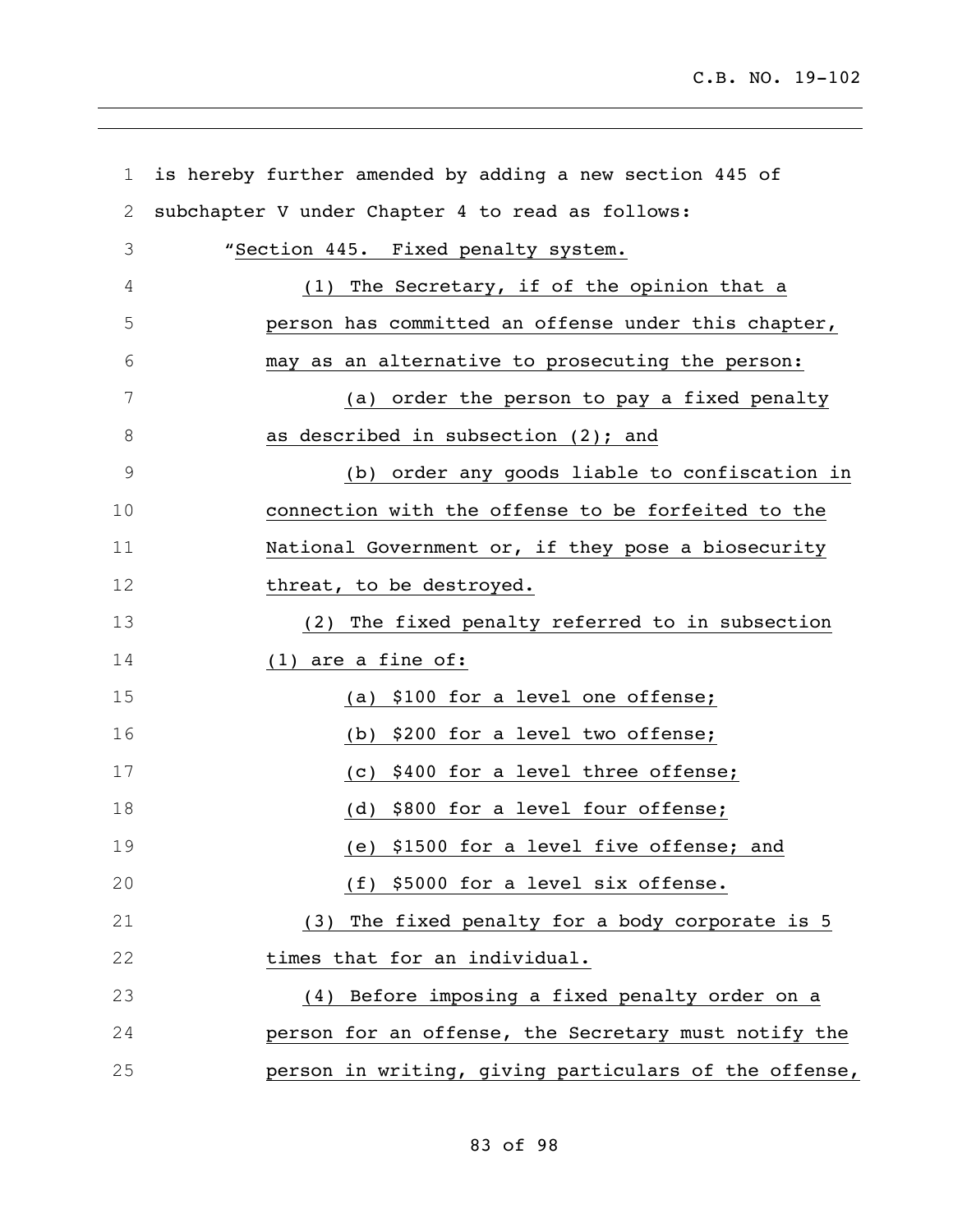| 1            | the maximum penalty that a court could impose, the    |
|--------------|-------------------------------------------------------|
| $\mathbf{2}$ | fixed penalty that is proposed, and any item that     |
| 3            | will be confiscated.                                  |
| 4            | (5) If a person on whom a notice is served under      |
| 5            | subsection $(4)$ :                                    |
| 6            | (a) within the time specified in the notice,          |
| 7            | and in writing, admits the offense, requests the      |
| 8            | Secretary to deal with it under this section and      |
| $\mathsf 9$  | consents to the confiscation of the item (if          |
| 10           | appropriate) - the Secretary may impose a fixed       |
| 11           | penalty order on the person;                          |
| 12           | (b) does not respond as in paragraph (a)              |
| 13           | within the time specified in the notice - the         |
| 14           | Secretary may prosecute the offense.                  |
| 15           | (6) A fixed penalty order must:                       |
| 16           | (a) be in writing and specify the offense             |
| 17           | which the person has committed, the fixed penalty     |
| 18           | that is imposed, the place where it is to be paid and |
| 19           | the date by which it is to be paid;                   |
| 20           | (b) specify any item that is to be forfeited          |
| 21           | or destroyed.                                         |
| 22           | (7) A person against whom an order is made under      |
| 23           | this section is not liable to any further criminal    |
| 24           | proceedings in respect of the offense and if in       |
| 25           | custody must be discharged.                           |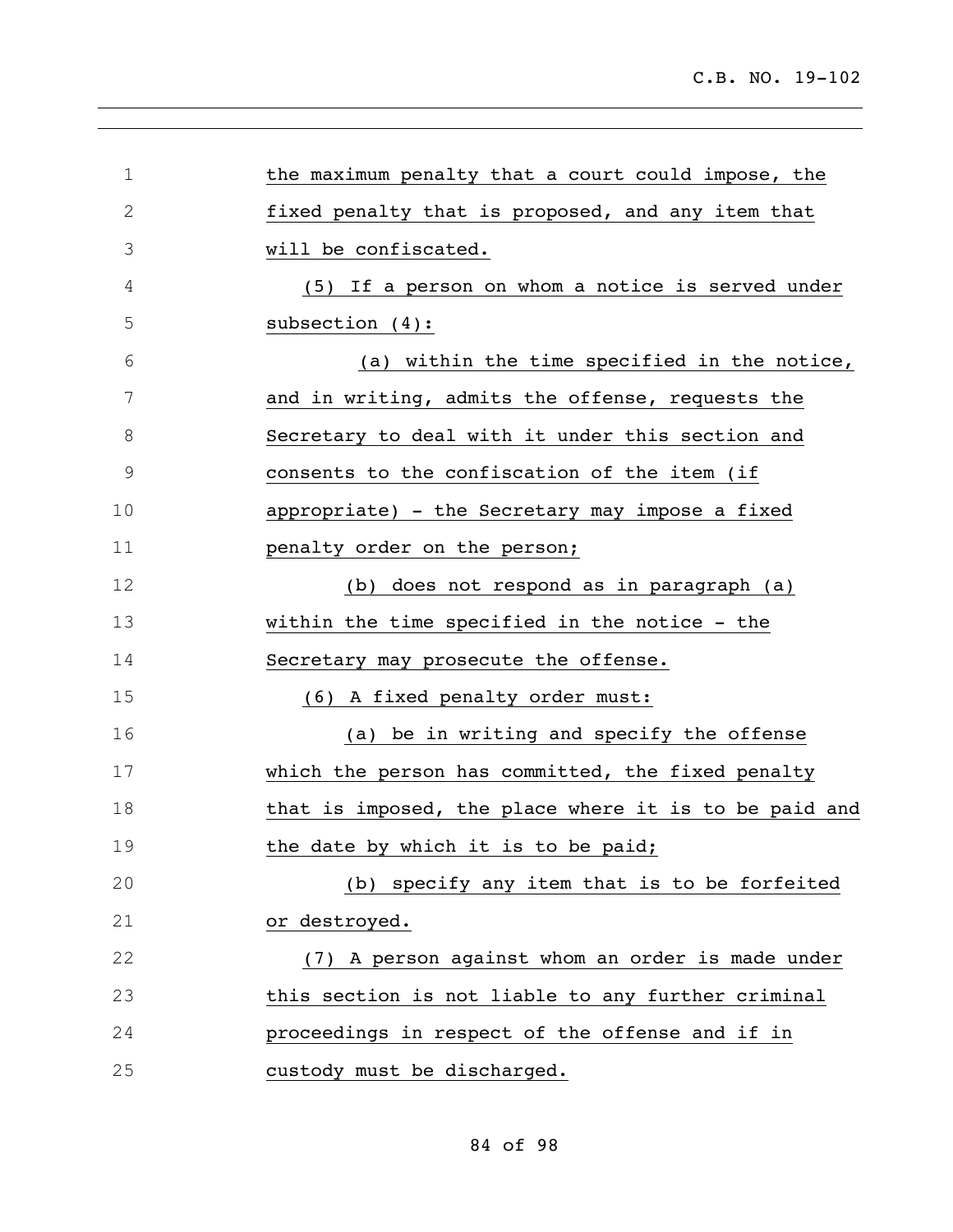| $\mathbf 1$    | (8) If a fixed penalty payable under this                      |
|----------------|----------------------------------------------------------------|
| 2              |                                                                |
|                | section, or any part of it, is not paid by the date            |
| 3              | specified in the order, the sum payable becomes a              |
| 4              | debt owing to the National Government and the                  |
| 5              | Secretary must request the Secretary of the                    |
| 6              | Department of Justice to place a stop order on the             |
| 7              | person leaving the country until the sum is paid; and          |
| 8              | either:                                                        |
| $\overline{9}$ | (a) send a copy of the order to a court of                     |
| 10             | competent jurisdiction, which may enforce payment of           |
| 11             | the sum outstanding as if it were a fine imposed by            |
| 12             | the court, including imposing costs and confiscation           |
| 13             | as appropriate; or                                             |
| 14             | (b) prosecute the offense.                                     |
| 15             | The Secretary's power to make regulations<br>(9)               |
| 16             | under section 469 includes the power to make                   |
| 17             | regulations to supplement the provisions of this               |
| 18             | section in relation to fixed penalty notices,                  |
| 19             | including the imposing of stop orders to prevent a             |
| 20             | person leaving the country until the sum is paid."             |
| 21             | Section 52. Title 22 of the Code of the Federated States       |
| 22             | of Micronesia (Annotated), as amended by Public Law No. 18-86, |
| 23             | is hereby further amended by adding new section 446 of         |
| 24             | subchapter V under chapter 4 to read as follows:               |
| 25             | "Section 446. Offenses by corporate bodies.                    |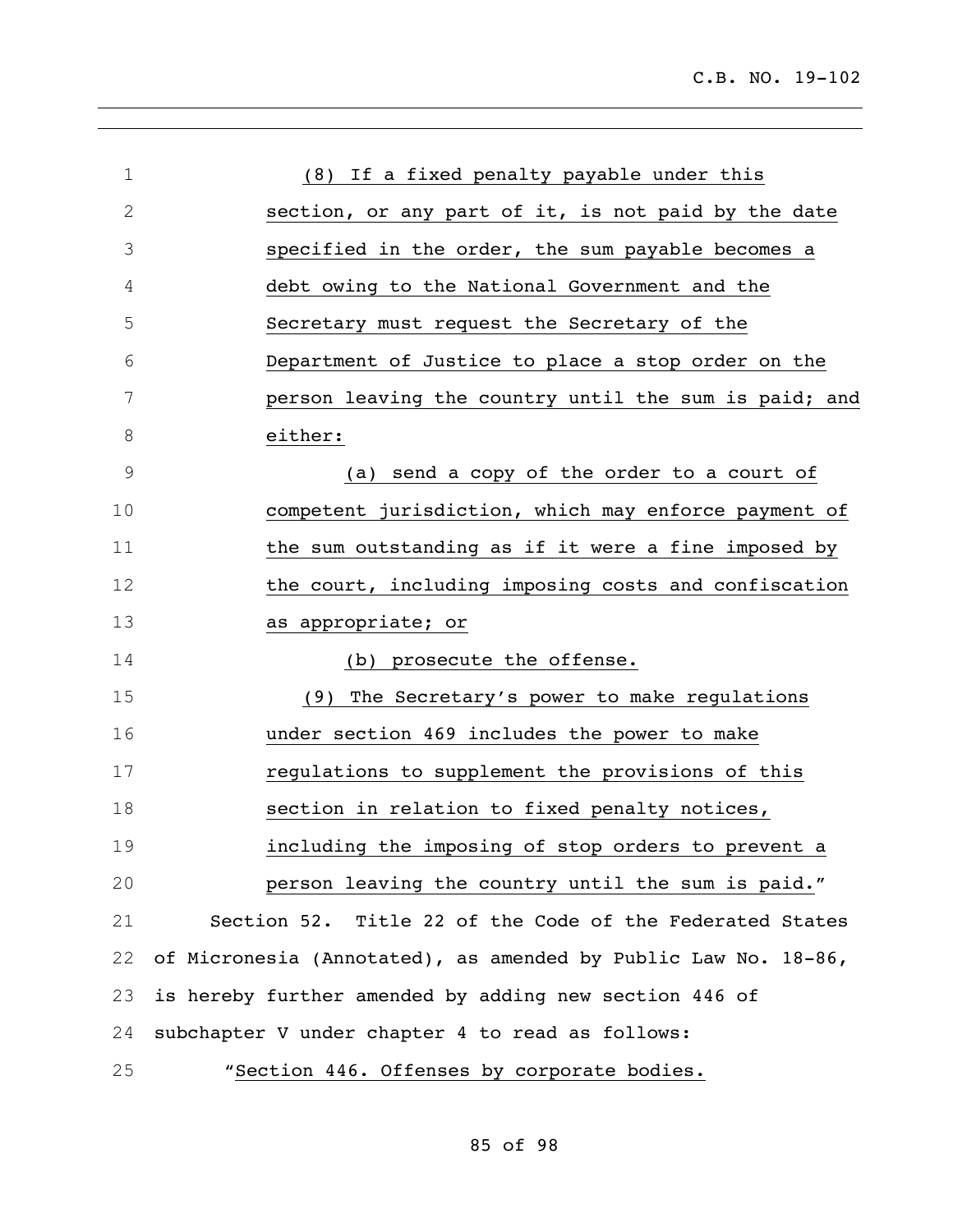| $\mathbf 1$ | (1) A corporate body cannot be imprisoned for an                |
|-------------|-----------------------------------------------------------------|
| 2           | offense under this chapter or the regulations and the           |
| 3           | maximum fine for an offense by a corporate body is as           |
| 4           | stated in section 443.                                          |
| 5           | If a corporate body commits an offense<br>(2)                   |
| 6           | against this chapter, every person who is a board               |
| 7           | member or director or otherwise concerned in the                |
| 8           | management of the body also commits the offense as an           |
| 9           | individual, unless the person proves:                           |
| 10          | (a) that the offense was committed without                      |
| 11          | his or her consent or connivance; and                           |
| 12          | (b) that he or she exercised reasonable                         |
| 13          | diligence to prevent the commission of the offense,             |
| 14          | having regard to the nature of his or her functions             |
| 15          | in the corporate body and to all the circumstances."            |
| 16          | Section 53. Title 22 of the Code of the Federated States        |
| 17          | of Micronesia (Annotated), as amended by Public Law No. 18-86,  |
| 18          | is hereby further amended by inserting new subchapter VI, under |
| 19          | chapter 4 entitled: "Miscellaneous Provisions".                 |
| 20          | Section 54. Title 22 of the Code of the Federated States        |
| 21          | of Micronesia (Annotated), as amended by Public Law No. 18-86,  |
| 22          | is hereby further amended by adding a new section 447 of        |
| 23          | subchapter VI under chapter 4 to read as follows:               |
| 24          | "Section 447. Abandoned goods.                                  |
| 25          | (1) An article may be treated as abandoned and                  |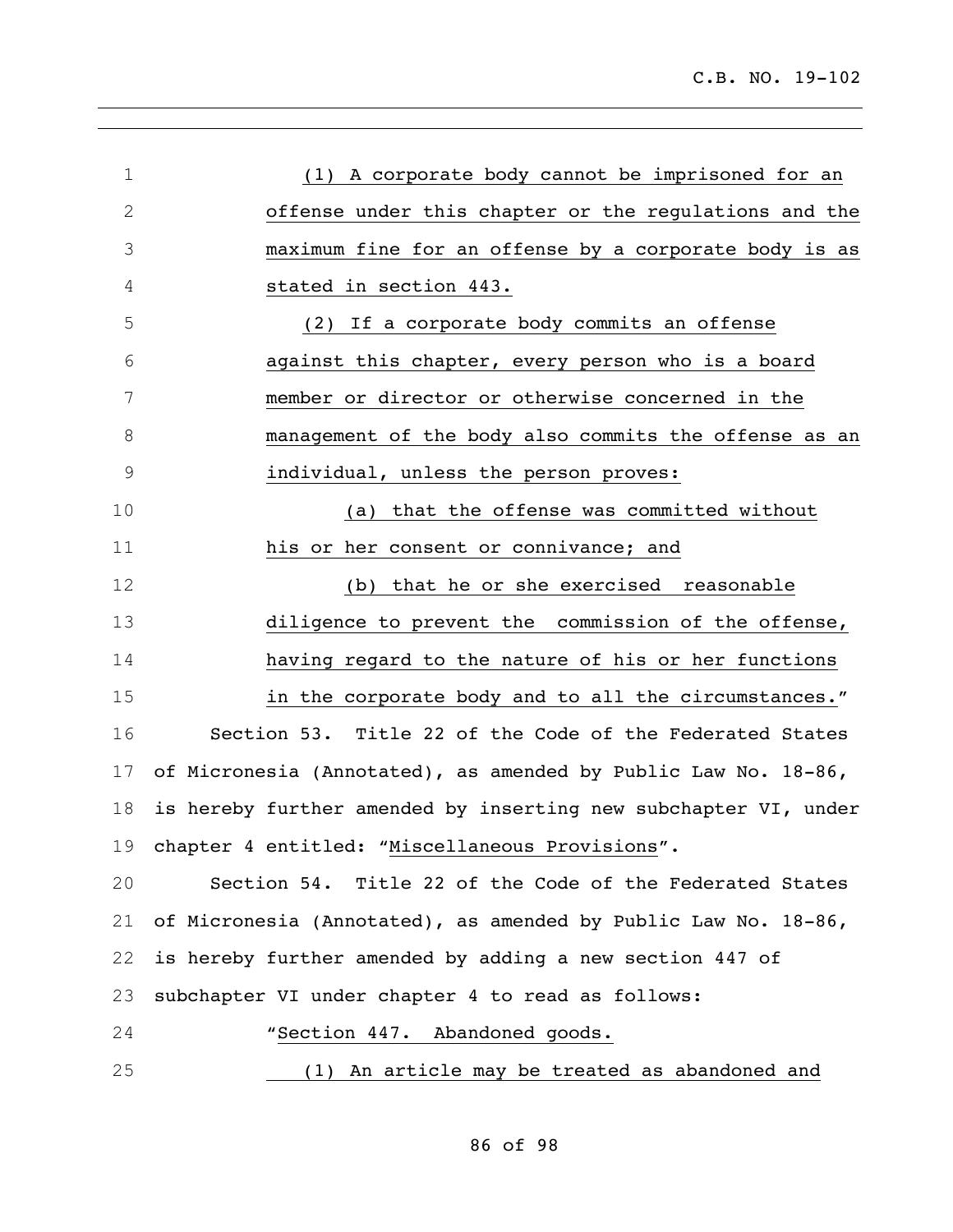| 1           | disposed of under this section if:                       |
|-------------|----------------------------------------------------------|
| $\mathbf 2$ | (a) any fee or charge payable by a person                |
| 3           | under this chapter or the regulations in respect of      |
| 4           | the article is not paid within 3 months of the notice    |
| 5           | of the fee or charge being served on the person;         |
| 6           | (b) the article is in a biosecurity holding              |
| 7           | area and is not removed from the area within 14 days     |
| 8           | after biosecurity entry clearance has been granted in    |
| $\mathsf 9$ | respect of it; or                                        |
| 10          | (c) the article is in biosecurity quarantine             |
| 11          | is not removed from a biosecurity quarantine<br>and      |
| 12          | station or biosecurity approved premises within 14       |
| 13          | days after the end of the quarantine period in           |
| 14          | respect of it.                                           |
| 15          | (2) An article that has been abandoned may be            |
| 16          | destroyed, sold or otherwise disposed of in the          |
| 17          | prescribed manner, or, in the absence of regulations,    |
| 18          | in any manner the Secretary thinks fit that does not     |
| 19          | present a biosecurity risk.                              |
| 20          | (3) The cost of disposal of an abandoned article         |
| 21          | is a debt due to the National Government by the          |
| 22          | person who was the owner of it, and the proceeds of      |
| 23          | any sale or disposal of an abandoned article revert      |
| 24          | to the National Government."                             |
| 25          | Section 55. Title 22 of the Code of the Federated States |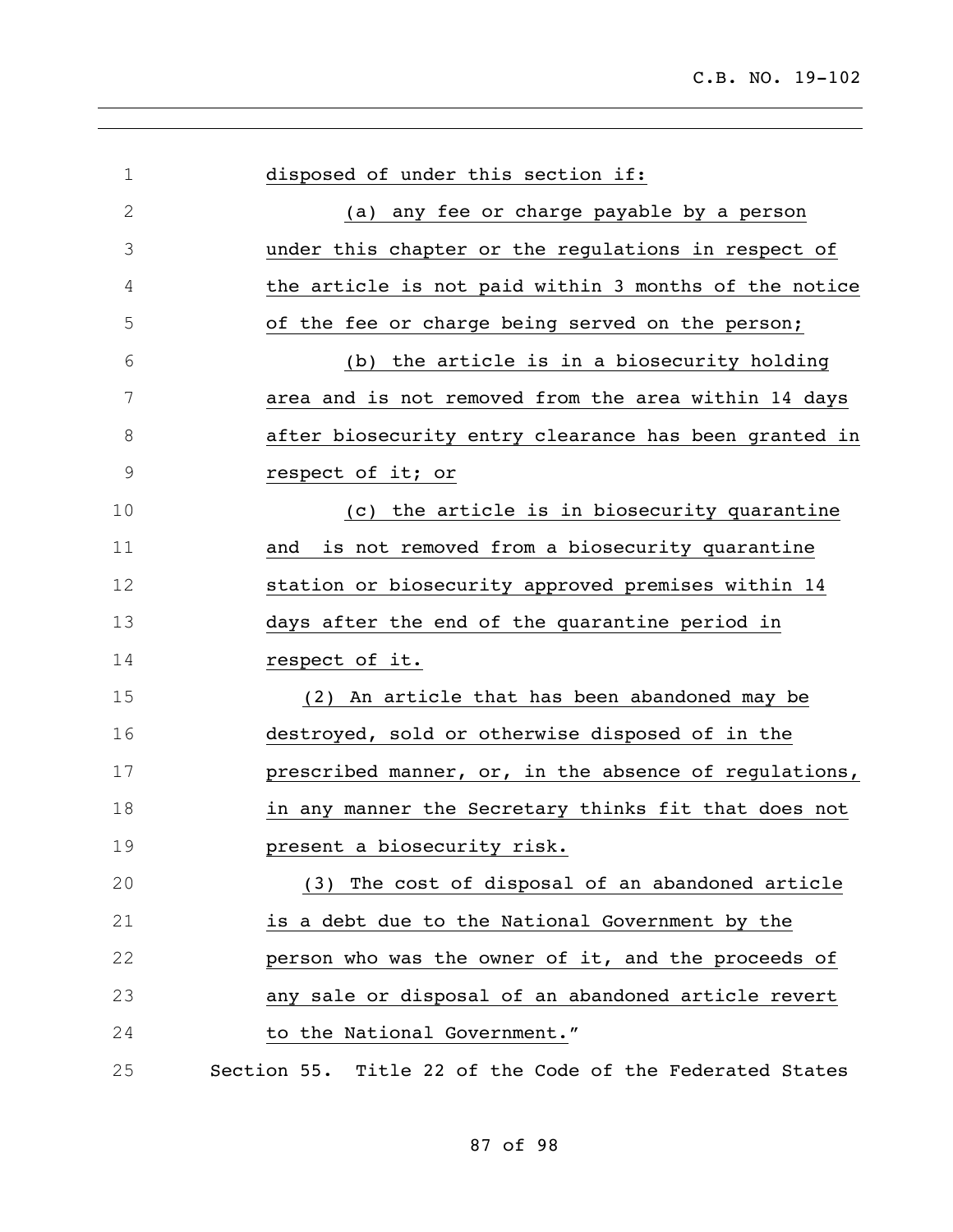| $\mathbf 1$    | of Micronesia (Annotated), as amended by Public Law No. 18-86, |
|----------------|----------------------------------------------------------------|
| $\overline{2}$ | is hereby further amended by adding a new section 448          |
| 3              | subchapter VI under chapter 4to read as follows:               |
| $\overline{4}$ | "Section 448. Compensation.                                    |
| 5              | (1) Except as otherwise provided in or under this              |
| 6              | chapter, no compensation is payable for loss of or             |
| 7              | damage to any item as a result of any search,                  |
| 8              | inspection, examination, sampling, testing,                    |
| 9              | detention, treatment, quarantine or other                      |
| 10             | biosecurity measure taken under this chapter or the            |
| 11             | regulations, unless negligence or malice on the part           |
| 12             | of the person taking the measure is proved.                    |
| 13             | (2) Compensation is not payable under this                     |
| 14             | chapter if the biosecurity measures that caused the            |
| 15             | loss or damage were occasioned by a willful or                 |
| 16             | negligent act or omission of the person claiming               |
| 17             | compensation.                                                  |
| 18             | (3) If this chapter provides for payment of                    |
| 19             | compensation in any circumstances, the compensation            |
| 20             | must be:                                                       |
| 21             | (a) claimed in accordance with a the                           |
| 22             | procedure prescribed in the regulations;                       |
| 23             | (b) if not agreed, determined by the                           |
| 24             | Secretary in accordance with the procedure prescribed          |
| 25             | in the regulations and in any event not exceeding the          |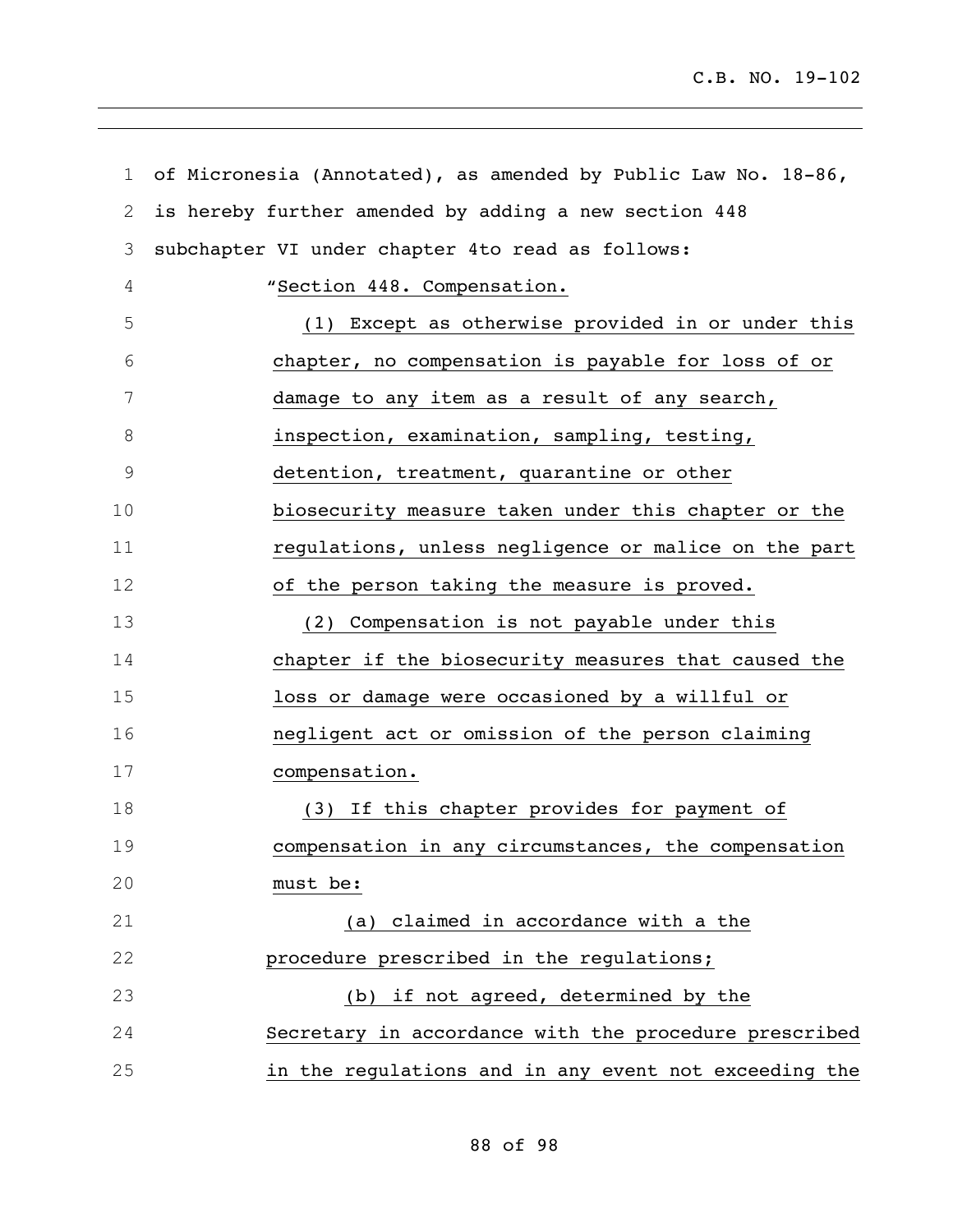| $\mathbf 1$  | market value of the item plus consequential loss               |
|--------------|----------------------------------------------------------------|
| $\mathbf{2}$ | reflecting contemporary costs;                                 |
| 3            | (c) paid out of the funds of the Department.                   |
| 4            | (4) Appeals against a determination under                      |
| 5            | subsection (3) may be made to the Supreme Court."              |
| 6            | Section 56. Title 22 of the Code of the Federated States       |
| 7            | of Micronesia (Annotated), as amended by Public Law No. 18-86, |
| 8            | is hereby further amended by adding a new section 449 of       |
| 9            | subchapter VI of chapter 4 to read as follows:                 |
| 10           | "Section 449. Appeals from decisions.                          |
| 11           | (1) A person who is aggrieved by a decision of a               |
| 12           | biosecurity officer under this chapter made at a               |
| 13           | biosecurity point of entry or departure, in a                  |
| 14           | biosecurity holding area or at a biosecurity                   |
| 15           | quarantine station, may within 7 days of the decision          |
| 16           | being made appeal in writing to the Secretary.                 |
| 17           | (2) A person who is aggrieved by a decision of                 |
| 18           | the Secretary, including a decision on an appeal               |
| 19           | under subsection (1), may within 21 days seek an               |
| 20           | administrative hearing of the matter in accordance             |
| 21           | with section 108 of title 17 of the Code of the                |
| 22           | Federated States of Micronesia.                                |
| 23           | (3) The lodging of an appeal in respect of an                  |
| 24           | article does not prevent biosecurity measures being            |
| 25           | taken in respect of the article to reduce or                   |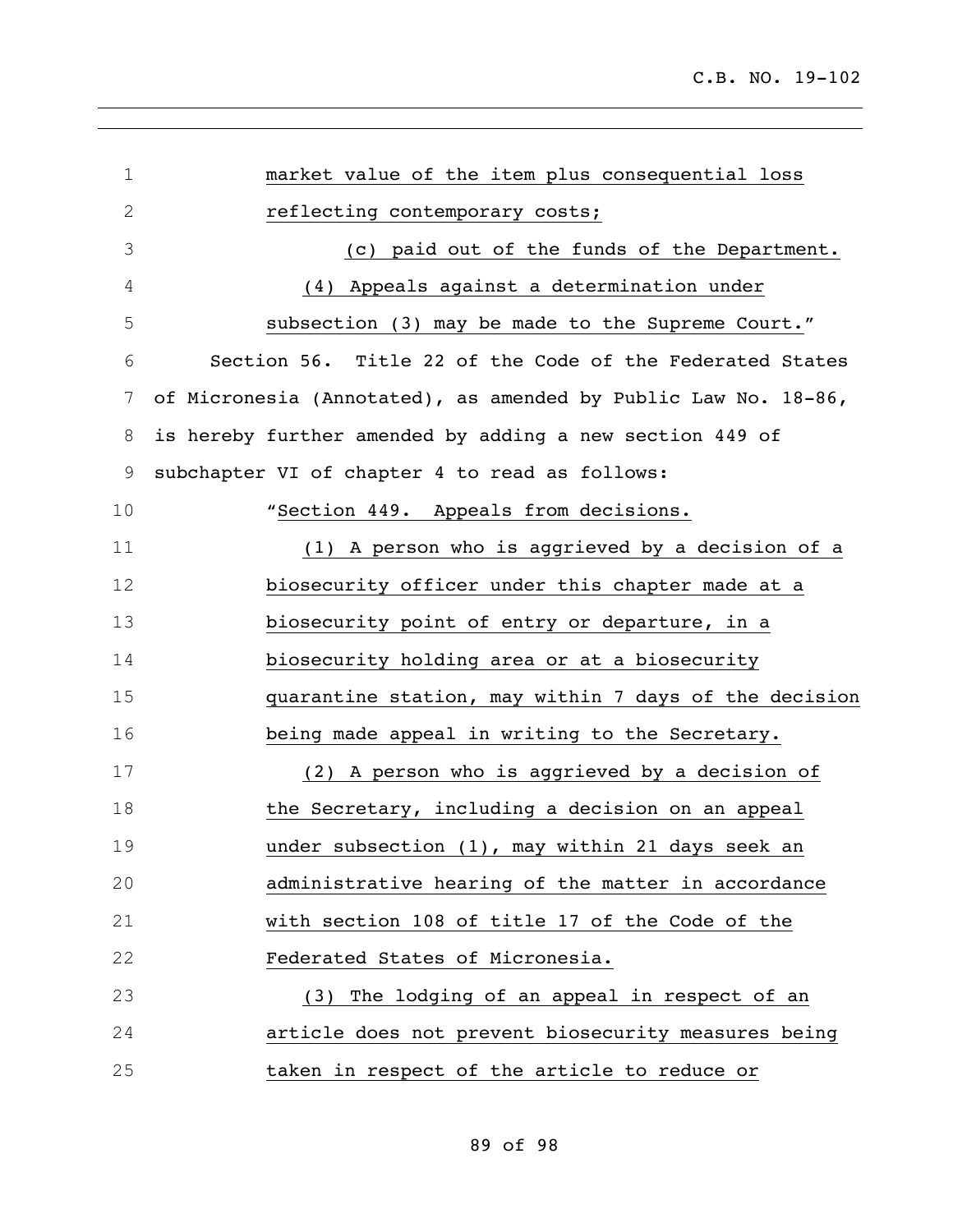C.B. NO. 19-102

| $\mathbf 1$   | eliminate the biosecurity risk posed by the article.              |
|---------------|-------------------------------------------------------------------|
| 2             | (4) An appeal in respect of compensation is to be                 |
| 3             | dealt with as provided in section $448(4)$ ."                     |
| 4             | Section 57. Title 22 of the Code of the Federated States          |
| 5             | of Micronesia (Annotated), as amended by Public Law No. 18-86,    |
| 6             | is hereby further amended by adding a new section 450 of          |
| 7             | subchapter VI under chapter 4 to read as follows:                 |
| 8             | "Section 450. Limitation of liability.                            |
| $\mathcal{G}$ | Neither the Secretary nor any biosecurity<br>(1)                  |
| 10            | officer or other public officer is personally liable              |
| 11            | for action taken under this chapter in good faith and             |
| 12            | without negligence.                                               |
| 13            | (2) A breach of a duty imposed on the Secretary,                  |
| 14            | a biosecurity officer or any other public officer by              |
| 15            | or under this chapter does not give rise to any civil             |
| 16            | liability except as provided by or under this                     |
| 17            | chapter."                                                         |
| 18            | Section 58. Title 22 of the Code of the Federated States          |
|               | 19 of Micronesia (Annotated), as amended by Public Law No. 18-86, |
| 20            | is hereby further amended by adding a new section 451 of          |
| 21            | subchapter VI under chapter 4 to read as follows:                 |
| 22            | "Section 451. Evidence.                                           |
| 23            | In any proceedings under this chapter:<br>(1)                     |
| 24            | (a) a document purporting to have been issued                     |
| 25            | by the Secretary or by a biosecurity officer or other             |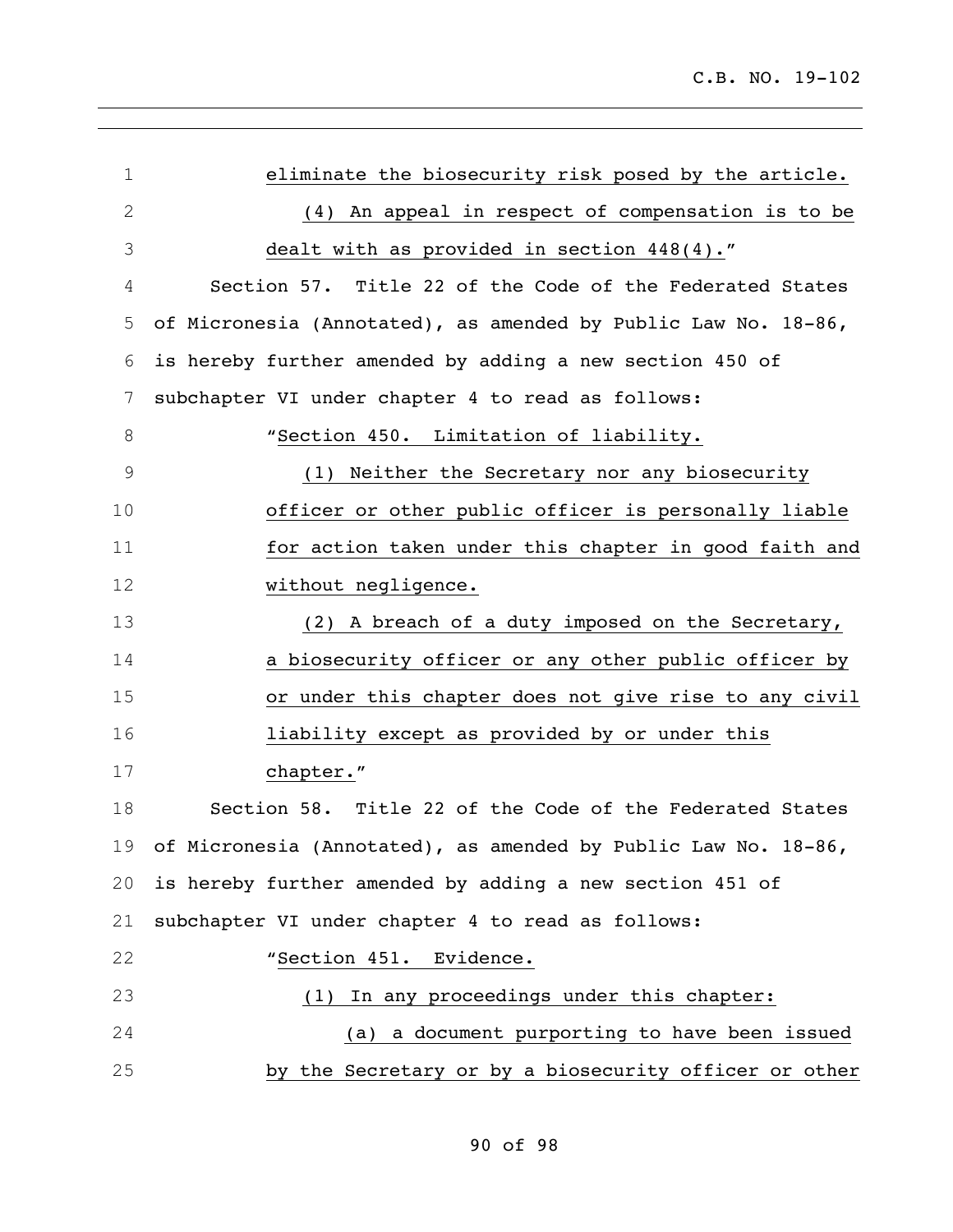| $\mathbf 1$   | public officer for the purposes of this chapter is    |
|---------------|-------------------------------------------------------|
| $\mathbf{2}$  | presumed, until the contrary is proved, to have been  |
| 3             | duly executed or signed by that person;               |
| 4             | (b) a copy of or extract from a document              |
| 5             | issued by the Secretary or by a biosecurity officer   |
| 6             | or other public officer, and certified by the         |
| 7             | Secretary to be true and correct is, unless the       |
| 8             | contrary is proved:                                   |
| $\mathcal{G}$ | (i) presumed to be a true and correct copy            |
| 10            | or extract;                                           |
| 11            | (ii) on its production in court be prima              |
| 12            | facie proof of any matter contained in it.            |
| 13            | In any proceedings under this chapter:<br>(2)         |
| 14            | (a) a certificate, in a form approved by the          |
| 15            | Secretary, of the results of any test conducted on an |
| 16            | article by the person who conducted the test may be   |
| 17            | tendered in evidence and is prima facie evidence of   |
| 18            | the facts stated in it;                               |
| 19            | (b) a certificate of analysis of a sample of          |
| 20            | any article or thing may be tendered in evidence and  |
| 21            | is prima facie evidence of the facts stated in it if  |
| 22            | the procedure prescribed in relation to the sample    |
| 23            | has been substantially followed.                      |
| 24            | (3) Section 419 governs the evidential status of      |
| 25            | the biosecurity register and records kept under this  |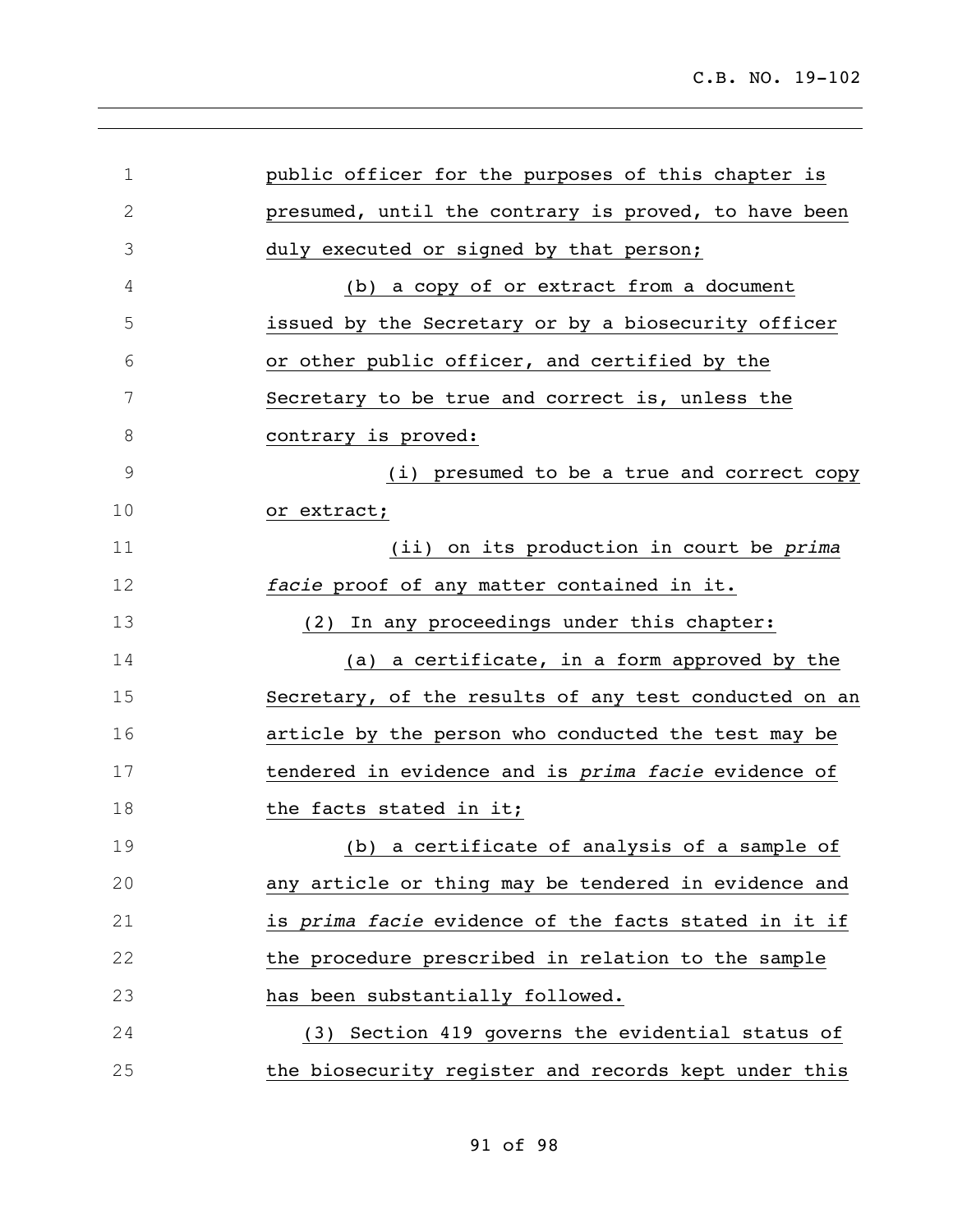| $\mathbf 1$  | chapter."                                                      |
|--------------|----------------------------------------------------------------|
| $\mathbf{2}$ | Section 59. Title 22 of the Code of the Federated States       |
| 3            | of Micronesia (Annotated), as amended by Public Law No. 18-86, |
| 4            | is hereby further amended by adding a new section 452 of       |
| 5            | subchapter VI of chapter 4 to read as follows:                 |
| 6            | "Section 452. Specifications.                                  |
| 7            | (1) The Secretary may in writing specify:                      |
| 8            | (a) documents and forms for use in connection                  |
| $\mathsf 9$  | with this chapter, including the format of documents           |
| 10           | transmitted by electronic means;                               |
| 11           | (b) the procedures for applying for and                        |
| 12           | issuing permits and other documents;                           |
| 13           | (c) all other matters that can or must be                      |
| 14           | specified, as provided for in this chapter.                    |
| 15           | (2) If a matter is prescribed by regulations or                |
| 16           | an order, the regulations or order take precedence             |
| 17           | over a specification on the same matter.                       |
| 18           | Specifications must be entered in the<br>(3)                   |
| 19           | biosecurity register and do not take effect until so           |
| 20           | entered.                                                       |
| 21           | (4) Section 419 governs the evidential status of               |
| 22           | a specification contained in a biosecurity register."          |
| 23           | Section 60. Title 22 of the Code of the Federated States       |
| 24           | of Micronesia (Annotated), as amended by Public Law No. 18-86, |
| 25           | is hereby further amended by adding a new section 453 of       |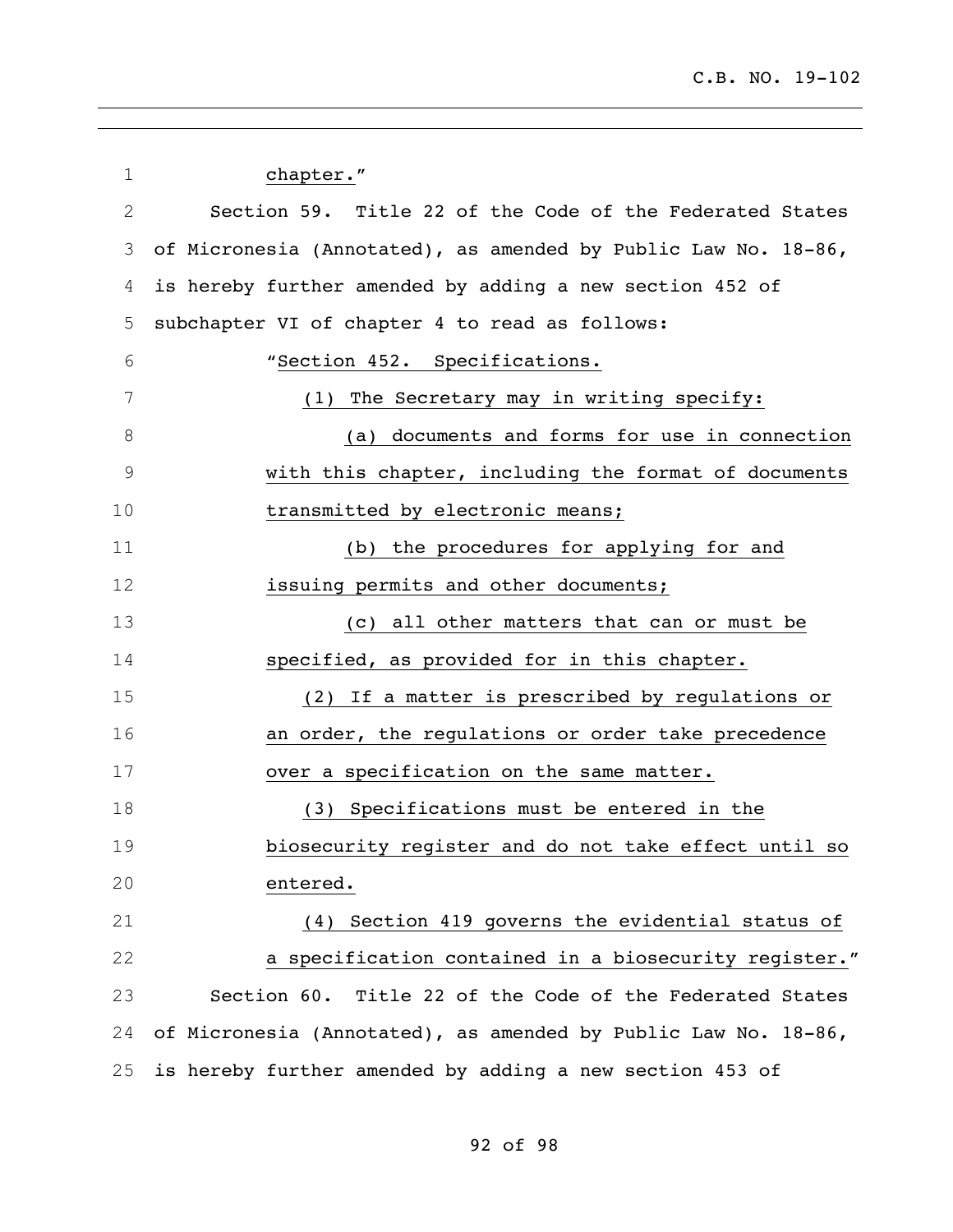| $\mathbf 1$  | subchapter VI under chapter 4 to read as follows:     |
|--------------|-------------------------------------------------------|
| $\mathbf{2}$ | "Section 453. Regulations.                            |
| 3            | The Secretary may make regulations not<br>(1)         |
| 4            | inconsistent with this chapter for the effective      |
| 5            | implementation of this chapter and the performance of |
| 6            | the biosecurity functions of the National Government. |
| 7            | (2) Without limiting subsection (1) or affecting      |
| 8            | any other regulation-making power in this chapter,    |
| $\mathsf 9$  | regulations made by the Secretary may:                |
| 10           | (a) prescribe biosecurity procedures and              |
| 11           | requirements for vessels and aircraft entering and    |
| 12           | departing FSM, including for the management of        |
| 13           | quarantine areas;                                     |
| 14           | (b) prescribe biosecurity import procedures           |
| 15           | including for the inspection and clearance of         |
| 16           | regulated articles, biosecurity import specifications |
| 17           | and access arrangements, and for the application,     |
| 18           | issuance and revocation of biosecurity import         |
| 19           | permits;                                              |
| 20           | (c) prescribe biosecurity export procedures           |
| 21           | including for the inspection and clearance of         |
| 22           | regulated articles, biosecurity export specifications |
| 23           | and access arrangements, and for the application,     |
| 24           | issuance and revocation of biosecurity export         |
| 25           | permits;                                              |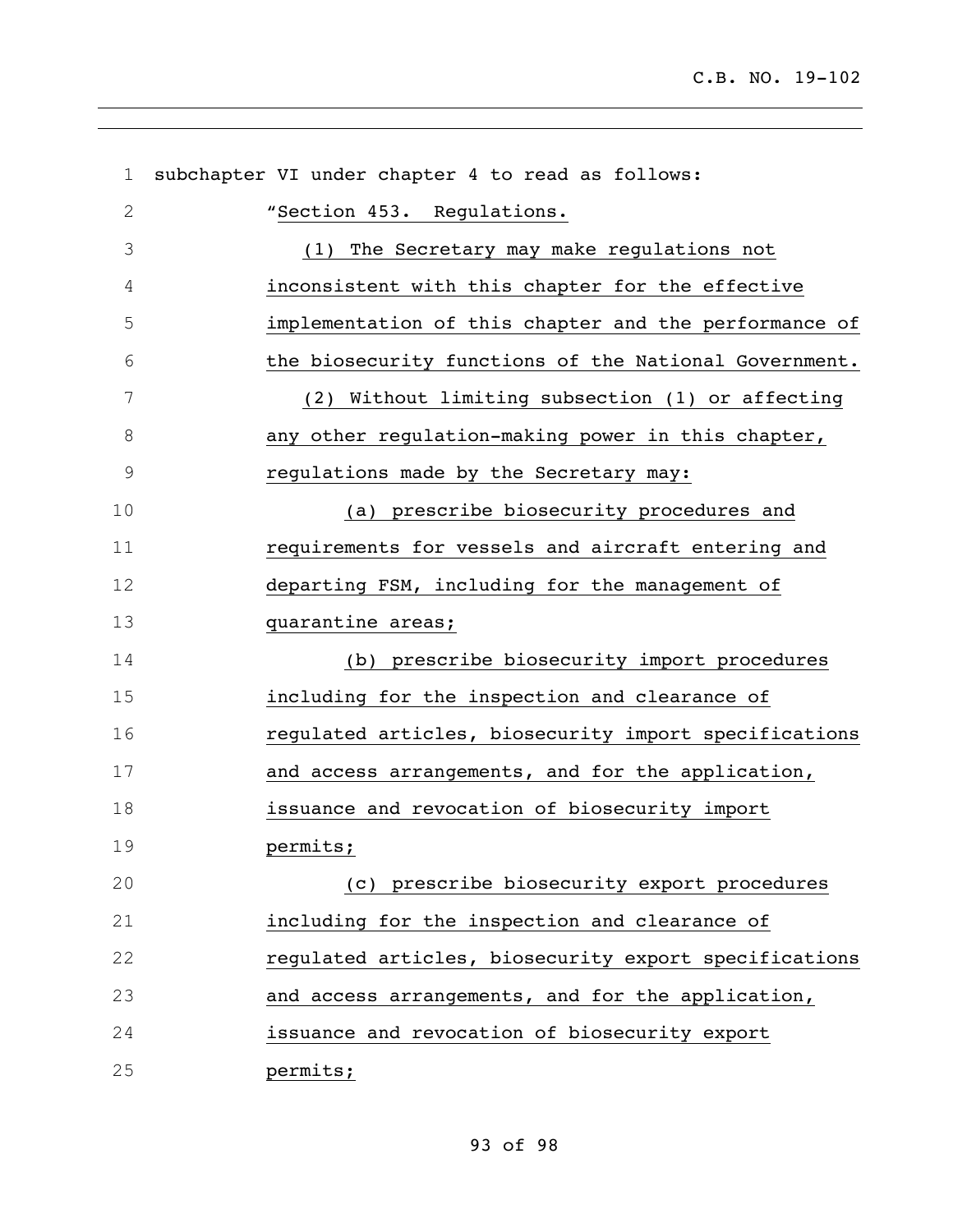| $\mathbf 1$  | (d) prescribe procedures and requirements for        |
|--------------|------------------------------------------------------|
| $\mathbf{2}$ | biosecurity quarantine, including for the management |
| 3            | of biosecurity quarantine stations;                  |
| 4            | (e) prescribe fees and charges for the               |
| 5            | biosecurity services provided by the Department;     |
| 6            | (f) prescribe the method of taking and               |
| 7            | analyzing samples, recording the results and         |
| 8            | disposing of the samples;                            |
| $\mathsf 9$  | (g) prescribe the manner of disposal of              |
| 10           | abandoned goods under regulation;                    |
| 11           | (h) prescribe the procedure for claiming             |
| 12           | compensation, and the rates payable, pursuant to     |
| 13           | regulation;                                          |
| 14           | (i) provide for the de-ratting of vessels,           |
| 15           | and the form of de-ratting certificate;              |
| 16           | (j) regulate the disposal of garbage and             |
| 17           | waste and second-hand clothing and bedding so as to  |
| 18           | minimize any biosecurity risk;                       |
| 19           | (k) provide for the electronic filing of             |
| 20           | declarations and applications required by this       |
| 21           | chapter and the electronic keeping of registers;     |
| 22           | (1) prescribe the manner and language of             |
| 23           | markings on containers of incoming and outgoing      |
| 24           | regulated articles;                                  |
| 25           | (m) prescribe the methods of handling,               |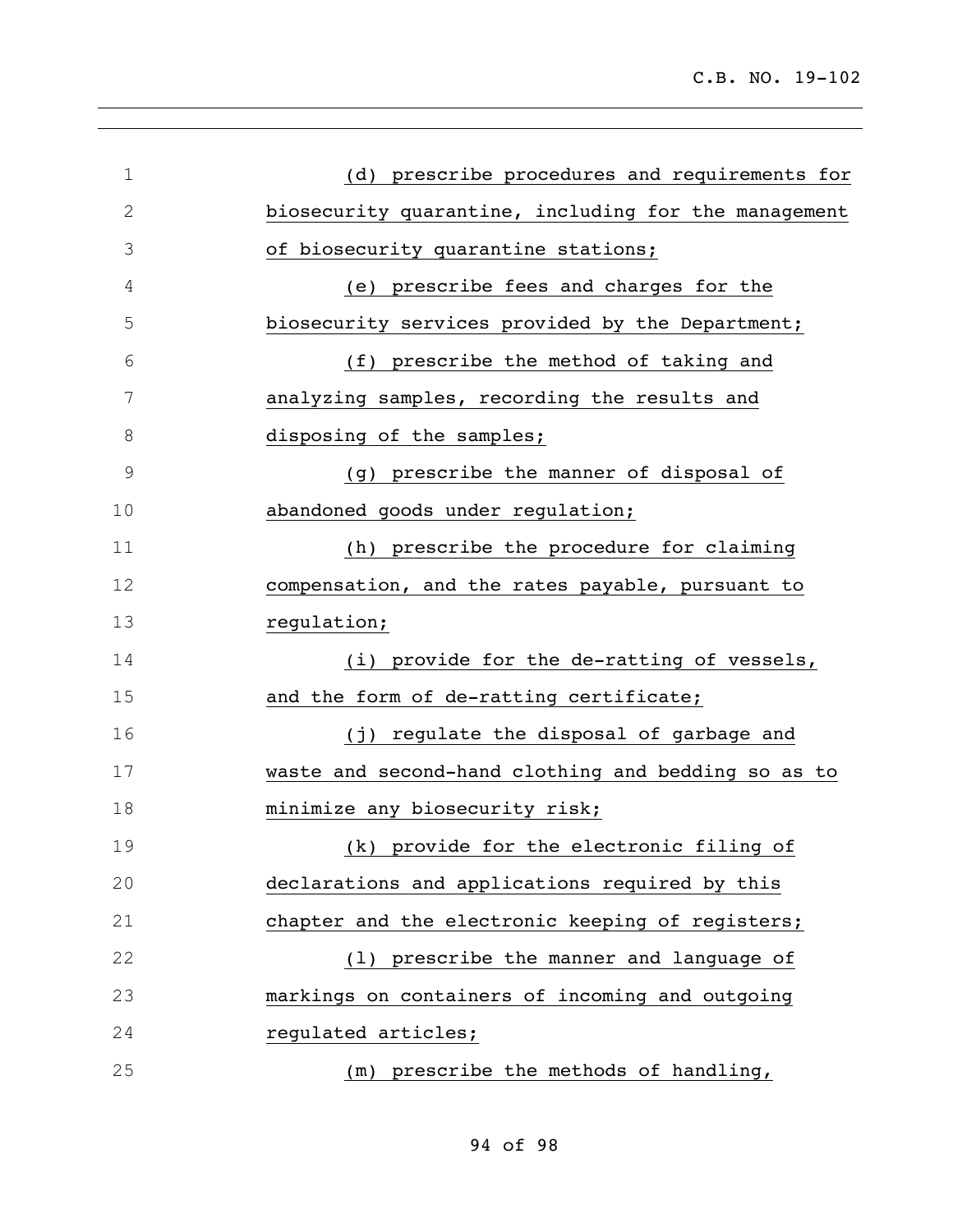| $\mathbf 1$                          | sealing, treating and disposing of containers of     |
|--------------------------------------|------------------------------------------------------|
| $\mathfrak{2}% _{G}(\mathbb{Z}_{+})$ | regulated articles;                                  |
| 3                                    | (n) provide for the placing and use of               |
| 4                                    | amnesty bins or other containers for regulated       |
| 5                                    | articles at points of entry;                         |
| 6                                    | (o) subject to the approval of the civil             |
| 7                                    | aviation and maritime authorities, require a video   |
| 8                                    | film about biosecurity to be shown on all aircraft   |
| $\mathsf 9$                          | and vessels arriving in the Federated States of      |
| 10                                   | Micronesia and carrying passengers;                  |
| 11                                   | (p) require treatment to be applied in               |
| 12                                   | respect of a vessel or aircraft before it arrives in |
| 13                                   | the Federated States of Micronesia;                  |
| 14                                   | (q) prescribe additional measures, consistent        |
| 15                                   | with this chapter, to implement in the Federated     |
| 16                                   | States of Micronesia the standards and requirements  |
| 17                                   | relating to biosecurity of the IPPC, the OIE and the |
| 18                                   | PPPO;                                                |
| 19                                   | (r) prescribe any other matter which this            |
| 20                                   | chapter requires to be prescribed or which is        |
| 21                                   | necessary for carrying out or giving effect to this  |
| 22                                   | chapter.                                             |
| 23                                   | (3) Regulations made under this section must be      |
| 24                                   | adopted in accordance with the procedure set out in  |
| 25                                   | section 102 of title 17 of the Code of the Federated |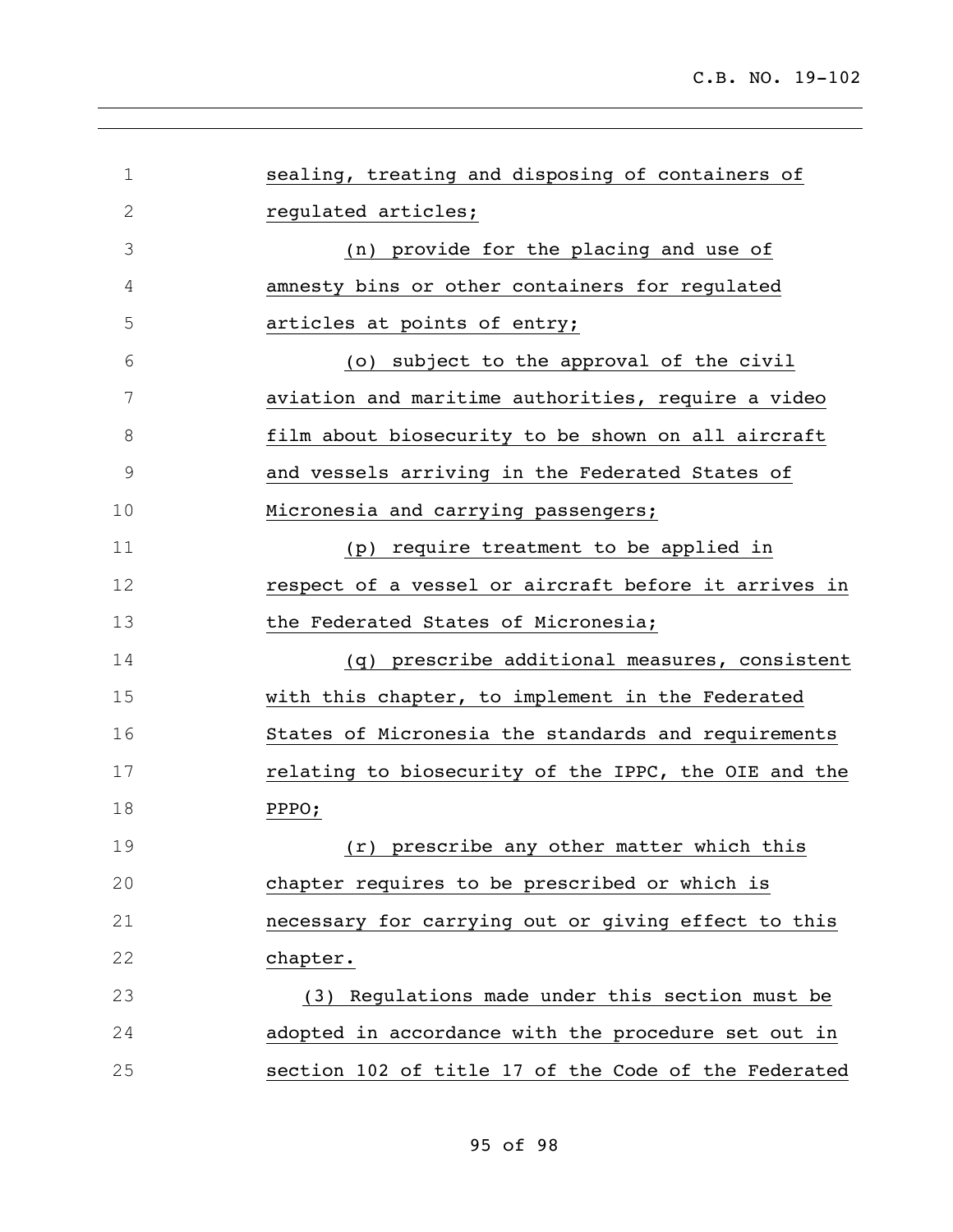| 1             | States of Micronesia.                                         |
|---------------|---------------------------------------------------------------|
| $\mathfrak 2$ | (4) Regulations made under this section may                   |
| 3             | create level one, two, three, four, and five                  |
| 4             | offenses."                                                    |
| 5             | Section 61. Title 22 of the Code of the Federated States      |
| 6             | of Micronesia (Annotated), as amended by Pubic Law No. 18-86, |
| 7             | is hereby further amended by adding a new section 454 of      |
| 8             | subchapter VI under chapter 4 to read as follows:             |
| $\mathcal{G}$ | "Section 454. Transitional provisions.                        |
| 10            | (1) Permits equivalent to import permits issued               |
| 11            | under any provision of the laws repealed upon                 |
| 12            | commencement of this chapter remain in force until            |
| 13            | they expire in accordance with their terms, or until          |
| 14            | revoked under this chapter.                                   |
| 15            | (2) Any bond, agreement, instrument or arrangement            |
| 16            | to which the National Government is a party                   |
| 17            | subsisting immediately before the commencement of             |
| 18            | this chapter and relating to the biosecurity                  |
| 19            | functions of the National Government continues to             |
| 20            | have effect after that date and is enforceable by or          |
| 21            | against the National Government as if it had been             |
| 22            | entered into under the provisions of this chapter.            |
| 23            | Subject to subsection (4), any action,<br>(3)                 |
| 24            | arbitration, proceeding or cause of action that               |
| 25            | relates to a biosecurity function of the National             |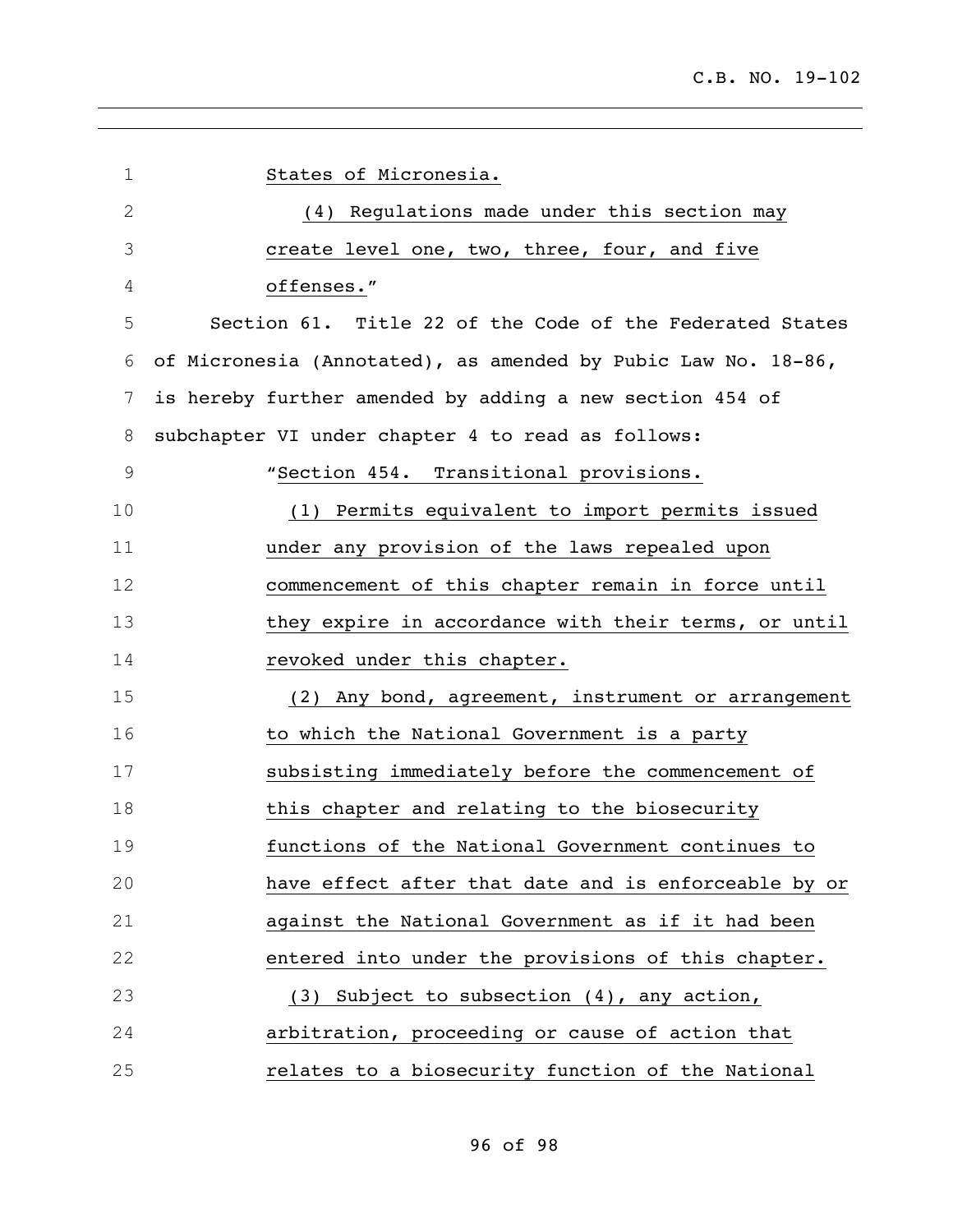| $\mathbf 1$   | Government and that immediately before the                     |
|---------------|----------------------------------------------------------------|
| $\mathbf{2}$  | commencement of this chapter is pending or existing            |
| 3             | by, against, or in favor of the National Government,           |
| 4             | or to which the National Government is a party, may            |
| 5             | be continued and enforced under the provisions of              |
| 6             | this chapter.                                                  |
| 7             | (4) A prosecution for an offense committed against             |
| 8             | a repealed law before the commencement of this                 |
| $\mathcal{G}$ | section must be brought and continued under that               |
| 10            | law."                                                          |
| 11            | Section 62. Title 22 of the Code of the Federated States       |
| 12            | of Micronesia (Annotated), as amended by Public Law No. 18-86, |
| 13            | is hereby further amended by adding a new section 455 of       |
| 14            | subchapter VI under chapter 4 to read as follows:              |
| 15            | "Section 455. Consequential amendments.                        |
| 16            | (1) A reference in another law to any of the laws              |
| 17            | repealed upon commencement of this chapter, to the             |
| 18            | extent possible, is to be read as a reference to this          |
| 19            | chapter.                                                       |
| 20            | (2) A reference in another law to a quarantine                 |
| 21            | officer, plant protection officer or animal health             |
| 22            | officer is, to the extent possible, to be read as a            |
| 23            | reference to the Secretary or a biosecurity officer            |
| 24            | exercising equivalent functions under this chapter."           |
| 25            |                                                                |